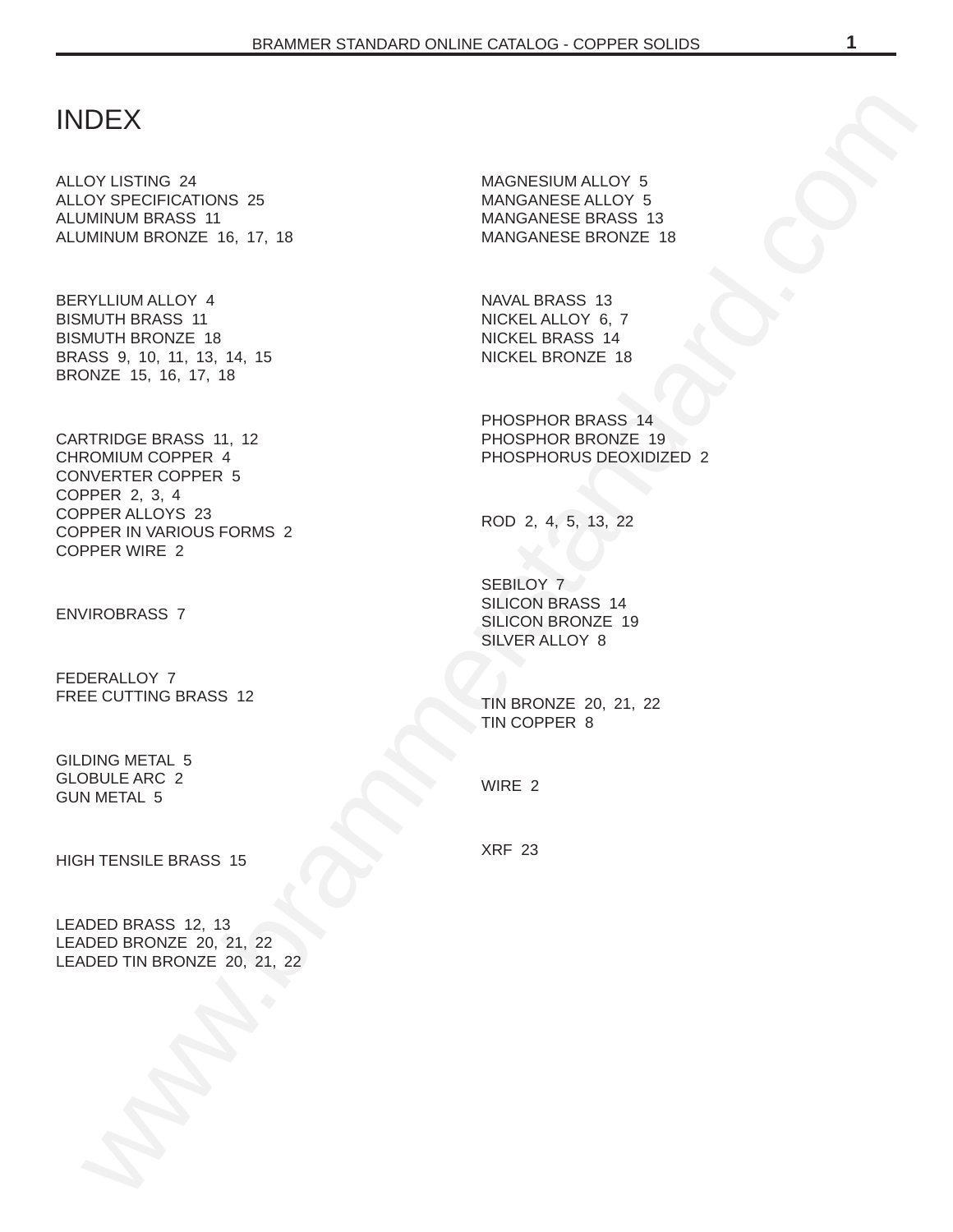<span id="page-1-0"></span>

| <b>CRM</b> | PURITY COPPER DISCS AND RODS |  |  |
|------------|------------------------------|--|--|
|            |                              |  |  |

| Number<br>VS MO4-K3 299                                     |                                                                                           |                                                                                                            |                                              |                                                                  | IMN in SETS only, as grouped            |                                     | IMN CP: 40mm Ø x 23mm                                    |                                                  |                                     |                                                   | IMN CS: 40mm Ø x 25mm or 6mm Ø x 100mm              |                                      |                                                     |                                                                                  |                                                     |                                                                      |                                    |                                                  | VS: $\sim$ 40-45mm Ø x $\sim$ 25mm                       |
|-------------------------------------------------------------|-------------------------------------------------------------------------------------------|------------------------------------------------------------------------------------------------------------|----------------------------------------------|------------------------------------------------------------------|-----------------------------------------|-------------------------------------|----------------------------------------------------------|--------------------------------------------------|-------------------------------------|---------------------------------------------------|-----------------------------------------------------|--------------------------------------|-----------------------------------------------------|----------------------------------------------------------------------------------|-----------------------------------------------------|----------------------------------------------------------------------|------------------------------------|--------------------------------------------------|----------------------------------------------------------|
|                                                             | Αq                                                                                        | As                                                                                                         | Вi                                           | Cd                                                               | Co                                      | Cr                                  | Fe                                                       | Mn                                               | Νi                                  | Р                                                 | Pb                                                  | S                                    | Sb                                                  | Se                                                                               | Si                                                  | Sn                                                                   | Te                                 | Zn                                               | Other                                                    |
| VS M04-7<br>VS MO4-5                                        | AVAILABLE INDIVIDUALLY<br>VS MO4-K2.2 51.5<br>VS MO4-K2.1 50.9<br>50.7<br>30.1            | 310<br>54.4<br>51.9<br>50.5<br>11.0                                                                        | 124<br>33.0<br>32.8<br>27.6<br>5.2           | 285<br>29.2<br>29.2<br>26.5<br>1.0                               | 98<br>31.8<br>28.2<br>30.6<br>1.0       | 115<br>23.7<br>30.5<br>41.3<br>0.8  | 419<br>48.3<br>56.8<br>84.8<br>5.1                       | 296<br>35.2<br>55.1<br>53.0<br>6.4               | 551<br>59.8<br>72.2<br>75.6<br>4.4  | 261<br>41.1<br>41.9<br>39.0<br>0.93               | 495<br>54.8<br>50.3<br>26.8<br>1.9                  | 70<br>34<br>41<br>36.6<br>2.9        | 332<br>42.6<br>45.9<br>60.8<br>8.3                  | 287<br>37.7<br>62.6<br>$\overline{a}$<br>6.1                                     | 93<br>29.7<br>13.3<br>3.1                           | 489<br>43<br>55<br>45.4<br>2.0                                       | 289<br>40<br>34.9<br>27.0<br>2.9   | 293<br>50.4<br>49.1<br>68.1<br>16.9              |                                                          |
| VS MO4-6<br>VS MO4-K1<br>VS MO4-1<br>VS MO4-4<br>VS MO4-8 * | 21.0<br>15.3<br>11.2<br>10.4<br>5.0                                                       | 19.8<br>16.0<br>0.96<br>4.0<br>2.4                                                                         | 10.7<br>17.4<br>$\overline{a}$<br>2.6<br>1.1 | 10.0<br>15.3<br>0.19<br>3.1<br>0.49                              | 9.2<br>15.2<br>4.9<br>3.0               | 11.1<br>11.7<br>3.2<br>$\sim$       | 40.4<br>25.6<br>2.0<br>15.4<br>29.1                      | 20.0<br>17.5<br>0.97<br>4.7<br>3.5               | 32.4<br>13.7<br>0.34<br>16.0<br>1.8 | 14.0<br>12.1<br>$\sim$<br>1.1<br>1.3              | 60<br>22.4<br>1.1<br>0.82<br>9.6                    | 19<br>14.5<br>2.9<br>3.0<br>8.7      | 22.4<br>17.0<br>2.8<br>3.5<br>5.8                   | 10.6<br>10.3<br>3.2<br>2.4<br>0.73                                               | 21<br>24.9<br>0.7<br>2.2<br>4.6                     | 14.6<br>10.0<br>4.8<br>0.96                                          | 8<br>9.6<br>4.3<br>0.8             | 32.4<br>18.0<br>7.8<br>3.2                       |                                                          |
| VS MO4-3 *<br>VS MO4-2 *<br>VS MO3-4 *                      | 2.9<br>0.88<br>0.41                                                                       | 0.6<br>0.14                                                                                                | 0.11<br>0.63<br>0.73                         | 0.14<br>0.93                                                     | 0.30<br>0.26<br>1.37                    | 1.0<br>0.38                         | 3.9<br>40.5<br>40.2                                      | 0.49<br>1.1<br>7.7                               | 0.73<br>1.1<br>0.80                 | 2.1<br>34.6                                       | 4.2<br>13.2<br>9.4                                  | 4.4<br>12.8<br>$\ddot{\phantom{1}}$  | 0.55<br>0.8<br>0.45                                 | 0.7<br>0.42                                                                      | 7.1<br>$\sim$                                       | 0.48<br>1.1<br>0.64                                                  | $\cdot$<br>$\cdot$                 | 2.4<br>9.8                                       | 0.97 * SET ONLY<br>* SET ONLY<br>* SET ONLY              |
| IMN CS1<br>IMN CS2<br>IMN CS3<br>IMN CS4<br>IMN CS5         | AVAILABLE INDIVIDUALLY EXCEPT CS3 WHICH IS SET ONLY<br>53.1<br>45.6<br>38.9<br>237<br>320 | 2.0<br>7.4<br>13.8<br>42.2<br>70.5                                                                         | 1.1<br>6.2<br>12.2<br>39.6<br>59.7           | 1.0<br>7.4<br>13.4<br>35.5<br>66.1                               | 0.6<br>3.6<br>7.4<br>24.3<br>37.5       | (0.3)<br>35.8<br>10.9<br>7.0<br>1.0 | 18.4<br>30.5<br>28.3<br>82.0<br>90.9                     | 29.0<br>35.3<br>12.6<br>8.3<br>4.3               | 46.8<br>26.7<br>11.1<br>7.2<br>4.4  | 57.7<br>33.8<br>12.1<br>6.3<br>2.0                | 60.5<br>38.6<br>13.3<br>7.6<br>5.0                  | 65.9<br>44.9<br>18.8<br>41.3<br>12.0 | 3.0<br>7.5<br>13.0<br>36.8<br>63.9                  | 61.5<br>39.0<br>15.4<br>6.7<br>0.9                                               | (3.0)<br>(9.4)<br>(22.2)<br>(46.5)<br>(54.8)        | 52.9<br>33.7<br>13.3<br>6.2<br>0.9                                   | 2.1<br>5.6<br>10.6<br>32.9<br>49.8 | 24.1<br>8.9<br>31.3<br>44.0<br>101               | B:(1.1)<br>B: (2.8)<br>B: (4.2)<br>B:(21.7)<br>B: (35.2) |
| Number                                                      | Ag                                                                                        | As                                                                                                         | Вi                                           | Cd                                                               | Co                                      | Cr                                  | Fe                                                       | Mn                                               | Νi                                  | P                                                 | Pb                                                  | S                                    | Sb                                                  | Se                                                                               | Si                                                  | Sn                                                                   | Te                                 | Zn                                               | Other                                                    |
| CRM                                                         | available in SET/6 ONLY                                                                   |                                                                                                            |                                              | ELECTROLYTIC COPPER ROD SET                                      | listed in mg/kg                         |                                     |                                                          | 3 or 6 mm Ø x 100 mm                             |                                     |                                                   |                                                     | CRM                                  |                                                     | analysis listed in mg/kg                                                         | <b>COPPER</b>                                       |                                                                      | 40 mm Ø x 30 mm                    |                                                  |                                                          |
| Number                                                      | Aq                                                                                        | As                                                                                                         | Bi                                           | Fe                                                               | Νi                                      | Pb                                  | Sb                                                       | Sn                                               | Zn                                  | Cu                                                |                                                     | Number                               |                                                     | Fe                                                                               |                                                     | P                                                                    |                                    | Sn                                               |                                                          |
| IMN CF1<br>IMN CF2<br>IMN CF3<br>IMN CF4<br>IMN CF5         | 45.0<br>9.0<br>3.2<br>18.0<br>12.0                                                        | 6.7<br>1.1<br>1.8<br>43.0<br>2.3                                                                           | 12.5<br>$\sim 100$<br>1.2<br>0.25            | 42.0<br>2.8<br>20.0<br>3.7<br>98.0                               | 29.0<br>0.7<br>6.4<br>7.8<br>3.0        | 33.0<br>0.6<br>8.9<br>1.1<br>3.2    | 24.0<br>1.4<br>2.2<br>11.0<br>1.9                        | 21.0<br>3.2<br>1.0<br>1.3                        | 57.0<br>2.2<br>3.4<br>31.0<br>4.7   | Rem<br>Rem<br>Rem<br>Rem<br>Rem                   |                                                     |                                      | <b>BAM 391</b><br><b>BAM 390</b><br>BAM 392         | 0.90<br>0.79<br>0.80                                                             |                                                     | 3.3<br>1.3<br>7.0                                                    |                                    | (< 0.1)<br>(< 0.1)<br>(< 0.1)                    |                                                          |
| 38X C1C                                                     | 11                                                                                        | 0.19                                                                                                       | 0.10                                         | < 0.01                                                           | $\sim$                                  | 0.005                               | 1.7                                                      | (0.005)                                          |                                     |                                                   |                                                     |                                      |                                                     | $0.27$ (0.05) 0.10 (0.25) (0.01) (0.21)                                          |                                                     | < 0.1                                                                | 266                                | $< 0.05$ 2.0                                     | 0.1                                                      |
|                                                             |                                                                                           |                                                                                                            |                                              | CHILL CAST PHOSPHORUS DEOXIDIZED COPPER                          |                                         |                                     |                                                          |                                                  |                                     |                                                   |                                                     |                                      |                                                     |                                                                                  |                                                     |                                                                      |                                    |                                                  |                                                          |
| Number                                                      | # = Class, where 1 = CRM and 2 = RM, typical analysis                                     | ₽                                                                                                          | Cu                                           | Ag                                                               | Fe                                      |                                     | Al                                                       | As                                               |                                     | Co                                                | Mn                                                  |                                      | Νi                                                  | Pb                                                                               | Sb                                                  | Sn                                                                   |                                    | Zn                                               |                                                          |
|                                                             | CURM 09.01<br>CURM 09.02<br>SRM C1253a<br>SRM C1251a<br>SRM C1252a                        | 0.151<br>0.078<br>0.0561<br>0.0420<br>0.0125                                                               | 99.82<br>99.90<br>99.46<br>99.89<br>99.87    | 0.011<br>0.0055<br>0.0494<br>0.0080<br>0.0158                    | 0.0042<br>0.0290<br>0.0285<br>0.0072    | 0.0019                              | < 0.0005<br>< 0.0005<br>0.0176<br>(<0.0020)<br>(<0.0020) | < 0.001<br>< 0.001<br>0.0436<br>0.0016<br>0.0118 |                                     | 0.0003<br>< 0.0005<br>0.0454<br>0.00132<br>0.0087 | < 0.0003<br>< 0.0005<br>0.0357<br>0.00046<br>0.0043 |                                      | < 0.0003<br>< 0.0005<br>0.0491<br>0.00236<br>0.0128 | < 0.0005<br>< 0.001<br>0.0243<br>0.00235<br>0.0060                               | < 0.0005<br>< 0.0005<br>0.0139<br>0.00149<br>0.0042 | < 0.001<br>< 0.001                                                   | 0.0499<br>0.0016<br>0.0120         | 0.0008<br>< 0.001<br>0.0329<br>0.0024<br>0.00694 |                                                          |
| Number                                                      |                                                                                           | Au                                                                                                         | Bi                                           |                                                                  | Cd                                      | Cr                                  | X.                                                       | Mq                                               | S                                   | Se                                                |                                                     | Si                                   | Te                                                  |                                                                                  | Units                                               |                                                                      |                                    |                                                  |                                                          |
| #<br>2<br>2                                                 | CURM 09.01<br>CURM 09.02<br>SRM C1253a<br>SRM C1251a<br>SRM C1252a                        | $\sim$<br>0.0072<br>$0.00155$ 0.00037 (<0.0003) (0.0003) (<0.0020) (0.0035) 0.0011<br>$0.00339$ $(0.0019)$ | < 0.0003<br>< 0.0005<br>(0.0056)             |                                                                  | $\left( \cdot, \cdot \right)$<br>0.0070 | 0.0260                              |                                                          | $\blacksquare$ .<br>$(0.0150)$ $(0.0050)$ 0.0136 |                                     |                                                   |                                                     | 0.001<br>0.002                       | $\sim$<br>$(0.0580)$ 0.0168<br>$(<0.0050)$ 0.0016   | 0.00169 0.0019 (<0.0020) (0.0070) 0.0056 (<0.0100) 0.00546 32 mm x 32 mm x 19 mm | 50 mm Ø x 10-12 mm                                  | 50 mm Ø x 10-12 mm<br>32 mm x 32 mm x 19 mm<br>32 mm x 32 mm x 19 mm |                                    |                                                  |                                                          |
| CRM                                                         | analysis listed in mg/g                                                                   |                                                                                                            |                                              | COPPER IN VARIOUS FORMS<br>each of the blow available in 3 forms |                                         |                                     |                                                          |                                                  |                                     |                                                   |                                                     |                                      |                                                     | A: disc 39 mm Ø x 30 mm B: Rod 8 mm Ø x 100 mm C: Chips 50 g                     |                                                     |                                                                      |                                    |                                                  |                                                          |
| Number<br>Ag Al As                                          |                                                                                           | Au                                                                                                         | Be.                                          | Bi Cd                                                            | Co                                      | Cr                                  | Fe                                                       | Ind Mq                                           | Mn                                  | Νi                                                | $\mathbb{P}$                                        | Pb                                   | S<br>Sb                                             | Se                                                                               | Si                                                  | Sn<br>Te                                                             | Тi                                 | Zn                                               | Zr                                                       |

| <b>CRM</b>                                                     |                                            |                                          | ELECTROLYTIC COPPER ROD SET    |                                           |                                           |                                         |                                          |                                     |                                   |                                        |
|----------------------------------------------------------------|--------------------------------------------|------------------------------------------|--------------------------------|-------------------------------------------|-------------------------------------------|-----------------------------------------|------------------------------------------|-------------------------------------|-----------------------------------|----------------------------------------|
|                                                                | available in SET/6 ONLY                    |                                          |                                |                                           | listed in mg/kg                           |                                         |                                          | 3 or 6 mm Ø x 100 mm                |                                   |                                        |
| Number                                                         | Αq                                         | As                                       | Вi                             | Fe                                        | Νi                                        | Pb                                      | Sb                                       | Sn                                  | Zn                                | Cu                                     |
| TMN CF1<br>IMN CF2<br>IMN CF3<br>TMN CF4<br>IMN CF5<br>IMN CF6 | 45.0<br>9.0<br>3.2<br>18.0<br>12.0<br>12.0 | 6.7<br>1.1<br>1.8<br>43.0<br>2.3<br>0.32 | 12.5<br>1.2<br>0.25<br>(0.012) | 42.0<br>2.8<br>20.0<br>3.7<br>98.0<br>1.0 | 29.0<br>0.7<br>6.4<br>7.8<br>3.0<br>(0.4) | 33.0<br>0.6<br>8.9<br>1.1<br>3.2<br>1.8 | 24.0<br>1.4<br>2.2<br>11.0<br>1.9<br>0.2 | 21.0<br>3.2<br>1.0<br>1.3<br>(0.06) | 57.0<br>2.2<br>3.4<br>31.0<br>4.7 | Rem<br>Rem<br>Rem<br>Rem<br>Rem<br>Rem |

| CRM                                                |                          | <b>COPPER</b>     |                               |  |
|----------------------------------------------------|--------------------------|-------------------|-------------------------------|--|
|                                                    | analysis listed in mg/kg |                   | 40 mm Ø x 30 mm               |  |
| Number                                             | Fe                       | P                 | Sn                            |  |
| <b>BAM 391</b><br><b>BAM 390</b><br><b>BAM 392</b> | 0.90<br>0.79<br>0.80     | 3.3<br>1.3<br>7.0 | (< 0.1)<br>(< 0.1)<br>(< 0.1) |  |

### **COPPER WIRE FOR GLOBULE ARC WORK**

|                    | wire form, intended for globule arc work<br>analysis listed in mg/kg |             |             |                         |    |                 |            |                |             | C1C: CRM      |           | all others: RM |                                   |               |               |         | $5$ rods $3$ mm $\emptyset$ $x$ $80$ mm |     |               |
|--------------------|----------------------------------------------------------------------|-------------|-------------|-------------------------|----|-----------------|------------|----------------|-------------|---------------|-----------|----------------|-----------------------------------|---------------|---------------|---------|-----------------------------------------|-----|---------------|
| Number             | Αq                                                                   | As          | Bi          | Cd                      | Co | Cr              | Fe         | Mn             | Νi          | Pb            | <b>Sb</b> | Se             | Sn                                | Te            | Zn            | $\circ$ | P.                                      | S.  | Si            |
| 38X C1B<br>38X C1C | 13                                                                   | 0.8<br>0.19 | 0.1<br>0.10 | $< 0.01$ 0.03<br>< 0.01 |    | 0.06<br>< 0.005 | 1.2<br>1.7 | 1.2<br>(0.005) | 1.0<br>0.27 | 0.8<br>(0.05) | 0.6       |                | < 0.3<br>$0.10$ $(0.25)$ $(0.01)$ | 0.3<br>(0.21) | 0.45<br>< 0.1 | 266     | < 0.05                                  | 2.0 | last<br>< 0.1 |

#### **CHILL CAST PHOSPHORUS DEOXIDIZED COPPER**

|        | $#$ = Class, where 1 = CRM and 2 = RM, typical analysis            |                                              |                                                         |                                               |                                                |                                                                              |                                                                        |                            |                                                      |                                                     |                                                    |                                                                                                                                 |                                                  |                                                  |
|--------|--------------------------------------------------------------------|----------------------------------------------|---------------------------------------------------------|-----------------------------------------------|------------------------------------------------|------------------------------------------------------------------------------|------------------------------------------------------------------------|----------------------------|------------------------------------------------------|-----------------------------------------------------|----------------------------------------------------|---------------------------------------------------------------------------------------------------------------------------------|--------------------------------------------------|--------------------------------------------------|
|        | # Number                                                           | Ρ                                            | Cu                                                      | Aq                                            | Fe                                             | Al<br>As                                                                     | Co                                                                     |                            | Mn                                                   | Νi                                                  | Pb                                                 | Sb                                                                                                                              | Sn                                               | Zn                                               |
| 2<br>2 | CURM 09.01<br>CURM 09.02<br>SRM C1253a<br>SRM C1251a<br>SRM C1252a | 0.151<br>0.078<br>0.0561<br>0.0420<br>0.0125 | 99.82<br>99.90<br>99.46<br>99.89<br>99.87               | 0.011<br>0.0055<br>0.0494<br>0.0080<br>0.0158 | 0.0019<br>0.0042<br>0.0290<br>0.0285<br>0.0072 | < 0.0005<br>< 0.001<br>< 0.0005<br>< 0.001<br>0.0176<br>< 0.0020<br>< 0.0020 | < 0.0003<br>< 0.0005<br>0.0436<br>0.0454<br>0.0016<br>0.0118<br>0.0087 | 0.00132                    | < 0.0003<br>< 0.0005<br>0.0357<br>0.00046<br>0.0043  | < 0.0003<br>< 0.0005<br>0.0491<br>0.00236<br>0.0128 | < 0.0005<br>< 0.001<br>0.0243<br>0.00235<br>0.0060 | < 0.0005<br>< 0.0005<br>0.0139<br>0.00149<br>0.0042                                                                             | < 0.001<br>< 0.001<br>0.0499<br>0.0016<br>0.0120 | 0.0008<br>< 0.001<br>0.0329<br>0.0024<br>0.00694 |
|        | Number                                                             | Au                                           | Bi                                                      | Cd                                            | Cr                                             | Mq                                                                           | S                                                                      | Se                         | Si                                                   | Te                                                  |                                                    | Units                                                                                                                           |                                                  |                                                  |
|        | CURM 09.01<br>CURM 09.02<br>SRM C1253a<br>SRM C1251a<br>SRM C1252a | 0.0072<br>0.00155<br>0.00339                 | < 0.0003<br>< 0.0005<br>(0.0056)<br>0.00037<br>(0.0019) | $\sim$<br>0.0070<br>< 0.0003<br>0.00169       | 0.0260<br>(0.0003)<br>0.0019                   | (0.0150)<br>< 0.0020<br>(0.0020)                                             | (0.0050)<br>(0.0035)<br>(0.0070)                                       | 0.0136<br>0.0011<br>0.0056 | 0.001<br>< 0.002<br>(0.0580)<br>< 0.0050<br>< 0.0100 | 0.0168<br>0.0016<br>0.00546                         |                                                    | 50 mm $\varnothing$ x 10-12 mm<br>50 mm Ø x 10-12 mm<br>32 mm x 32 mm x 19 mm<br>32 mm x 32 mm x 19 mm<br>32 mm x 32 mm x 19 mm |                                                  |                                                  |

#### **CRM COPPER IN VARIOUS FORMS**

| each of the blow available in 3 forms<br>analysis listed in mg/g |      |      |      |      |                    |    |                   |    |                          |    |    |    | A: disc 39 mm Ø x 30 mm |    |                                                |    | B: Rod 8 mm Ø x 100 mm |      |               | C: Chips 50 q |            |      |       |
|------------------------------------------------------------------|------|------|------|------|--------------------|----|-------------------|----|--------------------------|----|----|----|-------------------------|----|------------------------------------------------|----|------------------------|------|---------------|---------------|------------|------|-------|
| Number<br>Aq<br>- Al                                             | As   | Au   | Be.  | Bi   | Cd                 | Co | Cr                | Fe | Ind                      | Mq | Mn | Ni | $\mathbb{P}$            | Pb | S S                                            | Sb | - Se                   | - Si | Sn            | Te            | Ti.        | 7n   | Zr    |
| ERM-EB075<br>$10.8$ 2.3 3.18 1.46 1.08<br>ERM-EB074              |      |      |      | 1.79 |                    |    |                   |    | 2.69 2.64 1.4 9.3 1.83 7 |    |    |    | 1.35 2.18 2.59 4.8 25   |    |                                                |    | 2.93 1.69 2.6          |      | 2.13 1.78 3.2 |               |            | 6.51 |       |
| 1.03                                                             | 1 23 | 0.52 | 0.31 | 0.51 | $0.4$ <sup>r</sup> |    | $0.83$ $0.37$ 5.8 |    |                          |    |    |    |                         |    | $0.49$ 2.03 0.93 0.61 1.53 2.7 (3.3) 0.57 0.55 |    |                        |      | $(1.5)$ 0.5   |               | $0.97$ 2.2 |      | (8.8) |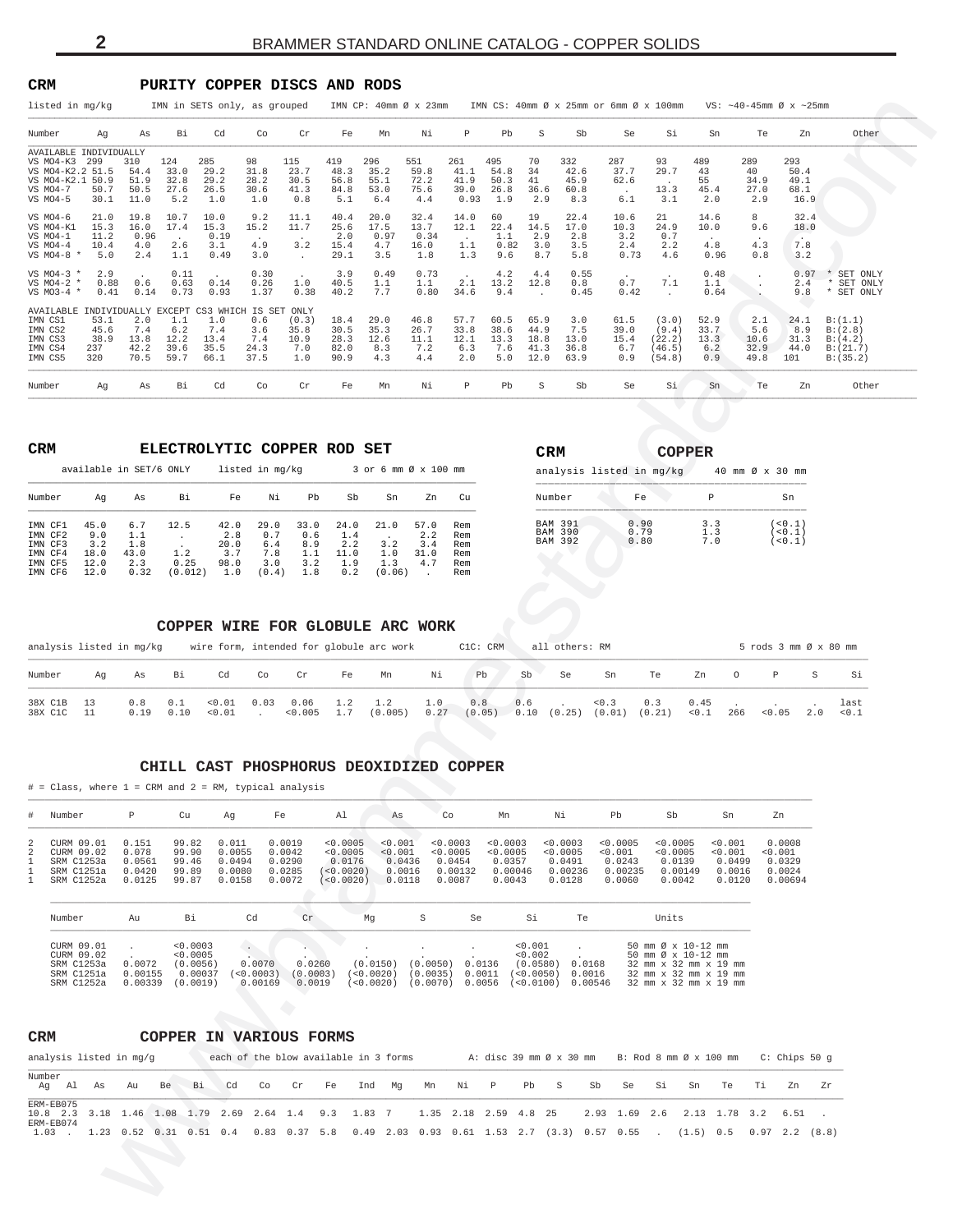#### **COPPER**

|                                                                              | # Number                                                                        | Al                                                         | As                                                            | Βi                                                           | Cd                                                                      | Co                                                            | $\operatorname{Cr}$                                             | Fe                                                        | Mg                                                        | Mn                                                    | Νi                                                    | P                                                    | $_{\rm Pb}$                                          | S                                                   |
|------------------------------------------------------------------------------|---------------------------------------------------------------------------------|------------------------------------------------------------|---------------------------------------------------------------|--------------------------------------------------------------|-------------------------------------------------------------------------|---------------------------------------------------------------|-----------------------------------------------------------------|-----------------------------------------------------------|-----------------------------------------------------------|-------------------------------------------------------|-------------------------------------------------------|------------------------------------------------------|------------------------------------------------------|-----------------------------------------------------|
| $\mathbf{1}$<br>1<br>$\mathbf{1}$<br>$\mathbf{1}$                            | 1 39X 17869AG<br>BAM M376a<br>39X 17871D<br>BAM M385a<br>39X 17870AJ            | 0.0186<br>(0.0182)<br>0.0150<br>0.00133<br>0.0047          | 0.0104<br>0.0200<br>$\sim$<br>0.00094<br>0.0056               | 0.0401<br>0.0200<br>0.052<br>0.000564<br>0.0476              | 0.0027<br>0.0186<br>0.0027<br>0.000275<br>0.0029                        | 0.0084<br>0.0208<br>$\ddot{\phantom{a}}$<br>0.00074<br>0.0042 | 0.0199<br>(0.0400)<br>$\sim$<br>0.00104<br>0.0009               | 0.0365<br>0.0235<br>0.0019<br>0.00442<br>0.0416           | 0.0103<br>(0.0124)<br>$\overline{a}$<br>(0.0032)<br>0.020 | 0.0325<br>0.0206<br>$\sim$<br>0.00099<br>0.0387       | 0.0111<br>0.0209<br>0.0412<br>0.00108<br>0.0079       | 0.0245<br>0.0203<br>0.020<br>0.00100<br>0.0203       | 0.0714<br>0.0236<br>0.050<br>0.00108<br>0.047        | 0.0069<br>(0.0133)<br>0.0052<br>(0.00354)<br>0.0037 |
| $\mathbf{1}$<br>$\mathbf{1}$<br>1<br>1<br>$\mathbf{1}$                       | 39X 17866AH<br>BAM M386a<br>IARM 279A<br><b>BS Cu997</b><br>IARM 278A           | 0.0028<br>0.00269<br>(0.002)<br>(0.002)<br>< 0.002         | 0.0435<br>0.00208<br>(0.002)<br>(0.0008)<br>(0.001)           | 0.0109<br>0.00095<br>(0.001)<br><b>Contractor</b><br>(0.001) | 0.0410<br>0.00054<br>$\sim$<br>$\ddot{\phantom{0}}$<br>$\sim$           | 0.0273<br>0.00049<br>(0.002)<br>(0.001)<br>(0.001)            | 0.0316<br>0.00115<br>0.86<br>(0.0003)<br>(0.001)                | 0.0075<br>0.00593<br>0.025<br>0.0032<br>0.004             | 0.0041<br>0.00767<br>$\sim$<br>(0.0005)<br>$\sim$         | 0.0147<br>0.00111<br>(0.002)<br>(0.001)<br>(0.0004)   | 0.0511<br>0.00211<br>0.014<br>0.0004<br>< 0.005       | 0.0125<br>0.00065<br>(0.005)<br>0.0055<br>0.011      | 0.0501<br>0.00198<br>(0.01)<br>0.0008<br>(0.003)     | 0.052<br>0.00159<br>0.0015<br>(0.006)<br>0.002      |
| 1<br>1<br>1.<br>1<br>$\mathbf{1}$                                            | IARM 70C<br><b>BAM 370</b><br>39X 17867AE<br>BAM M383d<br><b>BS 110C</b>        | (0.0014)<br>0.00126<br>0.0012<br>0.00102<br>(0.0009)       | (0.0009)<br>$\sim 10^{-11}$<br>0.039<br>< 0.0001<br>(0.0001)  | (0.002)<br>$\sim$<br>0.012<br>0.000082<br>$\sim$             | (0.0008)<br>$\sim$<br>0.0061<br>0.000062<br>$\mathcal{L}_{\mathcal{A}}$ | (0.0014)<br>$\sim$<br>0.0126<br>0.000130<br>(0.001)           | (0.0002)<br>$\sim$<br>0.000077<br>(0.0004)                      | (0.0016)<br>$\sim$ $\sim$<br>0.0097<br>0.00224<br>(0.002) | (0.0003)<br>$\cdot$<br>0.0053<br>0.00017<br>(0.0005)      | (0.0002)<br>$\sim$<br>0.0016<br>0.000097<br>(0.0004)  | (0.0004)<br>$\sim$<br>0.0394<br>0.00047<br>(0.0005)   | (0.0014)<br>0.00117<br>0.0242<br>< 0.0001<br>0.0016  | (0.0013)<br>0.0016<br>0.0097<br>0.00078<br>(0.0003)  | 0.0008<br>$\sim$<br>0.024<br>0.00035<br>0.0008      |
| $\mathbf{1}$<br>$\mathbf{1}$<br>$\mathbf{1}$<br>1<br>$\mathbf{1}$            | <b>BS 14500A</b><br><b>BS</b> 14500<br>BAM M384b<br><b>BS 110B</b><br>BAM M382a | (0.0007)<br>(<0.0006)<br>(0.00029)<br>< 0.0002<br>< 0.0002 | $\sim$<br>(<0.0005)<br>0.00066<br>< 0.0001<br>0.000073        | $Ca:(0.0004)$ N: (0.0006)<br>0.000681<br>0.000075            | 0.00040<br>0.000050                                                     | (0.0005)<br>(<0.0001)<br>0.00104<br>< 0.0001<br>0.000092      | $\sim$ $\sim$<br>(<0.0001)<br>(0.00023)<br>< 0.0001<br>0.000024 | (0.001)<br>0.0041<br>(0.00051)<br>0.0005<br>0.00103       | (0.00006)<br>(<0.0003)<br>0.00033<br>< 0.0001<br>0.00019  | (0.0004)<br>0.00004<br>0.00081<br>< 0.0001<br>0.00025 | 0.0026<br>(<0.0003)<br>0.00047<br>< 0.0002<br>0.00027 | 0.010<br>0.0075<br>< 0.0002<br>< 0.0006<br>< 0.0002  | 0.0031<br>0.0008<br>0.00016<br>0.00052<br>0.00022    | 0.035<br>0.0033<br>(0.00038)<br>0.00030<br>0.00067  |
| $\mathbf{1}$<br>$\mathbf{1}$<br>$\mathbf{1}$                                 | 39X 27866A<br>39X 27869A<br>IMN CS5<br>IMN CP5<br>IMN CT6                       |                                                            | 0.0383<br>0.0098<br>0.00705<br>0.0065<br>0.0054               | 0.0047<br>0.0376<br>0.00597<br>0.00094<br>0.0040             | 0.0139<br>0.0028<br>0.00661<br>0.00025<br>$\sim$                        | 0.0308<br>0.0036<br>0.00375<br>0.0034<br>0.011                | 0.0012<br>(0.0002)<br>0.00010<br>0.0048<br>$\cdot$              | 0.0030<br>0.0030<br>0.00909<br>0.0077<br>0.014            |                                                           | 0.00043<br>0.0049<br>$\sim$                           | 0.0487<br>0.0190<br>0.00044<br>0.0039<br>0.011        | 0.0147<br>0.0119<br>0.00020<br>0.0110<br>0.011       | 0.0054<br>0.0225<br>0.00050<br>0.0013<br>0.0014      | 0.0469<br>0.0112<br>0.00120<br>0.0021<br>0.0069     |
| $\mathbf{1}$<br>$\mathbf{1}$<br>$\mathbf{1}$<br>$\mathbf{1}$<br>$\mathbf{1}$ | IMN CS4<br><b>BAM 372</b><br>IMN CS2<br>IMN CS1<br>IMN CS7 D                    |                                                            | 0.00422<br>0.00103<br>0.00074<br>0.00020<br>0.00009           | 0.00396<br>$\sim$<br>0.00062<br>0.00011<br>< 0.00005         | 0.00355<br>0.000163<br>0.00074<br>0.00010<br>(0.000002)                 | 0.00243<br>$\sim$<br>0.00036<br>0.00006<br>0.000009           | 0.00070<br>0.00358<br>(0.00003)<br>0.00197                      | 0.00820<br>$\cdot$<br>0.00305<br>0.00184<br>0.00049       |                                                           | 0.00083<br>0.00114<br>0.00353<br>0.00290<br>0.00022   | 0.00072<br>0.0012<br>0.00267<br>0.00468<br>0.00044    | 0.00063<br>$\sim$<br>0.00338<br>0.00577<br>(0.00024) | 0.00076<br>$\sim$<br>0.00386<br>0.00605<br>(0.00009) | 0.00413<br>0.00449<br>0.00659<br>0.00070            |
| $\mathbf{1}$<br>$\mathbf{1}$                                                 | 1 IMN CS6<br><b>BAM 381</b><br><b>BAM 369</b><br>1 BAM 371                      |                                                            | 0.00002<br>< 0.0001<br>$\mathcal{L}_{\mathcal{A}}$<br>$\cdot$ | < 0.00005<br>< 0.0001<br>0.00097<br>$\cdot$                  | (0.000006)<br>< 0.00004<br>$\ddot{\phantom{0}}$<br>$\lambda$            | (0.00002)<br>< 0.00004<br>0.00104<br>$\blacksquare$           | 0.00002<br>0.000013<br>0.00092<br>$\sim$                        | 0.00208<br>0.00028<br>$\sim$<br>0.0018                    | (0.000034)<br>0.00036                                     | 0.00007<br>0.000027<br>$\ddot{\phantom{a}}$           | 0.00008<br>0.000073                                   | (0.00015)                                            | (0.00004)<br>0.00005                                 | 0.00054<br>(0.00029)<br>0.0013                      |
|                                                                              | # Number                                                                        | Al                                                         | As                                                            | Βi                                                           | Cd                                                                      | Co                                                            | Cr                                                              | Fe                                                        | Mq                                                        | Mn                                                    | Νi                                                    | P                                                    | Pb                                                   | S                                                   |

<span id="page-2-0"></span>

|                                                                                                          | $\#$ = class, where 1 = CRM and 2 = RM                     |                                                       |                                                            |                                                         | 39X: $\sim$ 38-42 mm Ø x $\sim$ 15-20 mm                   | BAM, BCR, ERM: $38-40$ mm $\varnothing \times 27-30$ mm CTIF: 40 mm $\varnothing \times 18$ mm |                                                             |                                               |                                                            | BS: 38 mm Ø x ~7 or 19+ mm                            |                                                          |                                                     | IARM: 31 mm Ø x 2 or 18 mm<br>IMN, VS: 40 mm Ø x 23-27 mm |
|----------------------------------------------------------------------------------------------------------|------------------------------------------------------------|-------------------------------------------------------|------------------------------------------------------------|---------------------------------------------------------|------------------------------------------------------------|------------------------------------------------------------------------------------------------|-------------------------------------------------------------|-----------------------------------------------|------------------------------------------------------------|-------------------------------------------------------|----------------------------------------------------------|-----------------------------------------------------|-----------------------------------------------------------|
| #<br>Number                                                                                              | Al                                                         | As                                                    | Вi                                                         | Cd                                                      | Co                                                         | Cr                                                                                             | Fe                                                          | Mg                                            | Mn                                                         | Νi                                                    | P                                                        | Pb                                                  | $\mathbf S$                                               |
| 39X 17869AG<br>1<br>BAM M376a<br>1<br>39X 17871D<br>1<br>1<br>BAM M385a<br>1<br>39X 17870AJ              | 0.0186<br>(0.0182)<br>0.0150<br>0.00133<br>0.0047          | 0.0104<br>0.0200<br>0.00094<br>0.0056                 | 0.0401<br>0.0200<br>0.052<br>0.000564<br>0.0476            | 0.0027<br>0.0186<br>0.0027<br>0.000275<br>0.0029        | 0.0084<br>0.0208<br>0.00074<br>0.0042                      | 0.0199<br>(0.0400)<br>0.00104<br>0.0009                                                        | 0.0365<br>0.0235<br>0.0019<br>0.00442<br>0.0416             | 0.0103<br>(0.0124)<br>(0.0032)<br>0.020       | 0.0325<br>0.0206<br>0.00099<br>0.0387                      | 0.0111<br>0.0209<br>0.0412<br>0.00108<br>0.0079       | 0.0245<br>0.0203<br>0.020<br>0.00100<br>0.0203           | 0.0714<br>0.0236<br>0.050<br>0.00108<br>0.047       | 0.0069<br>(0.0133)<br>0.0052<br>(0.00354)<br>0.0037       |
| 39X 17866AH<br>1<br>BAM M386a<br>1<br>IARM 279A<br>1<br><b>BS Cu997</b><br>1<br>IARM 278A<br>1           | 0.0028<br>0.00269<br>(0.002)<br>(0.002)<br>0.002           | 0.0435<br>0.00208<br>(0.002)<br>(0.0008)<br>(0.001)   | 0.0109<br>0.00095<br>(0.001)<br>(0.001)                    | 0.0410<br>0.00054<br>$\cdot$<br>$\ddot{\phantom{a}}$    | 0.0273<br>0.00049<br>(0.002)<br>(0.001)<br>(0.001)         | 0.0316<br>0.00115<br>0.86<br>(0.0003)<br>(0.001)                                               | 0.0075<br>0.00593<br>0.025<br>0.0032<br>0.004               | 0.0041<br>0.00767<br>(0.0005)<br>$\sim$       | 0.0147<br>0.00111<br>(0.002)<br>(0.001)<br>(0.0004)        | 0.0511<br>0.00211<br>0.014<br>0.0004<br>0.005         | 0.0125<br>0.00065<br>(0.005)<br>0.0055<br>0.011          | 0.0501<br>0.00198<br>(0.01)<br>0.0008<br>(0.003)    | 0.052<br>0.00159<br>0.0015<br>(0.006)<br>0.002            |
| IARM 70C<br>1<br><b>BAM 370</b><br>1<br>39X 17867AE<br>1<br>BAM M383d<br>1<br>1<br><b>BS 110C</b>        | (0.0014)<br>0.00126<br>0.0012<br>0.00102<br>(0.0009)       | (0.0009)<br>0.039<br>< 0.0001<br>(0.0001)             | (0.002)<br>0.012<br>0.000082<br>$\ddot{\phantom{a}}$       | (0.0008)<br>0.0061<br>0.000062<br>$\cdot$               | (0.0014)<br>0.0126<br>0.000130<br>(0.001)                  | (0.0002)<br>$\sim$<br>0.000077<br>(0.0004)                                                     | (0.0016)<br>0.0097<br>0.00224<br>(0.002)                    | (0.0003)<br>0.0053<br>0.00017<br>(0.0005)     | (0.0002)<br>0.0016<br>0.000097<br>(0.0004)                 | (0.0004)<br>0.0394<br>0.00047<br>(0.0005)             | (0.0014)<br>0.00117<br>0.0242<br>< 0.0001<br>0.0016      | (0.0013)<br>0.0016<br>0.0097<br>0.00078<br>(0.0003) | 0.0008<br>0.024<br>0.00035<br>0.0008                      |
| <b>BS 14500A</b><br>1<br><b>BS 14500</b><br>1<br>BAM M384b<br>1<br>1<br><b>BS 110B</b><br>BAM M382a<br>1 | (0.0007)<br>(<0.0006)<br>(0.00029)<br>< 0.0002<br>< 0.0002 | (<0.0005)<br>0.00066<br>0.0001<br>0.000073            | $Ca:(0.0004)$ $N:(0.0006)$<br>0.000681<br>0.000075         | 0.00040<br>0.000050                                     | (0.0005)<br>( < 0.0001)<br>0.00104<br>< 0.0001<br>0.000092 | (<0.0001)<br>(0.00023)<br>0.0001<br>0.000024                                                   | (0.001)<br>0.0041<br>(0.00051) 0.00033<br>0.0005<br>0.00103 | (0.00006)<br>(<0.0003)<br>< 0.0001<br>0.00019 | (0.0004)<br>0.00004<br>0.00081<br>0.0001<br>0.00025        | 0.0026<br>(<0.0003)<br>0.00047<br>< 0.0002<br>0.00027 | 0.010<br>0.0075<br>< 0.0002<br>0.0006<br>< 0.0002        | 0.0031<br>0.0008<br>0.00016<br>0.00052<br>0.00022   | 0.035<br>0.0033<br>(0.00038)<br>0.00030<br>0.00067        |
| 1<br>39X 27866A<br>1<br>39X 27869A<br>IMN CS5<br>1<br>1<br>IMN CP5<br>1<br>IMN CT6                       | $\cdot$<br>$\cdot$<br>$\cdot$                              | 0.0383<br>0.0098<br>0.00705<br>0.0065<br>0.0054       | 0.0047<br>0.0376<br>0.00597<br>0.00094<br>0.0040           | 0.0139<br>0.0028<br>0.00661<br>0.00025<br>$\sim$        | 0.0308<br>0.0036<br>0.00375<br>0.0034<br>0.011             | 0.0012<br>(0.0002)<br>0.00010<br>0.0048<br>$\sim$                                              | 0.0030<br>0.0030<br>0.00909<br>0.0077<br>0.014              | $\cdot$<br>$\cdot$<br>$\cdot$                 | $\sim$<br>0.00043<br>0.0049<br>$\mathcal{L}_{\mathcal{A}}$ | 0.0487<br>0.0190<br>0.00044<br>0.0039<br>0.011        | 0.0147<br>0.0119<br>0.00020<br>0.0110<br>0.011           | 0.0054<br>0.0225<br>0.00050<br>0.0013<br>0.0014     | 0.0469<br>0.0112<br>0.00120<br>0.0021<br>0.0069           |
| 1<br>IMN CS4<br><b>BAM 372</b><br>1<br>1<br>IMN CS2<br>1<br>IMN CS1<br>1<br>IMN CS7 D                    |                                                            | 0.00422<br>0.00103<br>0.00074<br>0.00020<br>0.00009   | 0.00396<br>0.00062<br>0.00011<br>< 0.00005                 | 0.00355<br>0.000163<br>0.00074<br>0.00010<br>(0.000002) | 0.00243<br>0.00036<br>0.00006<br>0.000009                  | 0.00070<br>0.00358<br>(0.00003)<br>0.00197                                                     | 0.00820<br>0.00305<br>0.00184<br>0.00049                    |                                               | 0.00083<br>0.00114<br>0.00353<br>0.00290<br>0.00022        | 0.00072<br>0.0012<br>0.00267<br>0.00468<br>0.00044    | 0.00063<br>0.00338<br>0.00577<br>(0.00024)               | 0.00076<br>0.00386<br>0.00605<br>(0.00009)          | 0.00413<br>0.00449<br>0.00659<br>0.00070                  |
| IMN CS6<br>1<br>1<br><b>BAM 381</b><br>1<br><b>BAM 369</b><br>1<br><b>BAM 371</b>                        |                                                            | 0.00002<br>< 0.0001<br>$\cdot$<br>$\cdot$             | < 0.00005<br>< 0.0001<br>0.00097<br>$\cdot$                | (0.000006)<br>< 0.00004<br>$\cdot$                      | (0.00002)<br>0.00004<br>0.00104                            | 0.00002<br>0.000013<br>0.00092<br>$\cdot$                                                      | 0.00208<br>0.00028<br>0.0018                                | (0.000034) 0.000027<br>0.00036<br>$\cdot$     | 0.00007<br>$\langle \rangle$<br>$\cdot$                    | 0.00008<br>0.000073<br>$\blacksquare$<br>$\cdot$      | (0.00015)<br>$\ddot{\phantom{a}}$<br>$\cdot$<br>$\cdot$  | (0.00004)<br>0.00005<br>$\cdot$<br>$\cdot$          | 0.00054<br>(0.00029)<br>0.0013                            |
| #<br>Number                                                                                              | Al                                                         | As                                                    | Вi                                                         | Cd                                                      | Co                                                         | Cr                                                                                             | Fe                                                          | Mg                                            | Mn                                                         | Νi                                                    | $\mathbb P$                                              | Pb                                                  | S                                                         |
| continued                                                                                                |                                                            |                                                       |                                                            | analysis listed in mass % except * which is mg/kg       |                                                            |                                                                                                |                                                             |                                               |                                                            |                                                       |                                                          |                                                     |                                                           |
| Number                                                                                                   | Sb                                                         | Se                                                    | Si                                                         | Sn                                                      | Te                                                         | Тi                                                                                             | Zn                                                          | Zr                                            | Ag*                                                        | $C*$<br>Au*                                           | Be*<br>Cu                                                | $0*$<br>In*                                         | Other                                                     |
| 39X 17869AG<br>BAM M376a<br>39X 17871D<br>BAM M385a<br>39X 17870AJ                                       | 0.0375<br>0.0202<br>0.0141<br>0.00149<br>0.0490            | 0.0197<br>0.0210<br>0.0310<br>0.00050<br>0.0111       | 0.0117<br><b>Carl Corp.</b><br>0.0014<br>0.00073<br>0.0048 | 0.070<br>0.0247<br>0.105<br>0.00161<br>0.0100           | 0.0392<br>0.0215<br>0.0137<br>0.00081<br>0.040             | (0.00045)<br>0.00066<br>$\sim$                                                                 | 0.0261<br>0.0217<br>0.091<br>0.00092<br>0.0125              | 0.00422 163<br>$(0.0018)$ 254<br>$\cdot$      | 399<br>309<br>480                                          | 22<br>5<br>7                                          | Ge: 0.0047 .<br>(41)<br>Ge: 0.0149                       | 26<br>32<br>100                                     | $Ge*:(9)$                                                 |
| 39X 17866AH<br>ВАМ М38ба<br>IARM 279A<br><b>BS Cu997</b><br>IARM 278A                                    | 0.0095<br>0.00252<br>(0.004)<br>(0.0002)<br>< 0.005        | 0.0053<br>0.00097<br>$\cdot$<br>$\cdot$<br>$\cdot$    | 0.0111<br>(0.0012)<br>0.020<br>(0.0009)<br>(0.002)         | 0.0614<br>0.00216<br>0.021<br>0.0003<br>(0.001)         | 0.0065<br>0.00311<br>$\sim$<br>0.53                        | 0.00347<br>17025<br>$\sim$                                                                     | 0.0840<br>0.00367<br>(0.01)<br>0.0006<br>(0.002)            | $\sim$<br>0.012<br>(0.007)<br>$\sim$          | 86<br>44.2<br>(30)<br>(10)                                 | (4)<br>(20)<br>7<br>$\cdot$<br>(30)                   | Ge: 0.0052<br>99.1<br>$\cdot$<br>99.7<br>$\cdot$<br>99.5 | 97<br>$\cdot$<br>39<br>$\cdot$<br>(4)               | (10) XRF only<br>17025                                    |
| IARM 70C<br>BAM 370<br>39X 17867AE<br>BAM M383d<br><b>BS 110C</b>                                        | (0.003)<br>0.0015<br>0.013<br>0.00018<br>(0.0003)          | (0.001)<br>0.0061<br>(0.00006)<br>$\cdot$             | (0.0006)<br>(0.0019)<br>0.0081<br>(0.0009)                 | 0.0005<br>0.00165<br>0.043<br>0.00038<br>(0.0002)       | (0.001)<br>$0.0072$ B:0.0042<br>$\sim$                     | $0.000047$ 0.00012<br>17025                                                                    | (0.002)<br>0.0381<br>0.000108<br>(0.004)                    | (0.001)<br>< 0.0001<br>$\cdot$                | $\blacksquare$<br>148                                      | 11<br>: 1.20<br>As*<br>(20)                           | 99.94<br>Ge:0.0104<br>99.97                              | $\leq$ 1<br>45<br>9                                 | $Ca*:(2)$                                                 |
| <b>BS 14500A</b><br><b>BS 14500</b><br>BAM M384b<br><b>BS 110B</b><br>BAM M382a                          | (0.005)<br>(<0.001)<br>0.00058<br>0.0005<br>0.000087       | (0.00029)<br>0.000077                                 | (0.002)<br>(<0.002)<br>0.0003<br>0.0004<br>$\sim$          | 0.0028<br>0.0002<br>0.00021<br>0.0002<br>0.00047        | 0.51<br>0.53<br>0.00072<br>< 0.0002<br>0.000072            | 17025<br>17025<br>0.00029<br>17025<br>0.000057                                                 | 0.0053<br>0.004<br>0.00026<br>0.0003<br>0.00076             | (0.001)<br>$\sim$<br>$\cdot$                  | (< 2)<br>$0.00013$ 11.3<br>$\lt2$<br>2.9                   | (30)<br>5<br>7                                        | 99.6<br>(<1)<br>99.4<br>99.94<br><1                      | 17<br>7<br>(0.15)<br>363                            |                                                           |
| 39X 27866A<br>39X 27869A<br>IMN CS5<br>IMN CP5<br>IMN CT6                                                | 0.0052<br>0.0362<br>0.00639<br>0.0027<br>0.011             | 0.0028<br>0.0127<br>0.00009<br>0.0035<br>0.011        | (0.00548)<br>(0.0082)<br>$\sim$                            | 0.0448<br>0.0106<br>0.00009<br>0.00021<br>0.013         | 0.0032<br>0.0153<br>0.00498<br>0.00078<br>0.012            | $\cdot$                                                                                        | 0.0287<br>0.0065<br>0.0101<br>0.0038<br>0.030               |                                               | 57<br>349<br>320<br>31<br>39                               | 16<br>80                                              | Rem<br>$\ddot{\phantom{a}}$                              | 437<br>90<br>$\cdot$<br>last<br>$\cdot$<br>$\cdot$  | $Ge*: 29$<br>Ge*: $123$<br>$B*: (35.2)$<br>$B*: 60$       |
| IMN CS4<br>BAM 372<br>IMN CS2<br>IMN CS1<br>IMN CS7 D                                                    | 0.00368<br>0.00075<br>0.00030<br>0.00010                   | 0.00067<br>0.00076<br>0.00390<br>0.00615<br>< 0.00010 | (0.00465)<br>(0.00094)<br>(0.00030)<br>< 0.00010           | 0.00062<br>0.00337<br>0.00529<br>0.00005                | 0.00329<br>0.00056<br>0.00021<br>0.000005                  |                                                                                                | 0.00440<br>0.00089<br>0.00241<br>0.00012                    |                                               | 237<br>45.6<br>53.1<br>137                                 |                                                       |                                                          |                                                     | $B*: (21.7)$<br>$B*:(2.8)$<br>$B^*: (1.1)$<br>$B* : 0.5$  |
|                                                                                                          | 0.00010<br>< 0.00015                                       | 0.00010<br>< 0.0001<br>$\sim$                         | 0.0005<br>$\sim$ $\sim$                                    | 0.00106<br>0.00040<br>$\cdot$<br>$\cdot$                | < 0.000005<br>$\sim 10^{-11}$<br>0.0014                    | < 0.00005<br>0.00132                                                                           | 0.00014<br>0.000522<br>0.0022<br>$\sim$                     | 0.0009<br>$\blacksquare$<br>$\cdot$           | 85                                                         |                                                       | 11.5                                                     |                                                     | $B* : 0.5$                                                |
| IMN CS6<br><b>BAM 381</b><br><b>BAM 369</b><br><b>BAM 371</b>                                            | $\cdot$                                                    |                                                       |                                                            |                                                         | Te                                                         | Тi                                                                                             | Zn                                                          | Zr                                            | Ag*                                                        | $C^*$<br>Au*                                          | Cu<br>Be*                                                | $0*$<br>In*                                         |                                                           |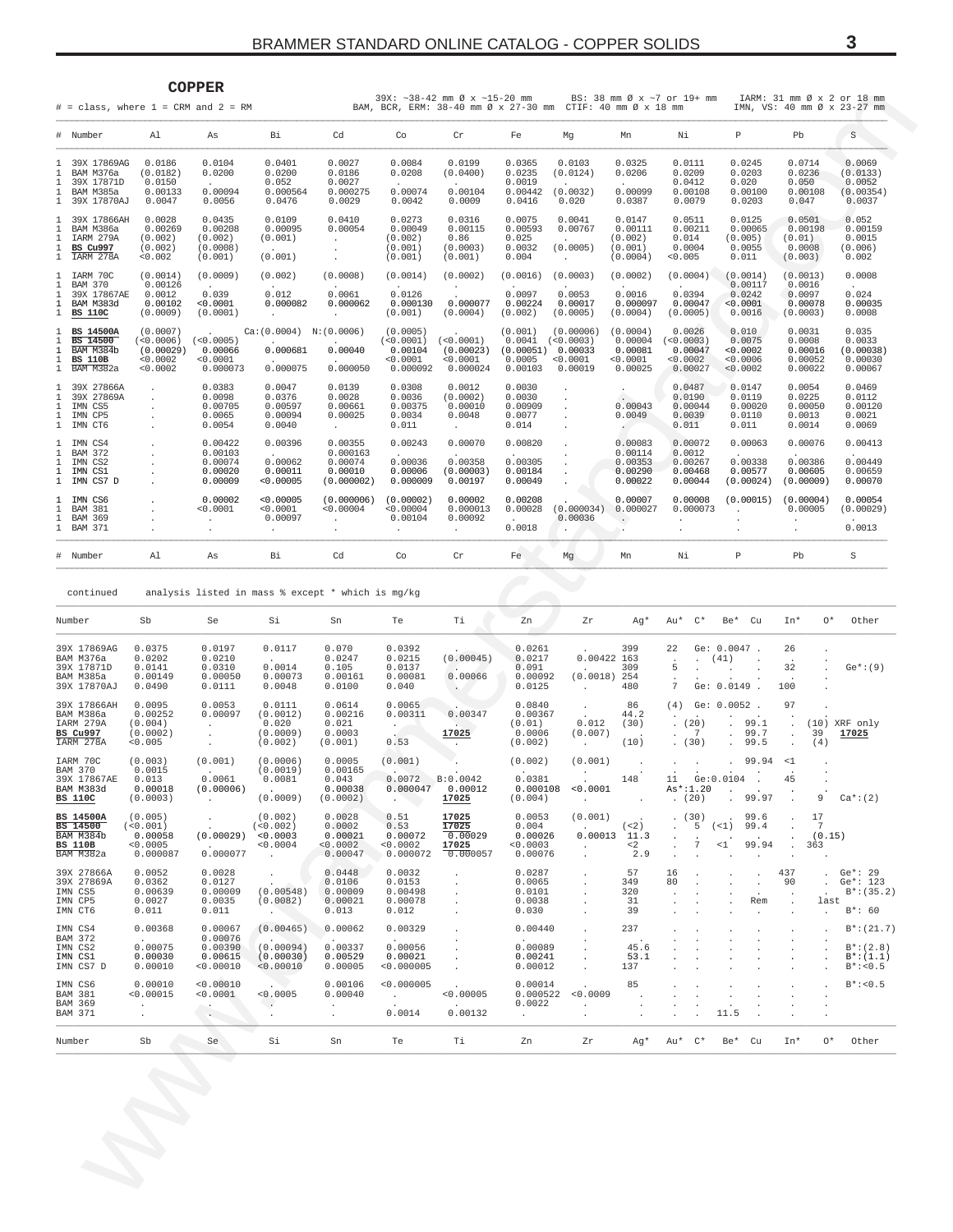<span id="page-3-0"></span>

| <b>CRM</b>          |                                                            |     |                          | COPPER RODS                     |              |                 |        |                    | analysis listed in mg/kg                          |                |        |                         |                      |              | $IMN: 6 mm \oslash x 100 mm$ |                | SRM: $\sim$ 6.5 mm Ø x 103 mm |             |                |
|---------------------|------------------------------------------------------------|-----|--------------------------|---------------------------------|--------------|-----------------|--------|--------------------|---------------------------------------------------|----------------|--------|-------------------------|----------------------|--------------|------------------------------|----------------|-------------------------------|-------------|----------------|
| Number              | Aq                                                         | As  | Bi                       | Cd                              | Co           |                 | Cr Fe  | Mn                 | Νi                                                | $\overline{O}$ | P      | Pb                      | S.                   | Sb           | Se                           | Sn             | Te                            | 7.n         | Cu             |
| SRM 494<br>IMN CS7R | 50<br>13.7                                                 | 0.9 | $2.6\quad 0.35$<br>< 0.5 | <b>College</b><br>$(0.02)$ 0.09 | 0.5          | 2.0<br>19.7 4.9 | $\sim$ | 3.7<br>2.2         | 11.7<br>4.4                                       |                | $\sim$ | 26.5<br>$(2.4)$ $(0.9)$ | 15<br>7.0            | 4.5<br>1.0   | 2.00<br><1.0                 | 70<br>0.5      | 0.58<br>< 0.05                | 400<br>1.2  | 99.91          |
| SRM 495<br>SRM 457  | 12.2<br>$8.086$ $(2)$                                      | 1.6 | 0.50<br>$0.22$ (<1)      |                                 | $0.227$ (<2) | 6.0             |        | 5.3<br>2.4 (< 0.1) | 5.4<br>0.67                                       | 367            |        | 3.2<br>0.512            | 13<br>$\overline{4}$ | 8.0<br>0.214 | 0.63<br>4.05                 | 1.5<br>(< 0.1) | 0.32<br>0.296                 | 12<br>$(3)$ | 99.94<br>99.97 |
|                     | SRM 457 also contains $Au: (<0.05)$ , Cd Si and Ti: $(<1)$ |     |                          |                                 |              |                 |        |                    | IMN CS7R also contains $B: < 0.5$ and $Si: < 1.0$ |                |        |                         |                      |              |                              |                |                               |             |                |

| Number                                                             | Ag                                                                | As                                      | Вi                                          | Cd<br>Co                                                   | Cr                                                | Fe                                                 | Mn<br>Νi                                   | O                                             | P<br>Pb                                    | S                                                | Sb                                           | Se                                                                         | Sn<br>Te                                                       | Zn                       | Cu                                                                                                    |                                                              |
|--------------------------------------------------------------------|-------------------------------------------------------------------|-----------------------------------------|---------------------------------------------|------------------------------------------------------------|---------------------------------------------------|----------------------------------------------------|--------------------------------------------|-----------------------------------------------|--------------------------------------------|--------------------------------------------------|----------------------------------------------|----------------------------------------------------------------------------|----------------------------------------------------------------|--------------------------|-------------------------------------------------------------------------------------------------------|--------------------------------------------------------------|
| SRM 494                                                            | 50                                                                | 2.6                                     | 0.35                                        | 0.5                                                        | 2.0                                               |                                                    | 3.7<br>11.7                                | $\sim$                                        | 26.5                                       | 15                                               | 4.5                                          | 2.00<br>70                                                                 | 0.58                                                           | 400                      | 99.91                                                                                                 |                                                              |
| IMN CS7R<br>SRM 495<br>SRM 457                                     | 13.7<br>12.2                                                      | 0.9<br>1.6<br>$8.086$ (<2)              | $<0.5$<br>0.50<br>$0.22$ (<1)               | (0.02) 0.09                                                | 19.7<br>6.0<br>$0.227$ (<2)                       | 4.9<br>$\sim$<br>$2.4 \approx (-0.1)$              | 2.2<br>4.4<br>5.3<br>5.4<br>0.67           | $\sim$<br>367                                 | $(2.4)$ $(0.9)$<br>3.2<br>0.512            | 7.0<br>13<br>4                                   | 1.0<br>8.0<br>0.214                          | <1.0<br>0.63<br>4.05                                                       | 0.5<br>0.05<br>1.5<br>0.32<br>$(<0.1)$ 0.296                   | 1.2<br>12<br>(< 3)       | 99.94<br>99.97                                                                                        |                                                              |
|                                                                    |                                                                   |                                         |                                             | SRM 457 also contains $Au: (<0.05)$ , Cd Si and Ti: $(<1)$ |                                                   |                                                    |                                            |                                               |                                            | IMN CS7R also contains B:<0.5 and Si:<1.0        |                                              |                                                                            |                                                                |                          |                                                                                                       |                                                              |
|                                                                    |                                                                   |                                         |                                             |                                                            |                                                   |                                                    |                                            |                                               |                                            |                                                  |                                              |                                                                            |                                                                |                          |                                                                                                       |                                                              |
|                                                                    |                                                                   |                                         |                                             | <b>BERYLLIUM ALLOY</b>                                     |                                                   |                                                    |                                            |                                               |                                            |                                                  |                                              |                                                                            |                                                                |                          |                                                                                                       |                                                              |
|                                                                    |                                                                   |                                         | $#$ = class, where $1$ = CRM and $2$ = RM   |                                                            |                                                   |                                                    | 17025                                      |                                               |                                            |                                                  |                                              |                                                                            |                                                                |                          |                                                                                                       |                                                              |
| # Number                                                           |                                                                   | Be                                      | Co                                          | Ag                                                         | Al                                                | Cr                                                 | Cu                                         | Fe                                            | Νi                                         | Pb                                               | Si                                           | Sn                                                                         | Zn                                                             | Alloy                    | Notes                                                                                                 |                                                              |
| 2<br>CTIF 4584<br>2<br>2<br>1<br>$\mathbf{1}$                      | CTIF 4872<br>BS 172Be-1<br>IARM Cu172-19<br>36X CBC4E             | 2.53<br>1.93<br>1.89<br>1.89<br>1.869   | 0.04<br>0.400<br>0.206<br>0.0017<br>0.215   | $\cdot$<br>$\cdot$<br>0.0011<br>$\ddot{\phantom{0}}$       | 0.033<br>0.059<br>(0.02)<br>0.032<br>0.0258       | (0.04)<br>0.0032<br>0.0017<br>$\ddot{\phantom{a}}$ | 97.05<br>97.00<br>97.68<br>(97.6)<br>97.47 | 0.120<br>0.107<br>0.052<br>0.071<br>0.0274    | 0.015<br>0.103<br>0.039<br>0.237<br>0.0080 | (0.002)<br>0.019<br>(0.002)<br>$\sim$<br>0.329   | 0.166<br>0.16<br>0.055<br>0.045<br>0.048     | 0.022<br>0.044<br>0.033<br>0.0007<br>0.002                                 | 0.022<br>0.119<br>0.0070<br>$\sim$ $\sim$<br>0.003             | 172<br>172<br>172<br>173 | last of stock                                                                                         | Typical Analysis<br>Typical Analysis                         |
| 2                                                                  | 36X CBC3D<br>BS 172Be-2<br>CTIF 4766<br>CTIF CuBeCo6<br>CTIF 4583 | 1.840<br>1.83<br>1.58<br>1.54<br>0.84   | 0.209<br>(0.06)<br>0.64<br>(1.9)<br>(0.002) | $\cdot$<br>$\sim$<br>1.37<br>$\sim$                        | 0.019<br>0.032<br>0.027<br>0.135<br>0.029         | 0.015<br>(0.2)<br>0.0576<br>$\ddot{\phantom{a}}$   | 97.77<br>97.7<br>96.83<br>93.09<br>96.35   | 0.046<br>0.127<br>0.165<br>0.109<br>(0.15)    | 0.007<br>0.165<br>0.203<br>(1.4)<br>2.02   | 0.0025<br>0.041<br>0.053<br>0.0397<br>0.084      | 0.039<br>(0.029)<br>0.11<br>0.26<br>0.08     | 0.0021<br>0.015<br>0.100<br>0.0135<br>0.25                                 | 0.004<br>0.0057<br>0.070<br>0.0330<br>0.094                    | 172                      | 17025                                                                                                 | Typical Analysis<br>Typical Analysis<br>Typical Analysis     |
| <b>BS 17500</b><br>BS 17510                                        | 36X CBC6A<br>36X CBC2F<br>36X CBC5B                               | 0.507<br>0.439<br>0.43<br>0.404<br>0.35 | 1.045<br>2.22<br>2.31<br>0.0084<br>(0.024)  | 0.0015<br>0.0013<br>(0.0012)<br>0.0011<br>0.0014           | 0.0490<br>0.0097<br>0.0210<br>0.0104<br>0.042     | $\sim$<br>0.0015<br>(0.015)                        | 97.11<br>97.15<br>(97.1)<br>97.61<br>97.6  | 0.0243<br>0.0076<br>0.0262<br>0.0108<br>0.042 | 1.132<br>0.121<br>0.095<br>1.905<br>1.70   | 0.0014<br>(0.0008)<br>0.0005<br>0.0015<br>0.0014 | 0.0263<br>0.0257<br>0.0641<br>0.004<br>0.137 | 0.0041<br>(0.0007)<br>(0.0002)<br>0.0013<br>(0.004)                        | 0.0010<br>0.0018<br>0.065<br>0.0010<br>(0.005)                 | 175<br>175.1<br>175.1    | 17025, last                                                                                           |                                                              |
| 2 CTIF 4873                                                        |                                                                   | 0.10                                    | 0.86                                        | $\sim$                                                     | 0.069                                             | 0.080                                              | 98.60                                      | 0.135                                         | 0.050                                      | (0.003)                                          | 0.071                                        | (0.007)                                                                    | (0.003)                                                        |                          |                                                                                                       | Typical Analysis                                             |
|                                                                    |                                                                   |                                         |                                             |                                                            |                                                   |                                                    |                                            |                                               |                                            |                                                  |                                              |                                                                            |                                                                |                          |                                                                                                       | $w = w$ rought and $c =$ cast; $D =$ disc and $M =$ mushroom |
| Number                                                             |                                                                   | As                                      | C                                           | Ca                                                         | Mg                                                | Mn                                                 | $\circ$                                    | P                                             | S                                          | Sb                                               | Te                                           | Zr                                                                         | Form                                                           |                          | Units                                                                                                 |                                                              |
| CTIF 4584<br>CTIF 4872<br>BS 172Be-1<br>IARM Cu172-19<br>36X CBC4E |                                                                   | (0.001)<br>$\cdot$                      | (0.001)<br>$\overline{a}$                   |                                                            | $\cdot$<br>$\cdot$<br>0.112<br>0.0035             | (0.002)<br>0.008<br>0.0010<br>0.0019<br>$\sim$     | $\cdot$<br>$\cdot$                         | 0.003<br>0.0036<br>0.0027                     | (< 0.0002)<br>0.0010                       | 0.0007<br>$\cdot$                                |                                              |                                                                            | $_{\rm C}$<br>$_{\rm C}$<br>W<br>W                             | М<br>D<br>D              | M 60 mm Ø x 5 mm<br>60 mm Ø x 5 mm<br>38 mm Ø x ~7 mm<br>$D \sim 38$ mm $\varnothing$ x $\sim 15$ mm  | $\sim$ 38 mm Ø x $\sim$ 3 or $\sim$ 19 mm                    |
| 36X CBC3D<br>BS 172Be-1<br>CTIF 4766<br>CTIF CuBeCo6<br>CTIF 4583  |                                                                   | $(0.00014)$ $(0.002)$<br>$\cdot$        |                                             | (0.0008)<br>$\cdot$                                        | 0.0040<br>(0.01)<br>$\cdot$<br>$\cdot$<br>$\cdot$ | 0.0070<br>0.007<br>0.0173<br>0.064                 | (0.0008)                                   | 0.0014<br>$\cdot$                             | (0.0003)<br>$\sim$<br>$\sim$<br>$\cdot$    | $\cdot$                                          | last<br>$\cdot$                              | $\cdot$<br>$\cdot$                                                         | W<br>(0.0003)<br>W<br>$_{\rm C}$<br>$_{\rm C}$<br>C            | D<br>D<br>M<br>M         | 41 mm Ø x 15 mm<br>60 mm Ø x 5 mm<br>M 60 mm Ø x 5 mm<br>60 mm Ø x 5 mm                               | 38 mm Ø x ~7 or ~10 mm                                       |
| 36X CBC6A<br>36X CBC2F<br>BS 17500<br>36X CBC5B<br><b>BS 17510</b> |                                                                   | (0.0002)<br>< 0.005                     | 0.0020<br>(0.003)                           | 0.0054<br>< 0.005                                          | 0.0070<br>0.0036<br>0.0076<br>0.0009<br>(0.007)   | $\sim$<br>0.081<br>0.0020                          | (0.0005)                                   | 0.0016<br>0.0067<br>0.0031<br>(0.005)         | $\cdot$<br>(0.0001)<br>< 0.05              | 0.0001<br>0.0024                                 | (0.0004)                                     | $\sim$                                                                     | 0.0553<br>W<br>(0.0006)<br>W<br>W<br>W<br>0.0011<br>$_{\rm C}$ |                          | D ~40 mm $\varnothing$ x ~15 mm<br>D ~40 mm $\varnothing$ x ~15 mm<br>D ~40 mm $\varnothing$ x ~15 mm | D 38 mm Ø x ~10 mm last<br>D 38 mm Ø x ~7 or 19+ mm          |
| CTIF 4873                                                          |                                                                   |                                         |                                             |                                                            |                                                   | (0.002)                                            |                                            |                                               |                                            |                                                  |                                              |                                                                            | $_{\rm C}$                                                     |                          | M 60 mm Ø x 5 mm                                                                                      |                                                              |
|                                                                    |                                                                   |                                         |                                             | CHROMIUM COPPER                                            |                                                   |                                                    |                                            |                                               |                                            |                                                  |                                              |                                                                            |                                                                |                          |                                                                                                       |                                                              |
|                                                                    |                                                                   |                                         | $\#$ = class, where 1 = CRM and 2 = RM      |                                                            |                                                   |                                                    |                                            |                                               |                                            |                                                  |                                              |                                                                            |                                                                |                          |                                                                                                       |                                                              |
|                                                                    | Number                                                            | Cr                                      | Ag                                          | Al                                                         | Fe                                                | Mn                                                 | Νi                                         | Pb                                            | Si                                         | Sn                                               | Ζn                                           | Ζr                                                                         | Cu                                                             |                          |                                                                                                       |                                                              |
| 1                                                                  | IARM 158C<br>IARM 158B<br><b>BS 18150A</b><br>BS 18150            | 1.04<br>0.85<br>0.79<br>0.74            | (0.01)<br>(0.01)<br>$\cdot$                 | 0.002<br>0.002<br>0.0023<br>0.0009                         | 0.090<br>0.090<br>0.007<br>0.0047                 | 0.019<br>0.019<br>0.0010<br>0.0010                 | 0.32<br>0.32<br>0.0019<br>0.0010           | 0.01<br>0.01<br>0.0011<br>0.0005              | 0.02<br>0.02<br>0.027<br>0.019             | 0.01<br>0.01<br>0.0144<br>0.0097                 | 0.014<br>0.014<br>0.0006<br>0.0006           | $\cdot$<br>0.203<br>0.113                                                  | 98.5<br>98.5<br>[98.9]<br>[99.1]                               |                          |                                                                                                       |                                                              |
| 2<br>1                                                             | HRT CU2019<br>36X 274B                                            | 0.73<br>0.333                           | 0.0016                                      | 0.0011                                                     | (0.005)<br>0.0165                                 | 0.0004                                             | 2.59                                       | 0.0011                                        | 0.030<br>0.645                             | 0.011<br>$(0.0008)$ $(0.0009)$                   |                                              | 0.17<br>$\ddot{\phantom{a}}$                                               | 98.97<br>96.44                                                 |                          |                                                                                                       |                                                              |
|                                                                    | Number                                                            | As                                      | С                                           | Co                                                         | Mg                                                | Ν                                                  | O                                          | $\, {\mathbb P}$                              | S                                          | Sb                                               |                                              | Units                                                                      |                                                                |                          |                                                                                                       |                                                              |
|                                                                    | IARM 158C<br>IARM 158B<br><b>BS 18150A</b>                        | (0.001)<br>(0.001)                      | 0.002<br>0.002<br>(0.0003) 0.0010           | 0.002<br>0.002<br>(0.0003)                                 | $\ddot{\phantom{a}}$                              | 0.0005<br>0.0005<br>$\ddot{\phantom{a}}$           | 0.002<br>0.002<br>(0.0008)                 | 0.005<br>0.005<br>0.0045                      | 0.003<br>0.003<br>0.0007                   | 0.002<br>0.002<br>(0.0002)                       |                                              | 31 mm Ø x 2 or 18 mm<br>31 mm Ø x 2 mm<br>38 mm Ø x ~7 or 19+ mm           |                                                                | 17025                    |                                                                                                       |                                                              |
|                                                                    | BS 18150<br>HRT CU2019<br>36X 274B                                |                                         | (0.0004) 0.0009                             | (0.0002)<br>0.0042                                         |                                                   |                                                    | (0.0006) 0.0037<br>$\cdot$                 | (0.005)<br>0.0015                             | 0.0007<br>$\cdot$<br>$\ddot{\phantom{a}}$  | (0.0001)<br>(0.006)<br>$\sim$                    |                                              | 38 mm Ø x ~7 or 19+ mm<br>40 mm Ø x 20 mm<br>$\sim$ 40 mm Ø x $\sim$ 15 mm |                                                                | 17025                    |                                                                                                       |                                                              |
|                                                                    |                                                                   |                                         |                                             |                                                            |                                                   |                                                    |                                            |                                               |                                            |                                                  | Need a larger size?                          |                                                                            |                                                                |                          |                                                                                                       |                                                              |
|                                                                    |                                                                   |                                         |                                             |                                                            |                                                   |                                                    |                                            |                                               |                                            |                                                  | <b>Most BS items are</b>                     |                                                                            |                                                                |                          |                                                                                                       |                                                              |
|                                                                    |                                                                   |                                         |                                             |                                                            |                                                   |                                                    |                                            |                                               |                                            |                                                  |                                              | available in any height.                                                   |                                                                |                          |                                                                                                       |                                                              |
|                                                                    |                                                                   |                                         |                                             |                                                            |                                                   |                                                    |                                            |                                               |                                            |                                                  |                                              |                                                                            |                                                                |                          |                                                                                                       |                                                              |
|                                                                    |                                                                   |                                         |                                             |                                                            |                                                   |                                                    |                                            |                                               |                                            |                                                  |                                              |                                                                            |                                                                |                          |                                                                                                       |                                                              |

| Number        | As                    | С       | Ca       | Mq             | Mn           | $\circ$        | P       | S        | Sb     | Te       | Zr           | Form | Units                                            |
|---------------|-----------------------|---------|----------|----------------|--------------|----------------|---------|----------|--------|----------|--------------|------|--------------------------------------------------|
|               |                       |         |          |                |              |                |         |          |        |          |              |      |                                                  |
| CTIF 4584     |                       |         |          |                | (0.002)      |                |         |          |        |          |              | C.   | 60 mm Ø x 5 mm<br>M                              |
| CTIF 4872     |                       |         |          |                | 0.008        |                |         |          |        |          |              | C    | $60 \text{ mm}$ $\varnothing$ $\times$ 5 mm<br>M |
| BS 172Be-1    | (0.001)               | (0.001) |          | $\overline{a}$ | 0.0010       |                | 0.003   | < 0.0002 |        |          |              | W    | 38 mm Ø x ~7 mm                                  |
| IARM Cu172-19 |                       |         |          | 0.112          | 0.0019       |                | 0.0036  | 0.0010   | 0.0007 |          |              |      | $\sim$ 38 mm Ø x $\sim$ 3 or $\sim$ 19 mm        |
| 36X CBC4E     |                       |         |          | 0.0035         | $\mathbf{r}$ |                | 0.0027  |          |        |          |              | W    | $D \sim 38$ mm $\varnothing$ x $\sim 15$ mm      |
| 36X CBC3D     |                       |         |          | 0.0040         |              |                |         |          |        |          |              | W    | 41 mm Ø x 15 mm<br>D.                            |
| BS 172Be-1    | $(0.00014)$ $(0.002)$ |         | (0.0008) | (0.01)         | 0.0070       | (0.0008)       | 0.0014  | (0.0003) |        | last     | (0.0003)     | W    | 38 mm Ø x ~7 or ~10 mm                           |
| CTIF 4766     |                       |         |          |                | 0.007        | $\overline{a}$ |         |          |        |          |              | c    | 60 mm Ø x 5 mm<br>M                              |
| CTIF CuBeCo6  |                       |         |          | $\cdot$        | 0.0173       | $\mathbf{r}$   |         |          |        |          |              | c    | 60 mm Ø x 5 mm<br>M                              |
| CTIF 4583     |                       |         |          |                | 0.064        |                |         |          |        |          |              | C    | 60 mm Ø x 5 mm<br>M                              |
|               |                       |         |          |                |              |                |         |          |        |          |              |      |                                                  |
| 36X CBC6A     |                       |         |          | 0.0070         |              |                | 0.0016  |          |        |          | 0.0553       | W    | $D \sim 40$ mm $\varnothing$ x $\sim 15$ mm      |
| 36X CBC2F     |                       |         |          | 0.0036         |              |                | 0.0067  |          |        |          | (0.0006)     | W    | $D \sim 40$ mm $\varnothing$ x $\sim 15$ mm      |
| BS 17500      | (0.0002)              | 0.0020  | 0.0054   | 0.0076         | 0.081        | (0.0005)       | 0.0031  | (0.0001) | 0.0001 | (0.0004) | $\mathbf{r}$ | W    | 38 mm $\varnothing$ x $\sim$ 10 mm<br>last       |
| 36X CBC5B     |                       |         |          | 0.0009         |              |                | $\cdot$ |          |        |          |              | W    | $D \sim 40$ mm $\varnothing$ x $\sim 15$ mm      |
| BS 17510      | < 0.005               | (0.003) | < 0.005  | (0.007)        | 0.0020       |                | (0.005) | < 0.05   | 0.0024 |          | 0.0011       | C    | 38 mm Ø x ~7 or 19+ mm<br>D.                     |
| CTIF 4873     |                       |         |          | $\cdot$        | (0.002)      |                |         |          |        |          |              | C    | M 60 mm Ø x 5 mm                                 |

#### **CHROMIUM COPPER**

| #                                    | Number                                     | Cr                    | Aq               | Al                       | Fe                          | Mn                         | Νi                     | Pb                     | Si                      | Sn                     | Zn                                | Zr            | Cu                      |
|--------------------------------------|--------------------------------------------|-----------------------|------------------|--------------------------|-----------------------------|----------------------------|------------------------|------------------------|-------------------------|------------------------|-----------------------------------|---------------|-------------------------|
| 1<br>$\mathbf{1}$<br>$\mathbf{1}$    | IARM 158C<br>IARM 158B<br><b>BS 18150A</b> | 1.04<br>0.85<br>0.79  | (0.01)<br>(0.01) | 0.002<br>0.002<br>0.0023 | 0.090<br>0.090<br>0.007     | 0.019<br>0.019<br>0.0010   | 0.32<br>0.32<br>0.0019 | 0.01<br>0.01<br>0.0011 | 0.02<br>0.02<br>0.027   | 0.01<br>0.01<br>0.0144 | 0.014<br>0.014<br>0.0006          | 0.203         | 98.5<br>98.5<br>98.91   |
| $\overline{1}$<br>-2<br>$\mathbf{1}$ | <b>BS 18150</b><br>HRT CU2019<br>36X 274B  | 0.74<br>0.73<br>0.333 | 0.0016           | 0.0009<br>0.0011         | 0.0047<br>(0.005)<br>0.0165 | 0.0010<br>$\sim$<br>0.0004 | 0.0010<br>2.59         | 0.0005<br>0.0011       | 0.019<br>0.030<br>0.645 | 0.0097<br>0.011        | 0.0006<br>$(0.0008)$ $(0.0009)$ . | 0.113<br>0.17 | 99.11<br>98.97<br>96.44 |

| Number                                     | As                             | C                        | Co                         | Mq | N                    | $\circ$                    | P                           | S                        | Sb                         | Units                                                                                                   |       |
|--------------------------------------------|--------------------------------|--------------------------|----------------------------|----|----------------------|----------------------------|-----------------------------|--------------------------|----------------------------|---------------------------------------------------------------------------------------------------------|-------|
| IARM 158C<br>IARM 158B<br><b>BS 18150A</b> | (0.001)<br>(0.001)<br>(0.0003) | 0.002<br>0.002<br>0.0010 | 0.002<br>0.002<br>(0.0003) |    | < 0.0005<br>< 0.0005 | 0.002<br>0.002<br>(0.0008) | 0.005<br>0.005<br>0.0045    | 0.003<br>0.003<br>0.0007 | 0.002<br>0.002<br>(0.0002) | 31 mm Ø x 2 or 18 mm<br>$31 \text{ mm}$ $\alpha$ $\times$ 2 mm<br>38 mm Ø x ~7 or 19+ mm                | 17025 |
| <b>BS 18150</b><br>HRT CU2019<br>36X 274B  | (0.0004)                       | 0.0009                   | (0.0002)<br>0.0042         |    |                      | (0.0006)                   | 0.0037<br>(0.005)<br>0.0015 | 0.0007                   | (0.0001)<br>(0.006)        | 38 mm Ø x ~7 or 19+ mm<br>$40 \text{ mm}$ $\varnothing$ $\times$ 20 mm<br>$\sim$ 40 mm Ø x $\sim$ 15 mm | 17025 |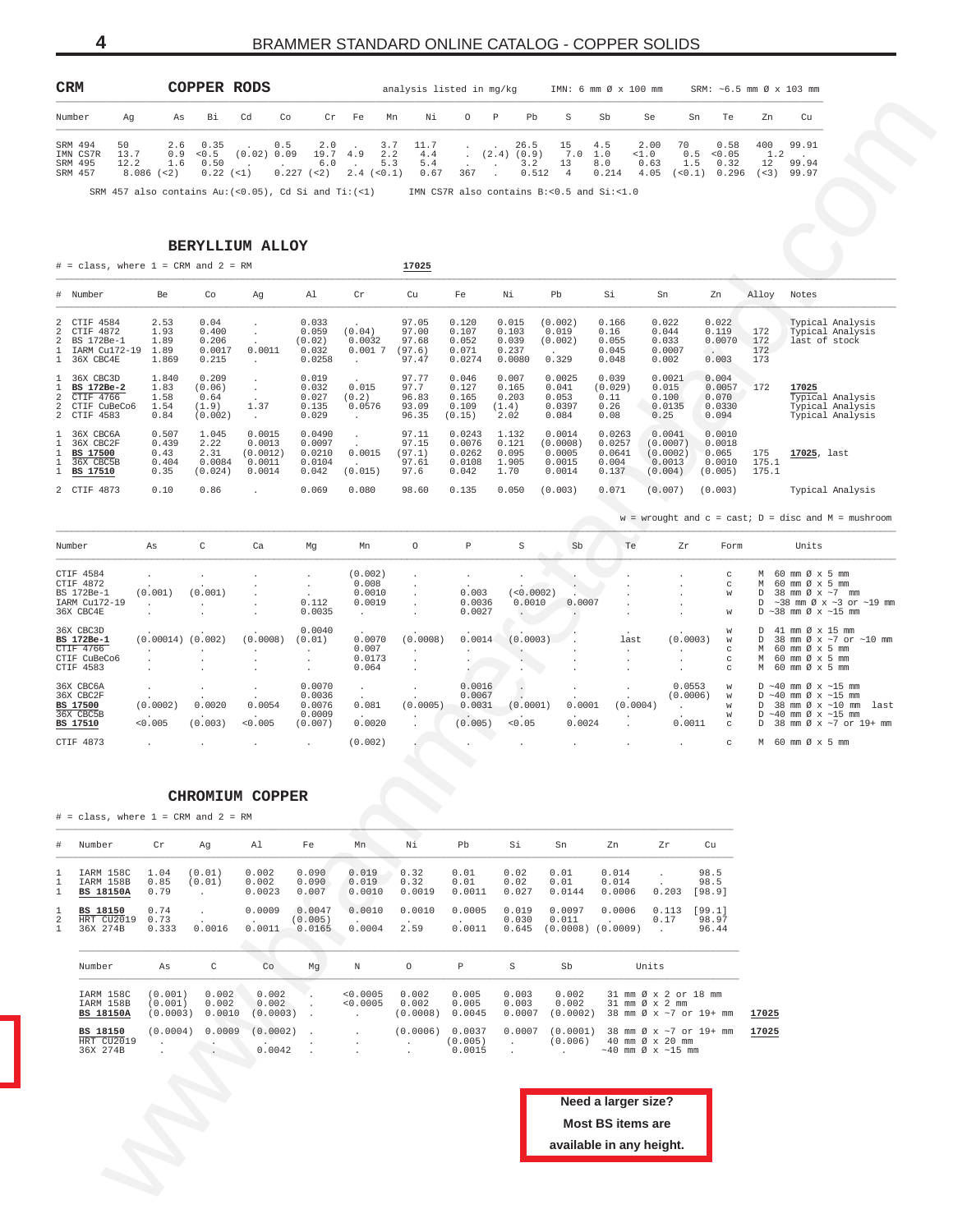#### <span id="page-4-0"></span> $\mathtt{CRM}$

#### CONVERTER COPPER DISC AND ROD SETS

|                                                     | analysis listed in mass %                  |                                         |                                                | AVAILABLE IN SETS ONLY, AS GROUPED           |                                            |                                 |                                          |                                         |                                              |                                          |                                             |                                        |                                                    |                                          | 10 mm Ø x 100 mm                           |                                         |
|-----------------------------------------------------|--------------------------------------------|-----------------------------------------|------------------------------------------------|----------------------------------------------|--------------------------------------------|---------------------------------|------------------------------------------|-----------------------------------------|----------------------------------------------|------------------------------------------|---------------------------------------------|----------------------------------------|----------------------------------------------------|------------------------------------------|--------------------------------------------|-----------------------------------------|
| Number                                              | Aq                                         | As                                      | B                                              | Bi                                           | Co                                         | Cu                              | Fe                                       | Νi                                      | P                                            | Pb                                       | S                                           | Sb                                     | Se                                                 | Sn                                       | Te                                         | Zn                                      |
| IMN CT1<br>IMN CT2<br>IMN CT3<br>IMN CT4<br>IMN CT5 | 0.057<br>0.042<br>0.026<br>0.016<br>0.0062 | 0.32<br>0.22<br>0.11<br>0.050<br>0.0056 | 0.024<br>0.033<br>0.00093<br>0.0042<br>(0.011) | 0.018<br>0.013<br>0.0067<br>0.0043<br>0.0011 | 0.051<br>0.033<br>0.013<br>0.011<br>0.0061 |                                 | 0.17<br>0.10<br>0.083<br>0.045<br>0.016  | 0.48<br>0.29<br>0.12<br>0.049<br>0.0095 | 0.082<br>0.059<br>0.038<br>0.020<br>0.0059   | 0.013<br>0.086<br>0.31<br>0.88<br>(1.48) | 0.054<br>0.036<br>0.012<br>0.0060<br>0.0024 | 0.33<br>0.24<br>0.11<br>0.049<br>0.010 | 0.062<br>0.041<br>0.018<br>0.011<br>0.0069         | 0.24<br>0.14<br>0.070<br>0.025<br>0.0070 | 0.053<br>0.036<br>0.022<br>0.011<br>0.0064 | 0.28<br>0.19<br>0.11<br>0.045<br>0.0098 |
| IMN CH6<br>IMN CH7<br>IMN CH8<br>IMN CH9            | 0.18<br>0.40<br>0.039<br>0.010             |                                         |                                                | $\sim$<br>$\sim$                             | 0.18<br>0.11<br>0.020<br>0.0060            | Rem<br>Rem<br>Rem<br>Rem        | 0.028<br>0.11<br>0.0012<br>0.0060        | 0.40<br>0.18<br>0.036<br>0.010          | $\mathbf{r}$<br>$\overline{a}$               | 0.50<br>1.01<br>1.49<br>1.97             |                                             |                                        |                                                    |                                          |                                            | 0.19<br>0.047<br>0.077<br>0.015         |
| IMN CG1<br>IMN CG2<br>IMN CG3<br>IMN CG4<br>IMN CG5 | 0.011<br>0.25<br>0.040<br>0.10<br>0.41     |                                         |                                                | $\sim$<br>$\sim$                             | 0.17<br>0.098<br>0.045<br>0.057<br>0.0079  | Rem<br>Rem<br>Rem<br>Rem<br>Rem | 0.013<br>0.015<br>0.030<br>0.25<br>0.069 | 0.036<br>0.011<br>0.39<br>0.23<br>0.10  | $\mathbf{r}$<br>$\mathbf{r}$<br>$\mathbf{r}$ | 0.60<br>0.30<br>0.22<br>0.11<br>0.053    |                                             |                                        | $\cdot$<br>$\mathbf{r}$<br>$\mathbf{r}$<br>$\cdot$ |                                          | $\sim$                                     | 0.016<br>0.026<br>0.14<br>0.12<br>0.18  |

| <b>CRM</b>                       |                      |                      |                        | <b>GILDING METAL</b>    |                         |                      |                   |                    |                                                                                               |
|----------------------------------|----------------------|----------------------|------------------------|-------------------------|-------------------------|----------------------|-------------------|--------------------|-----------------------------------------------------------------------------------------------|
| Number                           | Cu                   | Fe                   | Νi                     | P                       | Ph                      | Sn                   | Zn                | method             | Units                                                                                         |
| SRM 1114<br>SRM 1113<br>SRM 1112 | 96.4<br>95.0<br>93.3 | 0.01<br>0.04<br>0.07 | 0.021<br>0.057<br>0.10 | 0.009<br>0.008<br>0.009 | 0.012<br>0.026<br>0.057 | 0.02<br>0.06<br>0.12 | 3.4<br>4.8<br>6.3 | wrought<br>wrought | 31 mm Ø x 19 mm<br>wrought $31 \text{ mm } \emptyset \times 19 \text{ mm}$<br>31 mm Ø x 19 mm |

| <b>CRM</b>                                          |                                                |                                                |                                                | GILDING METAL                                     |                                                  | SET                                            |                                           |                                                |                                                |                                                |                                                | availableindividually or as a set              |                                                |                                        |                                                |                                                | wrought 40 mm Ø x 25 mm              |                                       |
|-----------------------------------------------------|------------------------------------------------|------------------------------------------------|------------------------------------------------|---------------------------------------------------|--------------------------------------------------|------------------------------------------------|-------------------------------------------|------------------------------------------------|------------------------------------------------|------------------------------------------------|------------------------------------------------|------------------------------------------------|------------------------------------------------|----------------------------------------|------------------------------------------------|------------------------------------------------|--------------------------------------|---------------------------------------|
| Number                                              | Aq                                             | Al                                             | As                                             | Be                                                | Вi                                               | Cd                                             | Cu                                        | Fe                                             | Mn                                             | Νi                                             |                                                | Ph                                             |                                                | Sb                                     | Si                                             | Sn                                             | Тe                                   | Zn                                    |
| TMN MT1<br>IMN MI2<br>IMN MI3<br>IMN MI4<br>IMN MI5 | 0.0038<br>0.0090<br>0.0200<br>0.0260<br>0.0330 | 0.0400<br>0.0550<br>0.0150<br>0.0079<br>0.0021 | 0.0720<br>0.0540<br>0.0340<br>0.0031<br>0 0150 | 0.000091<br>0.00085<br>0.0019<br>0.0065<br>0.0072 | 0.00063<br>0.00056<br>0.0026<br>0.0026<br>0.0043 | 0.0230<br>0.0160<br>0.0110<br>0.0054<br>0 0012 | 95.69<br>93.35<br>91.46<br>88.35<br>94.71 | 0.2500<br>0.1600<br>0.0860<br>0.0410<br>0.0150 | 0.0030<br>0.0081<br>0.0350<br>0.0500<br>0.0690 | 0.0059<br>0.0180<br>0.0730<br>0.1400<br>0.2500 | 0.0280<br>0.0220<br>0.0150<br>0.0073<br>0.0026 | 0.0060<br>0.0160<br>0.0420<br>0.0700<br>0.0960 | 0.0430<br>0.0490<br>0.0230<br>0.0120<br>0.0019 | 0.000044<br>0.0019<br>0.0006<br>0.0096 | 0.0032<br>0.0120<br>0.0310<br>0.0600<br>0.0820 | 0.1500<br>0.1000<br>0.0670<br>0.0130<br>0.0040 | 0.0065<br>0.0110<br>0.0031<br>0.0021 | 3.57<br>6.19<br>8.01<br>11.13<br>4.44 |

|            |       |                  | <b>GUN METAL</b> |         |        |       |        | C, CURM: 50 mm $\varnothing$ x 10 - 12 mm |        |        |                     | 33X GM29: wrought 33 mm Ø x 19 mm |                                                  |        |         | other 33X: chill cast ~40 mm $\emptyset$ x ~15 mm |                      |
|------------|-------|------------------|------------------|---------|--------|-------|--------|-------------------------------------------|--------|--------|---------------------|-----------------------------------|--------------------------------------------------|--------|---------|---------------------------------------------------|----------------------|
| Number     | Zn    | Sn               | Pb               | Νi      | Fe     | Cu    | Aq     | Al                                        | As     | Bi     | Co                  | Cr                                | Mn                                               | P      | S       | Sb                                                | Si                   |
| CRM        |       |                  |                  |         |        |       |        |                                           |        |        |                     |                                   |                                                  |        |         |                                                   |                      |
| 33X GM9A   | 13.81 | 2.93             | 6.91             | 0.710   | 0.090  | 75.1  | 0.0321 | 0.0052                                    | 0.0251 | 0.076  | 0.079               | Cd:0.0072                         |                                                  | 0.0547 | 0.0153  | 0.184                                             | (0.003)              |
| 33X GM4AD  | 5.90  | 3.02             | 5.27             | 1.482   | 0.0932 | 84.02 | 0.0206 | 0.0015                                    | 0.0228 | 0.0442 | 0.0077              |                                   | 0.00060                                          | 0.0034 | 0.034   | 0.0568                                            | 0.0010               |
| 33X GM8H   | 5.80  | 3.89             | 5.76             | 0.493   | 0.142  | 83.63 | 0.095  | 0.0052                                    | 0.0110 | 0.016  | 0.0151              | 0.0150                            |                                                  | 0.035  | 0.028   | 0.061                                             | (0.003)              |
| 33X GM5P   | 5.66  | 4.48             | 5.18             | 0.728   | 0.127  | 83.39 | 0.0497 | 0.055                                     | 0.0498 | 0.018  |                     |                                   | $0.0298 \text{ Cd: } 0.0048 \text{ Te: } 0.0075$ | 0.0507 | 0.0411  | 0.072                                             | 0.0310               |
| 33X GM21B  | 4.96  | 4.50             | 7.53             | 0.197   | 0.693  | 78.86 | 0.701  | 0.173                                     | 0.333  |        | $0.459$ Se: $0.173$ | Cd:0.249                          | $\sim$                                           | 0.0697 | 0.0628  | 1.033                                             | 0.0213               |
| 33X GM20B  | 1.80  | 4.49             | 0.294            | 0.211   | 0.44   | 89.49 | 0.200  | 0.133                                     | 0.300  | 0.044  |                     | $0.0211 \text{ Cd}: 0.020$        | 0.040                                            | 0.060  |         | 2.41                                              |                      |
| 33X GM7K   |       | 1.363 10.07      | 1.79             | 0.531   | 0.0178 | 85.69 | 0.0682 |                                           | 0.095  | 0.098  | 0.100               | $\sim$                            | $\sim$                                           | 0.0050 | 0.0613  |                                                   | $0.111$ Te: $0.0112$ |
| RM         |       | typical analysis |                  |         |        |       |        |                                           |        |        |                     |                                   |                                                  |        |         |                                                   |                      |
| CURM 71.31 | 4.27  | 4.38             | 6.44             | 2.07    | 0.098  | 82.30 | 0.052  | 0.045                                     | 0.11   | 0.027  | last                | < 0.01                            | 0.010                                            | 0.060  | 0.050   | 0.11                                              | 0.006                |
| 33X GM24A  | 3.67  | 3.85             | 3.35             | 0.0087  | 0.0083 | 88.88 | 0.0046 | (0.0001)                                  | 0.0010 | 0.0009 | $\mathbf{r}$        | (0.0013)                          | < 0.0005                                         | 0.190  | 0.003   | 0.0012                                            | 0.0028               |
| CURM 71.33 | 3.60  | 4.96             | 6.84             | 0.938   | 0.018  | 83.60 | 0.002  | 0.001                                     | 0.001  | 0.002  |                     | < 0.0005                          | < 0.0005                                         | 0.001  | < 0.001 | 0.002                                             | 0.005                |
| C71.34     | 1.55  | 8.20             | 2.47             | 0.01    | 0.29   | rem   | 0.025  | 0.007                                     | 0.18   | 0.029  | last                | 0.03                              | 0.05                                             | 0.020  | 0.16    | 0.071                                             | 0.04                 |
| CURM 71.34 | 1.54  | 8.19             | 2.48             | < 0.005 | 0.29   | 86.74 | 0.023  | 0.008                                     | 0.18   | 0.031  |                     | 0.04                              | 0.05                                             | 0.019  | 0.18    | 0.072                                             | 0.03                 |
| Number     | Zn    | Sn               | Pb               | Νi      | Fe     | Cu    | Aq     | Al                                        | As     | Вi     | Co                  | Cr                                | Mn                                               | P      | S       | Sb                                                | Si                   |
|            |       |                  |                  |         |        |       |        |                                           |        |        |                     |                                   |                                                  |        |         |                                                   |                      |

#### **CRM** MANGANESE ALLOY SET

|         |        | available individually or as a set |       |      |         |         |        |        |        | 40 mm Ø x 13 mm |         |
|---------|--------|------------------------------------|-------|------|---------|---------|--------|--------|--------|-----------------|---------|
| Number  | Αq     | As                                 | Fe    | Mn   | Νi      | P       | Pb     | Sb     | Si     | Sn              | Zn      |
| IMN CK1 | 0.012  | 0.013                              | 0.029 | 1.06 | 0.44    | 0.0011  | 0.0021 | 0.0049 | 0.049  | 0.13            | 0.24    |
| IMN CK2 | 0.0094 | 0.010                              | 0.11  | 1.51 | 0.38    | 0.0022  | 0.0062 | 0.0015 | 0.091  |                 | 0.14    |
| IMN CK3 | 0.0066 | 0.0095                             | 0.17  | 1.78 | 0.27    | 0.0043  | 0.0098 | 0.0026 | 0.033  | 0.075           | 0.095   |
| IMN CK4 | 0.0041 | 0.0055                             | 0.26  | 1.91 | 0.13    | 0.0056  | 0.017  | 0.0041 | 0.0025 | 0.042           | 0.065   |
| IMN CK5 |        | 0.0015                             | 0.29  | 2.30 | 0.011   |         |        | 0.0051 | 0.011  | 0.0048          | 0.033   |
| TMN CK6 | 0 0012 | 0 0039                             | 0.40  | 2.64 | 0 0 7 3 | 0 0 1 3 |        | 0 0052 | 0 21   | 0 0 2 5         | 0 0 3 4 |

#### CRM MAGNESIUM ALLOY SET

available in set only  $40 \text{ mm } \emptyset \times 25 \text{ mm}$ 

| Number                                                        | Mα                                           |  |
|---------------------------------------------------------------|----------------------------------------------|--|
| IMN CCB-1<br>IMN CCB-2<br>IMN CCB-3<br>IMN CCB-4<br>TMN CCB-5 | 0.00405<br>0.0339<br>0.241<br>0.509<br>0.748 |  |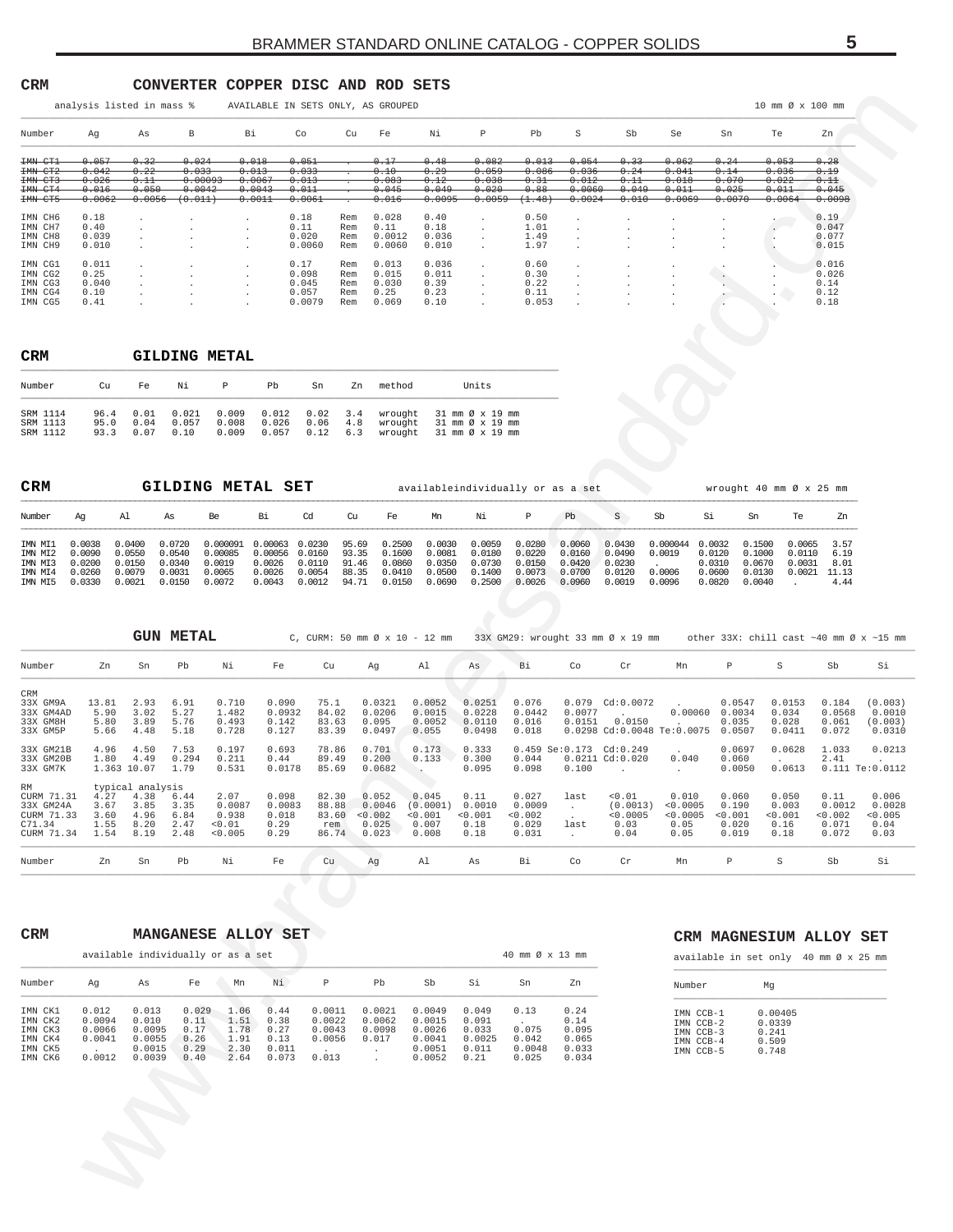## **NICKEL ALLOY, chart 1 of 2**

<span id="page-5-0"></span>

| 1<br>1                           | Number                                                                      | Νi                                                        | Ag                                                                                       | Al                                                                   | Вi                                             | Co                                                                  | Cr                                                                           | Cu                                             | Fe                                                   | Mn                                       | Nb                                                                 | P                                                          | Pb                                                  | S                                                                                                                                         | Si                                                                   | Sn                                                                | Zn                                         |
|----------------------------------|-----------------------------------------------------------------------------|-----------------------------------------------------------|------------------------------------------------------------------------------------------|----------------------------------------------------------------------|------------------------------------------------|---------------------------------------------------------------------|------------------------------------------------------------------------------|------------------------------------------------|------------------------------------------------------|------------------------------------------|--------------------------------------------------------------------|------------------------------------------------------------|-----------------------------------------------------|-------------------------------------------------------------------------------------------------------------------------------------------|----------------------------------------------------------------------|-------------------------------------------------------------------|--------------------------------------------|
| 1<br>$\mathbf{1}$<br>1           | IARM 85C<br>36X 71500A<br><b>BS 715B</b><br><b>BS 715C</b><br>36X CN5P      | 31.3<br>31.24<br>31.2<br>31.2<br>31.03                    | 0.002<br>$\ddot{\phantom{a}}$<br>$\ddot{\phantom{a}}$<br>$\cdot$<br>$\ddot{\phantom{0}}$ | 0.01<br>(0.001)<br>(0.0060)<br>(0.004)<br>$\sim$                     | $\cdot$                                        | 0.016<br>0.0163<br>(0.012)<br>(0.012)<br>0.0238                     | 0.002<br>(0.003)<br>(0.003)<br>0.141                                         | 67.3<br>66.74<br>67.3<br>67.4<br>66.67         | 0.63<br>0.888<br>0.59<br>0.59<br>0.347               | 0.65<br>0.850<br>0.745<br>0.706<br>0.217 | $\cdot$<br>$\cdot$<br>$\ddot{\phantom{a}}$<br>$\cdot$<br>0.430     | (0.003)<br>0.0074<br>0.0034<br>0.0035<br>0.034             | 0.004<br>0.0114<br>(0.003)<br>(0.003)<br>0.0120     | (0.002)<br>0.0454<br>0.0034<br>0.0036<br>0.088                                                                                            | 0.01<br>0.0096<br>0.0103<br>0.011<br>0.689                           | 0.005<br>0.0112<br>0.0036<br>0.0040<br>0.0090                     | 0.057<br>0.150<br>0.053<br>0.052<br>0.209  |
| 1<br>2<br>1<br>2                 | 1 IARM Cu715-20<br>SRM 1276a<br><b>BS 715A</b><br>IARM 236A<br>C62.11       | 31.0<br>30.8<br>30.22<br>30.0<br>29.8                     | (0.004)<br>$\ddot{\phantom{0}}$<br>$\cdot$<br>$\ddot{\phantom{a}}$                       | (0.004)<br><b>College</b><br>(0.01)<br>0.003<br>$\ddot{\phantom{a}}$ | (<0.0001)<br>0.003<br>$\ddot{\phantom{a}}$     | (0.004)<br>0.045<br>$\sim$<br>0.004<br>0.005                        | (0.0002)<br>$\sim$<br>0.002<br>$\sim$                                        | 67.4<br>67.5<br>68.0<br>66.7<br>rem            | 0.51<br>0.56<br>0.61<br>0.91<br>0.60                 | 0.80<br>1.01<br>0.82<br>1.04<br>0.52     | $\cdot$<br>$\ddot{\phantom{a}}$<br>$\ddot{\phantom{a}}$<br>$\cdot$ | (0.009)<br>0.006<br>0.006<br>0.003<br>$\ddot{\phantom{a}}$ | (0.001)<br>0.004<br>(0.007)<br>0.004<br>< 0.005     | (0.002)<br>(0.008)<br>0.001<br>0.003<br>0.005                                                                                             | (0.09)<br>(0.001)<br>0.10<br>0.19<br>0.36                            | (0.004)<br>0.023<br>0.008<br>0.005<br>0.04                        | (0.007)<br>0.038<br>0.10<br>0.002<br>0.097 |
| 2<br>1<br>2<br>1<br>$\mathbf{1}$ | CTIF CN33<br>36X CN8J<br>C62.15<br>36X CN4L<br><b>BAM 389</b>               | 29.75<br>28.94<br>25.9<br>25.58<br>24.7                   | $\cdot$<br>$\ddot{\phantom{0}}$<br>0.0093<br>$\ddot{\phantom{a}}$                        | (0.0105)<br>(0.030)<br>0.040<br>$\ddot{\phantom{0}}$                 | 0.0212<br>0.0518<br>$\sim$<br>0.0096<br>0.0044 | 0.121<br>0.042<br>0.0770                                            | 1.38<br>$\sim$<br>$0.0305$ 0.0273<br>0.0153                                  | 66.95<br>65.78<br>rem<br>72.09<br>74.3         | 1.66<br>1.65<br>2.36<br>0.548<br>0.107               | 0.490<br>0.951<br>0.23<br>0.529<br>0.415 | 0.062<br>0.585<br>$\ddot{\phantom{a}}$<br>0.461<br>$\cdot$         | 0.021<br>0.019<br>0.0140<br>0.0093                         | 0.053<br>0.037<br>0.016<br>0.0193<br>0.0098         | 0.013<br>0.0119<br>0.023<br>0.0075<br>$\ddot{\phantom{a}}$                                                                                | 0.500<br>0.309<br>0.014<br>0.448<br>$\Delta \phi$                    | (0.003)<br>0.0502<br>0.03<br>0.0093<br>0.0262                     | 0.385<br>0.107<br>0.04<br>0.164<br>0.1125  |
| $\,2$<br>1<br>2<br>1<br>2        | C62.14<br>IARM 298A<br>C65.29<br>36X CN24A<br>C65.28                        | 20.2<br>19.6<br>16.8<br>15.41<br>15.3                     | (0.009)<br>0.0466<br>$\cdot$                                                             | (0.003)<br>(0.0010)<br>$\cdot$                                       | 0.014                                          | 0.03<br>$\ddot{\phantom{a}}$                                        | $(0.016)$ $(0.005)$<br>$0.0096$ 0.0065<br>$\ddot{\phantom{a}}$               | rem<br>65.3<br>58.9<br>52.56<br>56.9           | 1.49<br>0.73<br>0.39<br>0.127<br>0.13                | 0.24<br>0.34<br>0.17<br>23.60<br>0.57    | 0.01<br>$\cdot$<br>$\cdot$<br>$\cdot$                              | (0.004)<br>0.07<br>0.0037<br>0.07                          | 0.01<br>4.0<br>0.11<br>0.0056<br>0.06               | 0.083<br>(0.011)<br>0.07<br>$\ddot{\phantom{0}}$<br>0.03                                                                                  | 0.022<br>0.019<br>0.02<br>$\sim$<br>0.01                             | 0.12<br>4.0<br>0.08<br>$(0.0023)$ 8.00<br>0.15                    | 0.12<br>5.8<br>23.4<br>26.7                |
| 1<br>$\mathbf{1}$                | 36X CN11A<br>IARM CuH130-18<br>36X CN13A<br>IARM CuH191-18<br>1 36X CN23A   | 14.96<br>14.6<br>14.52<br>14.5<br>14.38                   | (0.0010)<br>(0.0020)<br>0.042                                                            | 1.457<br>2.76<br>2.65<br>1.60<br>0.007                               | (0.0020)<br><b>Contract</b><br>$\sim$          | (0.001)<br>0.0509                                                   | $0.0049$ 0.380<br>0.0037(0.002)<br>$(0.0020)$ $(0.002)$ $(0.0013)$<br>0.0029 | 77.56<br>80.9<br>81.46<br>(79.6)<br>70.22      | 0.992<br>0.84<br>0.870<br>0.96<br>0.140              | 4.34<br>0.449<br>0.442<br>3.79<br>0.0095 | 0.124<br>$\cdot$<br>$\ddot{\phantom{a}}$<br>$\cdot$                | (0.002)<br>(0.004)<br>0.0011<br>(0.003)<br>0.0299          | (0.003)<br>(0.0020)<br>(0.001)<br>(0.0030)<br>0.115 | 0.0012<br>(0.0010)<br>(0.002)<br>(0.002)<br>$\cdot$                                                                                       | 0.083<br>0.024<br>0.012<br>(0.017)<br>$\cdot$                        | (0.002)<br>(0.0010) 0.0015<br>(0.001)<br>(0.0020) 0.0010<br>0.102 | (0.006)<br>0.0017<br>14.88                 |
| 2<br>1<br>1<br>1<br>2            | C65.27<br>36X CN12A<br>CTIF CN1<br>36X CN2K<br>CTIF CN4                     | 13.9<br>13.05<br>12.3<br>11.45<br>11.2                    | $\cdot$<br>$\blacksquare$<br>0.0274<br>$\ddot{\phantom{0}}$                              | 2.41<br>(0.003)<br>0.0009<br>(0.02)                                  |                                                | 0.0056<br>0.197<br>$\cdot$                                          | 0.0043<br>$\cdot$                                                            | 57.0<br>83.79<br>85.0<br>86.25<br>84.0         | 0.26<br>0.105<br>1.1<br>0.0404(0.69)<br>1.8          | 0.13<br>0.402<br>0.8<br>1.5              | 0.0010<br>(0.1)<br>0.0176<br>0.7                                   | 0.02<br>0.0011<br>$\sim$<br>0.0408<br>$\sim$               | 0.04<br>0.0037<br>0.085<br>0.0449<br>0.006          | 0.03<br>$\sim$<br>0.046<br>0.0100<br>(0.001)                                                                                              | 0.002<br>0.040<br>(0.05)<br>0.049<br>(0.01)                          | 0.01<br>(0.0011)<br>(0.005)<br>0.0258<br>0.058                    | 28.7<br>0.157<br>0.2<br>1.03<br>0.07       |
| 2<br>1<br>2<br>2<br>2            | <b>BS 706B</b><br>36X 70600A<br>HRT CU2014<br>BS 706A<br>CTIF CuNi 10 10.08 | 10.9<br>10.65<br>10.49<br>10.18                           | 0.0055<br>$\cdot$<br>$\ddot{\phantom{a}}$<br>$\ddot{\phantom{0}}$                        | 0.003<br>(0.0008)<br>(0.002)<br>$\ddot{\phantom{0}}$                 |                                                | 0.005<br>0.0087<br>0.007                                            |                                                                              | 87.00<br>86.70<br>86.96<br>87.80<br>87.4       | 1.56<br>1.619<br>1.60<br>1.30<br>1.69                | 0.61<br>0.759<br>0.82<br>0.66<br>0.70    | $\cdot$<br>$\cdot$                                                 | 0.009<br>0.0062<br>$\sim$<br>0.006<br>$\cdot$              | 0.006<br>0.0086<br>(0.005)<br>0.008<br>0.0027       | 0.009<br>0.0136<br>$\ddot{\phantom{a}}$<br>0.012<br>(0.002)                                                                               | 0.002<br>$\ddot{\phantom{a}}$<br>$\sim$<br>< 0.005<br>$\cdot$        | 0.006<br>0.0090<br>(0.005)<br>0.011<br>(0.01)                     | 0.054<br>0.115<br>(0.01)<br>0.13<br>0.033  |
|                                  | Number                                                                      | Νi                                                        | Αg                                                                                       | Al                                                                   | Вi                                             | Co                                                                  | Cr                                                                           | Cu                                             | Fe                                                   | Mn                                       | Nb                                                                 | P                                                          | Pb                                                  | S                                                                                                                                         | Si                                                                   | Sn                                                                | Zn                                         |
|                                  | Number                                                                      | As                                                        | В                                                                                        | Be                                                                   |                                                | C                                                                   | Cd                                                                           | Mg                                             | Sb                                                   | Te                                       | Тi                                                                 | Zr                                                         |                                                     | Units                                                                                                                                     |                                                                      |                                                                   |                                            |
|                                  | IARM 85C<br>36X 71500A<br><b>BS 715B</b><br><b>BS 715C</b><br>36X CN5P      | 0.0009<br>$\sim 10^{-11}$<br>(0.001)<br>(0.001)<br>$\sim$ | 0.0049<br>$\sim$<br>0.0053                                                               |                                                                      | (0.0002)<br>(0.0002)<br>0.0035                 | 0.008<br>0.0240<br>0.0089<br>0.0081<br>(0.008)                      | $\cdot$<br>$\cdot$<br>$\cdot$<br>$\cdot$                                     | 0.01<br>$\sim$<br>(0.005)<br>0.0106            | (0.001)<br>(0.0014)<br>$\ddot{\phantom{a}}$          | 0:0.0020<br>0:0.0020                     | $\mathcal{L}_{\mathcal{A}}$<br>0.0203                              | (0.0002)<br>(0.001)<br>$\ddot{\phantom{a}}$                |                                                     | 31 mm Ø x 2 mm<br>$\sim$ 40 mm Ø x $\sim$ 15 mm<br>$\sim$ 40 mm Ø x $\sim$ 15 mm                                                          | 38 mm Ø x ~7 or 19+ mm 17025                                         |                                                                   | 38 mm Ø x ~7 or 19+ mm 17025 Ca: (0.00005) |
|                                  | IARM Cu715-20<br>SRM 1276a<br><b>BS 715A</b><br>IARM 236A<br>C62.11         | (< 0.001)<br>(0.0014)<br>$\blacksquare$                   | (0.0001)<br>$\overline{\phantom{a}}$                                                     |                                                                      |                                                | (0.005)<br>$\sim 10^{-11}$<br>0.03<br>0.010<br>$\ddot{\phantom{a}}$ | 0.0002<br>$\cdot$<br>$\cdot$                                                 | (0.005)<br>0.12<br>$\sim$<br>$\cdot$<br>0.03   | 0.0004<br>(0.003)<br>< 0.005<br>$\ddot{\phantom{0}}$ | 0.005<br>$\sim$<br>$\mathcal{A}$<br>٠.   | 0.073<br>(0.0002)<br>$\blacksquare$<br>$\ddot{\phantom{a}}$        | $\cdot$                                                    |                                                     | 31 mm Ø x 2 or 18 mm<br>38 mm Ø x ~7 or 19+ mm<br>50 mm Ø x 10 - 12 mm                                                                    | 32 mm Ø x 19 mm Se: 0.0005<br>31 mm Ø x 2 or 18 mm N: 2ppm, 0: 0.002 |                                                                   |                                            |
|                                  | CTIF CN33<br>36X CN8J<br>C62.15<br>36X CN4L<br><b>BAM 389</b>               |                                                           | 0.005                                                                                    |                                                                      |                                                | 0.025<br>0.013<br>(0.005)                                           | 0.0060<br>$\cdot$<br>$\cdot$<br>0.0016                                       | 0.043<br>$\cdot$<br>0.004<br>0.008<br>0.067    | $\cdot$<br>$\cdots$<br>0.0046                        | 0.0224                                   | (0.038)<br>$\ddot{\phantom{0}}$<br>0.0660                          | $\ddot{\phantom{0}}$<br>0.098                              |                                                     | 60 mm Ø x 5 mm<br>$\sim$ 40 mm Ø x $\sim$ 15 mm<br>50 mm $\varnothing$ x 10 - 12 mm<br>$\sim$ 40 mm Ø x $\sim$ 15 mm<br>40 mm Ø x 30 mm   |                                                                      |                                                                   |                                            |
|                                  | C62.14<br>IARM 298A<br>C65.29<br>36X CN24A<br>C65.28                        | (0.004)<br>(0.0011)                                       | < 0.005                                                                                  | < 0.001                                                              |                                                | (0.013)<br>0.0436                                                   | < 0.001                                                                      | 0.002<br>0.0004<br>0.01<br>$\sim$ .<br>0.01    | (0.04)                                               | < 0.005                                  |                                                                    | 0.01                                                       |                                                     | 50 mm Ø x 10 - 12 mm<br>31 mm Ø x 2 or 18 mm<br>50 mm Ø x 10 - 12 mm<br>$\sim$ 17 mm Ø x $\sim$ 17 mm<br>50 mm $\varnothing$ x 10 - 12 mm |                                                                      |                                                                   |                                            |
|                                  | 36X CN11A<br>IARM CuH130-18<br>36X CN13A<br>IARM CuH191-18<br>36X CN23A     | $\cdot$<br>$\sim$<br>0.047                                | $(0.0060)$ $(0.0009)$<br>(0.002)<br>(0.0030)<br>$\ddot{\phantom{a}}$                     |                                                                      | $\ddot{\phantom{1}}$                           | (0.001)<br>(0.006)<br>(0.003)<br>(0.004)                            | (0.0030)<br>$\ddot{\phantom{1}}$<br>(0.0010)<br>0.0021                       | 0.0241<br>0.0013<br>0.0039<br>0.0059<br>$\sim$ | (0.0030)                                             |                                          |                                                                    | $(0.0010)$ $(0.0008)$                                      |                                                     | 40 mm Ø x ~17 mm<br>$\sim$ 38 mm Ø x $\sim$ 15 mm<br>40 mm Ø x ~17 mm                                                                     | 31 mm Ø x 2 or 18 mm CRM<br>31 mm Ø x 2 or 18 mm CRM                 |                                                                   |                                            |
|                                  | C65.27<br>36X CN12A<br>CTIF CN1N<br>36X CN2K<br>CTIF CN4                    |                                                           | 0.0055                                                                                   |                                                                      |                                                | 0.0101<br>(0.002)<br>0.0013<br>(0.001)                              | 0.0054<br>$\overline{a}$                                                     | < 0.01<br>0.072<br>0.030<br>$\blacksquare$     |                                                      |                                          | 0.0350<br>$\cdot$                                                  |                                                            |                                                     | 50 mm Ø x 10 - 12 mm<br>$\sim$ 40 mm Ø x $\sim$ 15 mm<br>60 mm Ø x 5 mm<br>$\sim$ 40 mm Ø x $\sim$ 15 mm<br>60 mm Ø x 5 mm                |                                                                      |                                                                   |                                            |
|                                  | <b>BS 706B</b><br>36X 70600A<br>HRT CU2014<br>BS 706A<br>CTIF CuNi 10       | < 0.0005<br>$\cdot$<br>< 0.0005<br>$\ddot{\phantom{a}}$   | 0.0011                                                                                   |                                                                      |                                                | (0.004)<br>(0.0017)<br>0.004<br>(0.009)                             |                                                                              |                                                | 0.002<br>$\blacksquare$<br>0.0006<br>$\cdot$         |                                          |                                                                    |                                                            |                                                     | 38 mm Ø x ~7 or 19+ mm<br>$\sim$ 40 mm Ø x $\sim$ 15 mm<br>38 mm Ø x 15 mm<br>38 mm Ø x ~7 or 12 mm<br>40 mm Ø x 18 mm                    |                                                                      | last of stock                                                     |                                            |
|                                  | Number                                                                      | As                                                        | В                                                                                        | Be                                                                   |                                                | C                                                                   | Cd                                                                           | Mg                                             | Sb                                                   | Te                                       | Тi                                                                 | Zr                                                         |                                                     | Units                                                                                                                                     |                                                                      |                                                                   |                                            |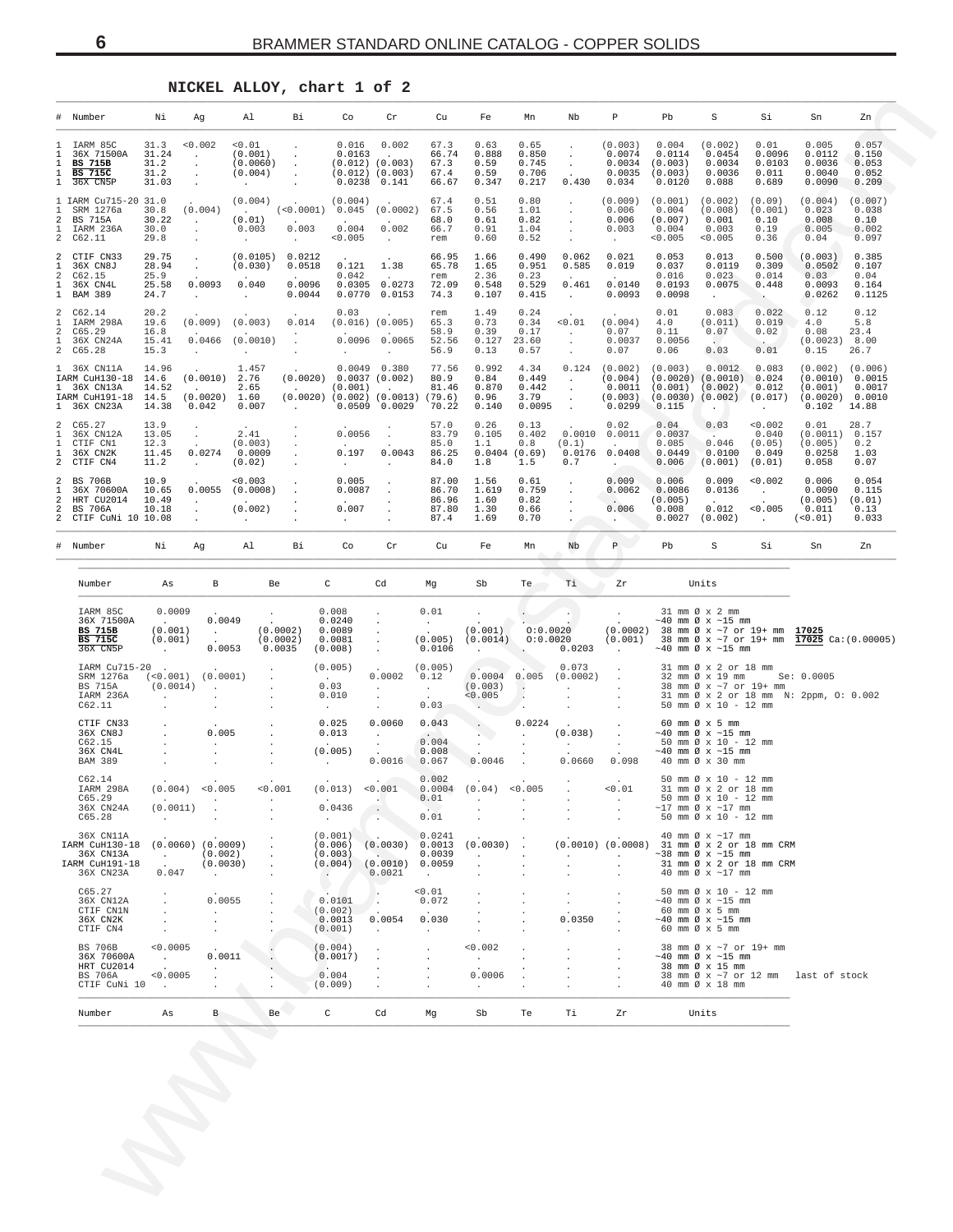#### **NICKEL ALLOY, chart 2 of 2**

| # Number                                                | Ni                           | Aq                                  | Al                                            | Вi                      | Co                                                  | Cr                         | Cu                               | Fe                             | Mn                                   | Nb                           | P                                      | Ph.                               | S                                         | Si                                 | Sn                                 | Zn                                |
|---------------------------------------------------------|------------------------------|-------------------------------------|-----------------------------------------------|-------------------------|-----------------------------------------------------|----------------------------|----------------------------------|--------------------------------|--------------------------------------|------------------------------|----------------------------------------|-----------------------------------|-------------------------------------------|------------------------------------|------------------------------------|-----------------------------------|
| 1 IARM 84C<br>1 34X 79830A<br>1 BS 706C                 | 9.8<br>9.76<br>9.7           | (0.002)<br>0.0028<br><b>Service</b> | <b>Contract Contract</b><br>0.0012<br>(0.001) | $\sim$ $\sim$<br>$\sim$ | $(0.006)$ .<br>$(0.0012)$ .<br>$(0.003)$ $(0.0006)$ |                            | 89.4<br>45.88<br>87.9            | 0.28<br>0.079<br>1.68          | (0.04)<br>0.311<br>0.60              | $\sim$<br>$\sim$<br>$\sim$   | (0.06)<br>0.0047<br>(0.007)            | 0.047<br>2.033<br>0.0033          | $(0.006)$ $(0.004)$<br>(0.0005)<br>0.0014 | <b>Contract Contract</b><br>0.0018 | 0.13<br>0.1158<br>$(0.0070)$ 0.084 | 0.13<br>41.80                     |
| 1 36X SP1A<br>2 CURM 62.12<br>2 CTIF CN2<br>1 36X CN21A | 8.33<br>7.94<br>7.80<br>5.50 | 0.005<br>0.0064                     | 0.0020<br>(0.012)<br>1.95                     | 0.0039<br>$\sim$        | 0.057<br>0.081<br>$\sim$<br>0.0079                  | $\sim$<br>0.0050           | 84.90<br>89.42<br>88.40<br>92.17 | 0.45<br>0.45<br>1.68<br>0.0316 | 0.084<br>1.59<br>1.19<br>0.0391      | (0.007)<br><b>Contractor</b> | $(0.031)$ $(0.003)$<br>$\sim$<br>0.053 | 0.0115<br>0.053<br>0.055<br>0.051 | 0.005<br>0.034<br>0.028                   | 0.004<br>0.109<br>0.26             | 5.75<br>0.111<br>(0.0065)<br>0.038 | 0.344<br>0.180<br>0.515<br>0.0203 |
| 2 HRT CU2012<br>1 37X 218B<br>1 36X CN22A               | 2.30<br>1.892                | 1.806 0.0196                        | 0.0018<br>6.09                                |                         | $\sim$<br>$\sim$                                    | 0.176<br>$0.0231$ $0.0144$ | 97.0<br>97.29<br>91.80           | 0.013<br>0.0209                | 0.002<br>0.0022<br>$0.088$ $(0.016)$ | $\sim$<br>$\sim$             | 0.0178                                 | 0.0014<br>0.0260                  |                                           | 0.63<br>0.564                      | 0.035<br>0.0032<br>0.0371          | 0.0054<br>0.0175                  |

| Number                       | As     | В      | Be                               | C                   | Cd     | Mq                   | Sb                           | Τi           | Zr     | Units                                                                             |       |
|------------------------------|--------|--------|----------------------------------|---------------------|--------|----------------------|------------------------------|--------------|--------|-----------------------------------------------------------------------------------|-------|
| IARM 84C                     |        |        |                                  | (0.003)             |        |                      | (0.0012)                     |              |        | 31 mm Ø x 2 or 18 mm                                                              |       |
| 34X 79830A<br><b>BS 706C</b> | 0.0070 |        | $(0.001)$ $0:0.0016$ $N:(0.005)$ | (0.0052)<br>(0.004) |        |                      | 0.0041<br>(0.000003)(0.0006) | $\sim$       |        | $\sim$ 38 mm Ø x $\sim$ 15 mm<br>$(0.0000002)$ 38 mm $\varnothing$ x ~7 or 19+ mm | 17025 |
| 36X SP1A                     |        | 0.0007 |                                  |                     |        |                      | 0.0177                       | (0.0004)     | $\sim$ | 40 mm Ø x 15 mm                                                                   |       |
| CURM 62.12                   |        |        |                                  |                     |        | 0.002                |                              | $\mathbf{r}$ |        | $60$ mm $\varnothing \times 10$ mm                                                |       |
| CTIF CN2                     |        |        |                                  | (0.008)             |        | $\sim$               |                              |              |        | $60$ mm $\varnothing$ x 5 mm                                                      |       |
| 36X CN21A                    | 0.0067 |        |                                  |                     | 0.0021 |                      |                              |              |        | 40 mm $\varnothing$ x $\sim$ 17 mm                                                |       |
| HRT CU2012                   |        |        |                                  |                     |        |                      |                              |              |        | 40 mm Ø x 20 mm                                                                   |       |
| 37X 218B                     |        | $\sim$ | $\sim$                           | $\cdot$             | $\sim$ | $\sim$               | $\sim$                       |              |        | $\sim$ 38 mm Ø x $\sim$ 15 mm                                                     |       |
| 36X CN22A                    | 0.0208 |        |                                  |                     | 0.0083 | $\ddot{\phantom{a}}$ |                              |              |        | 40 mm $\varnothing$ x ~17 mm                                                      |       |

#### **CRM NICKEL ALLOY SETS**

analysis listed in mass \$<br>MA: 28 mm  $\varnothing$  x 25 mm  $\varnothing$  x 25 mm  $\varnothing$  x 25 mm  $\varnothing$  x 25 mm  $\varnothing$  x 25 mm  $\varnothing$  x 25 mm  $\varnothing$  x 25 mm  $\varnothing$  x 25 mm  $\varnothing$  x 25 mm  $\varnothing$  x 25 mm  $\varnothing$  x 25 mm  $\varnothing$  x 25 mm  $\varnothing$  x 25 mm  $\var$ 

| Number                                                               | Νi                                        | A1                                 | As                                             | Bi                                             | C                                                  | Cd                                             | Co                                           | Fe                                         | Mg                                             | Mn                                          | P                                    | Pb                                             | S                                         | Sb                                             | Si                                            | Sn                                             | Zn                                          | singles?                       |
|----------------------------------------------------------------------|-------------------------------------------|------------------------------------|------------------------------------------------|------------------------------------------------|----------------------------------------------------|------------------------------------------------|----------------------------------------------|--------------------------------------------|------------------------------------------------|---------------------------------------------|--------------------------------------|------------------------------------------------|-------------------------------------------|------------------------------------------------|-----------------------------------------------|------------------------------------------------|---------------------------------------------|--------------------------------|
| IMN NC1<br>IMN NC2<br>IMN NC3<br>IMN NC4<br>IMN NC5                  | 23.17<br>24.21<br>24.68<br>25.39<br>25.82 | 0.0219<br>0.229<br>0.332<br>0.0749 | 0.0056<br>0.0104<br>0.0167<br>0.0251<br>0.0427 | 0.0011<br>0.0046<br>0.0077<br>0.0117<br>0.0213 | 0.0320<br>(0.0026)<br>(0.0036)<br>0.0500<br>0.0050 | 0.0142<br>0.0189<br>0.0120<br>0.0049<br>0.0018 | 0.0062<br>0.0115<br>0.0282<br>0.101<br>0.151 | 0.0501<br>0.290<br>0.106<br>0.426<br>0.369 | 0.0016<br>0.0024<br>0.0561<br>0.0170<br>0.0861 | 0.552<br>0.413<br>0.148<br>0.0172<br>0.0623 | 0.0147<br>0.0312<br>0.0113<br>0.0222 | 0.0025<br>0.0021<br>0.0027<br>0.0120<br>0.0409 | 0.0709<br>0.0837<br>(0.0202)<br>0.0022    | 0.0024<br>0.0049<br>0.0084<br>0.0113<br>0.0161 | 0.0854<br>0.196<br>0.0609<br>0.0197<br>0.0198 | 0.0374<br>0.0457<br>0.0171<br>0.0087<br>0.0044 | 0.776<br>0.508<br>0.244<br>0.0099<br>0.0152 | no<br>yes<br>yes<br>yes<br>yes |
| IMN N1<br>IMN N2<br>IMN N3<br>IMN N4                                 | 25.38<br>24.28<br>22.57<br>21.39          |                                    |                                                |                                                |                                                    | $\mathbf{r}$<br>$\mathbf{r}$                   | 0.0050<br>0.023<br>0.055<br>0.080            | 0.0056<br>0.35<br>0.77<br>1.07             |                                                | 0.0018<br>0.21<br>0.50<br>0.71              |                                      | 0.0019<br>0.011<br>0.020<br>0.039              |                                           |                                                | 0.0070<br>0.025<br>0.062<br>0.13              | 0.0089<br>0.012<br>0.023<br>0.038              | 0.019<br>0.16<br>0.33<br>0.47               | yes<br>yes<br>yes<br>yes       |
| IMN NA1<br>IMN NA2<br>IMN NA3<br>IMN NA4                             | 7.19<br>9.05<br>10.35<br>12.15            |                                    |                                                |                                                | (0.020)<br>(0.023)<br>(0.019)<br>(0.012)           |                                                |                                              | 2.52<br>2.03<br>1.15<br>0.50               |                                                | 1.51<br>1.03<br>0.60<br>0.21                |                                      | 0.081<br>0.056<br>0.035<br>0.0066              | (0.081)<br>(0.065)<br>(0.036)<br>(0.0069) |                                                |                                               | $\mathbf{r}$<br>$\mathbf{r}$                   | 0.80<br>0.55<br>0.30<br>0.019               | yes<br>yes<br>yes<br>yes       |
| IMN MN5-1 3.21<br>IMN MN5-2 4.50<br>IMN MN5-3 5.29<br>IMN MN5-4 5.90 |                                           |                                    | 0.0007<br>0.0011<br>0.0017<br>0.0038           | 0.00011<br>0.00071<br>0.0012<br>0.0018         |                                                    |                                                |                                              | 0.0041<br>0.033<br>0.062<br>0.083          |                                                |                                             | (0.00027)<br>0.010<br>0.016<br>0.026 | 0.0062<br>0.012<br>0.016<br>0.024              |                                           | 0.00019<br>0.00078<br>0.0013<br>0.0019         |                                               |                                                | $\cdot$<br>$\cdot$                          | yes<br>yes<br>yes<br>yes       |

<span id="page-6-0"></span>

| # Number                                                      |                                                                      | Νi                                                    | Ag                                             | Al                                             | Bi                                                 | Co                                                        | $\operatorname{Cr}$                          | Cu                                         | Fe                                                                                 | Mn                                                 | Nb                                                                      | $\, {\mathbb P}$                                 | Pb                                                            | S                                                                                                                                | Si                                            | Sn                                                                                 | Zn                                          |                                |
|---------------------------------------------------------------|----------------------------------------------------------------------|-------------------------------------------------------|------------------------------------------------|------------------------------------------------|----------------------------------------------------|-----------------------------------------------------------|----------------------------------------------|--------------------------------------------|------------------------------------------------------------------------------------|----------------------------------------------------|-------------------------------------------------------------------------|--------------------------------------------------|---------------------------------------------------------------|----------------------------------------------------------------------------------------------------------------------------------|-----------------------------------------------|------------------------------------------------------------------------------------|---------------------------------------------|--------------------------------|
| 1.                                                            | IARM 84C                                                             | 9.8                                                   | (0.002)                                        |                                                |                                                    | (0.006)                                                   |                                              | 89.4                                       | 0.28                                                                               | (0.04)                                             | $\cdot$                                                                 | (0.06)                                           | 0.047                                                         | (0.006)                                                                                                                          | (0.004)                                       | 0.13                                                                               | 0.13                                        |                                |
| 1<br>$\mathbf{1}$                                             | 34X 79830A<br><b>BS 706C</b>                                         | 9.76<br>9.7                                           | 0.0028<br>$\sim$                               | 0.0012<br>(0.001)                              | $\cdot$<br>$\cdot$                                 |                                                           | $(0.0012)$ .<br>$(0.003)$ $(0.0006)$         | 45.88<br>87.9                              | 0.079<br>1.68                                                                      | 0.311<br>0.60                                      |                                                                         | 0.0047<br>(0.007)                                | 2.033<br>0.0033                                               | (0.0005)<br>0.0014                                                                                                               | $\sim$<br>0.0018                              | 0.1158<br>(0.0070)                                                                 | 41.80<br>0.084                              |                                |
| 1<br>2<br>2<br>$\mathbf{1}$                                   | 36X SP1A<br>CURM 62.12<br>CTIF CN2<br>36X CN21A                      | 8.33<br>7.94<br>7.80<br>5.50                          | 0.005<br>$\sim$<br>0.0064                      | 0.0020<br><b>Service</b><br>(0.012)<br>1.95    | $\sim 10^{-1}$<br>$\overline{\phantom{a}}$         | 0.0039<br>0.057<br>0.081                                  | $\cdot$<br>$0.0079$ 0.0050                   | 84.90<br>89.42<br>88.40<br>92.17           | 0.45<br>0.45<br>1.68<br>0.0316                                                     | 0.084<br>1.59<br>1.19<br>0.0391                    | $(0.031)$ $(0.003)$<br>$\sim$<br>(0.007)<br><b>Contractor</b>           | $\sim$ 100 $\pm$<br>0.053                        | 0.0115<br>0.053<br>0.055<br>0.051                             | 0.005<br>0.034<br>0.028<br>$\cdot$                                                                                               | 0.004<br>0.109<br>0.26<br>$\sim$              | 5.75<br>0.111<br>(0.0065)<br>0.038                                                 | 0.344<br>0.180<br>0.515<br>0.0203           |                                |
| 2<br>1<br>1                                                   | HRT CU2012<br>37X 218B<br>36X CN22A                                  | 2.30<br>1.892<br>1.806                                | 0.0196                                         | 0.0018                                         | $\cdot$<br>6.09                                    |                                                           | 0.176<br>$0.0231$ $0.0144$                   | 97.0<br>97.29<br>91.80                     | 0.013<br>0.0209                                                                    | 0.002<br>0.0022<br>(0.016)                         | $\sim$<br>$\sim$                                                        | 0.0178                                           | 0.0014                                                        |                                                                                                                                  | 0.63<br>0.564                                 | 0.035<br>0.0032<br>0.0371                                                          | 0.0054                                      |                                |
|                                                               |                                                                      |                                                       |                                                |                                                |                                                    |                                                           |                                              |                                            | 0.088                                                                              |                                                    |                                                                         |                                                  | 0.0260                                                        |                                                                                                                                  | $\sim$                                        |                                                                                    | 0.0175                                      |                                |
|                                                               | Number                                                               | As                                                    | $\mathbf{B}$                                   |                                                | Be                                                 | C                                                         | Cd                                           | Mg                                         | Sb                                                                                 | Τi                                                 | Zr                                                                      |                                                  | Units                                                         |                                                                                                                                  |                                               |                                                                                    |                                             |                                |
|                                                               | IARM 84C<br>34X 79830A<br>BS 706C                                    | 0.0070                                                |                                                |                                                | $(0.001)$ $0:0.0016$ $N:(0.005)$                   | (0.003)<br>(0.0052)<br>(0.004)                            | $\cdot$<br>$\bullet$<br>$\mathcal{L}$        |                                            | (0.0012)<br>0.0041<br>(0.000003)(0.0006)                                           | $\cdot$<br>$\blacksquare$                          |                                                                         | $(0.0000002)$ 38 mm Ø x ~7 or 19+ mm             | 31 mm Ø x 2 or 18 mm<br>$\sim$ 38 mm Ø x $\sim$ 15 mm         |                                                                                                                                  | 17025                                         |                                                                                    |                                             |                                |
|                                                               | 36X SP1A<br>CURM 62.12<br>CTIF CN2                                   | $\ddot{\phantom{a}}$<br>$\sim$                        | $\sim$                                         | 0.0007                                         |                                                    | $\ddot{\phantom{a}}$<br>(0.008)                           | $\bullet$<br>$\cdot$                         | 0.002<br>$\cdot$                           | 0.0177<br>$\cdot$                                                                  | (0.0004)<br>$\cdot$                                | $\blacksquare$<br>$\cdot$<br>$\cdot$                                    |                                                  | 40 mm Ø x 15 mm<br>60 mm Ø x 10 mm<br>60 mm Ø x 5 mm          |                                                                                                                                  |                                               |                                                                                    |                                             |                                |
|                                                               | 36X CN21A<br>HRT CU2012                                              | 0.0067<br>$\sim$                                      | $\cdot$                                        |                                                |                                                    | $\ddot{\phantom{a}}$                                      | 0.0021                                       |                                            |                                                                                    |                                                    | $\cdot$                                                                 |                                                  | 40 mm Ø x ~17 mm<br>40 mm Ø x 20 mm                           |                                                                                                                                  |                                               |                                                                                    |                                             |                                |
|                                                               | 37X 218B<br>36X CN22A                                                | 0.0208                                                | $\cdot$                                        |                                                |                                                    |                                                           | 0.0083                                       | $\cdot$                                    |                                                                                    |                                                    | $\cdot$<br>$\cdot$                                                      |                                                  | $\sim$ 38 mm Ø x $\sim$ 15 mm<br>40 mm $\varnothing$ x ~17 mm |                                                                                                                                  |                                               |                                                                                    |                                             |                                |
| CRM                                                           |                                                                      |                                                       |                                                |                                                | NICKEL ALLOY SETS                                  |                                                           |                                              |                                            |                                                                                    |                                                    |                                                                         |                                                  |                                                               |                                                                                                                                  |                                               |                                                                                    |                                             |                                |
|                                                               | analysis listed in mass %                                            |                                                       |                                                |                                                |                                                    |                                                           |                                              |                                            |                                                                                    |                                                    |                                                                         | NA: 28 mm Ø x 25 mm                              |                                                               |                                                                                                                                  |                                               | MN5: 35 mm Ø x 30 mm N: 35 mm Ø x 30 mm<br>NB: 40 mm Ø x 25 mm NC: 40 mm Ø x 12 mm |                                             |                                |
| Number                                                        | Νi                                                                   | Al                                                    | As                                             | Вi                                             | C                                                  | Cd                                                        | Co                                           | Fe                                         | Mg                                                                                 | Mn                                                 | $\, {\bf P}$                                                            | Pb                                               | S                                                             | Sb                                                                                                                               | Si                                            | Sn                                                                                 | Zn                                          | singles?                       |
| IMN NC1<br>IMN NC2<br>IMN NC3<br>IMN NC4<br>IMN NC5           | 23.17<br>24.21<br>24.68<br>25.39<br>25.82                            | 0.0219<br>0.229<br>0.332<br>0.0749                    | 0.0056<br>0.0104<br>0.0167<br>0.0251<br>0.0427 | 0.0011<br>0.0046<br>0.0077<br>0.0117<br>0.0213 | 0.0320<br>(0.0026)<br>(0.0036)<br>0.0500<br>0.0050 | 0.0142<br>0.0189<br>0.0120<br>0.0049<br>0.0018            | 0.0062<br>0.0115<br>0.0282<br>0.101<br>0.151 | 0.0501<br>0.290<br>0.106<br>0.426<br>0.369 | 0.0016<br>0.0024<br>0.0561<br>0.0170<br>0.0861                                     | 0.552<br>0.413<br>0.148<br>0.0623                  | 0.0147<br>$\sim$ $\sim$ $\sim$<br>0.0312<br>$0.0172$ $0.0113$<br>0.0222 | 0.0025<br>0.0021<br>0.0027<br>0.0120<br>0.0409   | 0.0709<br>0.0837<br>(0.0202)<br>0.0022<br>$\sim$              | 0.0024<br>0.0049<br>0.0084<br>0.0113<br>0.0161                                                                                   | 0.0854<br>0.196<br>0.0609<br>0.0197<br>0.0198 | 0.0374<br>0.0457<br>0.0171<br>0.0087<br>0.0044                                     | 0.776<br>0.508<br>0.244<br>0.0099<br>0.0152 | no<br>yes<br>yes<br>yes<br>yes |
| IMN N1<br>IMN N2<br>IMN N3<br>IMN N4                          | 25.38<br>24.28<br>22.57<br>21.39                                     | $\cdot$<br>$\blacksquare$                             |                                                |                                                |                                                    |                                                           | 0.0050<br>0.023<br>0.055<br>0.080            | 0.0056<br>0.35<br>0.77<br>1.07             |                                                                                    | 0.0018<br>0.21<br>0.50<br>0.71                     | ¥.<br>$\sim$                                                            | 0.0019<br>0.011<br>0.020<br>0.039                | $\ddot{\phantom{a}}$<br>$\cdot$                               | $\cdot$                                                                                                                          | 0.0070<br>0.025<br>0.062<br>0.13              | 0.0089<br>0.012<br>0.023<br>0.038                                                  | 0.019<br>0.16<br>0.33<br>0.47               | yes<br>yes<br>yes<br>yes       |
| IMN NA1<br>IMN NA2<br>IMN NA3                                 | 7.19<br>9.05<br>10.35<br>IMN NA4 12.15                               | $\cdot$                                               | $\cdot$                                        |                                                | (0.020)<br>(0.023)<br>(0.019)<br>(0.012)           |                                                           |                                              | 2.52<br>2.03<br>1.15<br>0.50               |                                                                                    | 1.51<br>1.03<br>0.60<br>0.21                       | $\cdot$<br>$\cdot$                                                      | 0.081<br>0.056<br>0.035<br>0.0066                | (0.081)<br>(0.065)<br>(0.036)<br>(0.0069)                     |                                                                                                                                  |                                               |                                                                                    | 0.80<br>0.55<br>0.30<br>0.019               | yes<br>yes<br>yes<br>yes       |
|                                                               | IMN MN5-1 3.21<br>IMN MN5-2 4.50<br>IMN MN5-3 5.29<br>IMN MN5-4 5.90 | $\sim$<br>$\epsilon$                                  | 0.0007<br>0.0011<br>0.0017<br>0.0038           | 0.00011<br>0.00071<br>0.0012<br>0.0018         | $\ddot{\phantom{a}}$                               |                                                           |                                              | 0.0041<br>0.033<br>0.062<br>0.083          | $\sim$                                                                             | $\overline{\phantom{a}}$                           | (0.00027)<br>0.010<br>0.016<br>0.026                                    | 0.0062<br>0.012<br>0.016<br>0.024                | $\sim$<br>$\sim$                                              | 0.00019<br>0.00078<br>0.0013<br>0.0019                                                                                           |                                               |                                                                                    |                                             | yes<br>yes<br>yes<br>yes       |
| <b>CRM</b>                                                    |                                                                      |                                                       |                                                |                                                |                                                    |                                                           | SEBILOY / ENVIROBRASS / FEDERALLOY           |                                            |                                                                                    |                                                    |                                                                         |                                                  |                                                               |                                                                                                                                  |                                               |                                                                                    |                                             |                                |
| Number                                                        |                                                                      | Sn                                                    | Zn                                             | Вi                                             | Se                                                 | As                                                        | Co                                           | Fe                                         | Νi                                                                                 | Ρ                                                  | Pb                                                                      | Sb                                               | Cu                                                            |                                                                                                                                  |                                               |                                                                                    |                                             |                                |
| 32X SEB2D                                                     |                                                                      | 6.96                                                  | 1.40                                           | 4.57                                           | 0.044                                              | 0.0160                                                    | 0.0133                                       | 0.074                                      | 0.0449                                                                             | 0.036                                              | 0.104                                                                   | 0.0222                                           | 86.56                                                         |                                                                                                                                  |                                               |                                                                                    |                                             |                                |
| IARM 266A<br>32X SEB5C<br>IARM 226A<br>IARM 227A              |                                                                      | 6.9<br>5.18<br>5.1<br>5.1                             | 3.48<br>5.30<br>4.8<br>4.70                    | 2.37<br>1.056<br>1.7<br>2.3                    | 0.001<br>0.471<br>0.93<br>1.21                     | 0.004<br>0.003<br>0.003                                   | (0.001)<br>0.0156<br>0.001<br>0.001          | 0.035<br>0.0430<br>0.054<br>0.060          | 0.46<br>0.317<br>0.54<br>0.53                                                      | 0.032<br>0.072<br>0.005<br>0.003                   | 0.010<br>0.268<br>0.040<br>0.042                                        | 0.010<br>0.0334<br>0.004<br>0.01                 | (87)<br>87.21<br>86.7<br>85.9                                 |                                                                                                                                  |                                               |                                                                                    |                                             |                                |
| IARM 265A<br>32X SEB1D<br>IARM 228A<br>IARM 263A              |                                                                      | 4.4<br>4.26<br>4.1<br>3.5                             | 2.45<br>7.81<br>4.1<br>15.8                    | 2.4<br>4.25<br>1.53<br>2.55                    | (0.002)<br>0.812<br>0.67<br>(0.002)                | (0.005)<br>0.0402<br>0.003<br>0.003                       | (0.001)<br>0.0478<br>0.001<br>0.001          | 0.013<br>0.071<br>0.052                    | 0.69<br>0.102<br>0.45                                                              | 0.024<br>0.0021<br>0.032<br>0.040                  | 0.011<br>0.197<br>0.026<br>0.022                                        | 0.015<br>0.305<br>0.010<br>0.06                  | (90)<br>81.88<br>89.0<br>(78)                                 |                                                                                                                                  |                                               |                                                                                    |                                             |                                |
| IARM 264A                                                     |                                                                      | 3.03                                                  | 5.33                                           | 3.6                                            | (0.001)                                            | (0.004)                                                   | (0.001)                                      | 0.047<br>0.048                             | 0.66<br>0.54                                                                       | 0.027                                              | 0.057                                                                   | 0.074                                            | (87.3)                                                        |                                                                                                                                  |                                               |                                                                                    |                                             |                                |
| Number                                                        |                                                                      | Ag                                                    | Al                                             | В                                              | $\mathtt{C}$                                       | Cd                                                        | Cr                                           | Mn                                         | Ν                                                                                  | $\circ$                                            | S                                                                       | Si                                               |                                                               | Units                                                                                                                            |                                               |                                                                                    |                                             |                                |
| 32X SEB2D<br>IARM 266A<br>32X SEB5C<br>IARM 226A<br>IARM 227A |                                                                      | 0.0443<br>(0.001)<br><b>Service</b><br>0.004<br>0.004 | 0.002<br>(0.001)<br>0.002<br>0.002             |                                                | (0.002)<br>$\sim$<br>0.003<br>0.003                | 0.0255<br>$\sim$ 100 $\pm$<br>0.0051<br>$\sim$<br>$\cdot$ | (0.002)<br>(0.001)<br>(0.001)                | In: 0.074<br>(0.002)<br>0.002<br>0.001     | $\cdot$<br>< 0.0005<br>(0.0002)                                                    | $\cdot$<br>(0.001)<br>0.0013                       | 0.030<br>(0.002)<br>0.050<br>0.005<br>0.005                             | 0.002<br><b>Carl Corporate</b><br>0.002<br>0.002 |                                                               | $\sim$ 40 mm Ø x $\sim$ 15 mm<br>31 mm Ø x 2 mm<br>$\sim$ 40 mm Ø x $\sim$ 15 mm<br>31 mm Ø x 2 or 18 mm<br>31 mm Ø x 2 or 18 mm |                                               |                                                                                    |                                             |                                |
| IARM 265A<br>32X SEB1D                                        |                                                                      | (0.002)                                               | 0.003<br>$\sim$                                |                                                | $\sim$                                             | 0.0033                                                    | (0.001)                                      | (0.002)                                    | $\cdot$                                                                            | $\sim$                                             | (0.002)<br>0.0052                                                       | 0.003                                            |                                                               | 31 mm Ø x 2 or 18 mm<br>$\sim$ 40 mm Ø x $\sim$ 15 mm                                                                            |                                               |                                                                                    |                                             |                                |
| IARM 228A<br>IARM 263A<br>IARM 264A                           |                                                                      | 0.003<br>(0.006)<br>(0.005)                           | 0.002<br>(0.002)<br>0.003                      |                                                | 0.003<br>0.005<br>(0.004)                          | $\sim$<br>$\cdot$<br>$\ddot{\phantom{a}}$                 | 0.001<br>(0.002)<br>(0.002)                  | 0.001<br>(0.002)<br>(0.002)                | < 0.0005<br>$\mathcal{A}^{\mathcal{A}}$ and $\mathcal{A}^{\mathcal{A}}$<br>$\cdot$ | (0.002)<br><b>Contract</b><br>$\ddot{\phantom{0}}$ | 0.004<br>(0.002)<br>0.0013                                              | 0.002<br>0.003<br>0.003                          |                                                               | 31 mm Ø x 2 or 18 mm<br>31 mm Ø x 2 or 18 mm<br>31 mm Ø x 2 or 18 mm                                                             |                                               |                                                                                    |                                             |                                |
|                                                               |                                                                      |                                                       |                                                |                                                |                                                    |                                                           |                                              |                                            |                                                                                    |                                                    |                                                                         |                                                  |                                                               |                                                                                                                                  |                                               |                                                                                    |                                             |                                |
|                                                               |                                                                      |                                                       |                                                |                                                |                                                    |                                                           |                                              |                                            |                                                                                    |                                                    |                                                                         |                                                  |                                                               |                                                                                                                                  |                                               |                                                                                    |                                             |                                |
|                                                               |                                                                      |                                                       |                                                |                                                |                                                    |                                                           |                                              |                                            |                                                                                    |                                                    |                                                                         |                                                  |                                                               |                                                                                                                                  |                                               |                                                                                    |                                             |                                |
|                                                               |                                                                      |                                                       |                                                |                                                |                                                    |                                                           |                                              |                                            |                                                                                    |                                                    |                                                                         |                                                  |                                                               |                                                                                                                                  |                                               |                                                                                    |                                             |                                |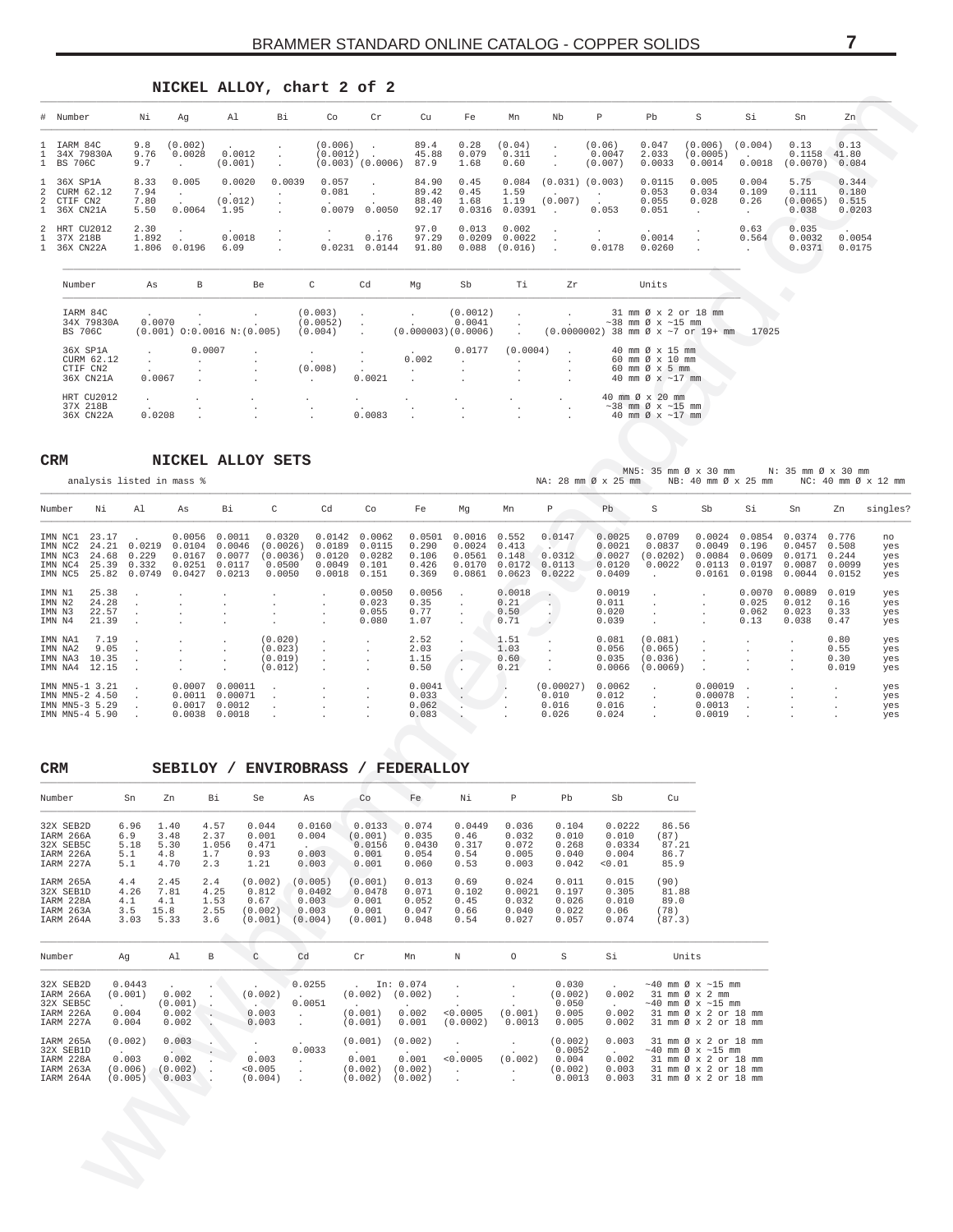#### <span id="page-7-0"></span>**RM SILVER ALLOY**

|        |    |              |                                                                                                                                             | $31 \text{ mm}$ $\emptyset$ $\times$ $2 \text{ or } 18 \text{ mm}$ |    |
|--------|----|--------------|---------------------------------------------------------------------------------------------------------------------------------------------|--------------------------------------------------------------------|----|
| Number | Aq | $\mathbb{C}$ | P                                                                                                                                           | S                                                                  | Zr |
|        |    |              | IARM 159A 3.48 (0.002) (<0.01) (<0.01)<br>TARM 160A 3.03 0.003 (0.004) (<0.003) 0.40<br>Al, Co, Cr, Fe, Mn, Ni, Pb, Si, Sn, and Zn: (<0.01) |                                                                    |    |

#### **CRM SILVER ALLOY SET**

| Number        | Aα      |
|---------------|---------|
| IMN CCA-1     | 0.00720 |
| $TMN$ $CCA-2$ | 0.0539  |
| IMN CCA-3     | 0.757   |
| IMN CCA-4     | 1.524   |
| TMN CCA-5     | 1.964   |

#### **RM TIN COPPER**

|                                                               |                                               |                                                                         |                                               | 31 mm Ø x 2 or 18 mm                         |                                              |                                               |                                               |                                              |                                              |                                      |                                              |                                          |                                        |                                          |                                          |
|---------------------------------------------------------------|-----------------------------------------------|-------------------------------------------------------------------------|-----------------------------------------------|----------------------------------------------|----------------------------------------------|-----------------------------------------------|-----------------------------------------------|----------------------------------------------|----------------------------------------------|--------------------------------------|----------------------------------------------|------------------------------------------|----------------------------------------|------------------------------------------|------------------------------------------|
| Number                                                        | Ag                                            | $\mathbb C$                                                             | $\, {\mathbb P}$                              |                                              | $\mathbb S$                                  | Zr                                            |                                               |                                              |                                              |                                      |                                              |                                          |                                        |                                          |                                          |
| IARM 159A<br>IARM 160A                                        | 3.48<br>3.03                                  | (0.002)<br>0.003<br>Al, Co, Cr, Fe, Mn, Ni, Pb, Si, Sn, and Zn: (<0.01) | (<0.01)<br>(0.004)                            |                                              | (< 0.01)<br>(< 0.003)                        | 0.40                                          |                                               |                                              |                                              |                                      |                                              |                                          |                                        |                                          |                                          |
|                                                               |                                               | CRM SILVER ALLOY SET<br>available in set only 40 mm Ø x 25 mm           |                                               |                                              |                                              |                                               |                                               |                                              |                                              |                                      |                                              |                                          |                                        |                                          |                                          |
| Number                                                        |                                               | Ag                                                                      |                                               |                                              |                                              |                                               |                                               |                                              |                                              |                                      |                                              |                                          |                                        |                                          |                                          |
| IMN CCA-1<br>IMN CCA-2<br>IMN CCA-3<br>IMN CCA-4<br>IMN CCA-5 |                                               | 0.00720<br>0.0539<br>0.757<br>1.524<br>1.964                            |                                               |                                              |                                              |                                               |                                               |                                              |                                              |                                      |                                              |                                          |                                        |                                          |                                          |
| RM<br>cast                                                    |                                               | typical analysis                                                        | TIN COPPER                                    |                                              |                                              |                                               |                                               |                                              |                                              |                                      | 32X: 40 mm Ø x 15 mm                         |                                          |                                        | C: 50 mm Ø x 10-12 mm                    |                                          |
| Number                                                        | Sn                                            | Al                                                                      | As                                            | Bi                                           | Cu                                           | Fe                                            | Mg                                            | Mn                                           | Νi                                           | $\mathbb P$                          | Pb                                           | $\rm S$                                  | Sb                                     | Si                                       | Zn                                       |
| C11.04<br>C11.03<br>C11.02<br>C11.01                          | 9.6<br>7.4<br>5.5<br>3.4                      | < 0.005<br>< 0.005<br>< 0.005<br>< 0.005                                | < 0.005<br>< 0.005<br>< 0.005<br>< 0.005      | < 0.0005<br>< 0.0005<br>< 0.0005<br>< 0.0005 | rem<br>rem<br>rem<br>rem                     | < 0.005<br>< 0.005<br>< 0.005<br>0.005        | 0.001<br>0.001<br>< 0.001<br>< 0.001          | < 0.005<br>< 0.005<br>< 0.005<br>< 0.005     | < 0.005<br>0.005<br>0.006<br>0.006           | 0.05<br>0.04<br>0.02<br>0.009        | 0.01<br>0.01<br>0.02<br>0.01                 | < 0.001<br>< 0.001<br>< 0.001<br>< 0.001 | < 0.005<br>0.005<br>< 0.005<br>< 0.005 | < 0.005<br>< 0.005<br>< 0.005<br>< 0.005 | < 0.005<br>< 0.005<br>< 0.005<br>< 0.005 |
| CRM                                                           |                                               | available in SET/5 or individually                                      | TIN COPPER SET                                |                                              |                                              |                                               |                                               |                                              |                                              | 40 mm Ø x 30 mm                      |                                              |                                          |                                        |                                          |                                          |
| Number                                                        | Αg                                            | As                                                                      | Bi                                            | Cu                                           | Fe                                           | Νi                                            | $\mathbb P$                                   | Pb                                           | Sb                                           | Sn                                   | Zn                                           |                                          |                                        |                                          |                                          |
| IMN CM1<br>IMN CM2<br>IMN CM3<br>IMN CM4<br>IMN CM5           | 0.010<br>0.0061<br>0.0029<br>0.0011<br>$\sim$ | 0.0098<br>0.0068<br>0.0036<br>0.0011<br>(0.015)                         | 0.010<br>0.0072<br>0.0033<br>0.00093<br>0.014 | Rem<br>Rem<br>Rem<br>Rem<br>Rem              | 0.019<br>0.0064<br>0.012<br>0.0042<br>0.0094 | 0.0086<br>0.0055<br>0.0031<br>0.0011<br>0.014 | 0.0088<br>0.0058<br>0.0041<br>0.0009<br>0.015 | 0.012<br>0.0067<br>0.0038<br>0.0023<br>0.019 | 0.012<br>0.0068<br>0.0040<br>0.0019<br>0.018 | 0.61<br>0.84<br>1.06<br>1.30<br>1.14 | 0.021<br>0.0061<br>0.0060<br>0.0020<br>0.013 |                                          |                                        |                                          |                                          |
|                                                               |                                               |                                                                         |                                               |                                              |                                              |                                               |                                               |                                              |                                              |                                      |                                              |                                          |                                        |                                          |                                          |
|                                                               |                                               |                                                                         |                                               |                                              |                                              |                                               |                                               |                                              |                                              |                                      |                                              |                                          |                                        |                                          |                                          |
|                                                               |                                               |                                                                         |                                               |                                              |                                              |                                               |                                               |                                              |                                              |                                      |                                              |                                          |                                        |                                          |                                          |
|                                                               |                                               |                                                                         |                                               |                                              |                                              |                                               |                                               |                                              |                                              |                                      |                                              |                                          |                                        |                                          |                                          |
|                                                               |                                               |                                                                         |                                               |                                              |                                              |                                               |                                               |                                              |                                              |                                      |                                              |                                          |                                        |                                          |                                          |
|                                                               |                                               | <b>SP</b>                                                               |                                               |                                              |                                              |                                               |                                               |                                              |                                              |                                      |                                              |                                          |                                        |                                          |                                          |
|                                                               |                                               |                                                                         |                                               |                                              |                                              |                                               |                                               |                                              |                                              |                                      |                                              |                                          |                                        |                                          |                                          |

## **CRM TIN COPPER SET**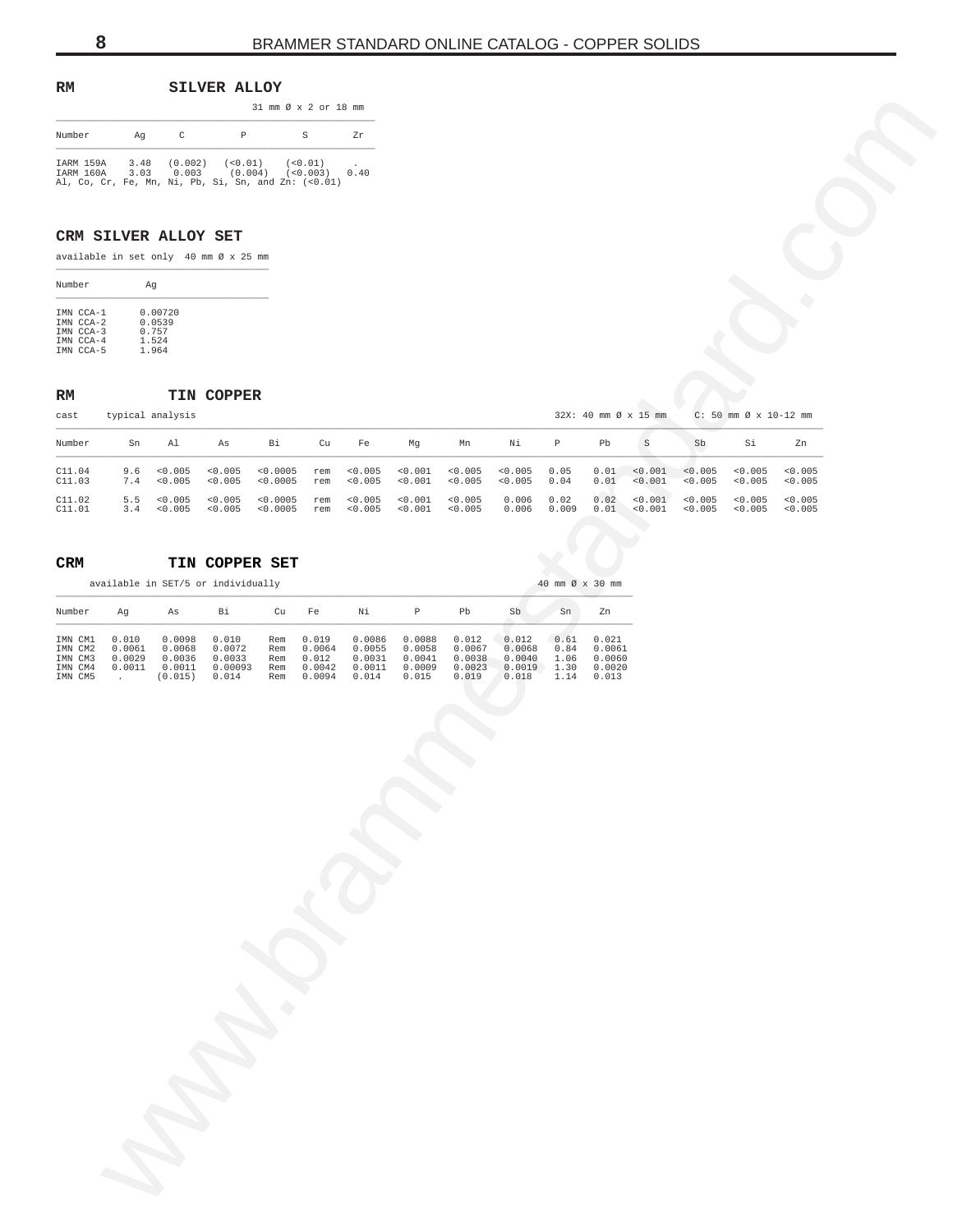<span id="page-8-0"></span>

| <b>CRM</b><br>wrought                                                     |                                                             |                                                           | <b>BRASS SETS</b><br>IMN MG2 in SET only, all others OK individually |                                                 |                                                            |                                                   |                                                  | MB: 40 mm Ø x 18 mm                              |                                                    |                                               |                                              | ME, MG, WR: 35-40 mm Ø x 25-30 mm               |                                                        |                                                            | $WC: 40$ mm $\emptyset \times 12$ mm         |                                                          |
|---------------------------------------------------------------------------|-------------------------------------------------------------|-----------------------------------------------------------|----------------------------------------------------------------------|-------------------------------------------------|------------------------------------------------------------|---------------------------------------------------|--------------------------------------------------|--------------------------------------------------|----------------------------------------------------|-----------------------------------------------|----------------------------------------------|-------------------------------------------------|--------------------------------------------------------|------------------------------------------------------------|----------------------------------------------|----------------------------------------------------------|
| Number                                                                    | Cu                                                          | Zn                                                        | Al                                                                   | As                                              | Bi                                                         | Cd                                                | Co                                               | $\operatorname{Cr}$                              | Fe                                                 | Mn                                            | Νi                                           | Р                                               | Pb                                                     | Sb                                                         | Si                                           | Sn                                                       |
| IMN MG1<br>IMN MG2<br>IMN MG3<br>IMN MG4<br>IMN MG5                       | 91.14<br>90.08<br>93.19<br>94.00<br>95.09                   | Rem<br>Rem<br>Rem<br>Rem<br>Rem                           | 0.040<br>(0.0026)<br>0.020<br>0.0011                                 |                                                 | 0.00058<br>0.00039<br>0.0014<br>0.0017<br>0.0026           |                                                   |                                                  |                                                  | 0.0081<br>0.0067<br>0.062<br>0.091<br>0.149        | 0.0013<br>0.0007<br>0.0096<br>0.024<br>0.0036 | 0.048<br>0.0022<br>0.013<br>0.0042<br>0.0021 | (0.0019)<br>0.0012<br>0.018<br>0.012<br>0.0069  | 0.049<br>0.0048<br>0.015<br>0.008<br>0.0054            | 0.00077<br>(0.00084)<br>0.0026<br>0.0045<br>0.0061         |                                              | 0.0062<br>0.018<br>0.033<br>0.023<br>0.013               |
| IMN MG6                                                                   | 92.27                                                       | Rem                                                       | 0.0067                                                               |                                                 | 0.00088                                                    |                                                   |                                                  |                                                  | 0.028                                              | 0.045                                         | 0.030                                        | 0.0026                                          | 0.031                                                  | 0.0015                                                     | $\cdot$                                      | 0.053                                                    |
| IMN WC1<br>IMN WC2<br>IMN WC3<br>IMN WC4<br>IMN WC5<br>IMN WC6            | 75.10<br>75.05<br>75.28<br>75.32<br>75.03<br>75.32          | Rem<br>Rem<br>Rem<br>Rem<br>Rem<br>Rem                    | 0.0034<br>0.0016<br>0.0018<br>0.00096<br>0.00084<br>0.0019           | 0.0043<br>0.0024<br>0.0011<br>0.0022<br>0.00097 | 0.0028<br>0.0020<br>0.00093<br>0.00047<br>0.0019<br>0.0012 |                                                   |                                                  |                                                  | 0.031<br>0.015<br>0.021<br>0.0067<br>0.18<br>0.051 |                                               |                                              | 0.015<br>0.011<br>0.0058<br>0.0048<br>0.0037    | 0.046<br>0.031<br>0.0085<br>0.0051<br>0.0055<br>0.0036 | 0.0034<br>0.0023<br>0.0010<br>0.00080<br>0.0011<br>0.00057 | 0.26<br>0.41<br>0.89<br>0.76<br>0.48<br>0.58 | 0.0032<br>0.0025<br>0.0011<br>0.0010<br>0.0044<br>0.0028 |
| IMN ME2<br>IMN ME3<br>IMN ME4<br>IMN ME5                                  | 71.29<br>70.70<br>69.40<br>68.53                            | Rem<br>Rem<br>Rem<br>Rem                                  |                                                                      |                                                 |                                                            | $\lambda$                                         |                                                  |                                                  |                                                    |                                               |                                              |                                                 |                                                        |                                                            |                                              | 0.87<br>1.11<br>1.21<br>1.42                             |
| IMN MB1<br>IMN MB2<br>IMN MB3<br>IMN MB4<br>IMN MB5<br>IMN MB6<br>IMN MB7 | 60.66<br>67.17<br>73.26<br>78.77<br>84.25<br>90.07<br>95.00 | 39.39<br>32.80<br>26.67<br>21.20<br>15.63<br>9.95<br>4.99 |                                                                      |                                                 |                                                            |                                                   |                                                  |                                                  |                                                    |                                               |                                              | ٠                                               | $\bullet$ .                                            |                                                            |                                              |                                                          |
| IMN WR1<br>IMN WR2<br>IMN WR3<br>IMN WR4<br>IMN WR5                       | 55.72<br>56.99<br>58.95<br>60.07<br>61.20                   | Rem<br>Rem<br>Rem<br>Rem<br>Rem                           | 0.496<br>1.092<br>1.683<br>2.297<br>3.024                            | 0.203<br>0.0129<br>0.0492<br>0.00528<br>0.00129 | 0.00109<br>0.00642<br>0.0118<br>0.0211<br>0.0278           | 0.00045<br>0.00548<br>0.00807<br>0.0154<br>0.0200 | 0.00196<br>0.00210<br>0.0106<br>0.0154<br>0.0196 | 0.00049<br>0.00705<br>0.0149<br>0.0190<br>0.0253 | 0.0577<br>0.802<br>0.184<br>0.600<br>0.141         | 1.051<br>1.631<br>1.674<br>2.254<br>3.070     | 3.534<br>2.683<br>1.799<br>0.989<br>0.251    | 0.00122<br>0.0311<br>0.0126<br>0.0213<br>0.0282 | 0.0496<br>0.291<br>0.514<br>0.683<br>0.885             | 0.00046<br>0.00566<br>0.0150<br>0.0247<br>0.0334           | 1.097<br>0.817<br>0.566<br>0.279<br>0.0485   | 0.605<br>0.453<br>0.254<br>0.100<br>0.0116               |
| Number                                                                    | Cu                                                          | Zn                                                        | Al                                                                   | As                                              | Вi                                                         | Cd                                                | Co                                               | Cr                                               | Fe                                                 | Mn                                            | Νi                                           | P                                               | Pb                                                     | Sb                                                         | Si                                           | Sn                                                       |

| RM           |       |       |         |         | TRACE ELEMENTS IN BRASS |         |          |          |         |         | cast 50 mm Ø x 10 - 12 mm |         |               |
|--------------|-------|-------|---------|---------|-------------------------|---------|----------|----------|---------|---------|---------------------------|---------|---------------|
| Number       | Cu    | Zn    | A1      | As      | Bi                      | Fe      | Mn       | Νi       | Pb      | Sb      | Si                        | Sn      |               |
| C30.10       | 93.8  | 6.1   | < 0.002 | < 0.005 | < 0.002                 | < 0.005 | < 0.005  | < 0.01   | < 0.01  | < 0.005 | < 0.005                   | < 0.01  | last of stock |
| C30.07       | 82.0  | rem   | < 0.002 | < 0.005 | < 0.002                 | < 0.005 | < 0.005  | < 0.01   | < 0.01  | < 0.005 | < 0.005                   | < 0.01  |               |
| C30.06       | 74.8  | rem   | < 0.005 | < 0.005 | < 0.002                 | < 0.005 | < 0.005  | < 0.01   | < 0.01  | < 0.005 | < 0.005                   | < 0.01  |               |
| CURM 30.05   | 69.48 | 30.53 | < 0.001 | < 0.001 | < 0.003                 | < 0.003 | < 0.0005 | < 0.0005 | < 0.002 | < 0.005 | < 0.001                   | < 0.001 |               |
| C38.06       | (62)  | rem   | < 0.001 | < 0.005 | < 0.001                 | < 0.002 | < 0.002  | < 0.005  | < 0.005 | < 0.002 | < 0.002                   | < 0.002 |               |
| $C38.06 - 1$ | (62)  | rem   | < 0.001 | < 0.001 | < 0.0005                | < 0.005 | < 0.001  | < 0.005  | 0.002   | < 0.002 | < 0.002                   | < 0.002 | current batch |
| C30.17       | 61.6  | rem   | < 0.005 | < 0.005 | < 0.005                 | 1.4     | < 0.005  | 0.01     | 0.01    | < 0.005 | < 0.005                   | < 0.01  |               |
| C30.16       | 61.2  | rem   | < 0.002 | < 0.005 | < 0.002                 | 0.90    | < 0.005  | < 0.01   | < 0.01  | < 0.005 | < 0.005                   | < 0.01  |               |
| C38.01       | (61)  | rem   | 0.003   | 0.03    | < 0.0005                | 0.01    | 0.009    | 0.01     | 0.20    | 0.02    | < 0.0005                  | 0.20    |               |
| C38.02       | (61)  | rem   | 0.004   | 0.06    | 0.005                   | 0.09    | 0.14     | 0.03     | 0.10    | 0.06    | 0.01                      | 0.09    |               |
| C38.03       | (61)  | rem   | 0.06    | 0.08    | 0.008                   | 0.05    | 0.07     | 0.13     | 0.06    | 0.08    | 0.07                      | 0.05    |               |
| C38.04       | (61)  | rem   | 0.02    | 0.04    | 0.008                   | 0.04    | 0.22     | 0.06     | 0.03    | 0.12    | 0.12                      | 0.02    |               |
| C38.05       | (61)  | rem   | 0.12    | 0.01    | 0.01                    | 0.008   | 0.02     | 0.19     | 0.02    | 0.01    | 0.14                      | 0.01    |               |
| C30.12       | 60.85 | rem   | < 0.005 | < 0.005 | < 0.002                 | < 0.005 | 0.90     | 0.52     | < 0.01  | < 0.005 | < 0.005                   | < 0.01  |               |
| C30.03       | 60.6  | 39.3  | < 0.002 | < 0.005 | < 0.005                 | < 0.005 | < 0.005  | < 0.01   | < 0.01  | < 0.005 | < 0.005                   | < 0.01  |               |
| C30.13       | 60.6  | rem   | < 0.002 | < 0.005 | < 0.002                 | < 0.005 | 1.9      | < 0.01   | < 0.01  | < 0.005 | < 0.005                   | < 0.01  |               |
| C30.15       | 60.6  | rem   | < 0.002 | < 0.005 | < 0.002                 | 0.55    | < 0.005  | < 0.01   | < 0.01  | < 0.005 | < 0.005                   | < 0.01  |               |
| C30.14       | 60.5  | rem   | < 0.005 | < 0.005 | < 0.005                 | < 0.01  | 2.4      | 1.0      | < 0.01  | < 0.005 | < 0.005                   | < 0.005 |               |
| C30.22       | 58.28 | rem   | < 0.003 | 0.011   | < 0.005                 | 0.006   | < 0.005  | < 0.01   | 1.05    | < 0.012 | < 0.005                   | 0.009   |               |
| C30.02       | 55.6  | rem   | < 0.002 | < 0.005 | < 0.005                 | < 0.005 | < 0.005  | < 0.005  | < 0.01  | < 0.005 | < 0.005                   | < 0.01  |               |
| C30.01       | 51.48 | rem   | < 0.002 | < 0.005 | 0.005                   | < 0.005 | < 0.005  | < 0.005  | < 0.01  | < 0.005 | < 0.005                   | < 0.01  |               |

#### $\mathbf{RM}$ **BRASS MUSHROOMS**

| chill cast                                                            |                                           | typical analysis                           |                                          |                        |       |                                           |                                          |      |                                    |                                |                                          |                         | $60$ mm $\varnothing$ x 5 mm            |                                         |
|-----------------------------------------------------------------------|-------------------------------------------|--------------------------------------------|------------------------------------------|------------------------|-------|-------------------------------------------|------------------------------------------|------|------------------------------------|--------------------------------|------------------------------------------|-------------------------|-----------------------------------------|-----------------------------------------|
| Number                                                                | Zn                                        | Cu                                         | Al                                       | As                     | Be    | Fe                                        | Νi                                       | Mq   | Mn                                 | Р                              | Pb                                       | Sb                      | Si                                      | Sn                                      |
| CTIF L 7<br>CTIF $L$ 1-1<br>CTIF L 2<br>CTIF $L$ 3-1<br>CTIF L 4-1    | 42.45<br>39.7<br>35.55<br>35.50<br>34.55  | 55.6<br>59.60<br>61.55<br>(58.60)<br>61.75 | 0.308<br>0.015<br>0.485<br>1.22<br>0.100 | 0.073                  |       | 0.031<br>0.017<br>0.216<br>0.357<br>0.466 | 0.020<br>0.106<br>0.71<br>0.993<br>0.227 |      | 0.62<br>0.350<br>0.214<br>0.109    | 0.080<br>0.030<br>$\sim$       | 0.71<br>0.062<br>0.408<br>1.32<br>2.017  | (0.032)<br>$\mathbf{r}$ | 0.13<br>0.36<br>0.202<br>0.025<br>0.12  | 0.038<br>0.046<br>0.48<br>1.62<br>0.693 |
| CTIF L 6<br>CTIF L 23<br>CTIF UZ 52<br><b>CTIF UZ 53</b><br>CTIF L 21 | 30.26<br>17.90<br>16.90<br>16.67<br>15.40 | 66.55<br>81.20<br>81.18<br>82.60<br>82.50  | 0.139<br>$\cdot$                         | 0.051<br>0.01<br>0.103 | 0.014 | 0.085<br>0.246<br>0.32<br>0.255<br>0.086  | 1.21<br>0.033<br>0.084<br>0.025<br>0.156 | 0.04 | 0.055<br>0.002<br>< 0.001<br>0.004 | 0.05<br>0.068<br>0.055<br>0.05 | 0.205<br>0.058<br>0.11<br>0.025<br>0.209 | 0.08<br>0.10            | 1.25<br>0.280<br>0.12<br>0.145<br>0.036 | 0.250<br>0.20<br>1.06<br>0.205<br>1.5   |
| CTIF L 22<br>CTIF L 20                                                | 15.0<br>13.10                             | 84.3<br>85.55                              | < 0.02<br>0.008                          | 0.006<br>0.122         |       | 0.20<br>0.115                             | 0.10<br>0.205                            |      | < 0.01<br>0.043                    |                                | 0.10<br>0.27                             | $\mathbf{r}$            | < 0.05<br>0.035                         | 1.0<br>0.56                             |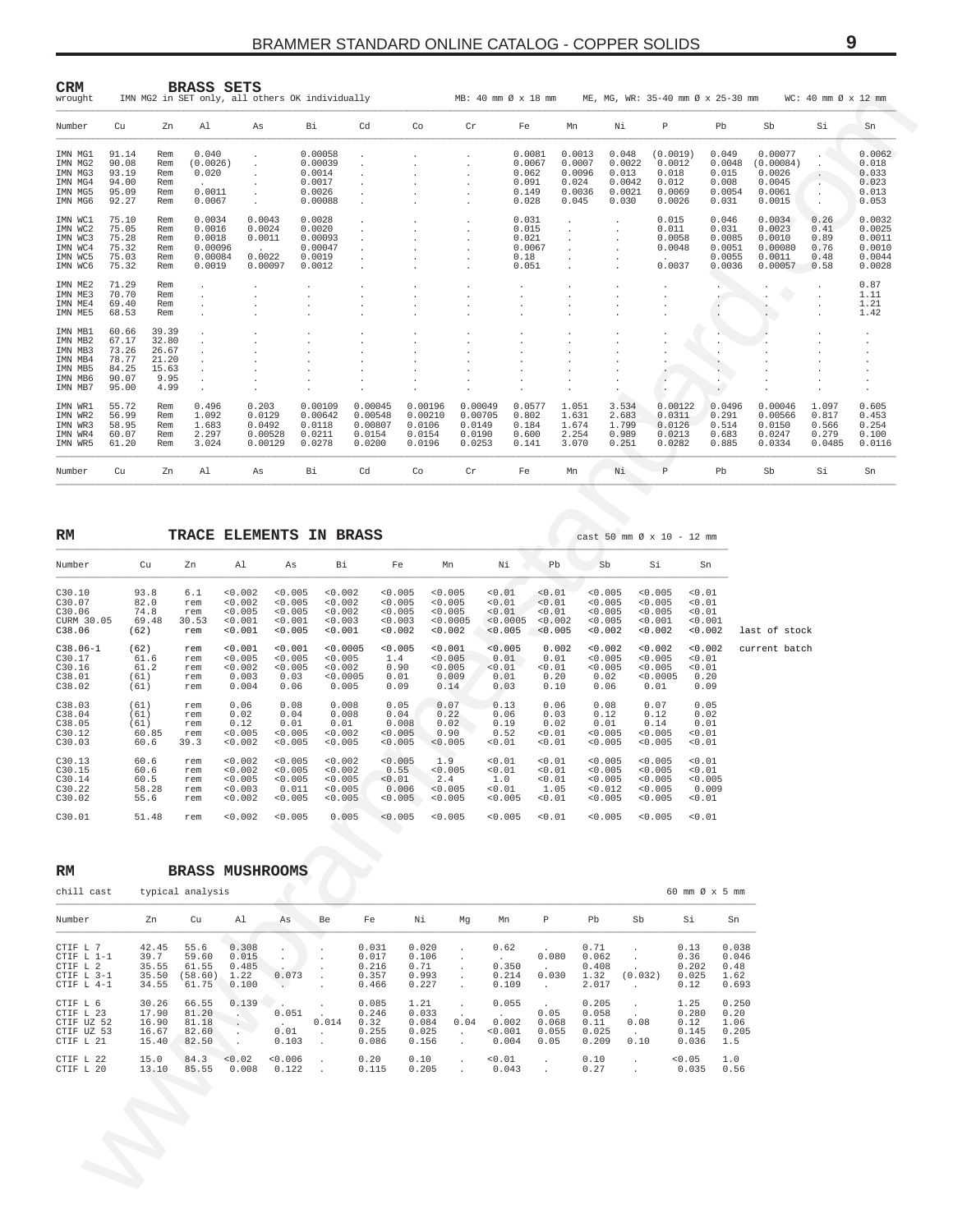<span id="page-9-0"></span> $10$ 

 $#$  = class, where 1 = CRM and 2 = RM

**BRASS** 

CURM: cast 50 mm  $\emptyset$  x 10-12 mm<br>SRM: wrought 31 mm  $\emptyset$  x 19 mm

 $\verb|PB: 45 mm $\emptyset$ x 25 mm}$  others: chill cast ~40-43 mm  $\emptyset$  x ~15-18 mm

|                              | # Number                                                          | Zn                                       | Cu                                       | Al                                                   | As                                                             | Bi                                                          | Fe                                           | Mn                                                   | Νi                                             | Pb                                           | Sb                                                             | Si                                                                   | Sn                                              |
|------------------------------|-------------------------------------------------------------------|------------------------------------------|------------------------------------------|------------------------------------------------------|----------------------------------------------------------------|-------------------------------------------------------------|----------------------------------------------|------------------------------------------------------|------------------------------------------------|----------------------------------------------|----------------------------------------------------------------|----------------------------------------------------------------------|-------------------------------------------------|
| 2<br>2<br>2                  | 1 31X B2N<br>CURM 30.15<br>CURM 30.16<br>CURM 30.11<br>1 IARM 75C | 39.1<br>38.88<br>38.33<br>38.17<br>38.1  | 60.2<br>60.66<br>60.53<br>59.86<br>60.7  | 0.161<br>< 0.001<br>< 0.001<br>< 0.001<br>(0.003)    | 0.0154<br>$\mathbf{r}$<br>$\ddot{\phantom{0}}$<br>(0.005)      | 0.0150<br>$\ddot{\phantom{0}}$<br>(0.0012)                  | 0.122<br>0.50<br>1.14<br>0.002<br>(0.06)     | 0.0361<br>< 0.001<br>< 0.001<br>0.23<br>(0.0024)     | 0.102<br>< 0.001<br>< 0.001<br>1.70<br>(0.013) | 0.053<br>< 0.005<br>< 0.005<br>0.005<br>0.42 | 0.0121<br>$\mathbf{r}$<br>$\sim$<br>$\sim$<br>(0.007)          | <b>Contract Contract</b><br>< 0.005<br>< 0.005<br>< 0.001<br>(0.005) | 0.0129<br>< 0.002<br>< 0.002<br>< 0.002<br>0.69 |
|                              | 2 SRM 1107<br>1 31X TB3L<br>1 31X B11H<br>1 31X TB5B<br>1 31X B3N | 37.3<br>37.0<br>36.65<br>35.6<br>35.05   | 61.2<br>62.42<br>60.72<br>61.49<br>64.56 | $\sim$<br>0.044<br>0.0262<br>0.071<br><b>Service</b> | <b>Contract Contract</b><br>0.047<br>0.0061<br>0.396<br>0.0104 | $\ddot{\phantom{0}}$<br>0.0085<br>0.0054<br>0.292<br>0.0152 | 0.037<br>0.040<br>0.802<br>0.094<br>0.0408   | <b>Contract</b><br>0.034<br>0.653<br>0.283<br>0.0290 | 0.098<br>0.031<br>1.033<br>0.106<br>0.0171     | 0.18<br>0.118<br>0.0134<br>0.575<br>0.085    | <b>Contract Contract</b><br>0.053<br>0.0057<br>0.229<br>0.0148 | <b>Contract</b><br>0.020<br>0.0063<br>0.111<br><b>Allen</b>          | 1.04<br>0.133<br>0.0117<br>0.129<br>0.0394      |
| $\mathbf{1}$                 | 1 31X B3M<br>1 31X TB4G<br>31X B5L<br>1 31X B6K<br>1 31X B22G     | 35.01<br>33.64<br>23.98<br>19.93<br>17.8 | 64.58<br>66.07<br>75.38<br>79.90<br>80.5 | 0.074<br>0.0041<br>0.0138<br>0.0010<br>0.100         | 0.0196<br>0.0106<br>0.0357<br>0.0009<br>0.150                  | 0.0149<br>0.0058<br>0.0088<br>0.0010<br>0.148               | 0.0264<br>0.0340<br>0.038<br>0.0097<br>0.107 | 0.0296<br>0.0013<br>(0.002)<br>0.0039<br>0.00076     | 0.0259<br>0.0133<br>0.0275<br>0.0066<br>0.142  | 0.0299<br>0.0246<br>0.084<br>0.0122<br>0.197 | 0.0205<br>0.0095<br>0.016<br>0.0011<br>0.147                   | $\sim$<br>0.0203<br>(0.005)<br>0.015<br>0.152                        | 0.0202<br>0.0197<br>0.266<br>0.0029<br>0.225    |
| $\mathbf{1}$<br>$\mathbf{1}$ | 1 31X B7L<br>SRM 1110<br>SRM 1111<br>1 31X B9M<br>1 31X B24D      | 15.34<br>15.2<br>12.8<br>4.92<br>1.99    | 84.22<br>84.5<br>87.1<br>94.81<br>95.65  | 0.0435<br>$\sim$<br>(0.0006)<br>(0.0024)             | 0.0054<br>$\sim$<br>0.0103<br>0.0116                           | 0.0607<br>$\sim$<br>0.0059<br>0.0126                        | 0.099<br>0.033<br>0.010<br>0.0361<br>0.0342  | 0.0088<br>$\sim$<br>0.0006<br>0.0030                 | 0.0351<br>0.053<br>0.022<br>0.0379<br>0.134    | 0.0416<br>0.033<br>0.013<br>0.090<br>0.050   | 0.0196<br><b>Contractor</b><br>0.0089<br>0.118                 | 0.018                                                                | 0.089<br>0.051<br>0.019<br>0.062<br>1.93        |
|                              | 2 PB MS10<br>1 BAM M396                                           | $\sim$<br>$\sim$                         | 84.26<br>65.49                           | $\sim$ 100 $\pm$<br>0.223                            | 0.014<br>0.0590                                                | 0.37<br>0.00032                                             | 0.28<br>0.0235                               | 0.016<br>0.00445                                     | 0.025<br>0.0143                                | 0.020<br>$\sim$ $\sim$                       | (0.009)<br>0.00061                                             | 0.12<br>$\sim$                                                       | 0.052<br>$\sim$                                 |
|                              | # Number                                                          | Zn                                       | Cu                                       | Al                                                   | As                                                             | Bi                                                          | Fe                                           | Mn                                                   | Νi                                             | Pb                                           | Sb                                                             | Si                                                                   | Sn                                              |

| Number                                                        | Aq                                                     | $\mathbf{B}$                                       | C                            | Cd                                             | Co                                                     | Cr                                       | $\mathbb{P}$                                         | S                                    | Se                                                         | Te                                                                           |                 |
|---------------------------------------------------------------|--------------------------------------------------------|----------------------------------------------------|------------------------------|------------------------------------------------|--------------------------------------------------------|------------------------------------------|------------------------------------------------------|--------------------------------------|------------------------------------------------------------|------------------------------------------------------------------------------|-----------------|
| 31X B2N<br>CURM 30.15<br>CURM 30.16<br>CURM 30.11<br>IARM 75C | 0.0118<br>$\ddot{\phantom{1}}$<br>$\ddot{\phantom{0}}$ | 0.0029<br>0.1                                      | (0.002)                      | 0.0032<br>(0.0015)                             | 0.042<br>(0.0007)                                      | 0.0009                                   | 0.0191<br>(0.004)                                    | (0.0015)                             | (0.005)                                                    | 0.0015                                                                       |                 |
| SRM 1107<br>31X TB3L<br>31X B11H<br>31X TB5B<br>31X B3N       | $\sim$<br>0.011<br>$\sim$ $\sim$<br>0.216<br>0.0152    | $\cdot$<br>0.0014<br>$\sim$<br>0.0008              |                              | 0.0078<br>$\sim$<br>0.49<br>0.0027             | $\sim$<br>0.0043<br><b>Service</b><br>0.0202<br>0.0066 | $\sim$<br>0.0031<br>$\sim$ 100 $\sim$    | $\ddot{\phantom{0}}$<br>0.0255<br>0.0366             |                                      | last                                                       | 0.0025<br>$\sim$<br>$\sim$<br>0.0056                                         |                 |
| 31X B3M<br>31X TB4G<br>31X B5L<br>31X B6K<br>31X B22G         | 0.0247<br>$\sim$<br>$\sim$<br>$\mathbf{r}$<br>0.0015   | 0.0022<br>(0.0004)<br>(0.0009)<br>0.0023<br>0.0029 | $\mathbf{r}$<br>$\mathbf{r}$ | 0.0040<br>0.0032<br>0.0040<br>0.0037<br>0.0130 | 0.0109<br>0.0067<br>0.0250<br>0.0063<br>0.059          | $\sim$<br>$\sim$<br>< 0.0005<br>(0.0006) | 0.0421<br>$\ddot{\phantom{0}}$<br>$\bullet$<br>0.214 |                                      | (0.0007)                                                   | 0.0098<br>0.0035<br>$\cdot$<br>$\sim$                                        |                 |
| 31X B7L<br>SRM 1110<br>SRM 1111<br>31X B9M<br>31X B24D        | $\sim$<br>$\mathbf{r}$<br>0.0065<br>$\sim$             | 0.0013<br>(0.0005)<br>$\sim$ $\sim$                | $\mathbf{r}$<br>$\mathbf{r}$ | 0.0064<br>0.0008                               | 0.0044                                                 |                                          | 0.0047<br>0.0065                                     | 0.050                                | $\ddot{\phantom{0}}$<br>0.0019<br><b>Contract Contract</b> | (0.002)<br>$\cdot$<br>$\cdot$<br>0.0181<br><b>Contract Contract Contract</b> |                 |
| PB MS10<br><b>BAM M396</b>                                    |                                                        |                                                    | $\mathbf{r}$                 | 0.00022                                        |                                                        | 0.00012 0.00079                          | 0.00089                                              | $\ddot{\phantom{0}}$<br>$\mathbf{r}$ | last<br>< 0.001                                            | $\cdot$<br><b>Service</b> State                                              | 38 mm Ø x 30 mm |
| Number                                                        | Aq                                                     | $\mathbf{B}$                                       | C                            | Cd                                             | Co                                                     | Cr                                       | P                                                    | S                                    | Se                                                         | Te                                                                           |                 |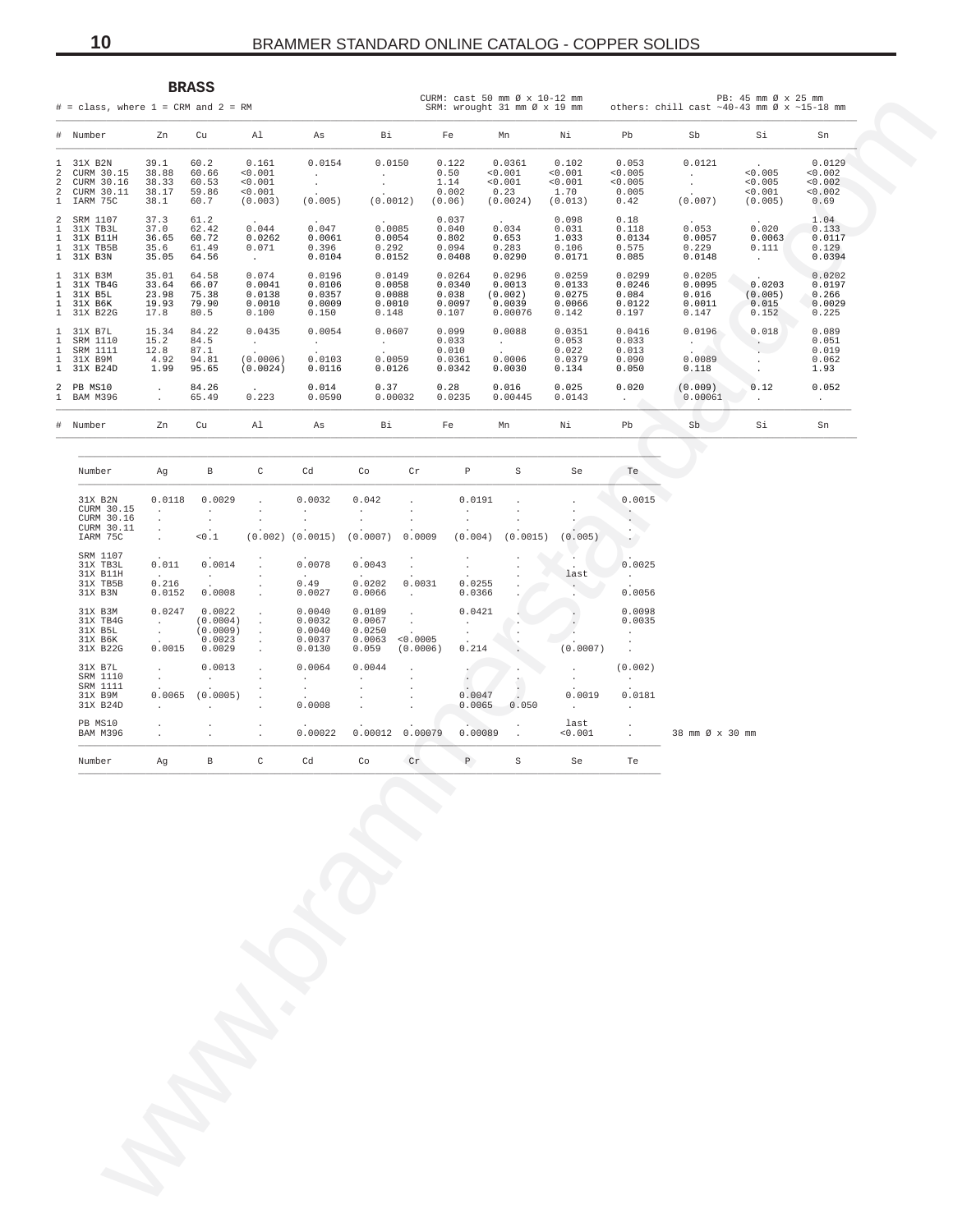#### **ALUMINUM BRASS**

<span id="page-10-0"></span>

|                                                                                                      |                                            |                                                | $\#$ = class, where 1 = CRM and 2 = RM                                                    |                                                 |                                                                         |                                        |                                             |                                             |                                             |                                              |                                        |                                            |                                            |                                                       |                                        |                                                                       |                                                                                                                                   |
|------------------------------------------------------------------------------------------------------|--------------------------------------------|------------------------------------------------|-------------------------------------------------------------------------------------------|-------------------------------------------------|-------------------------------------------------------------------------|----------------------------------------|---------------------------------------------|---------------------------------------------|---------------------------------------------|----------------------------------------------|----------------------------------------|--------------------------------------------|--------------------------------------------|-------------------------------------------------------|----------------------------------------|-----------------------------------------------------------------------|-----------------------------------------------------------------------------------------------------------------------------------|
| $\#$<br>Number                                                                                       |                                            | Al                                             | Zn<br>Cu                                                                                  | As                                              |                                                                         | Вi                                     | Fe                                          | Mn                                          | Νi                                          | Pb                                           | Sb                                     | Si                                         | Sn                                         | Other                                                 |                                        | Units                                                                 |                                                                                                                                   |
| CTIF LH1-1<br>2<br>CTIF LH 2<br>2<br>2<br><b>BAM 388</b><br>-1.<br>2<br>C30.19                       | CTIF LH 6-1                                | 7.99<br>6.20<br>6.09<br>4.972<br>4.65          | 16.90<br>64.90<br>21.95<br>61.98<br>18.98<br>63.18<br>4.81<br>89.27<br>rem<br>69.9        | $\cdot$                                         | 0.005                                                                   | 0.002                                  | 4.48<br>2.98<br>(3.1)<br>0.0303<br>< 0.005  | 5.18<br>3.65<br>4.54<br>0.0512<br>0.005     | 0.0944<br>3.00<br>3.19<br>0.00736<br>0.01   | 0.022<br>0.080<br>0.25<br>0.000969<br>< 0.01 | 0.081<br>$\cdot$<br>0.01               | 0.205<br>0.086<br>0.20<br>< 0.005          | (0.007)<br>0.055<br>0.257<br>0.857<br>1.07 | P: 0.079                                              |                                        | 60 mm Ø x 5 mm<br>60 mm Ø x 5 mm<br>60 mm Ø x 5 mm<br>40 mm Ø x 30 mm | 50 mm Ø x 10-12 mm                                                                                                                |
| -1.<br>31X B14G<br>2<br>CTIF LH 5-1<br>CURM 30.18<br>2<br>CTIF LH 7<br>2<br>31X B15H<br>$\mathbf{1}$ |                                            | 4.02<br>3.65<br>3.28<br>3.16<br>2.98           | 36.52<br>58.85<br>25.72<br>66.0<br>32.33<br>63.66<br>(26.85)<br>63.40<br>36.80<br>59.07   | $\cdot$<br>$\cdot$                              | 0.0091<br>0.0048                                                        | 0.0103<br>$\cdot$<br>$\cdot$<br>0.0074 | 0.0183<br>1.26<br>0.006<br>(2.35)<br>0.0176 | 0.0117<br>1.37<br>< 0.001<br>2.96<br>0.0122 | 0.0190<br>1.57<br>< 0.001<br>0.70<br>0.0102 | 0.0104<br>0.110<br>0.005<br>0.327<br>0.0073  | 0.0139<br>$\cdot$<br>$\cdot$<br>0.0111 | 0.051<br>0.114<br>0.131<br>0.055<br>0.109  | 0.141<br>0.58<br>0.227                     |                                                       |                                        | 60 mm Ø x 5 mm<br>60 mm Ø x 5 mm                                      | $0.486$ Ag: 0.0130 Co: 0.0109 ~40mmØ x ~15mm<br>50 mm Ø x 10-12 mm<br>$0.944$ Ag: $0.0071$ Co: $0.0046$ ~40mm $\emptyset$ x ~15mm |
| 2<br>C30.18<br>CURM 43.01<br>2<br>CTIF LH 10<br>2<br>CURM 43.02<br>2<br>2<br>CURM 30.20              |                                            | 2.91<br>2.75<br>2.66<br>2.40<br>2.32           | rem<br>64.36<br>22.44<br>74.36<br>28.90<br>59.05<br>20.82<br>76.21<br>35.71<br>61.46      | $\cdot$                                         | 0.005<br>0.118<br>0.083                                                 | 0.003<br>0.002<br>0.001<br>$\sim$      | 0.005<br>0.008<br>(1.0)<br>0.128<br>0.005   | 0.005<br>0.064<br>3.57<br>0.035<br>0.001    | 0.005<br>0.121<br>1.49<br>0.068<br>0.001    | < 0.01<br>0.002<br>1.76<br>0.064<br><0.002   | 0.005<br>0.001<br>0.001<br>$\sim$      | 0.10<br>0.063<br>1.30<br>0.038<br>0.17     | 0.65<br>0.116<br>0.203<br>0.060<br>0.40    |                                                       |                                        | 60 mm Ø x 5 mm                                                        | 50 mm Ø x 10-12 mm<br>50 mm Ø x 10-12 mm<br>50 mm Ø x 10-12 mm<br>50 mm Ø x 10-12 mm                                              |
| CTIF LH 13<br>2<br>31X B16H<br>-1.<br>2<br>C43.03<br>BAM 368 *<br>-1.<br>2<br>C30.21                 |                                            | 2.00<br>1.98<br>1.6<br>1.972<br>1.44           | 55.75<br>31.8<br>37.18<br>58.37<br>79.7<br>rem<br>rem<br>rem<br>56.0                      | 77.049                                          | 0.0056<br>0.005<br>0.0246<br>0.005                                      | 0.0042<br>0.005<br>$\cdot$             | (2.00)<br>0.0162<br>0.07<br>0.0193<br>0.005 | 3.14<br>0.0029<br>0.002<br>0.0203<br>0.005  | 3.22<br>0.0076<br>0.005<br>0.0258<br>0.005  | 0.67<br>0.0295<br>0.10<br>0.01313<br>0.005   | 0.0126<br>0.01<br>(0.002)<br>0.01      | 0.21<br>0.197<br>0.005<br>0.18             | 1.19<br>< 0.005<br>0.0147<br>1.96          | 2.13 Ag:0.0052 Co:0.0023 ~40mmØ x ~15mm<br>P: 0.00899 |                                        | 60 mm Ø x 5 mm<br>40 mm Ø x 30 mm                                     | 50 mm Ø x 10-12 mm<br>50 mm Ø x 10-12 mm                                                                                          |
| CURM 30.21<br>2<br>CTIF LH 12<br>2<br>CTIF LH 11<br>2                                                |                                            | 1.44<br>1.13<br>0.46                           | 40.08<br>56.23<br>62.75<br>33.15<br>26.20<br>66.80<br>* BAM 368 also contains 62.1 ppm Mg |                                                 |                                                                         | $\cdot$                                | 0.003<br>(1.2)<br>0.36                      | 0.001<br>0.125<br>0.71                      | 0.001<br>0.505<br>2.91                      | 0.004<br>0.21<br>1.26                        | $\bullet$                              | 0.213<br>(0.06)<br>0.88                    | 2.01<br>0.83<br>0.44                       |                                                       |                                        | 60 mm Ø x 5 mm<br>60 mm Ø x 5 mm                                      | 50 mm Ø x 10-12 mm                                                                                                                |
| CRM                                                                                                  |                                            |                                                | <b>ALUMINUM BRASS SET</b>                                                                 |                                                 |                                                                         |                                        |                                             |                                             |                                             |                                              |                                        |                                            |                                            |                                                       |                                        |                                                                       |                                                                                                                                   |
|                                                                                                      |                                            |                                                |                                                                                           |                                                 | IMN WO2 available in SET/4 only, others individually                    |                                        |                                             |                                             |                                             |                                              |                                        |                                            |                                            |                                                       |                                        | 40 mm Ø x 35 mm                                                       |                                                                                                                                   |
| Number                                                                                               | Al                                         | As                                             | Вi                                                                                        | Cd                                              | Cr                                                                      | Cu                                     | Fe                                          | Mg                                          | Mn                                          | Νi                                           | Р                                      | Pb                                         | Sb                                         | Si                                                    | Sn                                     |                                                                       | Zn                                                                                                                                |
| IMN WO1<br>IMN WO2<br>IMN WO3<br>IMN WO4                                                             | 1.33<br>1.76<br>2.15<br>2.50               | 0.056<br>0.041<br>0.015<br>0.030               | 0.0003<br>0.0014<br>0.0047<br>0.0098                                                      | 0.013<br>0.032<br>0.039<br>0.0063               | 0.013<br>0.0098<br>0.0027<br>0.00034                                    | 78.85<br>77.80<br>77.58<br>76.20       | 0.13<br>0.050<br>0.029<br>0.022             | 0.00060<br>0.0066<br>0.0055<br>0.013        | 0.014<br>0.16<br>0.051<br>0.074             | 0.0043<br>0.031<br>0.11<br>0.077             | 0.0023<br>0.0090<br>0.0062<br>0.015    | 0.15<br>0.098<br>0.054<br>0.020            | 0.0083<br>0.00098<br>0.0035<br>0.0058      | 0.044<br>0.013<br>0.007<br>0.001                      | 0.13                                   | 0.011<br>0.056<br>0.0071                                              | Rem<br>Rem<br>Rem<br>Rem                                                                                                          |
| <b>CRM</b>                                                                                           |                                            |                                                | <b>BISMUTH BRASS</b>                                                                      |                                                 | analysis listed in mass % except * which is mg/kg                       |                                        |                                             |                                             |                                             |                                              |                                        |                                            |                                            |                                                       |                                        | $\sim$ 40 mm Ø x $\sim$ 15 mm                                         |                                                                                                                                   |
| Number                                                                                               | Bi                                         | Zn                                             | Cu                                                                                        | Ag*                                             | Al                                                                      | $Cd*$<br>As                            | Co                                          | Fe                                          | Mn                                          | Νi                                           | Р                                      | Pb                                         | S*                                         | Sb                                                    | Se*                                    | Si                                                                    | Sn                                                                                                                                |
| 31X BIB3C<br>31X BIB1E                                                                               | 4.04<br>1.96                               | 31.83<br>34.0                                  | 63.18<br>62.7                                                                             | 14                                              | 0.154<br>0.213                                                          | 0.0476<br>14<br>91<br>0.0290           | 0.0032<br>0.0057                            | 0.0510<br>0.074                             | 0.0266                                      | 0.127<br>0.301                               | 0.0626<br>0.062                        | 0.181<br>0.090                             | 18<br>(30)                                 | 0.0321<br>0.012                                       | 47<br>(10)                             | 0.0516<br>0.065                                                       | 0.198<br>0.376                                                                                                                    |
| RM<br>cast                                                                                           |                                            |                                                | CARTRIDGE BRASS<br>typical analysis listed in mass %                                      |                                                 |                                                                         |                                        |                                             |                                             |                                             |                                              |                                        | $31X: ~ -40$ mm $\varnothing$ x $~ -15$ mm |                                            |                                                       | others: 50 mm $\emptyset$ x 10 - 12 mm |                                                                       |                                                                                                                                   |
| Number                                                                                               | Zn                                         | Cu                                             | Al                                                                                        | As                                              | Вi                                                                      | Cd                                     | Cr                                          | Fe                                          | Mg                                          | Mn                                           | Νi                                     | $\mathbb{P}$                               | Pb                                         | S                                                     | Sb                                     | Si                                                                    | Sn                                                                                                                                |
| CURM 48.01<br>CURM 48.02<br>CURM 48.05<br>31X B4N                                                    | 32.6<br>32.58<br>31.0<br>30.22             | 66.98<br>67.16<br>68.69                        | < 0.001<br>0.013<br>< 0.002<br>69.3 Cr:0.0013                                             | 0.067<br>0.025<br>< 0.001<br>0.059              | 0.004<br>$\star$ $\star$<br>$0.0139$ $0.032$                            | 0.038 < 0.0003<br>$\star$<br>< 0.0003  | $\star$<br>0.004<br>$*$<br>0.0083           | 0.049<br>0.053<br>0.066<br>0.043            | 0.0008<br>$\star$<br>$^\star$<br>$\sim$     | 0.001<br>0.067<br>0.016<br>0.032             | 0.134<br>< 0.001<br>0.117<br>0.019     | 0.016<br>0.012<br>0.007<br>0.0083          | 0.106<br>0.084<br>0.003<br>0.080           | < 0.001<br>0.007<br>0.013<br>(0.002)                  | 0.047<br>0.037<br>$\star$<br>0.006     | 0.041<br>0.010<br>0.026<br>0.030                                      | < 0.002<br>0.035<br>0.083<br>0.046                                                                                                |
| C48.03<br>C48.06<br>CURM 48.04                                                                       | rem<br>rem                                 | 70.45<br>71.6                                  | 0.007<br>0.002<br>26.99 72.68 < 0.001                                                     | 0.079<br>0.008<br>0.034                         | 0.029<br>0.004<br>* For the above chart, * indicates a value of <0.0005 | 0.013<br>0.008<br>0.014 < 0.0003       | 0.0005<br>0.0006<br>< 0.002                 | < 0.001<br>0.02<br>0.008                    | 0.001<br>0.001<br>0.0005                    | 0.040<br>0.006<br>0.012                      | 0.030<br>0.11<br>0.096                 | 0.001<br>0.002<br>0.006                    | 0.054<br>0.02<br>0.043                     | 0.004<br>0.006<br>0.011                               | 0.097<br>0.006<br>0.026                | < 0.002<br>0.006<br>0.004                                             | 0.047<br>0.03<br>0.018                                                                                                            |
| CRM                                                                                                  |                                            |                                                | <b>CARTRIDGE BRASS</b><br>available in SET/5 or individually                              |                                                 |                                                                         | remainder is Zinc                      |                                             |                                             |                                             |                                              |                                        |                                            |                                            |                                                       |                                        |                                                                       | wrought 40 mm Ø x 25 mm                                                                                                           |
|                                                                                                      | Ag                                         | $\mathbf{A1}$                                  | As                                                                                        | Be                                              | Вi                                                                      | Cd                                     | Cu                                          | Fe                                          | Mn                                          | Νi                                           | $\, {\mathbb P}$                       | Pb                                         | $\rm S$                                    | Sb                                                    | Si                                     | Sn                                                                    | Te                                                                                                                                |
|                                                                                                      |                                            |                                                |                                                                                           |                                                 | 0.0037                                                                  | 0.0260                                 | 65.93                                       | 0.0170<br>0.0270                            | 0.0350<br>0.0110                            | 0.2600<br>0.2200                             | 0.0160<br>0.0055                       | 0.0065<br>0.0210                           | 0.0034<br>0.0055                           | 0.0004<br>0.0240                                      | 0.0740<br>0.0540                       | 0.1400<br>0.0970                                                      | 0.0004<br>0.0015                                                                                                                  |
| Number<br>IMN MH1<br>IMN MH2<br>IMN MH3<br>IMN MH4<br>IMN MH5                                        | 0.0029<br>0.0110<br>0.0065<br>0.0250<br>N. | 0.0010<br>0.0190<br>0.0081<br>0.0027<br>0.0140 | 0.0670<br>0.0410<br>0.0160<br>0.0011<br>0.0038                                            | 0.0088<br>0.0015<br>0.0003<br>0.0045<br>0.00004 | 0.0022<br>0.0011<br>0.0006<br>$\sim$ $\sim$                             | 0.0180<br>0.0089<br>0.0029<br>0.0012   | 68.25<br>71.28<br>69.94<br>72.87            | 0.0810<br>0.1300<br>0.1900                  | 0.0850<br>0.0017<br>0.0720                  | 0.1000<br>0.0520<br>0.0072                   | 0.0035<br>0.0022<br>0.0011             | 0.0780<br>0.3300<br>0.2000                 | 0.0090<br>0.0043<br>0.0180                 | 0.0130<br>0.0170<br>0.0035                            | 0.0310<br>0.0160<br>0.0039             | 0.0240<br>0.0110<br>0.0021                                            | 0.0046<br>0.0035<br>0.0047                                                                                                        |

| <b>CRM</b>                               |                              |                                  |                                      |                                   | <b>ALUMINUM BRASS SET</b>                            |                                  |                                 |                                      |                                 |                                  |                                     |                                 |                                       |                                  |                                  |                          |
|------------------------------------------|------------------------------|----------------------------------|--------------------------------------|-----------------------------------|------------------------------------------------------|----------------------------------|---------------------------------|--------------------------------------|---------------------------------|----------------------------------|-------------------------------------|---------------------------------|---------------------------------------|----------------------------------|----------------------------------|--------------------------|
|                                          |                              |                                  |                                      |                                   | IMN WO2 available in SET/4 only, others individually |                                  |                                 |                                      |                                 |                                  |                                     |                                 |                                       |                                  | 40 mm Ø x 35 mm                  |                          |
| Number                                   | Al                           | As                               | Вi                                   | Cd                                | Cr                                                   | Cu                               | Fe                              | Mq                                   | Mn                              | Νi                               | P                                   | Pb                              | Sb                                    | Si                               | Sn                               | Zn                       |
| IMN WO1<br>IMN WO2<br>IMN WO3<br>IMN WO4 | 1.33<br>1.76<br>2.15<br>2.50 | 0.056<br>0.041<br>0.015<br>0.030 | 0.0003<br>0.0014<br>0.0047<br>0.0098 | 0.013<br>0.032<br>0.039<br>0.0063 | 0.013<br>0.0098<br>0.0027<br>0.00034                 | 78.85<br>77.80<br>77.58<br>76.20 | 0.13<br>0.050<br>0.029<br>0.022 | 0.00060<br>0.0066<br>0.0055<br>0.013 | 0.014<br>0.16<br>0.051<br>0.074 | 0.0043<br>0.031<br>0.11<br>0.077 | 0.0023<br>0.0090<br>0.0062<br>0.015 | 0.15<br>0.098<br>0.054<br>0.020 | 0.0083<br>0.00098<br>0.0035<br>0.0058 | 0.044<br>0.013<br>0.007<br>0.001 | 0.011<br>0.056<br>0.0071<br>0.13 | Rem<br>Rem<br>Rem<br>Rem |

| × |  |  |
|---|--|--|

| Number                                                                                                                                                                                                                     | Bi Zn Cu Aq* |  | Al a | As Cd* Co |  | Fe | Mn | Ni P | Pb S* | – Sb | Se* Si | Sn |
|----------------------------------------------------------------------------------------------------------------------------------------------------------------------------------------------------------------------------|--------------|--|------|-----------|--|----|----|------|-------|------|--------|----|
| 31X BIB3C 4.04 31.83 63.18 . 0.154 0.0476 14 0.0032 0.0510 . 0.127 0.0626 0.181 18 0.0321 47 0.0516 0.198<br>31X BIB1E 1.96 34.0 62.7 14 0.213 0.0290 91 0.0057 0.074 0.0266 0.301 0.062 0.090 (30) 0.012 (10) 0.065 0.376 |              |  |      |           |  |    |    |      |       |      |        |    |

#### **RM CARTRIDGE BRASS**

| cast                                              | typical analysis listed in mass % |                        |                                                                                 |                         |                            |                                     |                                       |                                  |                              |                                    |                                    | $31X: ~ -40$ mm $\varnothing$ x $~ -15$ mm |                                        |                                            |                         | others: 50 mm $\varnothing$ x 10 - 12 mm |                                              |
|---------------------------------------------------|-----------------------------------|------------------------|---------------------------------------------------------------------------------|-------------------------|----------------------------|-------------------------------------|---------------------------------------|----------------------------------|------------------------------|------------------------------------|------------------------------------|--------------------------------------------|----------------------------------------|--------------------------------------------|-------------------------|------------------------------------------|----------------------------------------------|
| Number                                            | Zn                                | Cu                     | A1                                                                              | As                      | Bi                         | Cd                                  | Cr                                    | Fe                               | Mq                           | Mn                                 | Νi                                 | P                                          | Pb                                     | S.                                         | Sb                      | Si                                       | Sn                                           |
| CURM 48.01<br>CURM 48.02<br>CURM 48.05<br>31X B4N | 32.6<br>31.0                      | 32.58 67.16            | 66.98 < 0.001<br>0.013<br>$68.69$ < 0.002 < 0.001<br>30.22 69.3 Cr:0.0013 0.059 | 0.067<br>0.025          | 0.004<br>$\star$<br>0.0139 | 0.038 < 0.0003<br>< 0.0003<br>0.032 | $\star$<br>0.004<br>$\star$<br>0.0083 | 0.049<br>0.053<br>0.066<br>0.043 | 0.0008<br>$\star$<br>$\star$ | < 0.001<br>0.067<br>0.016<br>0.032 | 0.134<br>< 0.001<br>0.117<br>0.019 | 0.016<br>0.012                             | 0.084<br>0.007 < 0.003<br>0.0083 0.080 | 0.106 < 0.001<br>0.007<br>0.013<br>(0.002) | 0.047<br>0.037<br>0.006 | 0.010<br>0.026<br>0.030                  | $0.041$ < $0.002$<br>0.035<br>0.083<br>0.046 |
| C48.03<br>C48.06<br>CURM 48.04                    | rem<br>rem<br>26.99               | 70.45<br>71.6<br>72.68 | 0.007<br>0.002<br>< 0.001                                                       | 0.079<br>0.008<br>0.034 | 0.029<br>0.004<br>0.014    | 0.013<br>0.008<br>< 0.0003          | 0.0005<br>0.0006<br>< 0.002           | < 0.001<br>0.02<br>0.008         | 0.001<br>0.001<br>0.0005     | 0.040<br>0.006<br>0.012            | 0.11<br>0.096                      | 0.030 < 0.001<br>0.002<br>0.006            | 0.054<br>0.02<br>0.043                 | 0.004<br>0.006<br>0.011                    | 0.006<br>0.026          | 0.097 < 0.002<br>0.006<br>0.004          | 0.047<br>0.03<br>0.018                       |

#### **CRM CARTRIDGE BRASS**

|         | available in SET/5 or individually |        |        |         |        | remainder is Zinc |       |        |        |        |        |        |        |        | wrought 40 mm $\emptyset$ x 25 mm |        |        |
|---------|------------------------------------|--------|--------|---------|--------|-------------------|-------|--------|--------|--------|--------|--------|--------|--------|-----------------------------------|--------|--------|
| Number  | Aq                                 | Al     | As     | Be      | Вi     | Cd                | Cu    | Fe     | Mn     | Νi     | Ρ      | Pb     |        | Sb     | Si                                | Sn     | Te     |
|         |                                    |        |        |         |        |                   |       |        |        |        |        |        |        |        |                                   |        |        |
| IMN MH1 | 0.0029                             | 0.0010 | 0.0670 | 0.0088  | 0.0037 | 0.0260            | 65.93 | 0.0170 | 0.0350 | 0.2600 | 0.0160 | 0.0065 | 0.0034 | 0.0004 | 0.0740                            | 0.1400 | 0.0004 |
| IMN MH2 | 0.0110                             | 0.0190 | 0.0410 | 0.0015  | 0.0022 | 0.0180            | 68.25 | 0.0270 | 0.0110 | 0.2200 | 0.0055 | 0.0210 | 0.0055 | 0.0240 | 0.0540                            | 0.0970 | 0.0015 |
| IMN MH3 | 0.0065                             | 0.0081 | 0.0160 | 0.0003  | 0.0011 | 0.0089            | 71.28 | 0.0810 | 0.0850 | 0.1000 | 0.0035 | 0.0780 | 0.0090 | 0.0130 | 0.0310                            | 0.0240 | 0.0046 |
| IMN MH4 |                                    | 0.0027 | 0.0011 | 0.0045  | 0.0006 | 0.0029            | 69.94 | 0.1300 | 0.0017 | 0.0520 | 0.0022 | 0.3300 | 0.0043 | 0.0170 | 0.0160                            | 0.0110 | 0.0035 |
| IMN MH5 | 0.0250                             | 0.0140 | 0.0038 | 0.00004 |        | 0.0012            | 72.87 | 0.1900 | 0.0720 | 0.0072 | 0.0011 | 0.2000 | 0.0180 | 0.0035 | 0.0039                            | 0.0021 | 0.0047 |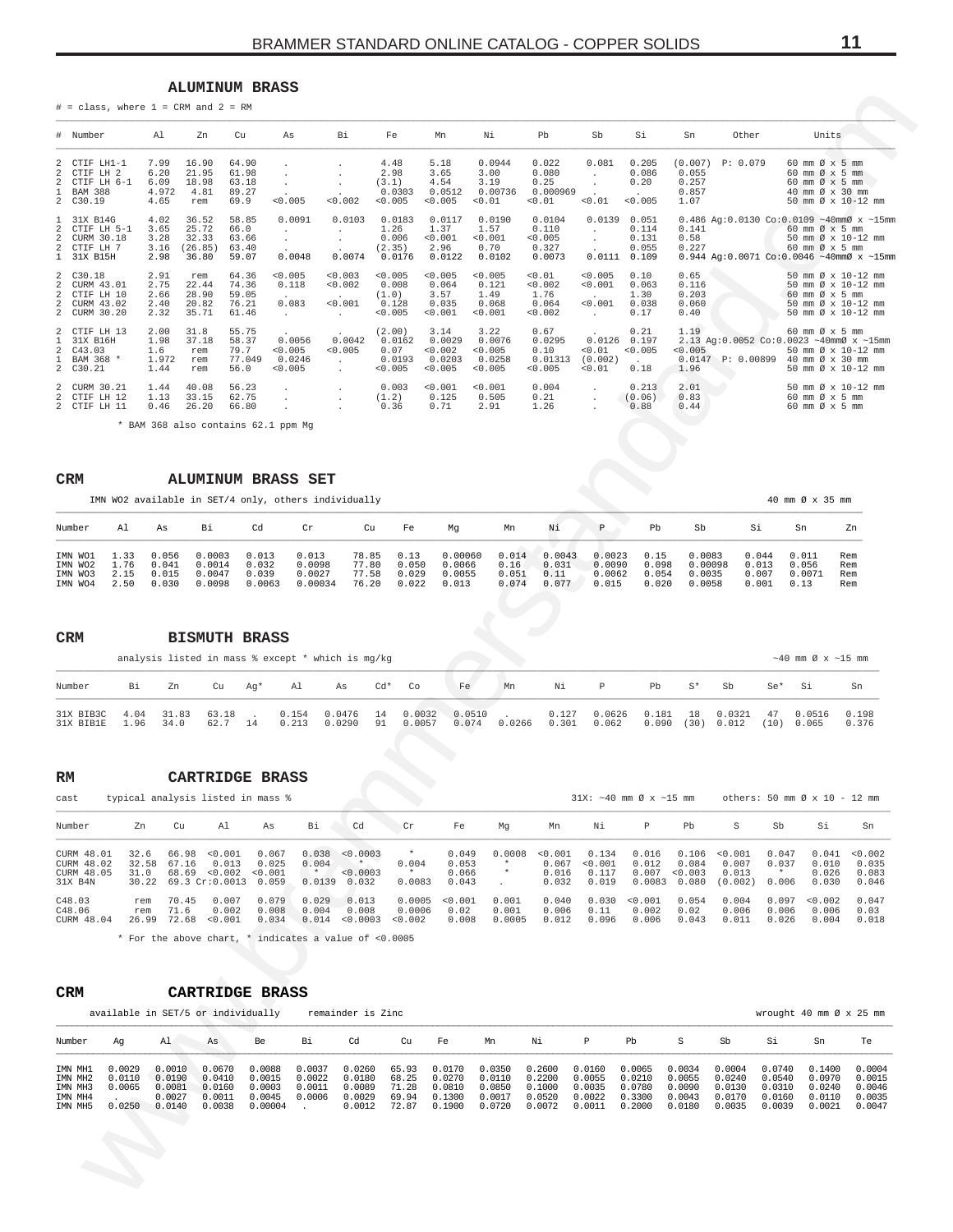<span id="page-11-0"></span>

| CRM                                                 |                                                                                              |                                                                                                   |                                                            | CARTRIDGE BRASS SETS                                                       |                                                                                       |                                                         |                                                             |                                                    |                                                                                                                                |                                                                 |                                                                                                              |                                                    |                                                                                                                                                                                                                     |                                                             |
|-----------------------------------------------------|----------------------------------------------------------------------------------------------|---------------------------------------------------------------------------------------------------|------------------------------------------------------------|----------------------------------------------------------------------------|---------------------------------------------------------------------------------------|---------------------------------------------------------|-------------------------------------------------------------|----------------------------------------------------|--------------------------------------------------------------------------------------------------------------------------------|-----------------------------------------------------------------|--------------------------------------------------------------------------------------------------------------|----------------------------------------------------|---------------------------------------------------------------------------------------------------------------------------------------------------------------------------------------------------------------------|-------------------------------------------------------------|
| Number                                              | Cd                                                                                           | Cr                                                                                                |                                                            | Cu<br>Se                                                                   | Zn                                                                                    | Ζr                                                      |                                                             |                                                    |                                                                                                                                |                                                                 | Units                                                                                                        |                                                    |                                                                                                                                                                                                                     |                                                             |
| IMN MJ1<br>IMN MJ2<br>IMN MJ3<br>IMN MJ4<br>IMN MJ5 | 0.00355<br>0.00377<br>0.00165<br>0.00130<br>0.000360                                         | 0.0120<br>0.00440<br>0.00158<br>0.00374<br>0.00065                                                |                                                            | 67.77<br>66.40<br>67.39<br>68.06<br>(67.82)                                | 0.00062<br>Rem<br>0.00037<br>Rem<br>0.00035<br>Rem<br>0.0124<br>Rem<br>0.00288<br>Rem |                                                         |                                                             |                                                    | available individually<br>available individually<br>available individually<br>available individually<br>available individually |                                                                 | 40 mm Ø x ~28 mm<br>40 mm $\varnothing$ x ~28 mm<br>40 mm Ø x ~28 mm<br>40 mm Ø x ~28 mm<br>40 mm Ø x ~28 mm |                                                    |                                                                                                                                                                                                                     |                                                             |
| IMN MJJ1<br>IMN MJJ2<br>IMN MJJ3<br>IMN MJJ4        |                                                                                              |                                                                                                   |                                                            | 67.82<br>(68.03)<br>67.87<br>67.75                                         | Rem<br>Rem<br>Rem<br>Rem                                                              | 0.0454<br>0.00017<br>0.00070<br>0.0074                  |                                                             |                                                    | available individually<br>available individually<br>available individually<br>available individually                           |                                                                 | 40 mm Ø x ~28 mm<br>40 mm Ø x ~28 mm<br>40 mm Ø x ~28 mm<br>40 mm Ø x ~28 mm                                 |                                                    |                                                                                                                                                                                                                     |                                                             |
| CRM                                                 |                                                                                              |                                                                                                   |                                                            | FREE CUTTING BRASS SET                                                     |                                                                                       |                                                         |                                                             |                                                    |                                                                                                                                |                                                                 | 40 mm Ø x 25 mm                                                                                              |                                                    |                                                                                                                                                                                                                     |                                                             |
| Number                                              | Al                                                                                           | As                                                                                                | Вi                                                         | Cu<br>Fe                                                                   | Mn                                                                                    | Νi                                                      | Р                                                           | Pb                                                 | Sb                                                                                                                             | Si                                                              | Sn                                                                                                           | Zn                                                 |                                                                                                                                                                                                                     |                                                             |
| IMN WN1<br>IMN WN2<br>IMN WN3<br>IMN WN4<br>IMN WN5 | 0.33<br>0.24<br>0.14<br>0.047<br>(0.0004)                                                    | 0.035<br>0.011<br>0.032<br>0.021<br>0.030                                                         | 0.023<br>0.035<br>0.020<br>0.0094<br>0.0028                | 58.44<br>0.23<br>60.38<br>0.29<br>62.32<br>0.062<br>57.97<br>0.11<br>64.36 | 0.57<br>0.73<br>0.39<br>0.13<br>0.0085<br>0.0020                                      | 0.29<br>0.19<br>0.098<br>0.050<br>0.0049                | 0.031<br>0.051<br>0.034<br>0.014<br>0.0051                  | 0.51<br>1.58<br>2.62<br>0.86<br>3.78               | 0.099<br>0.10<br>0.020<br>0.061<br>0.0035                                                                                      | 0.16<br>0.22<br>0.12<br>0.036<br>(0.0013)                       | 1.00<br>0.68<br>0.39<br>0.13<br>0.019                                                                        | Rem<br>Rem<br>Rem<br>Rem<br>Rem                    | available individually<br>available in SET/5 only<br>available in SET/5 only<br>available individually<br>available individually                                                                                    |                                                             |
|                                                     |                                                                                              |                                                                                                   | <b>LEADED BRASS</b>                                        |                                                                            |                                                                                       | $#$ = class, where $1$ = CRM and $2$ = RM               |                                                             |                                                    |                                                                                                                                |                                                                 | * Provisional Analysis                                                                                       |                                                    |                                                                                                                                                                                                                     |                                                             |
| # Number                                            | Pb                                                                                           | Sn                                                                                                | Zn                                                         | Cu                                                                         | Al                                                                                    | As                                                      | Вi                                                          | Co                                                 | Fe                                                                                                                             | Mn                                                              | Νi                                                                                                           | Р                                                  | Sb                                                                                                                                                                                                                  | Si                                                          |
| IMN BR1<br>SRM 1124                                 | IARM Cu844-18 6.7<br>5.03<br>IARM Cu836-18 4.9<br>3.363<br>31X 7835-8B<br>3.22               | 3.08<br>4.9<br>5.02<br>0.3112<br>0.451                                                            | 9.5<br>5.07<br>5.09<br>35.19<br>21.55                      | 80.5<br>Rem<br>84.5<br>(62.5)<br>72.7                                      | 0.0010<br>0.0074<br>$\cdot$<br>0.219                                                  | 0.0041<br>0.0102<br>0.0098<br>0.151                     | 0.030<br>0.035<br>(0.0202)<br>0.101                         | 0.0015<br>0.0026<br>(0.0014)<br>0.313              | 0.030<br>0.085<br>0.049<br>0.2068<br>0.0446                                                                                    | 0.080<br>(0.0009)<br>0.0102                                     | 0.209<br>0.48<br>0.423<br>0.0801<br>0.157                                                                    | 0.0018<br>0.009<br>0.028<br>(0.0224)<br>0.154      | 0.037<br>0.090<br>0.103<br>0.02325<br>0.110                                                                                                                                                                         | (0.001)<br>(0.0077)<br>(0.003)<br>$\cdot$<br>$\cdot$        |
| 2<br>33X RB2B<br><b>BAM 375</b><br><b>BS 360C</b>   | CURM H30.24<br>3.02<br>31X CZ121A<br>3.01<br>2.99<br>2.90<br>2.86                            | < 0.001<br>0.1940<br>4.65<br>0.2090<br>0.104                                                      | 37.92<br>38.57<br>9.01<br>38.02<br>35.3                    | 58.87<br>57.84<br>82.02<br>58.32<br>61.5                                   | 0.001<br>0.0034<br>0.0078<br>0.0270<br>(0.026)                                        | 0.001<br>0.0299<br>0.0395<br>0.0231<br>(0.016)          | 0.001<br>0.0046<br>0.091<br>0.00686<br>$\ddot{\phantom{a}}$ | 0.0326<br>0.01964<br>(0.0003)                      | 0.005<br>0.167<br>0.503<br>0.207<br>0.096                                                                                      | < 0.001<br>0.0052<br>0.0076<br>0.0222<br>0.0025                 | 0.001<br>0.1028<br>0.330<br>0.1053<br>0.020                                                                  | 0.0028<br>0.0435<br>(0.007)                        | 0.001<br>0.0050<br>0.0494<br>(0.00086)<br>0.0122<br>0.0043                                                                                                                                                          | 0.001<br>(0.0030)<br>(0.0017)<br>0.0211<br>0.0026           |
| <b>BS 360B</b><br><b>BS 360D</b>                    | 2.77<br>IARM Cu360-18<br>2.73<br>2.68<br>2.29<br>31X 7835-7A<br>31X 7835-2L<br>2.07          | 0.15<br>0.29<br>0.153<br>0.137<br>0.206                                                           | 35.7<br>35.1<br>35.0<br>7.50<br>33.4                       | (61.2)<br>61.6<br>61.8<br>88.87<br>63.7                                    | (<0.001)<br>(0.010)<br>(0.0003)<br>0.0084<br>0.136                                    | 0.002<br>0.026<br>(0.040)<br>0.069                      | (0.0023)<br>0.048<br>0.013                                  | (<0.002)<br>0.0010<br>(0.0004)<br>0.0120<br>0.0036 | 0.117<br>0.27<br>0.155<br>0.030<br>0.25                                                                                        | 0.0094<br>0.0131<br>0.0011<br>$\bullet$<br>$\ddot{\phantom{1}}$ | 0.040<br>0.0120<br>0.029<br>0.943<br>0.051                                                                   | (< 0.002)<br>(0.003)<br>(0.002)<br>0.080<br>(0.08) | 0.017<br>0.012<br>(0.007)<br>0.0327<br>0.073                                                                                                                                                                        | 0.002<br>(0.010)<br>(0.001)<br>0.039<br>0.023               |
| HRT CU2015<br><b>BAM M394</b><br>BAM M394a          | 31X CZ132A<br>2.05<br>2.00<br>31X CZ122A<br>1.97<br>1.93<br>1.92                             | 0.160<br>0.19<br>0.0866<br>0.232<br>0.174                                                         | 39.90<br>$\sim$<br>36.21<br>$\ddot{\phantom{a}}$<br>$\sim$ | 57.63<br>57.57<br>61.51<br>57.70<br>57.64                                  | 0.0007<br>$\cdot$<br>(0.00010)<br>(0.00079)                                           | 0.0119<br>0.150<br>0.01001<br>0.00959                   | 0.00081<br>0.00083                                          | 0.0009<br>$\cdot$<br>$\sim$                        | 0.165<br>0.14<br>0.066<br>0.1191<br>0.1323                                                                                     | 0.00097<br>0.00141<br>0.00125                                   | 0.0510<br>0.04<br>0.0261<br>0.0399<br>0.0386                                                                 | 0.004<br>0.00157                                   | 0.0054<br>0.0088<br>0.00238<br>0.00172<br>0.00241                                                                                                                                                                   | (0.004)<br>(0.001)<br>(0.00053)<br>(0.00058)                |
| 31X<br>31X<br>BS 857B-1<br>2                        | 31X 7835-3K<br>1.70<br>1.64<br>7835-5A<br>$7835 - 6D$<br>1.31<br>31X CZ114A<br>1.219<br>1.22 | 0.355<br>0.116<br>0.70<br>0.511<br>1.14                                                           | 36.64<br>6.23<br>37.2<br>38.25<br>34.91                    | 59.9<br>91.25<br>59.9<br>57.10<br>61.3                                     | 0.488<br>0.078<br>0.527<br>0.714<br>0.35                                              | 0.059<br>0.104<br>0.0069<br>(0.001)                     | 0.0298<br>0.0047<br>0.0107                                  | 0.0069<br>0.0059                                   | 0.484<br>0.126<br>0.118<br>0.740<br>0.30                                                                                       | 0.048<br>$\ddot{\phantom{a}}$<br>1.475<br>0.003                 | 0.146<br>0.249<br>0.061<br>0.0183<br>0.61                                                                    | 0.033<br>0.018<br>0.038<br>0.0018<br>0.004         | 0.060<br>0.114<br>(0.0032)<br>(0.002)                                                                                                                                                                               | (0.077)<br>0.004<br>(0.0064)<br>0.004                       |
| BS 857B-2<br>2<br>2<br>BS 857B-3<br>BS 857B-4       | 1.21<br>1.21<br>1.20<br>31X CZ115A<br>1.169<br>31X 7835-4K<br>0.98                           | 1.13<br>1.13<br>1.13<br>0.729<br>0.200                                                            | 34.91<br>34.91<br>34.91<br>39.20<br>38.0                   | [62.4]<br>[62.4]<br>[62.4]<br>57.19<br>59.9                                | 0.364<br>0.351<br>0.339<br>0.0007<br>0.153                                            | 0.0004<br>0.0003<br>0.0004<br>0.0008<br>0.058           | $\cdot$<br>0.018                                            | $\cdot$<br>0.0058                                  | 0.30<br>0.30<br>0.30<br>0.601<br>0.239                                                                                         | 0.003<br>0.003<br>0.003<br>1.095<br>0.0262                      | 0.61<br>0.61<br>0.61<br>0.0143<br>0.099                                                                      | 0.003<br>0.003<br>0.003<br>0.0091<br>0.156         | 0.0020<br>0.0284                                                                                                                                                                                                    | 0.003<br>0.004<br>0.005<br>(<0.005)<br>$\ddot{\phantom{0}}$ |
|                                                     | 31X CZ112A<br>0.458                                                                          | 1.130                                                                                             | 37.07                                                      | 61.24                                                                      | (0.0006)                                                                              | 0.0052                                                  |                                                             | $\cdot$                                            | 0.0488                                                                                                                         | 0.0010                                                          | 0.0150                                                                                                       | 0.0136                                             | 0.0043                                                                                                                                                                                                              | (0.0033)                                                    |
| Number<br>IMN BR1<br>SRM 1124                       | IARM Cu844-18<br>IARM Cu836-18<br>31X 7835-8B                                                | Ag<br>В<br>0.0133<br>0.0292<br>0.0131<br>0.549                                                    | Be                                                         | C<br>$\cdot$<br>$\cdot$<br>$\cdot$<br>$\ddot{\phantom{a}}$                 | Cd<br>(0.0008)<br>0.0014<br>0.00651<br>0.0944                                         | Cr<br>0.0155<br>$\sim$                                  | Mg                                                          | $\circ$                                            | S<br>0.023<br>0.014<br>0.041<br>(0.0031)<br>$\mathcal{L}$                                                                      | Se<br>0.0040<br>$\sim$<br>0.0016<br>$\bullet$<br>$\lambda$      | Тe<br>$\cdot$<br>$\sim$<br>$\sim$<br>0.101                                                                   |                                                    | Units<br>$\sim$ 38 mm Ø x $\sim$ 3 or $\sim$ 19 mm<br>40 mm Ø x ~25 mm<br>$\sim$ 38 mm Ø x $\sim$ 3 or $\sim$ 19 mm<br>cont. cast 39 mm Ø x 19 mm<br>chill cast $~10$ mm $\varnothing$ x $~15$ mm                   |                                                             |
| <b>BAM 375</b><br><b>BS 360C</b>                    | CURM H30.24<br>31X CZ121A<br>33X RB2B                                                        | 0.0060<br>$\cdot$<br>0.105<br>$\ddot{\phantom{0}}$<br>0.0166<br>$\cdot$<br>0.0040<br>$\mathbf{r}$ | $\ddot{\phantom{a}}$<br>$\ddotsc$<br>(0.0002)              | $\sim$<br>×.<br>$\cdot$<br>0.0014                                          | 0.00859<br>$\sim$                                                                     | (0.0002)<br>(0.0013)<br>(0.0008)                        |                                                             | (0.2)<br>(0.0007)                                  | $\cdot$<br>0.069<br>(0.0008)                                                                                                   | $\cdot$<br>$\cdot$                                              | $\cdot$<br>$\sim$<br>0.0078<br>0.00538<br>N: (0.0002)                                                        |                                                    | 50 mm Ø x 10 - 12 mm<br>wrought $~1$ mm $\emptyset$ x $~15$ mm<br>chill cast $~12$ mm $\varnothing$ x $~17$ mm<br>wrought 40 mm Ø x 30 mm<br>38 mm Ø x ~7 or 19+ mm 17025                                           |                                                             |
| <b>BS 360B</b><br><b>BS 360D</b>                    | IARM Cu360-18 0.011<br>31X 7835-7A<br>31X 7835-2L                                            | 0.006<br>$\cdot$<br>0.0059<br>$\ddot{\phantom{a}}$<br>$\cdot$<br>0.015                            | (0.0003)<br>$\sim$ .<br>0.0012                             | $(<0.001)$ $(<0.002)$<br>0.0013<br>(0.003)<br>$\cdot$                      | $\sim$<br>$\sim$<br>0.0034<br>0.0047<br>0.0040                                        | (0.0001)<br>(0.0005)<br>(0.003)<br>$\ddot{\phantom{1}}$ | $\ddot{\phantom{a}}$<br>$\ddot{\phantom{a}}$                | 0.0007<br>(0.0009)<br>$\overline{\phantom{a}}$     | (<0.0005)<br>(0.0008)<br>0.0075<br>$\cdot$                                                                                     |                                                                 | (<0.002)<br>$\ddot{\phantom{0}}$<br>$\cdot$<br>$\ddot{\phantom{0}}$<br>$\ddot{\phantom{a}}$                  |                                                    | 38 mm Ø x ~17 or 19 mm<br>38 mm Ø x ~7 or 19+ mm<br>31 mm Ø x 2 or 18 mm<br>chill cast 40 mm $\varnothing$ x ~15 mm<br>chill cast $~10$ mm $\varnothing$ x $~15$ mm                                                 | 17025<br>17025                                              |
|                                                     | 31X CZ132A<br>HRT CU2015<br>31X CZ122A<br>BAM M394<br>BAM M394a                              | 0.0050<br>0.0030(0.0004)<br>$\sim$<br>$\sim$ $\sim$                                               |                                                            |                                                                            | 0.0012<br>$\sim$<br>0.0011<br>0.00070<br>0.00073                                      | $\ddot{\phantom{a}}$<br>0.00013                         |                                                             |                                                    | 0.0008<br>0.0009<br>$\blacksquare$                                                                                             |                                                                 | $\overline{\phantom{a}}$<br>$\ddot{\phantom{a}}$<br>$\ddot{\phantom{a}}$                                     |                                                    | wrought $~10$ mm $\varnothing$ x $~15$ mm<br>40 mm Ø x 20 mm<br>wrought $~10$ mm $\varnothing$ x $~15$ mm<br>40 mm Ø x 30 mm<br>40 mm Ø x 30 mm                                                                     |                                                             |
|                                                     | 31X 7835-3K<br>31X 7835-5A<br>31X 7835-6D<br>31X CZ114A<br>BS 857B-1                         | 0.0205<br>0.0048<br><b>No.</b><br>(0.002)                                                         | 0.0032                                                     |                                                                            | 0.0060<br>0.0017<br>$\ddot{\phantom{a}}$                                              | 0.0107                                                  |                                                             |                                                    | (0.001)<br>$\cdot$<br>$\ddot{\phantom{0}}$                                                                                     | (0.001)                                                         | 0.0011<br>0.0007<br><b>Allen</b><br>last                                                                     |                                                    | chill cast $~10$ mm $\varnothing$ x $~15$ mm<br>chill cast $42$ mm $\emptyset$ x 18 mm<br>chill cast $~10$ mm $\varnothing$ x $~15$ mm<br>wrought $\sim$ 38 mm Ø x $\sim$ 15 mm<br>cont. cast 38 mm Ø x 10 or 19 mm |                                                             |
|                                                     | BS 857B-2<br>BS 857B-3<br>BS 857B-4<br>31X CZ115A<br>31X 7835-4K                             | (0.002)<br>(0.002)<br>$\cdot$<br>(0.002)<br>0.0041<br>$\sim$ $\sim$                               | 0.0020                                                     | (0.003)<br>(0.003)<br>(0.003)                                              | $\ddot{\phantom{a}}$<br>$\ddot{\phantom{a}}$<br>$\ddot{\phantom{a}}$<br>0.0092        | 0.0005<br>0.0051                                        |                                                             |                                                    | (0.001)<br>(0.001)<br>(0.001)<br>$\ddot{\phantom{a}}$                                                                          | $\cdot$<br>$\bullet$<br>$\overline{a}$                          | (0.004)<br>(0.004)<br>(0.004)<br>$\cdot$<br>$\cdot$                                                          |                                                    | cont. cast 38 mm Ø x 12 mm<br>cont. cast 38 mm Ø x 12 mm<br>cont. cast 38 mm Ø x 12 mm<br>wrought $~11$ mm $\varnothing$ x $~15$ mm<br>chill cast $~40$ mm $\varnothing$ x $~15$ mm                                 |                                                             |
|                                                     | 31X CZ112A                                                                                   | 0.0043                                                                                            |                                                            |                                                                            |                                                                                       |                                                         |                                                             |                                                    |                                                                                                                                |                                                                 |                                                                                                              |                                                    | wrought $~11$ mm $\varnothing$ x $~15$ mm                                                                                                                                                                           |                                                             |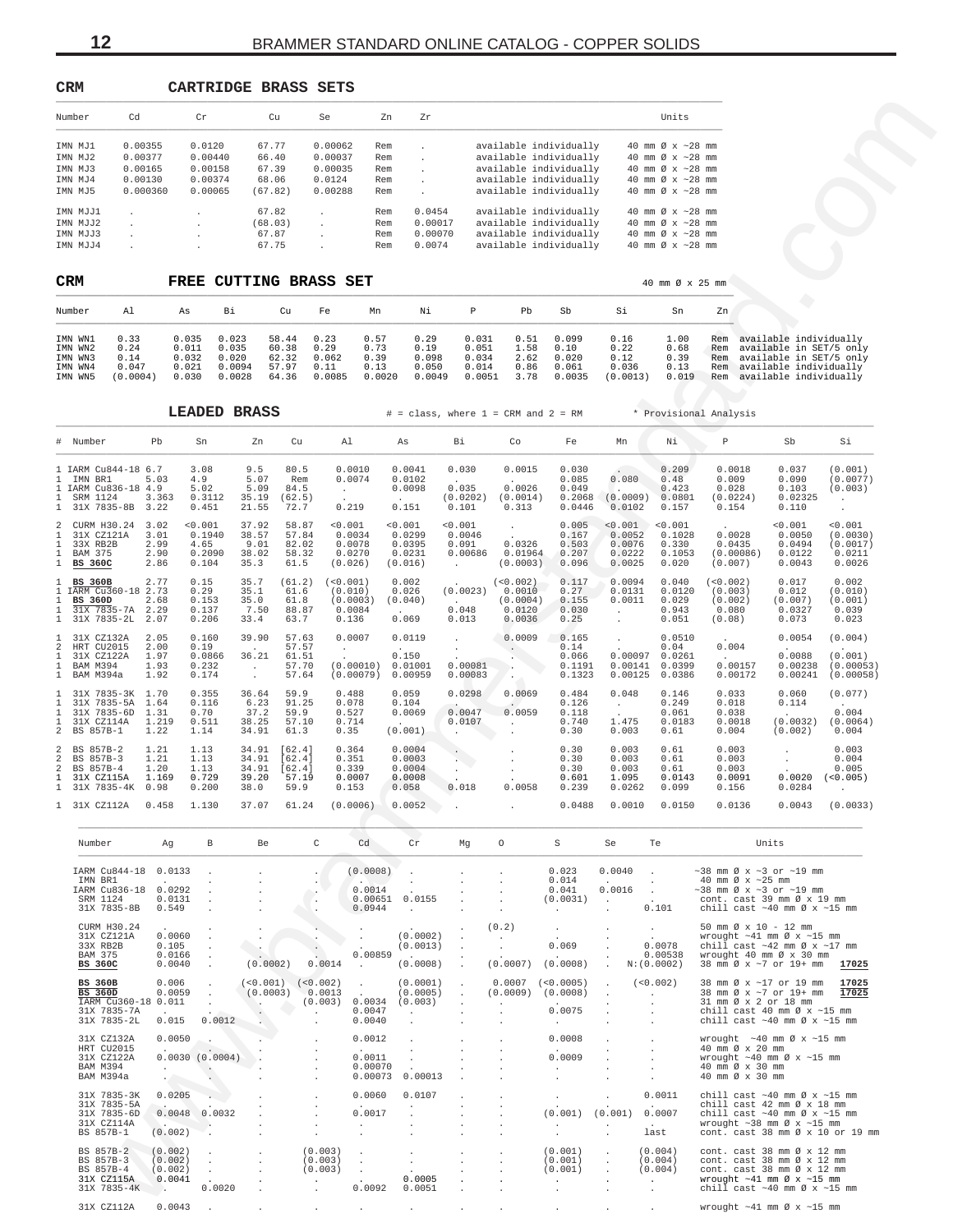<span id="page-12-0"></span>

| <b>CRM</b>                                                     |                                                        | LEADED BRASS SET                                      |                                                    |                                                |                                                    |                                                  |                                           |                                              |                                                              |                                                                 | 40 mm Ø x 30 mm                                   |                                        |                                                                                                                                              |          |
|----------------------------------------------------------------|--------------------------------------------------------|-------------------------------------------------------|----------------------------------------------------|------------------------------------------------|----------------------------------------------------|--------------------------------------------------|-------------------------------------------|----------------------------------------------|--------------------------------------------------------------|-----------------------------------------------------------------|---------------------------------------------------|----------------------------------------|----------------------------------------------------------------------------------------------------------------------------------------------|----------|
| Number                                                         | A1                                                     | Βi                                                    | Cu                                                 | Fe                                             | Mn                                                 | Νi                                               | P                                         | Pb                                           | Sb                                                           | Si                                                              | Sn                                                | Zn                                     |                                                                                                                                              |          |
| IMN WG1<br>IMN WG2<br>IMN WG3<br>IMN WG4<br>IMN WG5<br>IMN WG6 | 0.096<br>(0.00095)<br>0.041<br>0.073<br>0.058<br>0.020 | 0.0013<br>0.016<br>0.0057<br>0.014<br>0.0094<br>0.023 | 60.99<br>56.99<br>58.20<br>60.05<br>59.32<br>60.67 | 0.0084<br>0.42<br>0.31<br>0.10<br>0.18<br>0.18 | 0.16<br>(0.0024)<br>0.037<br>0.12<br>0.074<br>0.21 | 0.20<br>0.0051<br>0.029<br>0.16<br>0.078<br>0.29 | 0.029<br>0.013<br>0.020<br>0.016<br>0.044 | 0.71<br>2.66<br>2.29<br>1.41<br>1.66<br>3.70 | (0.062)<br>(0.0024)<br>0.018<br>(0.042)<br>0.034<br>(0.0078) | (0.0046)<br>(0.021)<br>(0.014)<br>(0.016)<br>(0.022)<br>(0.019) | 0.29<br>(0.0025)<br>0.091<br>0.21<br>0.14<br>0.40 | Rem<br>Rem<br>Rem<br>Rem<br>Rem<br>Rem | available individually<br>available individually<br>available in set only<br># 4 sold out<br>available in set only<br>available individually |          |
| <b>CRM</b>                                                     |                                                        | MANGANESE BRASS                                       |                                                    |                                                |                                                    |                                                  |                                           |                                              |                                                              |                                                                 |                                                   |                                        |                                                                                                                                              |          |
|                                                                | chill cast                                             |                                                       |                                                    |                                                | analysis listed in mass % except * which is mq/kq  |                                                  |                                           |                                              |                                                              |                                                                 | $31X: ~ -40$ mm $\varnothing$ x $~ -15 - 18$ mm   |                                        | CTIF: 2 Discs 60 mm $\varnothing$ x 5 mm                                                                                                     |          |
| Number                                                         | Mn                                                     | Zn                                                    | Cu                                                 | A1                                             | Fe                                                 | Νi                                               | Pb                                        | Si                                           | Sn                                                           | As                                                              | Co                                                | P                                      | Sb<br>Cd*<br>Bi*<br>Aq*                                                                                                                      | $C_{r*}$ |

| 31X B13G  | 2.84  | 36.67 | 60.03 | 0.0148 | 0.182  | 0.212 | 0.0188 | 0.032  | 0.0127 | 0.0120 |        |        | 0.0056 |     |     |     |
|-----------|-------|-------|-------|--------|--------|-------|--------|--------|--------|--------|--------|--------|--------|-----|-----|-----|
| 31X MNB3F | 2.11  | 25.57 | 66.41 | 1.41   | 1.25   | 0.377 | 0.509  | 1.642  | 0.423  | 0.044  | 0.036  | 0.056  | 0.044  | 99  |     | 360 |
| 31X B12G  | .720  | 36.66 | 60.51 | 0.081  | 0.430  | 0.491 | 0.0244 | 0.0207 | 0.0229 | 0.0181 |        |        | 0.0194 |     | 198 |     |
| 31X MNB6C | 0.871 | 28.51 | 70.01 | 0.0148 | 0.0697 | 0.261 | 0.016  | 0.0196 | 0.0308 | 0.0107 | 0.0107 | 0.0226 | 0.0128 | 509 |     |     |

| Number                                                         | A1                                   | As                                        | Bi                                                          | Cu                                                 | Fe                                            | Mn                                           | Νi                                              | P                                                           | Pb                                               | Sb                                                 | Si                                              | Sn                                               | Zn                                     | availability                                                                                            | Units                                                                                                                                                                                               |
|----------------------------------------------------------------|--------------------------------------|-------------------------------------------|-------------------------------------------------------------|----------------------------------------------------|-----------------------------------------------|----------------------------------------------|-------------------------------------------------|-------------------------------------------------------------|--------------------------------------------------|----------------------------------------------------|-------------------------------------------------|--------------------------------------------------|----------------------------------------|---------------------------------------------------------------------------------------------------------|-----------------------------------------------------------------------------------------------------------------------------------------------------------------------------------------------------|
| IMN MA1<br>IMN MA2<br>IMN MA3<br>IMN MA4<br>IMN MA5<br>IMN MA6 | 1.51<br>3.35<br>0.33<br>1.04<br>2.15 | 0.085<br>0.0081<br>0.029<br>0.11<br>0.013 | 0.0020<br>0.0029<br>0.028<br>0.020<br>0.0072                | 55.50<br>60.88<br>57.04<br>57.40<br>58.51<br>60.45 | 0.073<br>1.27<br>0.55<br>0.20<br>0.70<br>1.72 | 3.37<br>1.30<br>0.78<br>2.75<br>1.97<br>0.50 | 0.39<br>0.011<br>0.13<br>0.69<br>1.01<br>0.056  | 0.10<br>0.015<br>0.040<br>0.15<br>0.062<br>0.019            | 0.16<br>0.020<br>0.049<br>1.20<br>0.60           | 0.0061<br>0.0019<br>0.14<br>0.20<br>0.072<br>0.016 | 0.071<br>0.042<br>0.50<br>0.27<br>0.65<br>0.013 | 1.04<br>0.41<br>0.74<br>0.015<br>0.046<br>0.13   | Rem<br>Rem<br>Rem<br>Rem<br>Rem<br>Rem | set only<br>set only<br>set only<br>set only<br>set only<br>set only                                    | 10 mm $\varnothing$ x 100 mm<br>10 mm $\varnothing$ x 100 mm<br>10 mm $\varnothing$ x 100 mm<br>10 mm $\varnothing$ x 100 mm<br>10 mm $\varnothing \times 100$ mm<br>10 mm $\varnothing$ x 100 mm   |
| IMN WF1<br>IMN WF2<br>IMN WF3<br>IMN WF4<br>IMN WF5<br>IMN WF6 |                                      |                                           | 0.00059<br>0.00091<br>0.0015<br>0.0021<br>0.0030<br>0.00095 | 56.47<br>57.66<br>58.66<br>60.50<br>58.77<br>59.78 | 0.097<br>0.21<br>0.29<br>0.42<br>0.68<br>0.05 | 2.16<br>1.79<br>1.36<br>0.57<br>0.52<br>0.98 | 0.010<br>0.040<br>0.10<br>0.15<br>0.18<br>0.074 | (0.0012)<br>(0.0032)<br>0.0075<br>0.0095<br>0.014<br>0.0020 | 0.010<br>0.040<br>0.070<br>0.10<br>0.14<br>0.026 | 0.00058<br>0.0018<br>0.0036<br>0.0045<br>0.0061    |                                                 | 0.012<br>0.045<br>0.072<br>0.11<br>0.16<br>0.028 | Rem<br>Rem<br>Rem<br>Rem<br>Rem<br>Rem | OK individually<br>OK individually<br>OK individually<br>OK individually<br>set only<br>OK individually | 44 mm $\varnothing \times 30$ mm<br>44 mm $\varnothing \times 30$ mm<br>44 mm $\varnothing \times 30$ mm<br>44 mm $\varnothing \times 30$ mm<br>44 mm Ø x 30 mm<br>44 mm $\varnothing \times 30$ mm |

| $#$ = class, where 1 = CRM and 2 = RM |    |    |    |    |      |           |    |    |    |       |  | $31X$ NB: $42$ mm $\emptyset$ x $\sim$ 15 mm BS: 38 mm $\emptyset$ x see below CURM: 50 mm $\emptyset$ x 10-12 mm IARM 74: 31 mm $\emptyset$ x 18 mm |  |  |
|---------------------------------------|----|----|----|----|------|-----------|----|----|----|-------|--|------------------------------------------------------------------------------------------------------------------------------------------------------|--|--|
| # Number                              | Sn | Pb | Zn | Cu | Al a | <b>As</b> | Bi | Fe | Mn | Ni PS |  | Sb Si Aq B                                                                                                                                           |  |  |

| Number                                                                                                 | Al                                                     |                                              | Bi                                                          | ${\rm Cu}$                                         | Fe                                                                          | Mn                                                 |                                                                        | Νi<br>Ρ                                                     |                                                             | Pb<br>Sb                                          |                                                              | Si                                                              | Sn                                                | Zn                                              |                                                                                                                                              |                    |                               |                           |                                                                                                                      |
|--------------------------------------------------------------------------------------------------------|--------------------------------------------------------|----------------------------------------------|-------------------------------------------------------------|----------------------------------------------------|-----------------------------------------------------------------------------|----------------------------------------------------|------------------------------------------------------------------------|-------------------------------------------------------------|-------------------------------------------------------------|---------------------------------------------------|--------------------------------------------------------------|-----------------------------------------------------------------|---------------------------------------------------|-------------------------------------------------|----------------------------------------------------------------------------------------------------------------------------------------------|--------------------|-------------------------------|---------------------------|----------------------------------------------------------------------------------------------------------------------|
| IMN WG1<br>IMN WG2<br>IMN WG3<br>IMN WG4<br>IMN WG5<br>IMN WG6                                         | 0.096<br>(0.00095)<br>0.041<br>0.073<br>0.058<br>0.020 |                                              | 0.0013<br>0.016<br>0.0057<br>0.014<br>0.0094<br>0.023       | 60.99<br>56.99<br>58.20<br>60.05<br>59.32<br>60.67 | 0.0084<br>0.42<br>0.31<br>0.10<br>0.18<br>0.18                              | 0.16<br>(0.0024)<br>0.037<br>0.12<br>0.074<br>0.21 |                                                                        | 0.20<br>0.0051<br>0.029<br><del>0.16</del><br>0.078<br>0.29 | 0.029<br>0.013<br>0.020<br>0.016<br>0.044                   | 0.71<br>2.66<br>2.29<br>1.41<br>1.66<br>3.70      | (0.062)<br>(0.0024)<br>0.018<br>(0.042)<br>0.034<br>(0.0078) | (0.0046)<br>(0.021)<br>(0.014)<br>(0.016)<br>(0.022)<br>(0.019) | 0.29<br>(0.0025)<br>0.091<br>0.21<br>0.14<br>0.40 | Rem<br>Rem<br>Rem<br>Rem<br>Rem<br>Rem          | available individually<br>available individually<br>available in set only<br># 4 sold out<br>available in set only<br>available individually |                    |                               |                           |                                                                                                                      |
| CRM                                                                                                    | chill cast                                             |                                              |                                                             |                                                    | <b>MANGANESE BRASS</b><br>analysis listed in mass % except * which is mg/kg |                                                    |                                                                        |                                                             |                                                             |                                                   |                                                              | $31X: ~ -40$ mm $\varnothing$ x $~ -15 - 18$ mm                 |                                                   |                                                 | CTIF: 2 Discs 60 mm Ø x 5 mm                                                                                                                 |                    |                               |                           |                                                                                                                      |
| Number                                                                                                 |                                                        | Mn                                           | Zn                                                          | Cu                                                 | Al                                                                          | Fe                                                 | Νi                                                                     | Pb                                                          | Si                                                          | Sn                                                |                                                              | As                                                              | Co                                                | $\mathbb P$                                     | Sb                                                                                                                                           | Ag*                | Bi*                           | $Cd^*$ $Cr^*$             |                                                                                                                      |
| 31X B13G<br>31X MNB3F<br>31X B12G<br>31X MNB6C                                                         |                                                        | 2.84<br>2.11<br>1.720<br>0.871               | 36.67<br>25.57<br>36.66<br>28.51                            | 60.03<br>66.41<br>60.51<br>70.01                   | 0.0148<br>1.41<br>0.081<br>0.0148                                           | 0.182<br>1.25<br>0.430<br>0.0697                   | 0.212<br>0.377<br>0.491<br>0.261                                       | 0.0188<br>0.509<br>0.0244<br>0.016                          | 0.032<br>1.642                                              | 0.0207<br>0.0196                                  | 0.0127<br>0.423<br>0.0229<br>0.0308                          | 0.0120<br>0.044<br>0.0181<br>0.0107                             | 0.036<br>0.0107                                   | 0.056<br>0.0226                                 | 0.0056<br>0.044<br>0.0194<br>0.0128                                                                                                          | 99<br>509          | 116<br>198                    | 97                        | 360                                                                                                                  |
| <b>CRM</b>                                                                                             |                                                        |                                              |                                                             |                                                    | MANGANESE BRASS DISC AND ROD SETS                                           |                                                    |                                                                        |                                                             |                                                             |                                                   |                                                              |                                                                 |                                                   |                                                 |                                                                                                                                              |                    |                               |                           |                                                                                                                      |
| Number                                                                                                 | Al                                                     | As                                           | Bi.                                                         |                                                    | Cu                                                                          | Fe                                                 | Mn                                                                     | Νi                                                          | Р                                                           | Pb                                                | Sb                                                           | Si                                                              | Sn                                                | Zn                                              | availability                                                                                                                                 |                    |                               | Units                     |                                                                                                                      |
| IMN MA1<br>IMN MA2<br>IMN MA3<br>IMN MA4<br>IMN MA5<br>IMN MA6                                         | 1.51<br>3.35<br>0.33<br>1.04<br>2.15                   | 0.085<br>0.0081<br>0.029<br>0.11<br>0.013    | 0.0020<br>0.0029<br>0.028<br>0.020<br>0.0072                |                                                    | 55.50<br>60.88<br>57.04<br>57.40<br>58.51<br>60.45                          | 0.073<br>1.27<br>0.55<br>0.20<br>0.70<br>1.72      | 3.37<br>1.30<br>0.78<br>2.75<br>1.97<br>0.50                           | 0.39<br>0.011<br>0.13<br>0.69<br>1.01<br>0.056              | 0.10<br>0.015<br>0.040<br>0.15<br>0.062<br>0.019            | 0.16<br>0.020<br>0.049<br>1.20<br>0.60            | 0.0061<br>0.0019<br>0.14<br>0.20<br>0.072<br>0.016           | 0.071<br>0.042<br>0.50<br>0.27<br>0.65<br>0.013                 | 1.04<br>0.41<br>0.74<br>0.015<br>0.046<br>0.13    | Rem<br>Rem<br>Rem<br>Rem<br>Rem<br>Rem          | set only<br>set only<br>set only<br>set only<br>set only<br>set only                                                                         |                    |                               |                           | 10 mm Ø x 100 mm<br>10 mm Ø x 100 mm<br>10 mm Ø x 100 mm<br>10 mm Ø x 100 mm<br>10 mm Ø x 100 mm<br>10 mm Ø x 100 mm |
| IMN WF1<br>IMN WF2<br>IMN WF3<br>IMN WF4<br>IMN WF5<br>IMN WF6                                         |                                                        | $\cdot$                                      | 0.00059<br>0.00091<br>0.0015<br>0.0021<br>0.0030<br>0.00095 |                                                    | 56.47<br>57.66<br>58.66<br>60.50<br>58.77<br>59.78                          | 0.097<br>0.21<br>0.29<br>0.42<br>0.68<br>0.05      | 2.16<br>1.79<br>1.36<br>0.57<br>0.52<br>0.98                           | 0.010<br>0.040<br>0.10<br>0.15<br>0.18<br>0.074             | (0.0012)<br>(0.0032)<br>0.0075<br>0.0095<br>0.014<br>0.0020 | 0.010<br>0.040<br>0.070<br>0.10<br>0.14<br>0.026  | 0.00058<br>0.0018<br>0.0036<br>0.0045<br>0.0061              | $\cdot$<br>$\cdot$<br>$\cdot$                                   | 0.012<br>0.045<br>0.072<br>0.11<br>0.16<br>0.028  | Rem<br>Rem<br>Rem<br>Rem<br>Rem<br>Rem          | OK individually<br>OK individually<br>OK individually<br>OK individually<br>set only<br>OK individually                                      |                    |                               |                           | 44 mm Ø x 30 mm<br>44 mm Ø x 30 mm<br>44 mm Ø x 30 mm<br>44 mm Ø x 30 mm<br>44 mm Ø x 30 mm<br>44 mm Ø x 30 mm       |
|                                                                                                        |                                                        |                                              | <b>NAVAL BRASS</b>                                          |                                                    |                                                                             |                                                    |                                                                        |                                                             |                                                             |                                                   |                                                              |                                                                 |                                                   |                                                 |                                                                                                                                              |                    |                               |                           |                                                                                                                      |
| $\#$ = class, where 1 = CRM and 2 = RM<br>$\#$<br>Number                                               |                                                        | Sn                                           | Pb                                                          | Zn                                                 | Cu                                                                          | Al                                                 | $31X$ NB: 42 mm $\emptyset$ x ~15 mm<br>As                             | Bi                                                          | Fe                                                          | BS: 38 mm Ø x see below<br>Mn                     | Νi                                                           | Ρ                                                               | CURM: 50 mm Ø x 10-12 mm<br>S                     | Sb                                              | Si                                                                                                                                           | Ag                 | IARM 74: 31 mm Ø x 18 mm<br>B |                           | Co                                                                                                                   |
| CURM 42.25<br>2<br>2<br>CURM 42.24<br>2<br>C42.25<br>1<br>31X NB 4J<br>2<br>CURM 42.23                 |                                                        | 2.72<br>2.25<br>2.2<br>2.01<br>1.63          | 0.0023<br>0.91<br>0.01<br>0.067<br>0.575                    | 39.20<br>33.75<br>rem<br>32.57<br>22.13            | 57.78<br>62.45<br>58.5<br>63.71<br>74.36                                    | 0.021<br>0.067<br>0.02<br>0.178<br>0.008           | 0.118<br>0.065<br>0.10<br>0.0062                                       | 0.001<br>0.054<br>0.002<br>0.104<br>0.034                   | 0.003<br>0.066<br>< 0.005<br>0.235<br>0.354                 | 0.169<br>0.065<br>0.13<br>0.0053<br>0.019         | 0.001<br>0.025<br>0.005<br>0.230                             | 0.050<br>0.226<br>0.06<br>0.230<br>0.128                        | 0.005<br>0.012<br>0.001<br>(0.0032)<br>0.045      | < 0.001<br>0.060<br>0.005<br>0.450<br>0.356     | 0.001<br>0.093<br>0.002<br>0.203<br>0.015                                                                                                    | $\cdot$<br>$\cdot$ | 0.0009                        |                           |                                                                                                                      |
| 1<br>31X NB3J<br>31X NB 2H<br>-1<br>IARM Cu485-18 0.759<br>1<br>IARM 76D<br>1<br><b>BS 485A</b>        |                                                        | 1.38<br>1.009<br>0.73<br>0.725               | 0.127<br>0.239<br>1.76<br>1.69<br>1.39                      | 24.46<br>35.47<br>36.5<br>36.8<br>36.2             | 72.86<br>62.21<br>60.8<br>60.7<br>61.5                                      | 0.130<br>0.168<br>(0.002)<br>(0.002)<br>0.0022     | 0.168<br>0.0559<br>0.0970<br>(0.055)<br>(0.004)<br>(0.0003)            | 0.0786<br>0.100                                             | 0.071<br>0.112<br>0.062<br>$0.0011$ $0.013$<br>0.010        | 0.124<br>0.151<br>0.0013<br>0.0006<br>(0.001)     | 0.168<br>0.0599<br>0.0578<br>0.013<br>(0.003)<br>0.0017      | 0.203<br>0.139<br>0.0018<br>(0.002)                             | (0.004)<br>0.0019<br>0.0012<br>(0.0005)           | 0.197<br>0.099<br>(0.0018)<br>0.0040<br>(0.006) | 0.107<br>$(0.003)$ C: $(0.002)$<br>$0.00370.0014$ .<br>$(0.005)$ C: $(0.002)$                                                                | $0.127$ 0.0464     |                               | Cd: 0.0005<br>O: (0.0009) | 0.0010                                                                                                               |
| 1 IARM Cu486-18 0.692<br>1<br><b>BS 464B</b><br>2<br><b>BS 482A</b><br>2<br>BS 464A<br>2<br>CURM 42.21 |                                                        | 0.69<br>0.65<br>0.62<br>0.60                 | 1.31<br>0.054<br>0.50<br>0.056<br>0.259                     | 36.5<br>38.7<br>38.8<br>38.73<br>31.61             | 61.2<br>60.5<br>60.0<br>60.6<br>66.78                                       | (0.004)<br>(0.001)<br>0.003                        | $(0.0030)$ $(0.025)$<br>0.0005<br>$(0.003)$ <0.002<br>0.002<br>< 0.003 | 0.020<br>0.013<br>0.013                                     | $(0.0004)$ 0.036<br>0.050<br>< 0.002<br>0.0002<br>0.119     | (0.0003)<br>(0.09)<br>(0.007)<br>0.004<br>< 0.001 | 0.032<br>0.0092<br>0.003<br>0.012<br>0.120                   | (0.004)<br>(0.002)<br>< 0.002<br>0.001<br>0.087                 | 0.0005<br>0.0012<br>(0.001)<br>0.034              | (0.001)<br>(0.002)<br>< 0.01<br>0.25            | $(0.0030)$ $(0.0050)$ $(0.002)(0.004)$<br>$0.011$ $0: 0.0013$<br>$\cdot$<br>0.15                                                             |                    |                               |                           | (0.0006)<br>~19mm<br>~19mm<br>~19mm                                                                                  |
| IARM 75B<br>1<br>2<br>C42.21<br>1<br>31X NB 1H                                                         |                                                        | 0.59<br>0.54<br>0.535                        | 0.63<br>0.23<br>0.504<br>BS 464B and BS 485A are 17025      | 38.0<br>rem<br>29.73                               | 60.63<br>66.1<br>68.35                                                      | (0.005)<br>0.005<br>(0.0004)                       | (0.004)<br>< 0.005<br>0.161                                            | (0.001)<br>0.012                                            | 0.06<br>0.06<br>$0.0065$ 0.037                              | (0.003)<br>< 0.005<br>0.051                       | 0.02<br>0.096<br>0.520                                       | 0.003<br>0.081<br>0.0223                                        | (0.001)<br>0.007<br>0.0024                        | (0.004)<br>0.19<br>0.0057                       | (0.003)<br>0.081<br>0.004                                                                                                                    |                    | $\ddot{\phantom{a}}$          |                           | (0.0006)                                                                                                             |
| CRM                                                                                                    |                                                        |                                              |                                                             |                                                    | NAVAL BRASS SET                                                             |                                                    |                                                                        |                                                             |                                                             |                                                   |                                                              |                                                                 |                                                   |                                                 | 40 mm Ø x 25 mm                                                                                                                              |                    |                               |                           |                                                                                                                      |
| Number                                                                                                 | A1                                                     | Вi                                           |                                                             | Cu                                                 | Fe                                                                          | Mn                                                 | Νi                                                                     | $\, {\mathbb P}$                                            | Pb                                                          | Sb                                                | Si                                                           | Sn                                                              | Zn                                                |                                                 | availability                                                                                                                                 |                    |                               |                           |                                                                                                                      |
| IMN WK1<br>IMN WK2<br>IMN WK3<br>IMN WK4<br>IMN WK5                                                    | 0.11<br>0.080<br>0.045<br>0.013<br>0.0042              | 0.014<br>0.011<br>0.0088<br>0.0052<br>0.0011 | 59.97<br>60.54<br>62.09<br>63.28<br>64.92                   |                                                    | 0.28<br>0.16<br>0.066<br>0.085<br>0.0092                                    | 0.13<br>0.088<br>0.046<br>0.020<br>0.0056          | 0.28<br>0.21<br>0.13<br>0.070<br>0.0055                                | 0.030<br>0.017<br>0.017<br>0.010<br>0.0056                  | 0.17<br>0.33<br>0.11<br>0.050<br>0.0062                     | 0.024<br>0.018<br>0.012<br>0.0056<br>0.0027       | 0.30<br>0.29<br>0.16<br>0.082                                | 0.11<br>1.34<br>0.49<br>1.04<br>0.0064<br>0.47                  | Rem<br>Rem<br>Rem<br>Rem<br>Rem                   |                                                 | ok individually<br>ok individually<br>set only<br>set only<br>ok individually                                                                |                    |                               |                           |                                                                                                                      |
|                                                                                                        |                                                        |                                              |                                                             |                                                    |                                                                             |                                                    |                                                                        |                                                             |                                                             |                                                   |                                                              |                                                                 |                                                   |                                                 |                                                                                                                                              |                    |                               |                           |                                                                                                                      |

| CRM                                      |                                 | <b>NAVAL</b>                       |                                  | <b>BRASS SET</b>               |                                 |                               |                                  |                               |                                   |                               |                              |                          | 40 mm Ø x 25 mm                                            |
|------------------------------------------|---------------------------------|------------------------------------|----------------------------------|--------------------------------|---------------------------------|-------------------------------|----------------------------------|-------------------------------|-----------------------------------|-------------------------------|------------------------------|--------------------------|------------------------------------------------------------|
| Number                                   | Al                              | Вi                                 | Cu                               | Fe                             | Mn                              | Νi                            | Р                                | Pb                            | Sb                                | Si                            | Sn                           | Zn                       | availability                                               |
| IMN WK1<br>IMN WK2<br>IMN WK3<br>IMN WK4 | 0.11<br>0.080<br>0.045<br>0.013 | 0.014<br>0.011<br>0.0088<br>0.0052 | 59.97<br>60.54<br>62.09<br>63.28 | 0.28<br>0.16<br>0.066<br>0.085 | 0.13<br>0.088<br>0.046<br>0.020 | 0.28<br>0.21<br>0.13<br>0.070 | 0.030<br>0.017<br>0.017<br>0.010 | 0.17<br>0.33<br>0.11<br>0.050 | 0.024<br>0.018<br>0.012<br>0.0056 | 0.30<br>0.29<br>0.16<br>0.082 | 0.11<br>1.34<br>0.49<br>1.04 | Rem<br>Rem<br>Rem<br>Rem | ok individually<br>ok individually<br>set only<br>set only |
| IMN WK5                                  | 0.0042                          | 0.0011                             | 64.92                            | 0.0092                         | 0.0056                          | 0.0055                        | 0.0056                           | 0.0062                        | 0.0027                            | 0.0064                        | 0.47                         | Rem                      | ok individually                                            |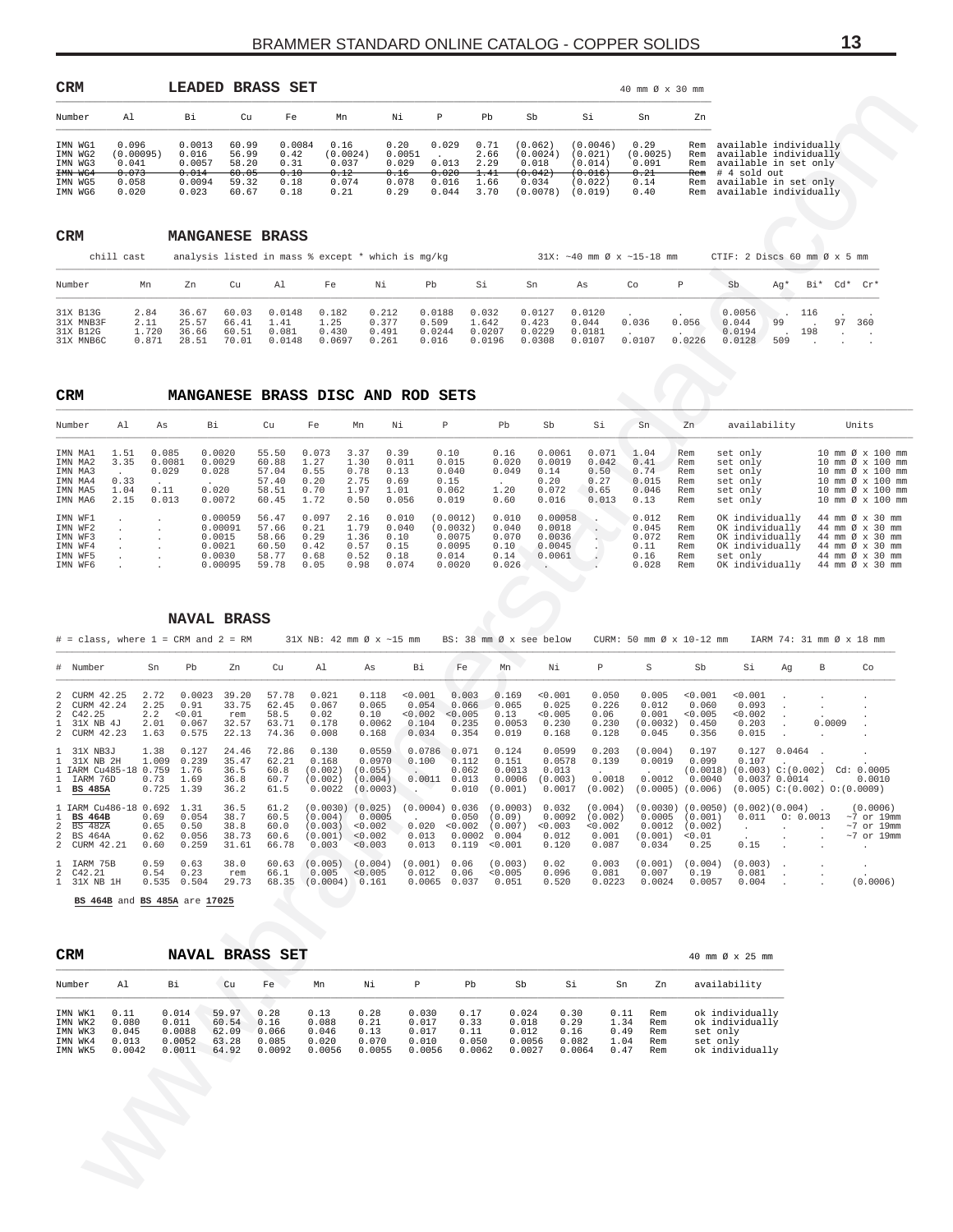# <span id="page-13-0"></span>**CRM NICKEL AND PHOSPHOR BRASS**

| Number         | Ni     | $\mathbb{P}$ | Cu | Zn | Al | Cd | Cr | Fe | Mn            | Ph                                                                              | Sn     | Units                                    |
|----------------|--------|--------------|----|----|----|----|----|----|---------------|---------------------------------------------------------------------------------|--------|------------------------------------------|
| 31X B29A       |        |              |    |    |    |    |    |    |               | $4.11$ $3.33$ $67.08$ $24.75$ $0.219$ $0.0144$ $0.062$ $0.144$ $0.0625$ $0.146$ | 0.0328 | 40 mm $\varnothing$ x ~15 mm             |
| <b>BAM 387</b> | 5.020. |              |    |    |    |    |    |    | 0.0617 0.0796 | 0.00108                                                                         |        | $0.00301$ 40 mm $\emptyset \times 30$ mm |

#### **CRM NICKEL BRASS SETS**

|                                                                                          | analysis listed in mass %       |                                                  |                                        |                                                          |                                             |                                                                       |                                                                                   |                                      |                                                                                               |                                                           |                                                   |                                                |                                                    |                                                         |                                                                    |                                                               |                                             |                                                 |                                            |
|------------------------------------------------------------------------------------------|---------------------------------|--------------------------------------------------|----------------------------------------|----------------------------------------------------------|---------------------------------------------|-----------------------------------------------------------------------|-----------------------------------------------------------------------------------|--------------------------------------|-----------------------------------------------------------------------------------------------|-----------------------------------------------------------|---------------------------------------------------|------------------------------------------------|----------------------------------------------------|---------------------------------------------------------|--------------------------------------------------------------------|---------------------------------------------------------------|---------------------------------------------|-------------------------------------------------|--------------------------------------------|
| Number                                                                                   | Νi                              | $\, {\mathbb P}$                                 | Cu                                     |                                                          | Zn                                          | Al                                                                    | Cd                                                                                | Cr                                   | Fe                                                                                            |                                                           | Mn                                                | Pb                                             | Sn                                                 |                                                         | Units                                                              |                                                               |                                             |                                                 |                                            |
| 31X B29A<br><b>BAM 387</b>                                                               | 4.11<br>5.020                   | 3.33                                             | 67.08<br>75.18                         |                                                          | 24.75<br>19.57                              | 0.219                                                                 | 0.0144                                                                            | 0.062                                | 0.144                                                                                         | 0.0617                                                    | 0.0625<br>0.0796                                  | 0.146<br>0.00108                               | 0.0328<br>0.00301                                  |                                                         | 40 mm Ø x ~15 mm<br>40 mm Ø x 30 mm                                |                                                               |                                             |                                                 |                                            |
| CRM                                                                                      |                                 |                                                  |                                        |                                                          |                                             | NICKEL BRASS SETS<br>nalysis listed in mass % except * which is mg/kg |                                                                                   |                                      |                                                                                               |                                                           |                                                   |                                                | IMN WH, WM: 40 mm Ø x 25 mm                        |                                                         |                                                                    |                                                               |                                             | IMN WP: 40 mm Ø x 30 mm                         |                                            |
| Number                                                                                   |                                 | Νi<br>Zn                                         |                                        | Cu                                                       | Al                                          | As                                                                    | Вi                                                                                | $C^*$                                | Cd                                                                                            | Co                                                        | Fe                                                | Mg                                             | Mn                                                 | $\, {\mathbb P}$                                        | Pb                                                                 | $\rm S$                                                       | Sb                                          | Si                                              | Sn                                         |
| available individually<br>IMN WP1<br>IMN WP2<br>IMN WP3<br>IMN WP4<br>IMN WP5<br>IMN WP6 | 7.79<br>10.24<br>12.38<br>15.63 | 5.45<br>4.27                                     | Rem<br>Rem<br>Rem<br>Rem<br>Rem<br>Rem | 67.15 0.020<br>65.08<br>63.05<br>60.91<br>58.70<br>69.37 | 0.0090<br>0.0020<br>0.039<br>0.049          | 0.0049<br>0.011<br>0.015<br>0.021<br>$\cdot$                          | $0.0012$ $0.00080$<br>0.0052<br>0.012<br>0.016<br>0.021                           |                                      | . 0.0019<br>. 0.0052<br>. 0.011<br>. 0.016<br>. 0.026                                         | $\cdot$<br>$\cdot$<br>$\cdot$                             | 0.020<br>0.12<br>0.20<br>0.31<br>0.026<br>$\cdot$ |                                                | 0.0069<br>0.040<br>0.15<br>0.35<br>0.49<br>$\cdot$ | 0.020<br>0.0067<br>0.0079<br>0.011<br>0.0027<br>$\cdot$ | 0.52<br>0.82<br>1.52<br>(2)<br>(1.8)<br>2.41                       |                                                               | 0.0010<br>0.0052<br>0.012<br>0.015<br>0.028 | (0.01)<br>(0.009)<br>(0.03)<br>(0.04)<br>(0.03) | 0.0042<br>0.11<br>0.18<br>0.26<br>0.33     |
| IMN WM1<br>IMN WM2<br>IMN WM3<br>IMN WM4<br>IMN WM5                                      |                                 | 5.03<br>6.66<br>6.09<br>5.36 23.19<br>4.68 25.90 | 25.35<br>24.18<br>23.57                | 69.06<br>68.41<br>69.85<br>71.10<br>68.99                | 0.083<br>0.050<br>0.033<br>0.0080<br>0.0012 | 0.00026<br>0.0030<br>0.0053<br>0.0072<br>0.0089                       | 0.011<br>0.014<br>0.0055<br>0.0029<br>0.0007                                      | 52<br>58<br>72                       | 44 0.0046<br>0.022<br>0.0024<br>0.0021<br>90 0.00077                                          | 0.021<br>0.017<br>0.011<br>0.0099 0.13<br>$0.0021$ $0.22$ | 0.011<br>0.022<br>0.077                           | 0.0054<br>0.019<br>0.0042<br>0.0027<br>0.00056 | 0.38<br>0.53<br>0.19<br>0.011<br>0.0024            | 0.0018<br>0.023<br>0.0052<br>0.0057<br>0.016            | 0.018<br>0.011<br>0.0073<br>0.0044                                 | 0.017<br>0.0058<br>0.0073<br>0.0058<br>$0.0020$ 0.0030 0.0068 | 0.00098<br>0.013<br>0.0043<br>0.0059        | 0.0026<br>0.0067<br>0.037<br>0.071<br>0.094     | 0.0036<br>0.011<br>0.098<br>0.075<br>0.035 |
| available in SET ONLY<br>IMN WH1<br>IMN WH2<br>IMN WH3<br>IMN WH4<br>IMN WH5             |                                 | 5.70<br>6.34<br>3.44<br>4.14<br>4.89             | Rem<br>Rem<br>Rem<br>Rem<br>Rem        | 68.16<br>69.14<br>70.18<br>71.15<br>72.28                |                                             |                                                                       | $\cdot$                                                                           | (46)<br>(58)<br>(70)<br>(75)<br>(87) | $\overline{\phantom{a}}$<br>$\sim$<br>$\blacksquare$ .<br>$\cdot$<br>$\overline{\phantom{a}}$ | 0.017<br>0.031<br>0.048<br>0.028                          | $0.0061$ 0.0052<br>0.038<br>0.11<br>0.13<br>0.22  | $\sim$<br>$\cdot$<br>$\cdot$<br>$\cdot$        | 0.56<br>0.36<br>0.25<br>0.11<br>0.011              | 0.0029<br>0.0072<br>0.013<br>0.015<br>0.017             | $\ddot{\phantom{0}}$<br>$\cdot$<br>$\cdot$<br>$\cdot$              | (0.0055)<br>(0.0071)<br>(0.011)<br>(0.017)<br>(0.021)         | $\cdot$                                     | 0.010<br>0.038<br>0.072<br>0.12<br>0.17         |                                            |
| $#$ = class, where $1$ = CRM and $2$ = RM                                                |                                 |                                                  | <b>SILICON BRASS</b>                   |                                                          |                                             |                                                                       |                                                                                   |                                      |                                                                                               |                                                           |                                                   |                                                |                                                    |                                                         |                                                                    |                                                               |                                             |                                                 |                                            |
| Number                                                                                   |                                 | Si                                               | Zn                                     | Cu                                                       |                                             | Al                                                                    | Fe                                                                                | Mn                                   | Νi                                                                                            |                                                           | $\mathbb P$                                       | $_{\rm Pb}$                                    | Sb                                                 | Sn                                                      |                                                                    |                                                               |                                             |                                                 |                                            |
| CTIF LS2<br>2<br>ERM-EB393a<br>$\mathbf{1}$<br>2<br>CTIF LS3                             |                                 | 4.91<br>3.35<br>3.3                              | 11.60<br>(20.8)<br>19                  | 79.60<br>75.8<br>76                                      |                                             | 0.156<br>0.00021<br>0.43                                              | 1.022<br>0.0143<br>0.10                                                           | 0.220<br>0.00185<br>0.15             | 1.110<br>0.11                                                                                 | 0.00297                                                   | 0.064<br>0.0454<br>0.011                          | 0.886<br>0.0104<br>0.58                        | 0.0103<br>(0.000093)<br>0.107                      | 0.338<br>0.00390<br>0.15                                |                                                                    |                                                               |                                             |                                                 |                                            |
| 31X WSB6F<br>-1.<br>IARM 313A<br>$\mathbf{1}$<br>$\overline{a}$<br>HRT CU2021            |                                 | 3.13<br>3.09<br>2.9                              | 0.0506<br>21.3<br>10.0                 | 95.40<br>75.4<br>86.6                                    |                                             | (0.0013)<br>(0.001)<br>0.0008                                         | 0.158<br>0.011<br>0.019                                                           | 0.924<br>(0.001)<br>0.044            | (0.002)<br>0.002                                                                              | 0.0509                                                    | 0.0179<br>0.09<br>0.081                           | 0.0310<br>0.042<br>0.006                       | 0.0406<br>0.014<br>0.001                           | 0.0142<br>0.006<br>0.006                                |                                                                    |                                                               |                                             |                                                 |                                            |
| Number                                                                                   |                                 | Ag                                               | As                                     |                                                          | В                                           | $\mathtt{C}$                                                          | Cd                                                                                |                                      | Co                                                                                            | $\operatorname{Cr}$                                       |                                                   | $\rm S$                                        | Zr                                                 |                                                         | Units                                                              |                                                               |                                             |                                                 |                                            |
| CTIF LS2<br>ERM-EB393a<br>CTIF LS3                                                       |                                 | $\blacksquare$                                   | 0.000134                               |                                                          |                                             | Bi: (0.000019)                                                        | 0.000061                                                                          |                                      |                                                                                               | 0.000156                                                  |                                                   | Se: (0.00047)                                  |                                                    |                                                         | 60 mm Ø x 5 mm<br>40 mm Ø x 30 mm<br>60 mm Ø x 5 mm                |                                                               |                                             |                                                 |                                            |
| 31X WSB6F<br>HRT CU2021 .                                                                |                                 | 0.0131                                           | 0.0110                                 |                                                          | 0.0054                                      | $(0.0006)$ Bi:0.0006.                                                 | 0.0039<br>IARM 313A  0.0017  0.0010  0.0008  (0.002)  (0.0003)  (0.004)<br>0.0005 |                                      | 0.0095                                                                                        | (0.001)<br>0.0006                                         |                                                   | 0.0016<br>0.001                                | (0.0004)<br><b>Contractor</b>                      |                                                         | $\sim$ 40 mm Ø x $\sim$ 15 mm<br>31 mm Ø x 2 mm<br>42 mm Ø x 20 mm |                                                               |                                             |                                                 |                                            |
|                                                                                          |                                 |                                                  |                                        |                                                          |                                             |                                                                       |                                                                                   |                                      |                                                                                               |                                                           |                                                   |                                                |                                                    |                                                         |                                                                    |                                                               |                                             |                                                 |                                            |
|                                                                                          |                                 |                                                  |                                        |                                                          |                                             |                                                                       |                                                                                   |                                      |                                                                                               |                                                           |                                                   |                                                |                                                    |                                                         |                                                                    |                                                               |                                             |                                                 |                                            |
|                                                                                          |                                 |                                                  |                                        |                                                          |                                             |                                                                       |                                                                                   |                                      |                                                                                               |                                                           |                                                   |                                                |                                                    |                                                         |                                                                    |                                                               |                                             |                                                 |                                            |
|                                                                                          |                                 |                                                  |                                        |                                                          |                                             |                                                                       |                                                                                   |                                      |                                                                                               |                                                           |                                                   |                                                |                                                    |                                                         |                                                                    |                                                               |                                             |                                                 |                                            |
|                                                                                          |                                 |                                                  |                                        |                                                          |                                             |                                                                       |                                                                                   |                                      |                                                                                               |                                                           |                                                   |                                                |                                                    |                                                         |                                                                    |                                                               |                                             |                                                 |                                            |
|                                                                                          |                                 |                                                  |                                        |                                                          |                                             |                                                                       |                                                                                   |                                      |                                                                                               |                                                           |                                                   |                                                |                                                    |                                                         |                                                                    |                                                               |                                             |                                                 |                                            |

### **SILICON BRASS**

| Number       | Si   | Zn     | Cu    | Al       | Fe     | Mn      | Νi      | Р      | Pb     | Sb         | Sn      |
|--------------|------|--------|-------|----------|--------|---------|---------|--------|--------|------------|---------|
| 2 CTIF LS2   | 4.91 | 11.60  | 79.60 | 0.156    | 1.022  | 0.220   | 1.110   | 0.064  | 0.886  | 0.0103     | 0.338   |
| 1 ERM-EB393a | 3.35 | (20.8) | 75.8  | 0.00021  | 0.0143 | 0.00185 | 0.00297 | 0.0454 | 0.0104 | (0.000093) | 0.00390 |
| 2 CTIF LS3   | 3.3  | 19     | 76    | 0.43     | 0.10   | 0.15    | 0.11    | 0.011  | 0.58   | 0.107      | 0.15    |
| 1 31X WSB6F  | 3.13 | 0.0506 | 95.40 | (0.0013) | 0.158  | 0.924   | 0.0509  | 0.0179 | 0.0310 | 0.0406     | 0.0142  |
| 1 IARM 313A  | 3.09 | 21.3   | 75.4  | (0.001)  | 0.011  | (0.001) | (0.002) | 0.09   | 0.042  | 0.014      | 0.006   |
| 2 HRT CU2021 | 2.9  | 10.0   | 86.6  | 0.0008   | 0.019  | 0.044   | 0.002   | 0.081  | 0.006  | 0.001      | 0.006   |

| Number                               | Αq               | As                           | в                             | $\mathcal{C}$                            | Cd                           | Co                | Cr                |                 | 7r       | Units                                                                                                                |
|--------------------------------------|------------------|------------------------------|-------------------------------|------------------------------------------|------------------------------|-------------------|-------------------|-----------------|----------|----------------------------------------------------------------------------------------------------------------------|
| CTIF LS2<br>ERM-EB393a<br>CTIF LS3   |                  | 0.000134                     | $\cdot$                       | $\sim$<br>Bi: (0.000019)<br>$\mathbf{r}$ | $\sim$<br>0.000061           |                   | 0.000156          | Se: (0.00047)   |          | $60$ mm $\varnothing$ x 5 mm<br>40 mm $\varnothing$ x 30 mm<br>$60$ mm $\varnothing$ x 5 mm                          |
| 31X WSB6F<br>IARM 313A<br>HRT CU2021 | 0.0131<br>0.0017 | 0.0110<br>0.0010<br>(0.0006) | 0.0054<br>0.0008<br>Bi:0.0006 | (0.002)                                  | 0.0039<br>(0.0003)<br>0.0005 | 0.0095<br>(0.004) | (0.001)<br>0.0006 | 0.0016<br>0.001 | (0.0004) | $\sim$ 40 mm Ø x $\sim$ 15 mm<br>$31 \text{ mm} \varnothing \times 2 \text{ mm}$<br>42 mm $\varnothing \times 20$ mm |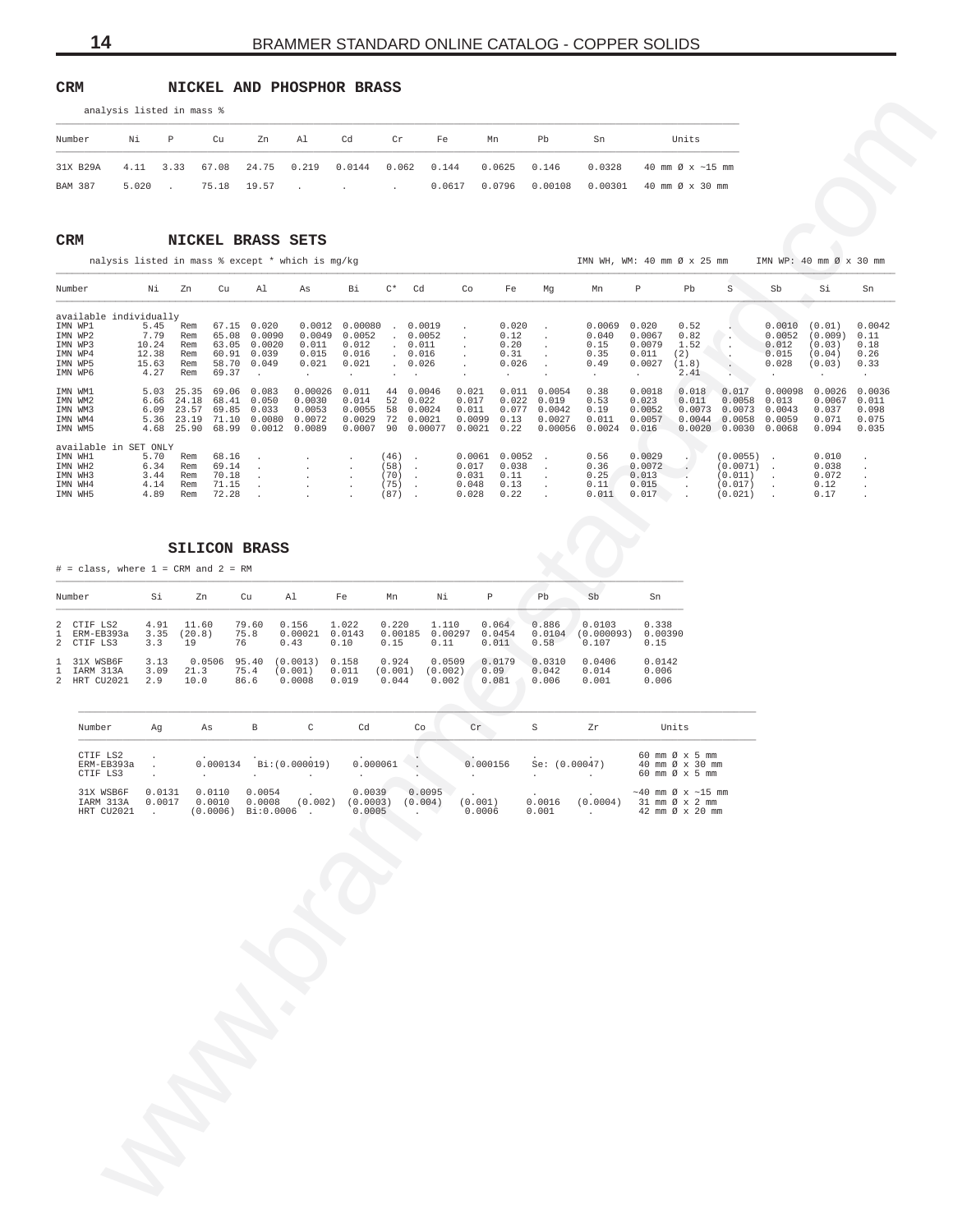<span id="page-14-0"></span>

| <b>CRM</b>                                                    |    |    | HIGH TENSILE BRASS |                                         |      |                 |           |                                                                                                                                                                                                                                                                                                  |    |                                                                 |       |          |                                    |    |                                                                      |
|---------------------------------------------------------------|----|----|--------------------|-----------------------------------------|------|-----------------|-----------|--------------------------------------------------------------------------------------------------------------------------------------------------------------------------------------------------------------------------------------------------------------------------------------------------|----|-----------------------------------------------------------------|-------|----------|------------------------------------|----|----------------------------------------------------------------------|
| Number                                                        | Cu | Zn | Al                 | Fe                                      |      | Mn Si           | <b>As</b> | $\mathbb{C}$ and $\mathbb{C}$ and $\mathbb{C}$ and $\mathbb{C}$ and $\mathbb{C}$ and $\mathbb{C}$ and $\mathbb{C}$ and $\mathbb{C}$ and $\mathbb{C}$ and $\mathbb{C}$ and $\mathbb{C}$ and $\mathbb{C}$ and $\mathbb{C}$ and $\mathbb{C}$ and $\mathbb{C}$ and $\mathbb{C}$ and $\mathbb{C}$ and | Ni | $\mathbb{P}$ and $\mathbb{P}$ and $\mathbb{P}$ and $\mathbb{P}$ | Pb    | - S      | Sb                                 | Sn | Units                                                                |
| 31X HT31B  67.00  17.06  6.82<br>31X HT37A 60.33 34.69 0.0004 |    |    |                    | 3.01<br>$0.0344$ $2.88$ $1.38$ $0.0011$ | 5.69 | $0.0443$ 0.0005 |           | $0.0057$ 0.226<br>$0.003$ 0.0105                                                                                                                                                                                                                                                                 |    | 0.0030<br>0.003                                                 | 0.623 | < 0.0005 | $0.0139$ 0.0007 B:0.0014<br>0.0007 |    | $0.079$ ~40 mm Ø x ~15 mm<br>$0.0116$ 40 mm $\emptyset \times 18$ mm |

#### $\mathbf{RM}$ BRONZE MUSHROOMS

| Number                               | Sn                      | Zn                   | Cu                      | Al                      | As                                                | Fe                          | Mn                                 | Νi                      | Ρ                        | Pb                     | S                                     | Sb                       | Si                       |
|--------------------------------------|-------------------------|----------------------|-------------------------|-------------------------|---------------------------------------------------|-----------------------------|------------------------------------|-------------------------|--------------------------|------------------------|---------------------------------------|--------------------------|--------------------------|
| CTIF B 1<br>CTIF B 2<br>CTIF B 3     | 15.15<br>13.55<br>12.8  | 0.92<br>0.11<br>2.2  | 82.90<br>85.90<br>80.2  | 0.072<br>(0.002)<br>0.1 | $\ddot{\phantom{a}}$<br>$\mathbf{r}$<br>$\lambda$ | 0.088<br>0.041<br>0.2       | $\mathbf{r}$<br>$\sim$<br>0.20     | 0.063<br>(0.003)<br>1.5 | 0.037<br>0.17<br>0.45    | 0.202<br>0.0206<br>1.6 | 0.030<br>0.048<br>0.04                | 0.444<br>(50.002)<br>0.2 | 0.055<br>0.17<br>0.07    |
| CTIF B 4<br>CTIF B 14<br>CTIF B 13   | 11.10<br>10.75<br>10.05 | 1.34<br>0.15<br>1.09 | 83.75<br>87.00<br>86.35 | < 0.01<br>0.016         | 0.04<br>0.065                                     | 0.021<br>0.11<br>0.250      | $\cdot$<br>0.02<br>0.046           | 0.57<br>0.30<br>0.50    | 0.52<br>0.64<br>0.210    | 2.53<br>0.50<br>0.99   | 0.019<br>0.02<br>0.070                | 0.10<br>0.08<br>0.243    | 0.015<br>0.075<br>0.085  |
| CTIF B 5<br>CTIF B 30<br>CTIF B 12   | 9.90<br>9.80<br>9.57    | 0.42<br>1.05<br>0.61 | 85.95<br>77.45<br>85.65 | 0.039<br>0.063<br>0.120 | $\mathbf{r}$<br>0.111                             | 0.18<br>0.115<br>0.162      | 0.082<br>0.150<br>0.235            | 2.28<br>0.97<br>2.63    | 0.041<br>0.063<br>0.525  | 0.48<br>10.0<br>0.201  | 0.067<br>0.048<br>0.013               | 0.47<br>0.22<br>0.117    | 0.049<br>0.066<br>0.050  |
| CTIF B 11<br>CTIF B 31<br>CTIF B 23  | 8.04<br>7.65<br>7.18    | 2.10<br>0.79<br>1.46 | 84.75<br>78.65<br>83.45 | (0.031)<br>0.020        | $\cdot$<br>÷.<br>$\mathbf{r}$                     | 0.170<br>(0.015)<br>(0.040) | $\mathbf{r}$<br>$\sim$             | 2.0<br>0.489<br>0.086   | 0.057<br>$\sim$<br>0.070 | 1.93<br>11.79<br>7.20  | 0.09<br>0.028<br>0.019                | 0.70<br>0.475<br>0.384   | 0.14<br>(0.047)<br>0.025 |
| CTIF B 10<br>CTIF B 20<br>CTIF B 32  | 6.95<br>6.35<br>5.92    | 2.75<br>3.77<br>1.17 | 83.65<br>83.35<br>74.80 | 0.205<br>0.040<br>0.075 | 0.0075<br><b>Service</b><br>0.0056                | 0.165<br>0.165<br>0.11      | (0.0045)<br>$\sim$<br>$\mathbf{r}$ | 1.01<br>0.51<br>1.49    | 0.014<br>0.072<br>0.039  | 4.07<br>5.10<br>16.10  | 0.050<br>0.115<br>0.027               | 1.14<br>0.520<br>0.13    | $\sim$<br>0.055<br>0.070 |
| CTIF B 21<br>CTIF B 22<br>CTIF UN 3S | 5.13<br>3.5<br>0.215    | 6.17<br>4.0<br>1.62  | 83.05<br>83.0<br>92.65  | 0.13<br>$\sim$<br>0.11  | $\mathbf{r}$<br>$\mathbf{r}$                      | 0.285<br>< 0.10<br>0.30     | $\mathbf{r}$<br>0.073              | 1.21<br>2.5<br>3.45     | (0.004)                  | 3.79<br>6.0<br>0.20    | 0.047<br>0.03<br>$\ddot{\phantom{0}}$ | 0.18<br>0.05<br>$\sim$   | $\sim$<br>< 0.1<br>1.24  |
| Number                               | Sn                      | Zn                   | Cu                      | Al                      | As                                                | Fe                          | Mn                                 | Νi                      | P                        | Pb                     | S                                     | Sb                       | Si                       |

### **BRONZE**

| Number    | Cu   | Fe    | Νi                                      | P     | Pb    | Sn   | Zn   | method  | Units                                                    |
|-----------|------|-------|-----------------------------------------|-------|-------|------|------|---------|----------------------------------------------------------|
| 32X CSN1A |      |       | $0.0020$ (0.0001) 0.0007 . 0.306 0.0039 |       |       |      |      |         | wrought $\approx 20$ mm $\varnothing$ x $\sim 22$ mm     |
| SRM 1115  | 87.9 | 0.13  | 0.074                                   | 0.005 | 0.013 | 0.10 | 11.7 |         | wrought $31 \text{ mm} \varnothing \times 19 \text{ mm}$ |
| SRM C1115 | 87.9 | 0.13  | 0.074                                   | 0.005 | 0.013 | 0.10 | 11.7 | cast    | 31 mm x 31 mm x 19 mm                                    |
| SRM 1116  | 90.3 | 0.046 | 0.048                                   | 0.008 | 0.042 | 0.04 | 9.4  | wrought | 31 mm Ø x 19 mm                                          |
| SRM 1117  | 93.0 | 0.014 | 0.020                                   | 0.002 | 0.069 | 0.02 | 6.8  | wrought | 31 mm Ø x 19 mm                                          |
| SRM C1117 | 93.0 | 0.014 | 0.020                                   | 0.002 | 0.069 | 0.02 | 6.8  | cast    | 31 mm x 31 mm x 19 mm                                    |

60 mm  $\varnothing$  x 5 mm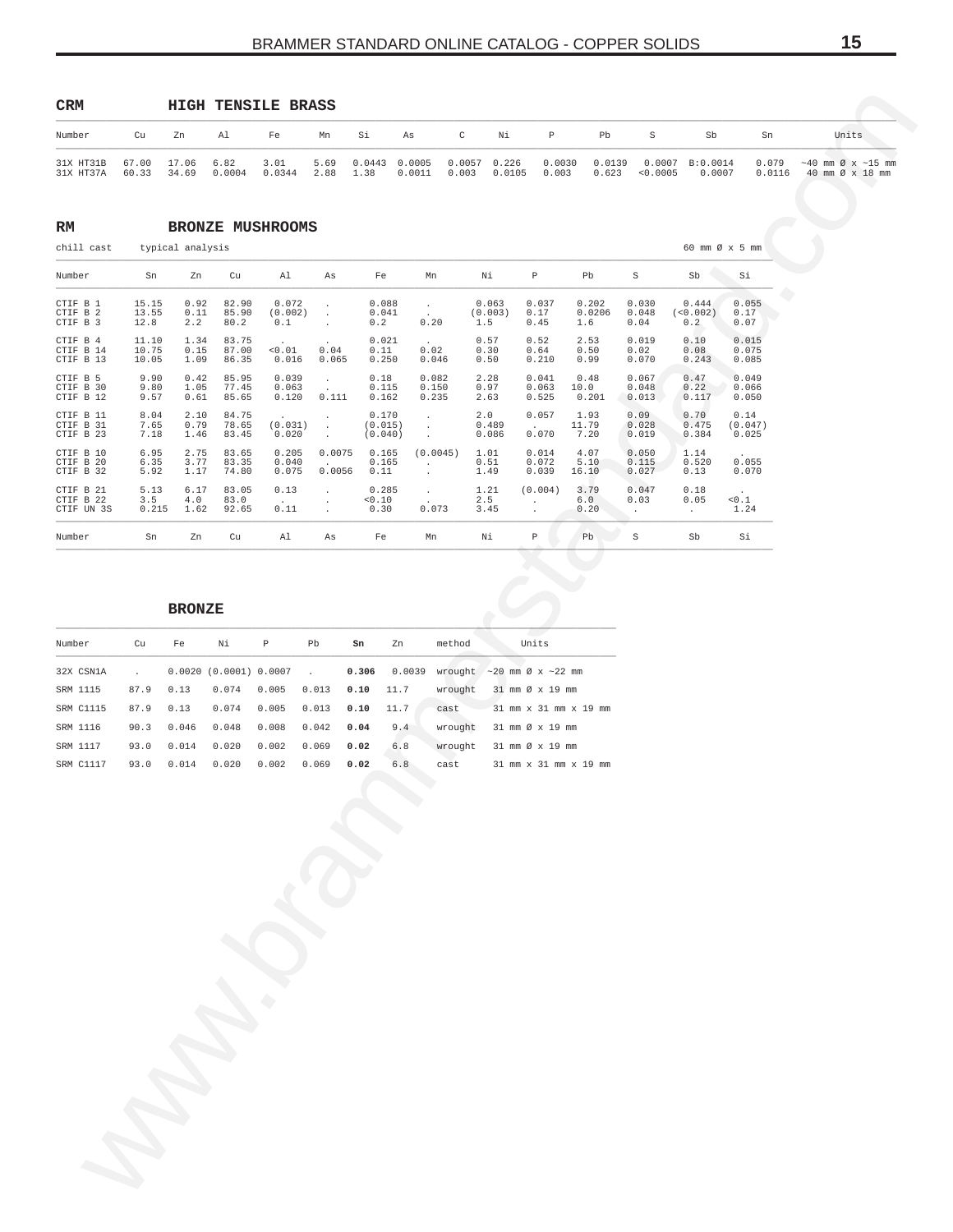#### <span id="page-15-0"></span> $\ensuremath{\mathsf{CRM}}$ ALUMINUM BRONZE SETS

analysis listed in mass % except \* which is mg/kg

40 mm  $\varnothing$  x ~25-30 mm

| Number<br>Singly?                                   | A1                                        | As                                                | Bi                                                | Cd                                                 | $Cr*$<br>Co                                        | Fe                                             | Mg*                        | Mn                                                | Νi                                              | P                                                  | Pb                                                | S                                            | Sb                                                | Si                                                  | Sn                                                  | Zn                                         |                                 |
|-----------------------------------------------------|-------------------------------------------|---------------------------------------------------|---------------------------------------------------|----------------------------------------------------|----------------------------------------------------|------------------------------------------------|----------------------------|---------------------------------------------------|-------------------------------------------------|----------------------------------------------------|---------------------------------------------------|----------------------------------------------|---------------------------------------------------|-----------------------------------------------------|-----------------------------------------------------|--------------------------------------------|---------------------------------|
| IMN BF1<br>IMN BF2<br>IMN BF3<br>IMN BF4<br>IMN BF5 | 10.90<br>9.96<br>9.58<br>9.12<br>8.35     | 0.061<br>0.050<br>0.038<br>0.022<br>0.0039        | 0.00042<br>0.0025<br>0.0039<br>0.0057<br>0.010    |                                                    | $\sim$<br>$\mathbf{r}$<br>$\overline{\phantom{a}}$ | (6.2)<br>(5.4)<br>4.50<br>3.25<br>2.44         | $\mathbf{r}$               | 0.0059<br>0.12<br>0.28<br>0.39<br>0.50            | 2.49<br>3.54<br>4.43<br>5.24<br>6.03            | (0.012)<br>0.053<br>0.098<br>0.13<br>0.16          | 0.23<br>0.15<br>0.111<br>0.059<br>0.014           |                                              | (0.002)<br>(0.013)<br>0.028<br>0.037<br>0.048     | 0.26<br>0.25<br>0.20<br>0.097<br>0.028              | 0.011<br>0.081<br>0.17<br>0.25<br>0.35              | 0.57<br>0.40<br>0.27<br>0.10<br>0.018      | no<br>yes<br>no<br>yes<br>yes   |
| IMN BP1<br>IMN BP2<br>IMN BP3<br>IMN BP4<br>IMN BP5 | 8.935<br>6.136<br>7.120<br>4.632<br>3.769 | 0.00094<br>0.00215<br>0.00980<br>0.0238<br>0.0361 | 0.00053<br>0.00222<br>0.0102<br>0.0207<br>0.0349  | 0.00054<br>0.00214<br>0.00928<br>0.0226<br>0.0356  | 3.7<br>26.7<br>104<br>217<br>374                   | 0.00305<br>0.0184<br>0.0743<br>0.0131<br>0.200 |                            | 0.00535<br>0.0189<br>0.152<br>0.304<br>0.411      | 0.243<br>1.032<br>1.850<br>2.522<br>3.528       | 0.00055<br>0.00208<br>0.00661<br>0.0238<br>0.0189  | 0.00055<br>0.00238<br>0.0103<br>0.0229<br>0.0347  |                                              | 0.00052<br>0.00468<br>0.0108<br>0.0215<br>0.0356  | (0.00544)<br>0.0220<br>0.0804<br>0.183<br>0.266     | 0.00043<br>0.00199<br>0.0106<br>0.0229<br>0.0336    | 0.0100<br>0.024<br>0.176<br>0.343<br>0.459 | yes<br>no<br>no<br>no<br>yes    |
| IMN BO1<br>IMN BO2<br>IMN BO3<br>IMN BO4<br>IMN BO5 | 3.16<br>4.03<br>4.67<br>6.15<br>7.02      | 0.00033<br>0.00199<br>0.00662<br>0.0115<br>0.0161 | 0.00030<br>0.00197<br>0.00660<br>0.0107<br>0.0152 | 0.00035<br>0.00182<br>0.00570<br>0.00881<br>0.0134 | 32.7<br>3.7<br>54.8<br>91<br>145                   | 0.0158<br>0.00569<br>0.0752<br>0.137<br>0.218  |                            | 0.0167<br>0.00102<br>0.00884<br>0.00612<br>0.0772 | 0.00517<br>0.00204<br>0.0683<br>0.111<br>0.0355 | (0.0004)<br>0.00227<br>0.00550<br>0.0100<br>0.0155 | 0.00384<br>(0.00214)<br>0.0537<br>0.102<br>0.0299 |                                              | 0.00035<br>0.00226<br>0.00568<br>0.0104<br>0.0152 | (0.00471)<br>0.00979<br>0.0552<br>0.0951<br>0.0135  | 2.54<br>1.83<br>1.17<br>0.704<br>0.117              | 7.10<br>6.26<br>5.07<br>4.28<br>3.08       | yes<br>yes<br>yes<br>yes<br>yes |
| IMN BJ1<br>IMN BJ2<br>IMN BJ3<br>IMN BJ4<br>IMN BJ5 | 2.88<br>2.46<br>1.97<br>1.50<br>1.09      | 0.011<br>0.0089<br>0.0072<br>0.0031<br>0.0018     | 0.013<br>0.0095<br>0.0071<br>0.0042<br>0.0013     | 0.016<br>0.011<br>0.0076<br>0.0048<br>0.00075      | 0.027<br>0.020<br>0.014<br>0.0076<br>0.0024        | 0.011<br>0.038<br>0.12<br>0.20<br>0.28         | 58<br>98<br>65<br>35<br>17 | 0.60<br>0.42<br>0.21<br>0.013<br>0.0030           | 6.97<br>6.47<br>5.87<br>5.49<br>5.00            | 0.0022<br>0.011<br>0.014<br>0.013<br>0.019         | 0.0025<br>0.0043<br>0.0081<br>0.010<br>0.017      | 0.021<br>0.014<br>0.0082<br>0.0049<br>0.0023 | 0.0012<br>0.0030<br>0.0056<br>0.0088<br>0.010     | (0.11)<br>(0.091)<br>(0.047)<br>(0.015)<br>(0.0071) | (0.11)<br>(0.080)<br>(0.049)<br>(0.014)<br>(0.0034) | 0.020<br>0.038<br>0.22<br>0.36<br>0.51     | yes<br>yes<br>no<br>no<br>yes   |

#### ALUMINUM BRONZE - LOW NICKEL

 $#$  = class, where 1 = CRM and 2 = RM

|                                               | # Number                                                                             | Al                                   | Cu                                        | As                                                  | Cr                                         | Fe                                      | Ma                                      | Mn                                        | Νi                                          | P                                               | Pb                                             | Si                                          | Sn                                            | Zn                                         |
|-----------------------------------------------|--------------------------------------------------------------------------------------|--------------------------------------|-------------------------------------------|-----------------------------------------------------|--------------------------------------------|-----------------------------------------|-----------------------------------------|-------------------------------------------|---------------------------------------------|-------------------------------------------------|------------------------------------------------|---------------------------------------------|-----------------------------------------------|--------------------------------------------|
| $\mathbf{1}$                                  | 1 32X ALB9C<br>1 IARM Cu955-18 10.37<br>1 IARM Cu954-18 10.36<br>BS 624<br>2 BS 954A | 13.52<br>10.2<br>10.17               | 81.64<br>80.8<br>84.7<br>86.5<br>85.64    | 0.0163<br>(0.0020)<br>(0.0030)<br>< 0.01<br>(0.006) | 0.0206<br>0.008<br>(0.003)<br>$\sim$       | 3.12<br>3.50<br>4.23<br>3.02<br>3.50    | 0.090<br>(0.0013)<br>$\mathbf{r}$<br>÷. | 0.159<br>0.77<br>0.29<br>0.16<br>0.10     | 0.628<br>4.5<br>0.134<br>0.052<br>0.20      | 0.096<br>(0.013)<br>(0.016)<br>< 0.005<br>0.012 | 0.267<br>0.006<br>0.016<br>< 0.005<br>0.016    | 0.235<br>(0.022)<br>0.025<br>0.019<br>0.029 | 0.0601<br>0.0056<br>0.047<br>(0.016)<br>0.033 | 0.142<br>0.038<br>0.141<br>(0.007)<br>0.30 |
| $\mathbf{1}$<br>$\mathbf{1}$<br>$\mathbf{1}$  | 2 HRT CU2018<br>VS BR1<br>VS BR4<br>32X CA 7A<br>2 BS 623                            | 10.00<br>9.6<br>9.4<br>9.37<br>9.24  | 84.06<br>$\mathbf{r}$<br>88.06<br>(88.1)  | < 0.01                                              | 0.0028<br>$\sim$                           | 3.06<br>3.32<br>3.38<br>2.09<br>2.25    | 0.0004<br>$\sim$                        | 2.49<br>1.41<br>1.51<br>0.151<br>0.16     | 0.04<br>0.015<br>0.043<br>0.234<br>0.10     | 0.014<br>0.007<br>0.013                         | (0.021)<br>0.016<br>0.015<br>(0.004)<br>< 0.01 | 0.020<br>0.041<br>0.077<br>0.017<br>0.046   | 0.014<br>0.011<br>0.008<br>0.0172<br>0.01     | 0.10<br>0.075<br>0.034<br>0.006<br>0.05    |
| 1<br>1<br>2<br>$\mathbf{1}$<br>$\overline{a}$ | IARM 79C<br>IARM 79B<br><b>BS 623A</b><br>VS BR2<br>CURM 51.14                       | 9.20<br>9.19<br>9.12<br>8.53<br>8.42 | 87.6<br>88.4<br>88.13<br>$\cdot$<br>88.57 | 0.003<br>$\sim$ $\sim$<br>(0.006)<br>$\sim$<br>0.44 | (0.002)<br>(0.003)<br>$\sim$               | 2.28<br>2.13<br>2.19<br>0.101<br>0.72   |                                         | 0.20<br>0.16<br>0.273<br>1.77<br>0.55     | 0.55<br>0.075<br>0.146<br>0.023<br>0.219    | 0.006<br>0.005<br>< 0.002<br>0.0083<br>0.012    | < 0.005<br>(0.003)<br>0.001<br>0.0085<br>0.003 | 0.033<br>0.019<br>0.014<br>0.038<br>0.286   | 0.010<br>0.017<br>0.002<br>0.019<br>0.113     | 0.014<br>0.013<br>0.008<br>0.011<br>0.656  |
| 2<br>$\mathbf{1}$<br>1<br>2<br>$\mathbf{1}$   | CURM 51.13<br><b>BS 642B</b><br><b>BS 642C</b><br>C51.13<br>32X 61400A               | 7.30<br>7.17<br>7.13<br>6.93<br>6.81 | 88.79<br>89.9<br>90.4<br>Rem<br>89.99     | 0.215<br>0.0015<br>0.0008<br>0.21<br>$\sim$         | 0.0014<br>0.0009<br>$\mathbf{r}$<br>$\sim$ | 1.81<br>0.285<br>0.11<br>2.05<br>2.74   | 0.0032<br>0.0014<br>$\sim$<br>0.0050    | 0.898<br>0.069<br>0.0148<br>0.77<br>0.082 | 0.057<br>0.222<br>0.0363<br>0.053<br>0.0242 | 0.022<br>0.004<br>0.0040<br>0.021<br>0.0008     | 0.104<br>0.0152<br>0.0109<br>0.12<br>(0.0007)  | 0.174<br>2.15<br>2.20<br>0.16<br>0.0124     | 0.270<br>0.0056<br>0.0061<br>0.19<br>0.301    | 0.335<br>0.128<br>0.039<br>0.30<br>0.060   |
| $\mathbf{1}$<br>$\mathbf{1}$<br>2<br>1        | BS 642D<br>IARMCu642-18<br>CURM 51.12<br>32X CA12A<br>2 C51.12                       | 6.73<br>6.5<br>6.36<br>6.14<br>6.06  | 91.2<br>90.0<br>88.29<br>90.48<br>Rem     | (0.002)<br>$\sim$<br>0.111<br>$\sim$<br>0.11        | 0.0004<br>$\mathbf{r}$<br>0.0008<br>$\sim$ | 0.152<br>0.039<br>2.87<br>0.657<br>2.90 | (0.0003)<br>0.0005<br>$\mathbf{r}$      | 0.018<br>0.0024<br>1.33<br>0.0290<br>1.25 | 0.047<br>(0.014)<br>0.112<br>0.088<br>0.11  | 0.0007<br>(0.009)<br>< 0.001<br>< 0.005         | 0.0038<br>0.019<br>0.219<br>(0.0017)<br>0.25   | 1.77<br>1.96<br>0.005<br>2.57<br>< 0.01     | 0.019<br>0.019<br>0.196<br>0.0157<br>0.18     | 0.093<br>1.19<br>0.45<br>0.0405<br>0.42    |
|                                               | 2 CURM 51.11                                                                         | 5.27                                 | 93.95                                     | < 0.001                                             |                                            | 0.060                                   |                                         | < 0.001                                   | 0.012                                       | 0.035                                           | 0.33                                           | 0.159                                       | 0.027                                         | 0.111                                      |

| Number                                                                  | Aq                               | Be                    | C                                                | Co                                         | N                       | $\circ$                                | S                                                     | Sb                                                                                    | Zr                                                | Units                                                                                                                                                        |                |
|-------------------------------------------------------------------------|----------------------------------|-----------------------|--------------------------------------------------|--------------------------------------------|-------------------------|----------------------------------------|-------------------------------------------------------|---------------------------------------------------------------------------------------|---------------------------------------------------|--------------------------------------------------------------------------------------------------------------------------------------------------------------|----------------|
| 32X ALB9C<br>IARM Cu955-18<br>IARM Cu954-18<br>BS 624<br><b>BS 954A</b> | 0.0417<br>0.0019<br>$\mathbf{r}$ | Bi:0.0011             | $\sim$<br>(0.0080)<br>(0.007)<br>0.0041<br>0.004 | 0.0027<br>0.0027<br>0.017<br>$\sim$        | (0.0006)                | (0.0010)<br>(0.0005)                   | $\sim$<br>(0.0012)<br>(0.0020)<br>< 0.005<br>< 0.0001 | <b>Contract Contract</b><br>(0.0020)<br>(0.0009)<br>< 0.01<br>0.001                   | Te:0.0058<br><b>Service</b><br>(0.0004)<br>$\sim$ | $\sim$ 40 mm Ø x $\sim$ 15 mm<br>31 mm Ø x 2 or 18 mm<br>31 mm Ø x 2 or 18 mm<br>44 mm Ø x ~7 or 19+ mm<br>38 mm $\varnothing$ x $\sim$ 7 mm last            | 17025          |
| HRT CU2018<br>VS BR1<br>VS BR4<br>32X CA 7A<br>BS 623                   | 0.0009                           |                       | 0.0028<br>(0.002)                                | 0.0003<br>$\ddot{\phantom{0}}$             |                         |                                        | (0.001)                                               | $\cdot$<br>$\cdot$<br>< 0.01                                                          |                                                   | 40 mm Ø x 20 mm<br>38 mm Ø x 18 mm<br>38 mm Ø x 18 mm<br>42 mm Ø x 18 mm<br>37 mm Ø x 12 mm<br>last                                                          |                |
| IARM 79C<br>IARM 79B<br>BS 623A<br>VS BR2<br>CURM 51.14                 | < 0.005<br>0.002<br>$\mathbf{r}$ |                       | 0.003<br>0.002<br>(0.002)                        | < 0.005<br>(0.002)<br>$\ddot{\phantom{0}}$ |                         |                                        | < 0.001<br>(0.001)<br>(< 0.0005)<br>$\sim$            | < 0.005<br><b>Contract Contract</b><br>< 0.002<br>(0.004)<br>$\sim$                   |                                                   | 31 mm Ø x 2 or 18 mm<br>31 mm Ø x 2 or 18 mm<br>38 mm Ø x ~7 or 19+ mm<br>38 mm Ø x 18 mm<br>50 mm $\varnothing \times 10 - 12$ mm                           |                |
| CURM 51.13<br><b>BS 642B</b><br><b>BS 642C</b><br>C51.13<br>32X 61400A  | 0.0010                           | (< 0.005)<br>(<0.005) | 0.0013<br>$< 0.005$ )                            | ( < 0.005)<br>(< 0.005)                    | (< 0.0005)<br>(< 0.005) | (<0.0005)<br>(<0.0005)<br>$\mathbf{r}$ | (< 0.0005)<br>(<0.005)<br>$\sim$<br>$\cdot$           | $\sim$ $\sim$<br>0.0004<br>(<0.0005)<br><b>Contract Contract Contract</b><br>(0.0004) | (< 0.0005)<br>(<0.0005)<br>$\mathbf{r}$<br>$\sim$ | 50 mm $\varnothing \times 10 - 12$ mm<br>38 mm Ø x ~7 or 19 mm<br>38 mm Ø x ~7 or 19 mm<br>50 mm $\varnothing$ x 10 - 12 mm<br>$\sim$ 45 mm Ø x $\sim$ 15 mm | 17025<br>17025 |
| <b>BS 642D</b><br>IARMCu642-18<br>CURM 51.12<br>32X CA12A<br>C51.12     | 0.0011<br>0.0010                 |                       | 0.0011<br>$\mathbf{r}$<br>(0.002)                | (0.0007)<br>(0.0003)                       | (0.0005)                | 0.0007                                 | (0.0003)                                              | (0.001)                                                                               | (0.0001)                                          | 38 mm Ø x ~7 or 19+ mm<br>31 mm Ø x 2 or 18 mm<br>50 mm $\varnothing$ x 10 - 12 mm<br>42 mm Ø x 18 mm<br>50 mm $\varnothing \times 10 - 12$ mm               | 17025          |
| CURM 51.11                                                              |                                  |                       |                                                  |                                            |                         |                                        |                                                       |                                                                                       |                                                   | 50 mm $\varnothing$ x 10 - 12 mm                                                                                                                             |                |

Need a larger size? Most BS items are available in any height.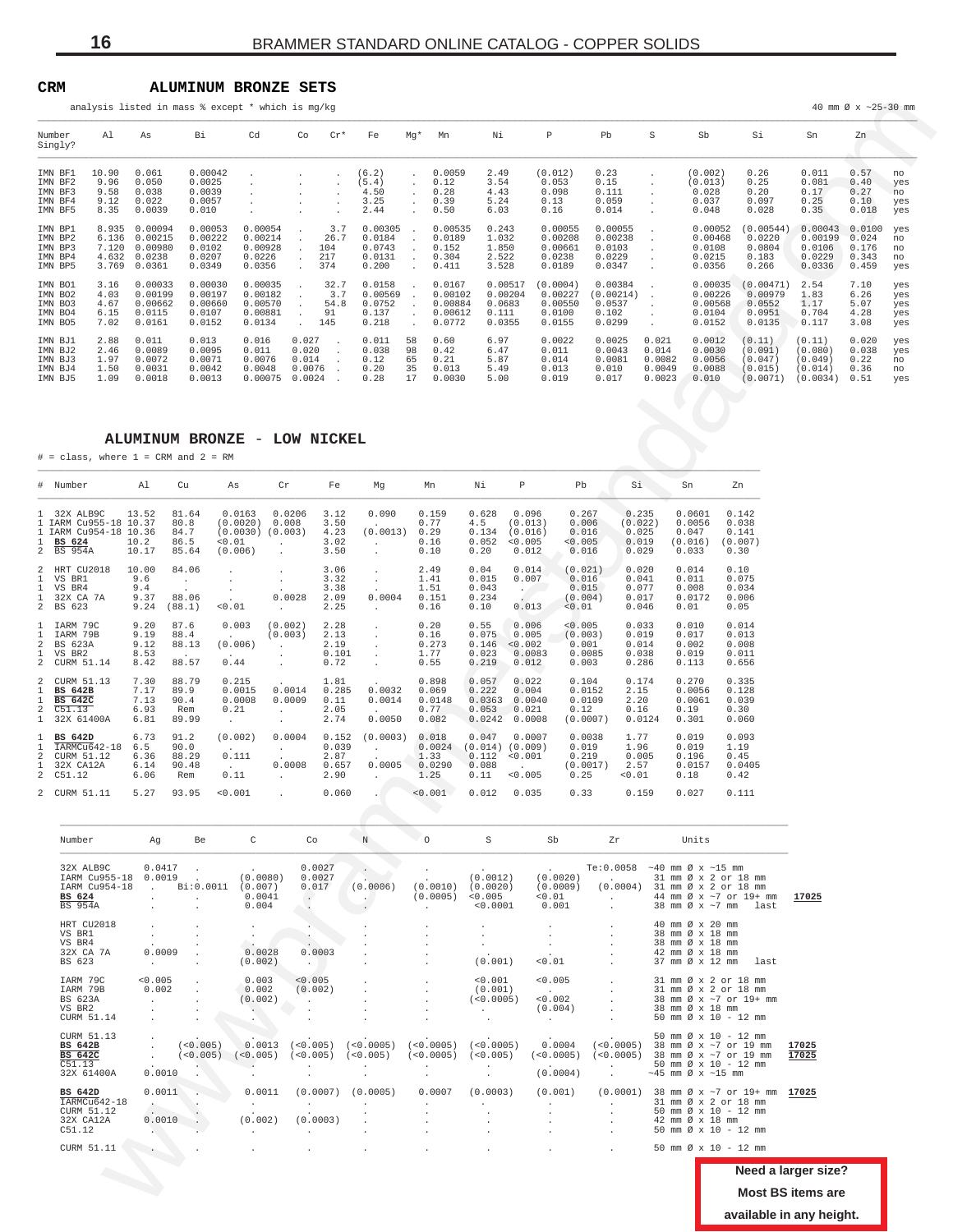#### **ALUMINUM BRONZE - HIGH NICKEL**

<span id="page-16-0"></span>

|                                     | $#$ = class, where $1$ = CRM and $2$ = RM                                       |                                                           |                                                        |                                                                                                   |                                                                          |                                                                 |                                                             |                                                            |                                                           |                                                   |                                                                                                                                                                                                                                                                                                                                     |                                           |                                              |                                                                             |  |
|-------------------------------------|---------------------------------------------------------------------------------|-----------------------------------------------------------|--------------------------------------------------------|---------------------------------------------------------------------------------------------------|--------------------------------------------------------------------------|-----------------------------------------------------------------|-------------------------------------------------------------|------------------------------------------------------------|-----------------------------------------------------------|---------------------------------------------------|-------------------------------------------------------------------------------------------------------------------------------------------------------------------------------------------------------------------------------------------------------------------------------------------------------------------------------------|-------------------------------------------|----------------------------------------------|-----------------------------------------------------------------------------|--|
|                                     | # Number                                                                        | Al                                                        | Cu                                                     | As                                                                                                | Cr                                                                       | Fe                                                              | Mg                                                          | Mn                                                         | Νi                                                        | $\mathbb P$                                       | Pb                                                                                                                                                                                                                                                                                                                                  | Si                                        | Sn                                           | Zn                                                                          |  |
|                                     | 1 32X ALB 10B 12.11<br>1 IARM 94B<br>2 BS 955C<br>1 IARM 204A<br>1 32X ALB 3S   | 10.8<br>10.68<br>10.55<br>10.43                           | 73.64<br>80.6<br>80.6<br>83.3<br>80.01                 | 0.0194<br>< 0.01<br>(< 0.002)<br>(< 0.01)<br>0.0213                                               | $0.0152$ 3.63<br>0.017<br><b>Contractor</b><br>0.008<br>$0.0392$ 3.720   | 3.99<br>4.04<br>3.87                                            | 0.0122<br><b>Contractor</b><br>$\sim$<br>0.0659             | 1.626<br>0.071<br>0.06<br>0.052<br>0.243                   | 7.21<br>4.31<br>4.31<br>1.95<br>3.51                      | 0.069<br>0.011<br>0.012<br>0.007<br>0.0345        | 0.152<br>0.004<br>0.003<br>0.004<br>0.117                                                                                                                                                                                                                                                                                           | 0.158<br>0.028<br>0.025<br>0.034<br>0.155 | 0.201<br>(0.003)<br>0.003<br>0.005<br>0.1209 | 0.961<br>0.14<br>0.15<br>0.22<br>1.313                                      |  |
|                                     | 2 BS 955B<br>2 BS 954C<br>2 BS 954B<br>2 BS 630A<br>2 HRT CU2001                | 10.30<br>10.21<br>10.20<br>10.05<br>10.05                 | 81.5<br>83.9<br>83.9<br>81.0<br>79.09                  | (0.002)<br>(0.006)<br>(0.005)<br>(0.002)<br>$\sim 10^{-11}$                                       | $\sim$<br>$\sim 10^{-11}$<br>$\sim 10^{-11}$<br>$\sim 10^{-1}$<br>$\sim$ | 3.79<br>3.9<br>3.90<br>3.73<br>4.79                             | $\sim$<br>$\sim$ $\sim$<br>$\sim$<br>$\sim$<br>$\sim$ $-$   | 0.12<br>0.29<br>0.27<br>0.11<br>0.36                       | 4.11<br>1.38<br>1.38<br>4.81<br>4.94                      | 0.017<br>0.011<br>0.012<br>< 0.01<br>0.011        | 0.051<br>0.050<br>0.047<br>0.0069<br>0.015                                                                                                                                                                                                                                                                                          | 0.05<br>0.07<br>0.07<br>0.037<br>0.08     | 0.024<br>0.08<br>0.07<br>0.019<br>0.018      | 0.052<br>0.09<br>0.10<br>0.17<br>0.17                                       |  |
|                                     | 2 C52.51<br>2 HRT CU2009<br>1 IARM 334B<br>1 BS 630C<br>1 BS 630B               | 10.0<br>9.93 78.88<br>9.91 80.8<br>9.90 80.7<br>9.78 80.8 | Rem                                                    | $\sim 10^{-10}$ km $^{-1}$<br>$(0.003)$ $(0.004)$<br>0.0007<br>0.0007                             | < 0.01<br><b>Contract</b><br>0.0030<br>0.0017                            | 4.3<br>3.73<br>3.7<br>3.82<br>3.90                              | < 0.01<br>$\sim 10^{11}$ m<br>(0.001)<br>0.0011<br>0.0009   | < 0.01<br>0.29<br>0.60<br>0.325<br>0.281                   | 5.1<br>6.22<br>4.70<br>4.82<br>4.88                       | 0.010<br>0.005<br>0.0043<br>0.0028                | < 0.01<br>0.037<br>0.006<br>0.0093<br>0.0056                                                                                                                                                                                                                                                                                        | 0.01<br>0.19<br>0.075<br>0.064<br>0.0166  | < 0.01<br>0.020<br>0.019<br>0.0152<br>0.0289 | 0.02<br>0.54<br>0.122<br>0.234<br>0.254                                     |  |
|                                     | 1 IARM 334A<br>1 IARM 80D<br>1 32X ALB 6K<br>1 VS BR3<br>2 BS CC954             | 9.76 80.7<br>9.67 (81.7)<br>9.69<br>9.6<br>9.28           | 80.77<br><b>Contractor</b><br>84.0                     | $(0.004)$ $(0.01)$<br>$(0.009)$ $(0.005)$ 2.99<br>$0.0116$ $(0.1)$<br>0.003                       | <b>Contract</b><br><b>Contractor</b>                                     | 3.82<br>2.71<br>4.00<br>3.61                                    | (0.001)<br>(0.003)<br>0.0104<br>$\sim 100$<br>$\sim$ $\sim$ | 0.69<br>0.346<br>0.787<br>0.227<br>0.353                   | 4.77<br>5.01<br>5.42<br>3.85<br>1.12                      | (0.005)<br>(0.005)<br>(0.006)<br>(0.003)<br>0.013 | 0.010<br>(0.005)<br>0.0749<br>0.007<br>0.13                                                                                                                                                                                                                                                                                         | 0.073<br>0.025<br>0.073<br>0.071<br>0.092 | 0.025<br>0.093<br>0.120<br>0.005<br>0.061    | 0.110<br>(0.007)<br>0.126<br>0.009<br>1.30                                  |  |
| 2<br>$\overline{2}$<br>$\mathbf{1}$ | C52.56<br>1 32X ALB 12A 8.29 82.90<br>CURM 52.54<br>32X ALB 5K<br>1 32X ALB 13A | 8.9<br>7.85<br>7.21<br>7.09                               | Rem<br>81.59<br>83.72<br>84.96                         | $\sim 10^{-11}$<br>$\sim$ $-$<br>$\sim$<br>$\sim$<br>$\sim$                                       | 0.14<br><b>Contractor</b><br>< 0.005<br>0.192<br>$\sim 10^{-11}$         | 4.6<br>1.094<br>3.31<br>2.04<br>1.171                           | 0.09<br>0.0013<br>0.005<br>0.179<br>$\sim 10^{-11}$         | 0.74<br>0.958<br>1.20<br>1.416<br>5.39                     | 5.6<br>6.33<br>5.40<br>3.92<br>1.381                      | 0.0101<br><b>Contractor</b><br>(0.051)<br>0.009   | 0.17<br>0.0018<br>0.086<br>0.0512<br>(0.0009)                                                                                                                                                                                                                                                                                       | 0.15<br>0.0202<br>0.022<br>0.107<br>0.086 | 0.11<br>0.310<br>0.135<br>0.0293<br>0.0072   | 0.28<br>0.0625<br>0.39<br>0.80<br>0.0194                                    |  |
|                                     | 1 32X ALB 8E<br>1 32X ALB 8F                                                    | 6.38<br>6.21                                              | 77.17<br>77.04                                         | 0.145<br>0.189                                                                                    | 0.36<br>0.088                                                            | 5.54<br>5.37                                                    | 0.015<br>0.194                                              | 1.562<br>1.57                                              | 6.68<br>6.11                                              | 0.171<br>0.261                                    | 0.071<br>0.049                                                                                                                                                                                                                                                                                                                      | 0.603<br>0.513                            | 0.312<br>0.435                               | 0.352<br>1.395                                                              |  |
| #                                   | Number                                                                          | Al Cu                                                     |                                                        | As                                                                                                | Cr                                                                       | Fe                                                              | Mg                                                          | Mn                                                         | Νi                                                        | $\mathbb{P}$                                      | Pb                                                                                                                                                                                                                                                                                                                                  | Si                                        | Sn                                           | Zn                                                                          |  |
|                                     | Number                                                                          | Ag                                                        | Be                                                     | Bi                                                                                                | $\mathbb C$                                                              | Co                                                              | S                                                           |                                                            | Sb                                                        | Se                                                | Units                                                                                                                                                                                                                                                                                                                               |                                           |                                              |                                                                             |  |
|                                     | 32X ALB 10B<br>IARM 94B<br>BS 955C<br>IARM 204A<br>32X ALB 3S                   | 0.0144<br>0.017<br>0.014<br>0.009<br>0.0272               | $\sim$ $-$<br>$\sim$<br>$\sim$ $-$<br>$\sim$<br>$\sim$ | $\cdot$<br>$\cdot$<br>$\sim$<br>$\cdot$                                                           | (0.006)<br><b>Contract Contract</b><br>0.006<br><b>Carl Corp.</b>        | 0.008                                                           | 0.0984<br>0.011<br><b>Carl Corporation</b><br>0.0760        | 0.002<br><b>Contractor</b><br>(0.002)<br><b>Contractor</b> | (0.011)<br>(< 0.002)<br>$(\le 0.002)$ .<br>$(\le 0.01)$ . |                                                   | Te: $0.0108 - 40$ mm $\emptyset$ x ~15 mm<br>$31 \text{ mm} \varnothing \times 2 \text{ mm}$<br>38 mm $\omega$ x<br>31 mm $\varnothing$ x 2 mm<br>$\sim$ $\sim$ $\alpha$ x $\sim$ 15 m<br>38 mm Ø x ~7 or 19+ mm<br>. Nb:0.018 ~40 mm $\emptyset$ x ~15 mm                                                                          |                                           |                                              |                                                                             |  |
|                                     | BS 955B<br>BS 954C<br>BS 954B<br>BS 630A<br>HRT CU2001                          | (0.009)<br><b>Contract Contract</b>                       | $\sim 10^{-1}$<br>$\sim$<br>$\sim$<br>$\sim$           | $\cdot$<br>$\cdot$<br>$\cdot$<br>$\cdot$                                                          | (0.004)<br>(0.005)<br>0.005<br>$\sim$                                    | $\sim$ $\sim$<br>$\sim 10^{-11}$<br>$\sim 100$<br>$\sim$ $-$    | (0.001)                                                     | 0.002<br>(<0.0005)<br>(< 0.0005)<br>0.003                  |                                                           |                                                   | $(0.002) \t . \t 38 \t mm\ \varnothing \times \sim 10 \t mm \t last \t of \, stock \t 0.003 \t . \t 38 \t mm\ \varnothing \times \sim 7 \t or \t 19 + \t mm \t (0.001) \t . \t 38 \t mm\ \varnothing \times \sim 7 \t mm \t 0.001 \t . \t 38 \t mm\ \varnothing \times \sim 7 \t mm \t 40 \t mm\ \varnothing \times \t 20 \t mm \t$ |                                           |                                              |                                                                             |  |
|                                     | C52.51<br>HRT CU2009<br>IARM 334B<br><b>BS 630C</b><br><b>BS 630B</b>           | $\sim$ $\sim$                                             | $\sim$<br>$(50.0005)$<br>$(50.0005)$                   | $\cdot$<br>$0.0013$ $(0.001)$ $(0.001)$<br>$\sim 100$<br>$\cdot$                                  | $\sim$<br>0.005<br>0.0060<br>0.0067                                      | $\sim$<br>(0.003)                                               | $\sim$<br>0.0019<br>0.0017                                  | 0.0008<br>(< 0.0005)<br>0.0013                             | $\sim$<br>$(<0.0005)$ .                                   | .                                                 | 50 mm $\varnothing$ x 10 - 12 mm<br>$40$ mm $\varnothing$ x 20 mm<br>$(0.004)$ $(0.004)$ 31 mm Ø x 2 or 18 mm<br>$(0.0003)$ . 38 mm $\varnothing$ x ~7 or 19 mm+<br>(<0.0005) . 38 mm $\varnothing$ x ~7 or 19 mm+                                                                                                                  |                                           | 17025<br>17025                               |                                                                             |  |
|                                     | IARM 334A<br>IARM 80D<br>32X ALB 6K<br>VS BR3<br>BS CC954                       | <b>Contractor</b>                                         | $\sim 10^{-11}$<br>$\sim$                              | $(0.001)$ $(0.001)$ $(0.001)$ $0.0058$<br>$(0.04)$ <0.002 $(0.004)$ $(0.004)$<br>$\sim$<br>$\sim$ | (0.007)                                                                  | (0.003)<br>0.022<br>0.139<br><b>Contract</b><br>$\sim 10^{-11}$ |                                                             | 0.0007<br>(0.003)<br>(0.002)                               | 0.004<br>$< 0.02$ $< 0.03$<br>$0.004$ .                   | $\sim 10^{-11}$                                   | 31 mm Ø x 2 or 18 mm<br>31 mm Ø x 2 or 18 mm<br>$\sim$ 40 mm $\varnothing$ x $\sim$ 15 mm<br>38 mm Ø x 18 mm<br>$32$ mm $\varnothing$ x 17 mm                                                                                                                                                                                       |                                           |                                              |                                                                             |  |
|                                     | C52.56<br>32X ALB 12A 0.044<br>CURM 52.54<br>32X ALB 5K<br>32X ALB 13A          | 0.0061<br>$\cdot$                                         | $\sim$                                                 | $\cdot$                                                                                           | 0.0606                                                                   |                                                                 | 0.0056<br>Nb:0.181<br>0.0011                                | $\cdot$ ).                                                 | <b>Contract Contract</b>                                  | Te:0.047                                          | 50 mm $\varnothing$ x 10 - 12 mm<br>$(0.0007)$ ~41 mm Ø x ~15 mm<br>50 mm Ø x 10 - 12 mm<br>$\sim$ 40 mm Ø x $\sim$ 15 mm<br>$(0.0007)$ ~35 mm Ø x ~15 mm                                                                                                                                                                           |                                           |                                              |                                                                             |  |
|                                     | 32X ALB 8E<br>32X ALB 8F                                                        | 0.0099<br>0.0100                                          |                                                        |                                                                                                   | 0.0204                                                                   | 0.554<br>0.425                                                  |                                                             |                                                            | 0.024<br>0.0250                                           | $\cdot$                                           | $\sim$ 40 mm Ø x $\sim$ 15 mm<br>$\sim$ 40 mm Ø x $\sim$ 15 mm Nb: (0.002) Te: (0.003)                                                                                                                                                                                                                                              |                                           |                                              |                                                                             |  |
|                                     | Number                                                                          | Ag                                                        | Be                                                     | Вi                                                                                                | $\rm{C}$                                                                 | Co                                                              | $\rm S$                                                     |                                                            | Sb                                                        | Se                                                | Units                                                                                                                                                                                                                                                                                                                               |                                           |                                              |                                                                             |  |
|                                     |                                                                                 |                                                           |                                                        |                                                                                                   |                                                                          |                                                                 |                                                             |                                                            |                                                           |                                                   |                                                                                                                                                                                                                                                                                                                                     |                                           |                                              |                                                                             |  |
|                                     |                                                                                 |                                                           |                                                        |                                                                                                   |                                                                          |                                                                 |                                                             |                                                            |                                                           |                                                   |                                                                                                                                                                                                                                                                                                                                     |                                           |                                              | Need a larger size?<br><b>Most BS items are</b><br>available in any height. |  |

| Number                                                                      | Aq                                          | Be                                                                  | Bi                                                               | C                                                                                                    | Co                                                      | S                                                                                      | Sb                                                                        | Se                                                                             | Units                                                                                                                                                                                                                                                        |                |
|-----------------------------------------------------------------------------|---------------------------------------------|---------------------------------------------------------------------|------------------------------------------------------------------|------------------------------------------------------------------------------------------------------|---------------------------------------------------------|----------------------------------------------------------------------------------------|---------------------------------------------------------------------------|--------------------------------------------------------------------------------|--------------------------------------------------------------------------------------------------------------------------------------------------------------------------------------------------------------------------------------------------------------|----------------|
| 32X ALB 10B<br>IARM 94B<br>BS 955C<br>IARM 204A<br>32X ALB 3S               | 0.0144<br>0.017<br>0.014<br>0.009<br>0.0272 | $\overline{\phantom{a}}$<br>$\mathbf{r}$                            |                                                                  | <b>Contract Contract</b><br>(0.006)<br><b>Contract Contract</b><br>0.006<br><b>Contract Contract</b> | 0.0984<br>0.011<br>0.008<br>0.0760                      | <b>Contractor</b><br>0.002<br><b>Contractor</b><br>(0.002)<br><b>Contract Contract</b> |                                                                           | Te:0.0108<br>(0.011)<br>$(<0.002)$ .<br>(50.01)<br>Nb:0.018                    | $\sim$ 40 mm Ø x $\sim$ 15 mm<br>$31 \text{ mm} \varnothing \times 2 \text{ mm}$<br>38 mm Ø x ~7 or 19+ mm<br>$31$ mm $\emptyset$ x 2 mm<br>$\sim$ 40 mm Ø x $\sim$ 15 mm                                                                                    |                |
| <b>BS 955B</b><br>BS 954C<br><b>BS 954B</b><br><b>BS 630A</b><br>HRT CU2001 | (0.009)<br>and the control<br>$\mathbf{r}$  | $\sim$<br>$\mathcal{L}^{\mathcal{L}}$                               | $\sim$<br>$\ddot{\phantom{0}}$<br>$\sim$<br>$\ddot{\phantom{0}}$ | <b>Service</b> State<br>$(0.004)$ .<br>$(0.005)$ .<br>$0.005$ .<br>the company's company's company's | and the state of                                        | 0.002<br>(< 0.0005)<br>(< 0.0005)<br>(0.001)<br>0.003                                  | $< 0.001$ .                                                               | $(0.002)$ .<br>$(0.003$ .                                                      | 38 mm Ø x ~10 mm last of stock<br>38 mm Ø x ~7 or 19+ mm<br>38 mm Ø x ~7 or 19+ mm<br>38 mm $\varnothing$ x $\sim$ 7 mm<br>40 mm Ø x 20 mm                                                                                                                   |                |
| C52.51<br>HRT CU2009<br>IARM 334B<br><b>BS 630C</b><br><b>BS 630B</b>       | $\cdot$                                     | 0.0013(0.001)(0.001)<br>$($ $($ $($ $0.0005)$ $)$ .<br>$(5.0005)$ . | $\sim$                                                           | $\cdot$<br>0.005<br>0.0060<br>0.0067                                                                 | $\sim$<br><b>Contract Contract</b><br>(0.003)<br>0.0017 | <b>Contractor</b><br><b>Contractor</b><br>0.0008<br>$0.0019$ $(0.0005)$<br>0.0013      | $\sqrt{2}$                                                                | $(0.004)$ $(0.004)$<br>$0.0003$ .<br>$($ < 0.0005) .                           | 50 mm $\varnothing$ x 10 - 12 mm<br>40 mm Ø x 20 mm<br>31 mm Ø x 2 or 18 mm<br>38 mm Ø x ~7 or 19 mm+<br>38 mm Ø x ~7 or 19 mm+                                                                                                                              | 17025<br>17025 |
| IARM 334A<br>IARM 80D<br>32X ALB 6K<br>VS BR3<br>BS CC954                   | $(0.04)$ < 0.002<br>$0.0082$ .<br>$\sim$    | $(0.001)$ $(0.001)$ $(0.001)$ 0.0058                                | $(0.004)$ $(0.004)$<br>$\sim$<br>$\cdot$<br>$\mathbf{r}$         | <b>Service</b><br><b>Service</b> State<br>(0.007)                                                    | (0.003)<br>0.022<br>0.139<br>$\sim 10^{-10}$<br>$\sim$  | 0.0007<br>(0.003)<br><b>Contract Contract</b><br>11. ST<br>(0.002)                     | 0.004<br>< 0.02<br><b>Contractor</b><br><b>Contract Contract</b><br>0.004 | and the company<br>< 0.03<br><b>Contractor</b><br>$\sim 100$<br><b>College</b> | 31 mm Ø x 2 or 18 mm<br>31 mm Ø x 2 or 18 mm<br>$\sim$ 40 mm Ø x $\sim$ 15 mm<br>38 mm Ø x 18 mm<br>32 mm Ø x 17 mm                                                                                                                                          |                |
| C52.56<br>32X ALB 12A<br>CURM 52.54<br>32X ALB 5K<br>32X ALB 13A            | 0.044<br>0.0061<br><b>Contract Contract</b> | $\overline{a}$                                                      | $\ddot{\phantom{a}}$                                             | $\sim$<br>0.0606<br><b>Contract Contract</b>                                                         | 0.0056<br><b>Contract Contract</b><br>0.0011            | Nb:0.181                                                                               | <b>Contractor</b>                                                         |                                                                                | 50 mm $\varnothing$ x 10 - 12 mm<br>. (0.0007) ~41 mm $\varnothing$ x 10 - 12<br>(0.0007) ~41 mm $\varnothing$ x ~15 mm<br>$50 \text{ mm } \emptyset \times 10 - 12 \text{ mm}$<br>. Te: $0.047 -40$ mm Ø x ~15 mm<br>$(0.0007)$ ~35 mm $\emptyset$ x ~15 mm |                |
| 32X ALB 8E<br>32X ALB 8F                                                    | 0.0099<br>0.0100                            | $\ddot{\phantom{a}}$<br>$\sim$                                      | $\cdot$<br>$\sim$                                                | <b>Contract Contract Contract</b><br>0.0204                                                          | 0.554<br>0.425                                          | and the state of the state                                                             | 0.0250                                                                    |                                                                                | $0.024$ . $\sim$ 40 mm Ø x ~15 mm<br>. $\sim$ 40 mm Ø x $\sim$ 15 mm Nb: (0.002) Te: (0.003)                                                                                                                                                                 |                |
| Number                                                                      | Aq                                          | Be                                                                  | Bi                                                               | $\mathbb{C}$                                                                                         | Co                                                      | S                                                                                      | Sb                                                                        | Se                                                                             | Units                                                                                                                                                                                                                                                        |                |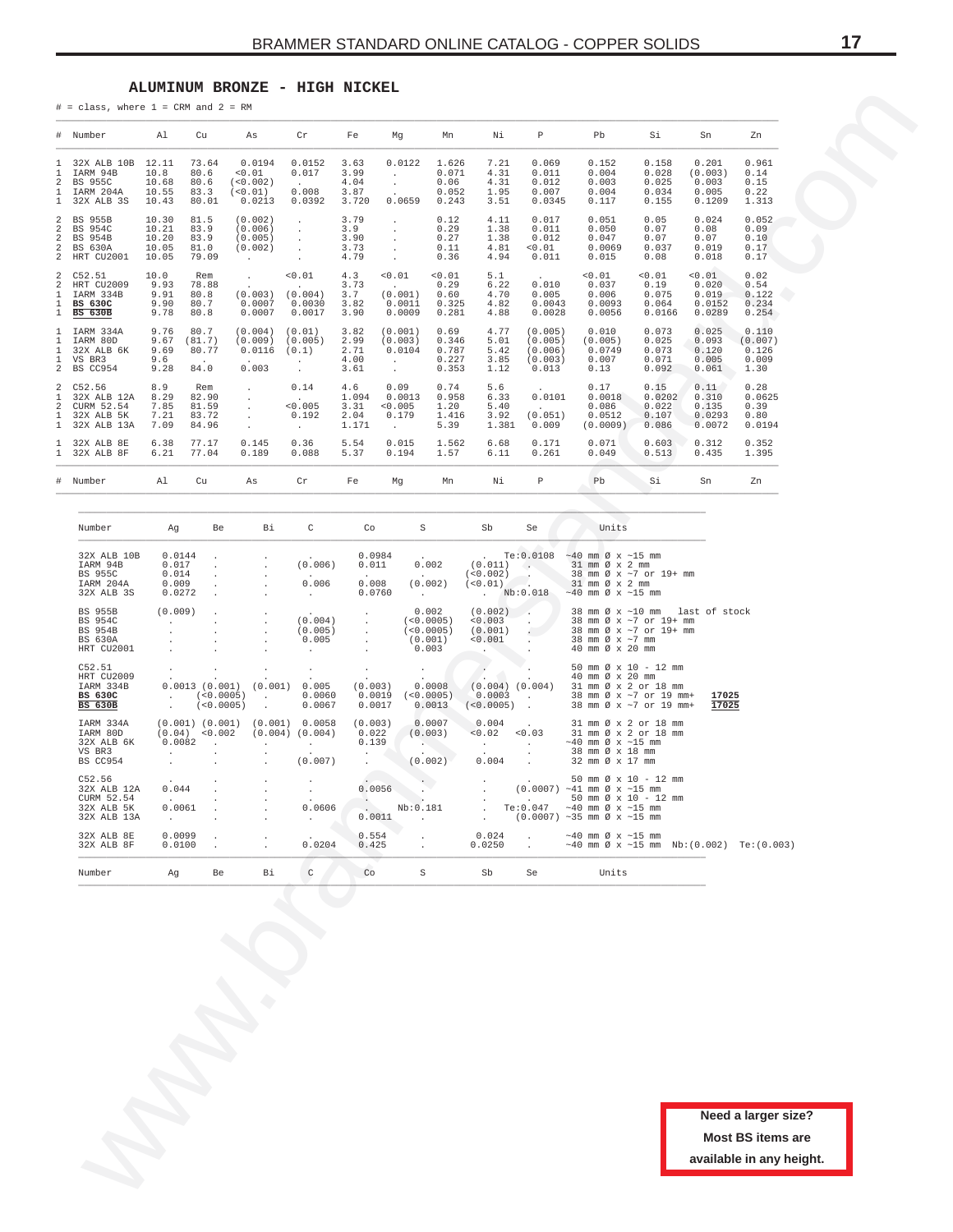#### <span id="page-17-0"></span>**RM ALUMINUM BRONZE MUSHROOMS**

| chill cast                                                            |                                                    | typical analysis                                |                                      |                                              |                                         |                                                |                                                                             |                                               |                                               |                                  |                              | 60 mm Ø x 5 mm                      |                                       |                                                                                                   |                         |                      |
|-----------------------------------------------------------------------|----------------------------------------------------|-------------------------------------------------|--------------------------------------|----------------------------------------------|-----------------------------------------|------------------------------------------------|-----------------------------------------------------------------------------|-----------------------------------------------|-----------------------------------------------|----------------------------------|------------------------------|-------------------------------------|---------------------------------------|---------------------------------------------------------------------------------------------------|-------------------------|----------------------|
| Number                                                                | Al                                                 | Cu                                              | Fe                                   | Mn                                           | Νi                                      | Pb                                             | Si                                                                          | Sn                                            | Zn                                            | Вi                               | Cd                           | Cr                                  | Mg                                    |                                                                                                   |                         |                      |
| CTIF CA 36<br>CTIF 2158-W<br>CTIF 4065-P<br>CTIF CA 35<br>CTIF 2154-V | 12.60<br>11.95<br>11.85<br>11.4<br>11.25           | 77.25<br>85.00<br>81.20<br>75.6<br>85.00        | 2.93<br>2.53<br>3.40<br>6.1<br>3.05  | 0.131<br>0.26<br>0.075<br>1.6<br>0.12        | 6.33<br>0.10<br>3.18<br>3.80<br>0.41    | 0.0154<br>0.005<br>0.03<br>0.10<br>0.005       | 0.113<br>0.015<br>0.034<br>0.25<br>0.015                                    | 0.201<br>0.01<br>0.18<br>0.30<br>0.01         | 0.244<br>0.01<br>0.03<br>0.55<br>0.01         | 0.058<br>$\cdot$<br>$\cdot$      |                              | 0.041                               | 0.130                                 |                                                                                                   |                         |                      |
| CTIF CA 13<br>CTIF CA 3<br>CTIF CA 21<br>CTIF CA11<br>CTIF CA 22      | 11.20<br>10.9<br>10.82<br>10.54<br>10.45           | 82.45<br>86.5<br>81.9<br>84.45<br>80.50         | 3.82<br>0.80<br>3.45<br>1.27<br>2.51 | 1.22<br>0.06<br>0.30<br>0.779<br>0.745       | 0.50<br>0.80<br>3.09<br>1.95<br>4.54    | 0.0230<br>0.15<br>0.05<br>0.109<br>0.0243      | 0.11<br>0.08<br>0.07<br>0.254<br>0.32                                       | (0.01)<br>0.20<br>0.07<br>0.258<br>0.30       | 0.65<br>0.30<br>0.100<br>0.211<br>0.605       | $\cdot$                          | 0.0095<br>$\cdot$<br>$\cdot$ |                                     | 0.125                                 |                                                                                                   |                         |                      |
| CTIF 3011-G<br>CTIF CA 27<br>CTIF CA 10<br>CTIF 3299-J<br>CTIF 3297-Y | 10.35<br>10.25<br>10.15<br>10.10<br>10.00          | 84.80<br>81.1<br>80.65<br>87.60<br>87.45        | 1.98<br>2.81<br>4.55<br>0.38<br>1.88 | 0.165<br>1.195<br>0.333<br>1.12<br>0.03      | 2.00<br>3.88<br>3.39<br>0.21<br>$\cdot$ | 0.10<br>0.11<br>0.16<br>0.110<br>0.11          | 0.16<br>0.127<br>0.46<br>0.136<br>0.15                                      | 0.125<br>0.054<br>0.16<br>0.106<br>0.10       | 0.25<br>0.428<br>0.067<br>0.19<br>0.27        |                                  | 0.012                        |                                     | $\cdot$                               |                                                                                                   |                         |                      |
| CTIF CA37<br>CTIF 4149-G<br>CTIF 2152-S<br>CTIF 2151-R<br>CTIF 3296-L | 9.84<br>9.84<br>9.78<br>9.43<br>9.40               | 76.79<br>84.95<br>85.05<br>84.75<br>88.55       | 6.85<br>2.00<br>3.99<br>4.48<br>0.07 | 0.752<br>0.21<br>0.42<br>0.73<br>0.37        | 4.98<br>1.96<br>0.68<br>0.56<br>0.41    | 0.0503<br>0.15<br>0.005<br>0.005<br>0.30       | 0.040<br>0.18<br>0.015<br>0.015<br>0.20                                     | 0.147<br>0.34<br>0.01<br>0.06                 | 0.364<br>0.37<br>0.01<br>0.01<br>0.62         | 0.0118<br>$\cdot$<br>$\cdot$     |                              | 0.085                               | 0.077<br>$\cdot$                      |                                                                                                   |                         |                      |
| CTIF CA 31<br>CTIF CA 26<br>CTIF 3300-M<br>CTIF 3301-Z<br>CTIF 2794-H | 9.15<br>9.10<br>8.73<br>8.10<br>8.0                | 76.5<br>81.25<br>89.5<br>87.30<br>90.3          | 3.18<br>4.36<br>0.45<br>4.00<br>0.82 | 3.27<br>0.188<br>0.165<br>0.26<br>0.01       | 7.51<br>4.87<br>0.205<br>0.125<br>0.69  | 0.020<br>0.058<br>0.205<br>0.032<br>< 0.01     | 0.064<br>0.035<br>0.415<br>0.057<br>0.048                                   | 0.063<br>0.005<br>0.205<br>0.028<br>0.105     | 0.145<br>0.038<br>0.085<br>0.06<br>0.01       |                                  | 0.034<br>$\cdot$             |                                     | 0.02<br>٠.<br>$\cdot$<br>$\sim$       |                                                                                                   |                         |                      |
| CTIF CA 20<br>CTIF CA 12<br>CTIF CA 25<br>CTIF CA 30<br>CTIF 3018-F   | 8.00<br>8.0<br>7.97<br>7.55<br>7.25                | 87.15<br>84.1<br>79.12<br>81.6<br>81.90         | 0.79<br>2.77<br>6.10<br>5.2<br>4.45  | 1.85<br>3.09<br>0.51<br>2.05<br>1.57         | 1.18<br>1.385<br>5.74<br>3.10<br>4.50   | 0.18<br>0.047<br>0.03<br>0.142<br>0.02         | 0.17<br>0.058<br>0.084<br>0.15<br>0.085                                     | 0.19<br>0.036<br>0.177<br>0.099<br>0.06       | 0.41<br>0.45<br>0.252<br>0.066<br>0.06        | $\cdot$                          | 0.05<br>$\cdot$              |                                     |                                       |                                                                                                   |                         |                      |
| CTIF 3610-0                                                           | 7.10                                               | 82.32                                           | 3.98                                 | 0.045                                        | 5.40                                    | 0.23                                           | 0.065                                                                       | 0.25                                          | 0.51                                          |                                  | 0.090                        |                                     |                                       |                                                                                                   |                         |                      |
| Number                                                                | Al                                                 | Cu                                              | Fe                                   | Mn                                           | Νi                                      | Pb                                             | Si                                                                          | Sn                                            | Zn                                            | Вi                               | Cd                           | Cr                                  | Mg                                    |                                                                                                   |                         |                      |
| CRM<br>Number                                                         | Вi                                                 | <b>BISMUTH BRONZE</b><br>Cu                     | Νi                                   | Р                                            | Pb                                      | Sn                                             | Zn<br>Al                                                                    |                                               | Fe                                            | $\circ$                          | S                            | Sb                                  | Se                                    |                                                                                                   | Units                   |                      |
|                                                                       |                                                    | 88.98                                           | 0.58                                 | 0.049                                        | 0.015                                   | 5.58                                           |                                                                             |                                               |                                               |                                  |                              |                                     |                                       | $0.47$ (0.0012) (0.0016) (0.003) (0.0020) (0.003) (0.0025) 31 mm $\emptyset \times 2$ mm or 18 mm |                         |                      |
| IARM CuMB1-18                                                         | 4.51                                               |                                                 |                                      |                                              |                                         |                                                |                                                                             |                                               |                                               |                                  |                              |                                     |                                       |                                                                                                   |                         |                      |
|                                                                       |                                                    |                                                 |                                      | MANGANESE BRONZE                             |                                         |                                                |                                                                             |                                               |                                               |                                  |                              |                                     |                                       |                                                                                                   |                         |                      |
| $# = class, 1=CRM and 2=RM$                                           |                                                    |                                                 |                                      |                                              |                                         |                                                | BS 675B, 863B, 675A: 38 Ø x ~7 to 19+ mm                                    |                                               |                                               |                                  |                              |                                     | BS 675: 38 Ø x 12 mm                  |                                                                                                   | IARM: 31 Ø x 2 or 18 mm |                      |
| # Number                                                              | Mn                                                 | Al                                              | Fe                                   | Sn                                           | Zn                                      | Cu                                             | As                                                                          | C                                             | Co                                            | Cr                               | Νi                           | P                                   | Pb                                    | S                                                                                                 | Sb                      | Si                   |
| 1 BS 863B<br>1 IARM 88C                                               | 2.97<br>2.99                                       | 5.25<br>5.79                                    | 2.84<br>2.98                         | 0.033<br>0.147                               | 26.1<br>22.86                           | [62.4]<br>64.5                                 | 0.0004<br>(0.007)                                                           | $0.0028$ 0.0009<br>0.005                      | 0.0010                                        | 0.0042<br>0.008                  | 0.081<br>0.276               | 0.0010<br>0.020                     | 0.0205<br>0.133                       | 0.0007<br>0.0010                                                                                  | 0.0012<br>(0.003)       | 0.0103<br>0.091      |
| 2<br>BS 675A<br>1<br>BS 675B                                          | 0.32<br>0.175                                      | 0.002<br>(< 0.005)                              | 1.12<br>1.10                         | 0.8<br>0.92                                  | 39.1<br>39.3                            | 58.5<br>58.7                                   | 0.003<br>0.0009                                                             | $(0.0007)$ .                                  |                                               | $(<0.001)$ $(0.0002)$ $(0.0002)$ | 0.019<br>0.0071              | 0.010<br>0.0020                     | 0.074<br>0.071                        | (0.0005)<br>0.0002                                                                                | 0.0011<br>0.0011        | (0.005)<br>(< 0.005) |
| IARM 83B<br>1<br>$\overline{a}$<br>BS 675                             | 0.13<br>0.11                                       | 0.002<br>0.01                                   | 0.97<br>0.73                         | 0.85<br>0.92                                 | 39.3<br>39.7                            | 58.7<br>Rem.                                   | < 0.005                                                                     | 0.003<br>$(0.0004)$ .                         |                                               | last                             | 0.010<br>0.01                | 0.004<br>< 0.01                     | 0.017<br>< 0.01                       | (0.001)<br>(0.0013)                                                                               | (0.004)<br>< 0.01       | (0.003)<br>0.02      |
|                                                                       | BS 675B and 863B are 17025                         |                                                 |                                      |                                              |                                         |                                                |                                                                             |                                               |                                               |                                  |                              |                                     |                                       |                                                                                                   |                         |                      |
|                                                                       |                                                    |                                                 |                                      |                                              |                                         |                                                |                                                                             |                                               |                                               |                                  |                              |                                     |                                       |                                                                                                   |                         |                      |
| <b>CRM</b>                                                            | available in SET/5 or individually                 | NICKEL BRONZE                                   |                                      |                                              | SET                                     |                                                | analysis listed in mass %                                                   |                                               |                                               |                                  |                              |                                     | 40 mm Ø x ~30 mm                      |                                                                                                   |                         |                      |
| Number                                                                | Al                                                 | Вi                                              | Cu                                   | Fe                                           | Νi                                      | $\, {\mathbb P}$                               | Pb                                                                          | S                                             | Sb                                            | Se                               |                              | Si                                  | Sn                                    | Zn                                                                                                |                         |                      |
| IMN BN5<br>IMN BN1<br>IMN BN2<br>IMN BN3<br>IMN BN4                   | 0.0245<br>0.00286<br>0.00371<br>0.00126<br>0.00055 | 0.0298<br>0.118<br>0.0707<br>0.00098<br>0.00595 | rem<br>rem<br>rem<br>rem<br>rem      | 0.00731<br>0.495<br>0.589<br>0.153<br>0.0216 | 2.69<br>0.226<br>1.64<br>1.04<br>0.635  | 0.0634<br>0.123<br>0.0769<br>0.00038<br>0.0066 | 0.00612<br>0.0239<br>0.00514<br>0.0054<br>0.0145                            | 0.0018<br>0.113<br>0.213<br>(0.0017)<br>0.112 | 0.0314<br>0.117<br>0.0656<br>0.0088<br>0.0055 | 0.0104<br>0.0134                 | 0.00636<br>0.00335           | (0.00211)<br>(0.00839)<br>(0.00064) | 11.82<br>6.47<br>6.21<br>9.29<br>9.81 | 0.0560<br>0.135<br>0.369<br>0.0625<br>0.00771                                                     |                         |                      |
|                                                                       |                                                    |                                                 |                                      |                                              |                                         |                                                | Need a larger size?<br><b>Most BS items are</b><br>available in any height. |                                               |                                               |                                  |                              |                                     |                                       |                                                                                                   |                         |                      |
|                                                                       |                                                    |                                                 |                                      |                                              |                                         |                                                |                                                                             |                                               |                                               |                                  |                              |                                     |                                       |                                                                                                   |                         |                      |

| Number |  |  |  |  | Bi Cu Ni P Pb Sn Zn Al Fe O S Sb Se |  |  | Units |
|--------|--|--|--|--|-------------------------------------|--|--|-------|
|        |  |  |  |  |                                     |  |  |       |

#### **MANGANESE BRONZE**

| $#$ = class, 1=CRM and 2=RM                    |              |                                       |              |                |               |              |                          | BS 675B, 863B, 675A: 38 Ø x ~7 to 19+ mm |                               |                                                |                 | BS 675: 38 Ø x 12 mm |                 |                     | IARM: 31 Ø x 2 or 18 mm |                       |
|------------------------------------------------|--------------|---------------------------------------|--------------|----------------|---------------|--------------|--------------------------|------------------------------------------|-------------------------------|------------------------------------------------|-----------------|----------------------|-----------------|---------------------|-------------------------|-----------------------|
| # Number                                       | Mn           | A1                                    | Fe           | Sn             | Zn            | Cu           | As                       |                                          | Co                            | Cr                                             | Νi              | Ρ                    | Pb              | S                   | Sb                      | Si                    |
| 1 BS 863B<br>1 IARM 88C                        | 2.97<br>2.99 | 5.25<br>5.79                          | 2.84<br>2.98 | 0.033<br>0.147 | 26.1<br>22.86 | 64.5         | [62.4] 0.0004<br>(0.007) |                                          | 0.0028 0.0009<br>0.005 0.0010 | 0.0042<br>0.008                                | 0.081<br>0.276  | 0.0010<br>0.020      | 0.0205<br>0.133 | 0.0007<br>0.0010    | 0.0012<br>(0.003)       | 0.0103<br>0.091       |
| 2 BS 675A<br>1 BS 675B                         | 0.32         | < 0.002<br>$0.175$ (<0.005) 1.10 0.92 | 1.12         | 0.8            | 39.1<br>39.3  | 58.5<br>58.7 | 0.003<br>0.0009          |                                          | $(0.0007)$                    | $( < 0.001 )$ $( 0.0002 )$ $( 0.0002 )$ 0.0071 | 0.019           | 0.010<br>0.0020      | 0.074<br>0.071  | (0.0005)<br>0.0002  | 0.0011<br>0.0011        | (0.005)<br>( < 0.005) |
| 1 IARM 83B<br>2 BS 675<br>__ ____ _ ____ _ ___ | 0.13<br>0.11 | 0.002<br>< 0.01                       | 0.97<br>0.73 | 0.85<br>0.92   | 39.3<br>39.7  | 58.7<br>Rem. | < 0.005                  | 0.003<br>$(0.0004)$ .                    |                               | last                                           | 0.010<br>< 0.01 | 0.004<br>< 0.01      | 0.017<br>< 0.01 | (0.001)<br>(0.0013) | (0.004)<br>< 0.01       | (0.003)<br>< 0.02     |

| <b>NICKEL</b> |
|---------------|
|               |

|         | available in SET/5 or individually |         |     |         |       | analysis listed in mass % |         |          |        |         |           | 40 mm $\varnothing$ x ~30 mm |         |
|---------|------------------------------------|---------|-----|---------|-------|---------------------------|---------|----------|--------|---------|-----------|------------------------------|---------|
| Number  | Al                                 | Вi      | Cu  | Fe      | Ni    | P                         | Pb      |          | Sb     | Se      | Si        | Sn                           | Zn      |
| IMN BN5 | 0.0245                             | 0.0298  | rem | 0.00731 | 2.69  | 0.0634                    | 0.00612 | 0.0018   | 0.0314 | 0.00636 | (0.00211) | 11.82                        | 0.0560  |
| IMN BN1 | 0.00286                            | 0.118   | rem | 0.495   | 0.226 | 0.123                     | 0.0239  | 0.113    | 0.117  | 0.00335 | (0.00839) | 6.47                         | 0.135   |
| IMN BN2 | 0.00371                            | 0.0707  | rem | 0.589   | 1.64  | 0.0769                    | 0.00514 | 0.213    | 0.0656 | 0.0104  |           | 6.21                         | 0.369   |
| IMN BN3 | 0.00126                            | 0.00098 | rem | 0.153   | 1.04  | 0.00038                   | 0.0054  | (0.0017) | 0.0088 |         |           | 9.29                         | 0.0625  |
| IMN BN4 | 0.00055                            | 0.00595 | rem | 0.0216  | 0.635 | 0.0066                    | 0.0145  | 0.112    | 0.0055 | 0.0134  | (0.00064) | 9.81                         | 0.00771 |

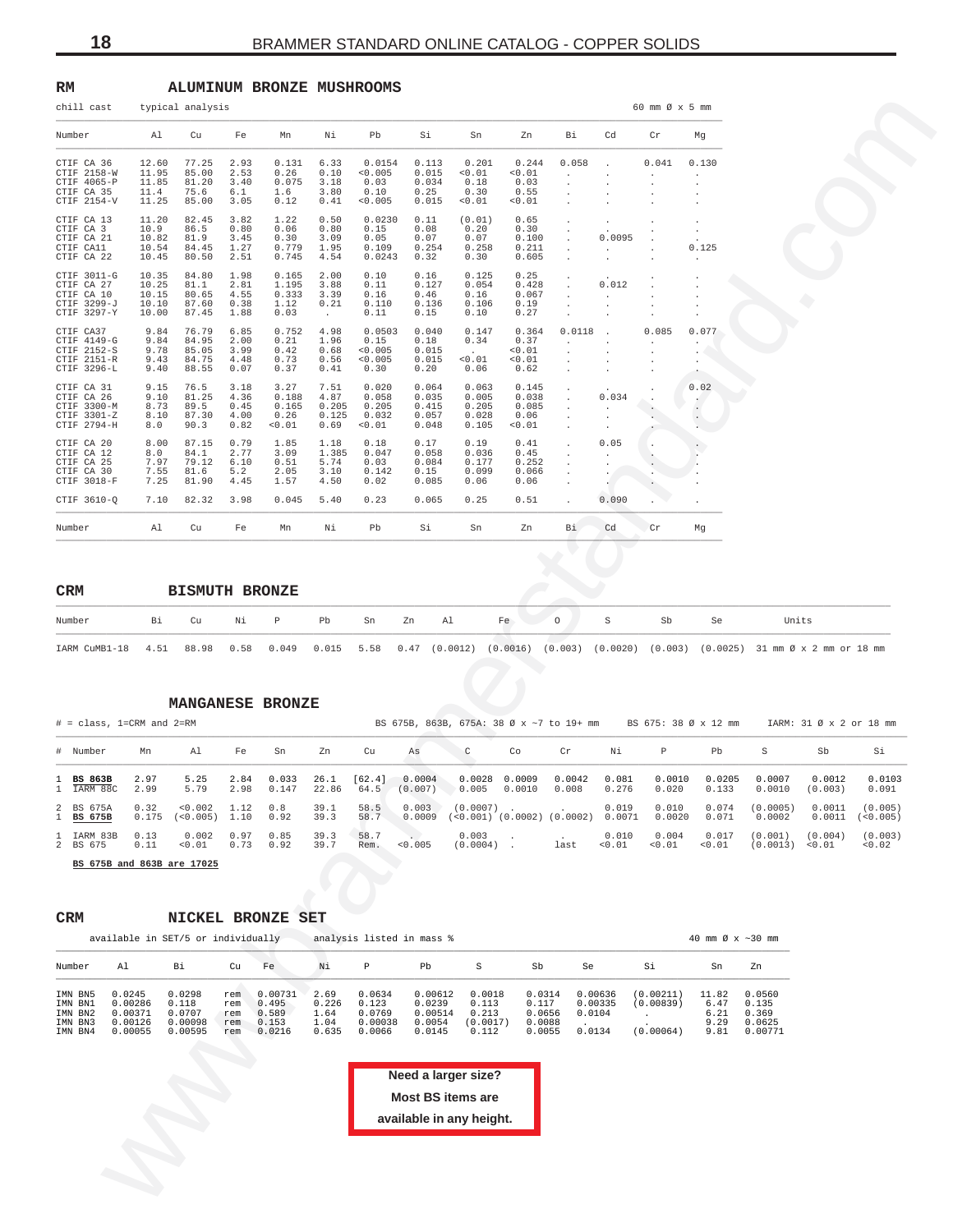<span id="page-18-0"></span>

|              |                                                                          |                                            | PHOSPHOR BRONZE                      |                                            |                                         |                                              |                                              |                                                | $#$ = class, where $1$ = CRM and $2$ = RM          |                                                   |                                                | * Provisional Analysis                            |                                               |                                                  |                                               |
|--------------|--------------------------------------------------------------------------|--------------------------------------------|--------------------------------------|--------------------------------------------|-----------------------------------------|----------------------------------------------|----------------------------------------------|------------------------------------------------|----------------------------------------------------|---------------------------------------------------|------------------------------------------------|---------------------------------------------------|-----------------------------------------------|--------------------------------------------------|-----------------------------------------------|
|              | # Number                                                                 | Ρ                                          | Sn                                   | Zn                                         | Cu                                      | Mn                                           | Νi                                           | Pb                                             | Al                                                 | As                                                | Fe                                             | Mg                                                | S                                             | Sb                                               | Si                                            |
|              | 32X PB11H<br><b>BS 510C</b><br>32X 51000A<br>33X 54400A<br>IARM 78B      | 0.89<br>0.335<br>0.300<br>0.243<br>0.19    | 3.07<br>5.43<br>4.85<br>3.97<br>4.73 | 1.53<br>0.13<br>0.0105<br>3.87<br>3.55     | 91.3<br>94.1<br>94.87<br>86.79<br>87.7  | 0.0404<br>0.001<br>(0.002)                   | 0.70<br>0.015<br>0.0084<br>0.244<br>0.077    | 1.07<br>0.0051<br>0.0032<br>4.69<br>3.87       | 0.070<br>(0.0009)<br>0.0007<br>0.0009<br>(0.002)   | 0.187<br>< 0.005<br>0.0156<br>< 0.003             | 0.377<br>0.0042<br>0.0024<br>0.072<br>0.02     | 0.015                                             | 0.011<br>0.0019<br>0.0021<br>0.0251<br>0.010  | 0.446<br>0.01<br>0.0362<br>0.01                  | 0.084<br>0.0028<br>< 0.002                    |
| 2            | 1 IARM Cu510-18<br>IARM 77B<br>32X 52100A<br>32X PB14E<br><b>BS 510A</b> | (0.16)<br>0.148<br>0.146<br>0.128<br>0.11  | 4.54<br>4.66<br>7.73<br>9.65<br>4.6  | 0.0034<br>0.007<br>0.0026<br>0.103<br>0.21 | 95.2<br>95.2<br>92.10<br>89.70<br>95.10 | (<0.0010)<br>(0.002)<br>0.0141<br>0.002      | (0.017)<br>0.002<br>0.0111<br>0.103<br>0.020 | (0.0027)<br>0.016<br>0.0031<br>0.0354<br>0.016 | (0.0004)<br>(0.001)<br>0.0009<br>0.0201<br>< 0.002 | (0.0007)<br>(0.001)<br>0.0009<br>0.0235<br>0.0008 | (0.0008)<br>0.002<br>0.0008<br>0.0211<br>0.005 |                                                   | (0.0020)<br>0.002<br>0.0008<br>0.070<br>0.008 | (0.0008)<br>0.005<br>$\sim$<br>0.0433<br>(0.003) | $< 0.0050$ )<br>(0.003)<br>(0.003)<br>< 0.003 |
| 1            | 2 CURM 54.02<br>32X PB15B<br>32X PB13E<br>32X PB15A<br><b>BS 510B</b>    | 0.107<br>0.104<br>0.089<br>0.0873<br>0.074 | 5.53<br>2.04<br>6.55<br>2.21<br>4.6  | 0.410<br>0.75<br>0.301<br>0.76<br>0.251    | 92.87<br>92.48<br>96.07<br>[95.0]       | 0.101<br>0.0006<br>0.0440<br>0.125<br>0.0004 | 0.109<br>0.145<br>0.0953<br>0.212<br>0.0211  | 0.663<br>0.046<br>0.109<br>0.174<br>0.0112     | 0.020<br>0.064<br>0.0251<br>0.045<br>(0.006)       | 0.023<br>0.102<br>0.0391<br>0.123<br>0.0010       | 0.102<br>0.044<br>0.0549<br>0.116<br>0.009     | 0.0020<br>0.023<br>0.0275<br>$\ddot{\phantom{a}}$ | 0.030<br>0.0016<br>0.007                      | 0.026<br>0.020<br>0.092<br>0.026<br>(0.002)      | 0.012<br>0.053<br>0.043<br>(0.003)            |
| 2<br>2<br>1  | 1 IARM Cu544-18<br>CURM 54.01<br>HRT CU2016<br>C54.01<br><b>BS 544B</b>  | 0.069<br>0.053<br>0.050<br>0.05<br>0.0258  | 4.14<br>3.17<br>7.23<br>3.2<br>4.06  | 3.80<br>0.346<br>0.006<br>0.31<br>3.51     | 88.0<br>95.42<br>92.67<br>Rem<br>88.2   | 0.158<br>0.13<br>(0.0009)                    | 0.019<br>0.348<br>0.007<br>0.26<br>0.068     | 3.92<br>0.307<br>0.006<br>0.29<br>3.9          | 0.040<br>0.009<br>(0.0009)                         | $\cdot$<br>0.044<br>0.04<br>0.0043                | (0.010)<br>0.028<br>0.004<br>0.01<br>0.087     | 0.008<br>< 0.001<br>$\ddot{\phantom{1}}$          | 0.023<br>0.003<br>0.03<br>0.0249              | 0.070<br>0.006<br>0.08<br>0.0244                 | 0.039<br>0.006<br>0.0042                      |
| $\mathbf{1}$ | 32X PB17A<br><b>BS 544C</b><br>$1\overline{32X}$ PB16A                   | 0.017<br>0.0092<br>0.0073                  | 21.8<br>4.10<br>17.60                | 0.0188<br>3.78<br>0.0082                   | 77.3<br>88.4<br>82.02                   | < 0.005                                      | 0.044<br>0.153<br>0.127                      | 0.213<br>3.31<br>0.088                         | < 0.05<br>(0.0006)                                 | 0.175<br>(0.008)<br>0.0035                        | 0.0009<br>0.055<br>(0.001)                     |                                                   | 0.0220<br>0.058<br>0.0049                     | 0.051<br>0.0045<br>0.013                         | 0.0029<br>0.005                               |

| Number                                                                        | Aq                                                                                     | Bi.                                                                                                 | C                                                                             | Co                                                                                | Cr                                              | N                      | $\Omega$                                              | Se                    | Units                                                                                                                                                                       |       |
|-------------------------------------------------------------------------------|----------------------------------------------------------------------------------------|-----------------------------------------------------------------------------------------------------|-------------------------------------------------------------------------------|-----------------------------------------------------------------------------------|-------------------------------------------------|------------------------|-------------------------------------------------------|-----------------------|-----------------------------------------------------------------------------------------------------------------------------------------------------------------------------|-------|
| 32X PB11H<br><b>BS 510C</b><br>32X 51000A<br>33X 54400A<br>IARM 78B           | B:0.0021<br>(0.004)<br>0.0022<br>0.0124<br>$\sim$                                      | 0.023<br>$\sim$ $\sim$<br>$\sim$ 400 $\sim$                                                         | <b>Contract Contract Contract</b><br>(0.0010)<br>$\sim$ 100 $\pm$             | 0.034<br>0.0008<br><b>Contract Contract</b><br>0.0013<br>$\cdot$                  | $\sim$<br>< 0.005<br>$\sim$                     |                        | <b>Contract Contract Contract</b><br>0.0006<br>$\sim$ | $\mathbf{r}$          | $\sim$ 40 mm Ø x $\sim$ 15 mm<br>38 mm Ø x ~7 or 19+ mm 17025<br>38 mm $\varnothing$ x $\sim$ 15 mm<br>$\sim$ 38 mm Ø x $\sim$ 15 mm<br>31 mm Ø x 2 mm (OK) or 18 mm (LAST) |       |
| IARM Cu510-18 0.0019<br>IARM 77B<br>32X 52100A<br>32X PB14E<br><b>BS 510A</b> | <b>Contract Contract Contract</b><br>0.0011<br>0.0152<br>the company of the company of | $\sim$<br>0.0019<br>0.146                                                                           | (0.0018)<br>0.003<br>$\sim$ 100 $\mu$<br><b>Contract Contract</b><br>(0.0006) | $\sim$<br>$\sim$<br><b>Service</b><br>0.0047<br><b>Contract Contract Contract</b> |                                                 | $\mathbf{r}$<br>$\sim$ | 0.0011<br>$\mathbf{r}$                                | $\mathbf{r}$          | 31 mm Ø x 2 or 18 mm<br>31 mm Ø x 2 or 18 mm<br>38 mm $\varnothing$ x $\sim$ 15 mm<br>$\sim$ 40 mm Ø x $\sim$ 15 mm<br>38 mm Ø x ~7 or 12 mm                                |       |
| CURM 54.02<br>32X PB15B<br>32X PB13E<br>32X PB15A<br><b>BS 510B</b>           | $\sim$                                                                                 | $\sim$<br>(0.0002)<br>$0.0205$ 0.0224<br><b>Contract Contract Contract Contract</b><br>Zr: (0.0004) | $\mathbf{r}$<br>0.0010                                                        | <b>Service</b><br>0.037<br>0.0088<br>0.0509<br>(0.0006)                           | 0.0004<br>$\sim$<br>$\mathbf{r}$<br>(0.0008)    | (0.0001)               | $\sim$<br>0.0009                                      |                       | 50 mm $\varnothing$ x 10-12 mm<br>$(0.0008)$ ~40 mm $\varnothing$ x ~15 mm<br>$\sim$ 40 mm Ø x $\sim$ 15 mm<br>40 mm $\varnothing$ x $\sim$ 15 mm<br>38 mm Ø x ~7 or 19+ mm | 17025 |
| IARM Cu544-18<br>CURM 54.01<br>HRT CU2016<br>C54.01<br><b>BS 544B</b>         | 0.0173                                                                                 |                                                                                                     | $\ddot{\phantom{0}}$<br>0.0031                                                | $\cdot$<br>(0.0012)                                                               | (0.0007)                                        | (0.0007)               | 0.0005                                                |                       | 38 mm Ø x ~3 or 19 mm<br>50 mm $\varnothing$ x 10-12 mm<br>40 mm Ø x 20 mm<br>50 mm Ø x 10-12 mm<br>38 mm $\varnothing$ x $\sim$ 7 or 19+ mm                                | 17025 |
| 32X PB17A<br><b>BS 544C</b><br>32X PB16A                                      | 0.017<br>< 0.005<br>0.0166                                                             | 0.026<br><b>Contract Contract</b><br>0.0530                                                         | <b>Contract Contract</b><br>0.0018<br><b>Service</b>                          | 0.0018<br>(0.0020)<br>(0.0004)                                                    | (0.0004)<br>< 0.005<br><b>Contract Contract</b> | $\sim$<br>$\sim$       | $\sim$ $\sim$ $\sim$<br>0.0006                        | $T_{\rm e}$ : (0.002) | $0.0022 - 40$ mm $\emptyset$ x ~15 mm<br>$\sim$ 38 mm Øx ~ 7 or 19+ mm<br>$\sim$ 40 mm Ø x $\sim$ 15 mm                                                                     | 17025 |

SILICON BRONZE

 $#$  = class, where 1 = CRM and 2 = RM

| $\#$                   | Number                                                                   | Si                           | Cu                                         | Mn                                      | A1                                          | As                                                   | C                                                       | Cr                                                              | Fe                                        | Νi                                            | P                                                           | Pb                                  | Sn                                           | Zn                                          |
|------------------------|--------------------------------------------------------------------------|------------------------------|--------------------------------------------|-----------------------------------------|---------------------------------------------|------------------------------------------------------|---------------------------------------------------------|-----------------------------------------------------------------|-------------------------------------------|-----------------------------------------------|-------------------------------------------------------------|-------------------------------------|----------------------------------------------|---------------------------------------------|
| $\mathbf{1}$<br>1<br>1 | <b>BS 655B</b><br>BS 655C<br>IARM 82B<br>1 37X 65500A<br>1 IARM Cu655-18 | 3.25<br>3.22<br>3.22<br>3.13 | 95.7<br>95.6<br>95.3<br>95.75<br>3.15 95.5 | 0.928<br>0.958<br>1.04<br>0.960<br>0.98 | ( < 0.005)<br>( < 0.005)<br>0.002<br>0.0028 | 0.0004<br>0.0006<br>< 0.002<br>$(0.0020)$ $(0.0004)$ | 0.0012<br>( < 0.005)<br>(0.003)<br>(0.0044)<br>(0.0100) | 0.0006<br>0.0021<br>0.004<br>0.0029<br><b>Contract Contract</b> | 0.042<br>0.052<br>0.080<br>0.035<br>0.055 | 0.0043<br>0.0030<br>0.011<br>0.0059<br>0.0034 | 0.0047<br>0.0035<br>0.004<br>0.0046<br>$(0.0020)$ $(0.018)$ | 0.0205<br>0.0047<br>0.011<br>0.0034 | 0.0053<br>0.0049<br>0.017<br>0.0426<br>0.009 | 0.0248<br>0.0152<br>0.38<br>0.0353<br>0.149 |
|                        | 2 BS 655A<br>1 IARM Cu647-18                                             | 3.14<br>0.70                 | 95.74<br>(96.5)                            | 0.91<br>(0.099)                         | (0.002)<br>0.0027                           | < 0.002                                              | (0.0006)                                                |                                                                 | 0.075<br>$(0.0056)$ 2.69                  | 0.008                                         | (0.004)<br>(<0.02)                                          | 0.008<br>(< 0.007)                  | 0.07<br>(0.01)                               | 0.02<br>(0.005)                             |

| Number                                                                | Be                                     | Co                                     | Mq                       | N                                       |                                    | S                                               | Sb                                          | Zr           | Units                                                                                                                                                                |                |
|-----------------------------------------------------------------------|----------------------------------------|----------------------------------------|--------------------------|-----------------------------------------|------------------------------------|-------------------------------------------------|---------------------------------------------|--------------|----------------------------------------------------------------------------------------------------------------------------------------------------------------------|----------------|
| <b>BS 655B</b><br>BS 655C<br>IARM 82B<br>37X 65500A<br>IARM Cu655-18. | ( < 0.0005 )<br>( < 0.0005 )<br>0.0014 | (< 0.005)<br>(< 0.005)<br>Ag: (0.0015) | (< 0.0005)<br>( < 0.005) | ( < 0.0005 )<br>( < 0.0005)<br>< 0.0005 | ( < 0.0005)<br>(<0.001)<br>(0.001) | 0.0010<br>0.0007<br>0.003<br>0.0010<br>(0.0010) | 0.0002<br>( < 0.0005)<br>< 0.01<br>(0.0008) | ( < 0.0005 ) | 38 mm $\varnothing$ x $\sim$ 7 or 19+ mm<br>38 mm Ø x ~7, ~12 or 19+ mm<br>31 mm Ø x 2 or 18 mm<br>$\sim$ 38 mm $\varnothing$ x $\sim$ 15 mm<br>31 mm Ø x 2 or 18 mm | 17025<br>17025 |
| BS 655A<br>IARM Cu647-18.                                             |                                        |                                        | . .<br>(0.0086)          |                                         |                                    | (0.0006)                                        | < 0.002                                     | 0.044        | 38 mm Ø x ~7, 12 or 19+ mm<br>31 mm Ø x 2 or 18 mm                                                                                                                   |                |

| <b>CRM</b>                                                     |                                                |                                                     | <b>SILICON</b>                                       | <b>BRONZE</b>                          | SET                                           |                                                        |                                              |                                               | BH1 BH3 and BH6 set only, others ok individually    |                                                |                                                        |                                                     |                                              | 40 mm Ø x 25 mm                               |                                              |
|----------------------------------------------------------------|------------------------------------------------|-----------------------------------------------------|------------------------------------------------------|----------------------------------------|-----------------------------------------------|--------------------------------------------------------|----------------------------------------------|-----------------------------------------------|-----------------------------------------------------|------------------------------------------------|--------------------------------------------------------|-----------------------------------------------------|----------------------------------------------|-----------------------------------------------|----------------------------------------------|
| Number                                                         | A1                                             | As                                                  | Bi                                                   | Cu                                     | Fe                                            | Mq                                                     | Mn                                           | Νi                                            | Ρ                                                   | Pb                                             | S                                                      | Sb                                                  | Si                                           | Sn                                            | Zn                                           |
| IMN BH1<br>IMN BH2<br>IMN BH3<br>IMN BH4<br>IMN BH5<br>IMN BH6 | 0.027<br>0.079<br>0.14<br>0.22<br>0.29<br>0.32 | 0.0047<br>0.015<br>0.022<br>0.054<br>0.071<br>0.078 | 0.018<br>0.014<br>0.0091<br>0.006<br>0.0019<br>0.018 | Rem<br>Rem<br>Rem<br>Rem<br>Rem<br>Rem | 1.67<br>1.28<br>0.96<br>0.55<br>0.093<br>0.35 | 0.0065<br>0.0066<br>0.0075<br>0.0057<br>0.0024<br>0.01 | 0.25<br>0.54<br>1.00<br>1.46<br>1.80<br>0.80 | 0.96<br>0.74<br>0.53<br>0.28<br>0.047<br>0.39 | 0.0047<br>0.023<br>0.039<br>0.059<br>0.073<br>0.078 | 0.74<br>0.57<br>0.40<br>0.24<br>0.015<br>0.017 | 0.012<br>0.0092<br>0.0062<br>0.0064<br>0.0055<br>0.016 | 0.066<br>0.042<br>0.026<br>0.016<br>0.0054<br>0.056 | 4.77<br>4.14<br>3.07<br>2.29<br>1.45<br>1.51 | 0.044<br>0.21<br>0.37<br>0.55<br>0.69<br>0.32 | 2.03<br>2.99<br>3.84<br>4.91<br>5.58<br>6.27 |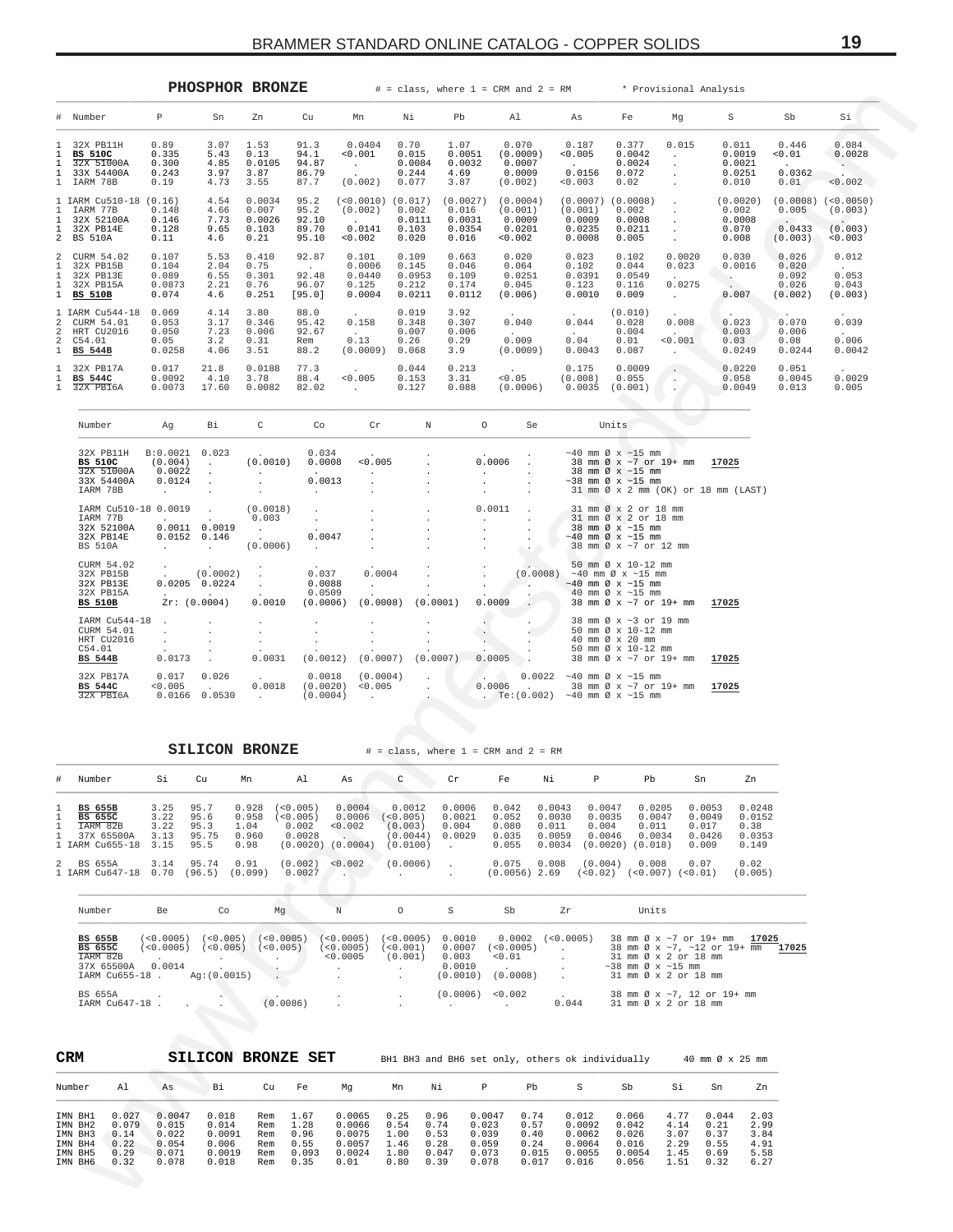## **LEADED, TIN, AND LEADED TIN BRONZE CHART 1 of 2**

# = class, where 1 = CRM and 2 = RM

<span id="page-19-0"></span>

| # Number<br>CTIF B1<br>32X SN7B<br>CURM 50.04                       | Sn                                                                    |                                                            |                                                          |                                                             |                                                                         |                                                                |                                                                                                                                                                                                               |                                             |                                                                                                                              |                                                                                                     |                                                                                        |                                                                                                               |
|---------------------------------------------------------------------|-----------------------------------------------------------------------|------------------------------------------------------------|----------------------------------------------------------|-------------------------------------------------------------|-------------------------------------------------------------------------|----------------------------------------------------------------|---------------------------------------------------------------------------------------------------------------------------------------------------------------------------------------------------------------|---------------------------------------------|------------------------------------------------------------------------------------------------------------------------------|-----------------------------------------------------------------------------------------------------|----------------------------------------------------------------------------------------|---------------------------------------------------------------------------------------------------------------|
|                                                                     |                                                                       | Pb                                                         | Zn                                                       | Cu                                                          | Al                                                                      | Fe                                                             | Mn                                                                                                                                                                                                            | Ni                                          | $\mathbb{P}$                                                                                                                 | S                                                                                                   | Sb                                                                                     | Si                                                                                                            |
| HRT CU2000<br>1 IARM 310A                                           | 15.15<br>12.4<br>11.30<br>11.03<br>10.56                              | 0.202<br>2.31<br>9.94<br>0.78<br>0.064                     | 0.92<br>1.14<br>0.66<br>0.42<br>0.10                     | 82.90<br>81.21<br>76.11<br>86.4<br>89.2                     | 0.072<br>0.0254<br>0.014<br>(0.001)<br>0.0009                           | 0.088<br>0.036<br>0.10<br>0.04<br>0.006                        | <b>Contract</b><br>$\sim$<br>0.028<br>(0.01)<br>(0.001)                                                                                                                                                       | 0.063<br>0.276<br>1.10<br>1.28<br>0.043     | 0.037<br>0.0051<br>0.032<br>0.009<br>0.094                                                                                   | 0.030<br>0.027<br>0.14<br>0.014<br>0.0021                                                           | 0.444<br>0.235<br>0.50<br>$\sim 10^{-11}$<br>(0.002)                                   | 0.055<br>$\sim$<br>0.011<br>(0.01)<br>(0.001)                                                                 |
| 2 CURM 50.02<br>32X 52480A<br>BS 905A-2<br>BS 905A-3<br>2 BS 905A-4 | 10.34<br>10.33<br>10.3<br>10.3<br>10.3                                | 10.67<br>0.329<br>0.032<br>0.033<br>0.033                  | 0.006<br>0.397<br>2.3<br>2.3<br>2.2                      | 78.84<br>88.54<br>[87.3]<br>[87.3]<br>[87.3]                | $\sim 10^6$<br>(< 0.005)<br>(<0.005)<br>(< 0.005)                       | 0.020<br>0.014<br>0.013<br>0.012                               | $\frac{1}{2}$ .<br>(<0.005)<br>(<0.005)<br>(< 0.005)                                                                                                                                                          | 0.369<br>0.018<br>0.018<br>0.018            | 0.046<br>0.0103<br>0.056<br>0.052<br>0.049                                                                                   | 0.0071<br>(0.004)<br>(0.004)<br>(0.004)                                                             | 0.0182<br>0.004<br>0.004<br>0.004                                                      | (0.002)<br>(<0.005)<br>(<0.005)<br>(<0.005)                                                                   |
| 2 BS 905A-1<br>32X LB11E<br>BS 937C<br>32X 93700A<br>1 NCS HS45742  | 10.25<br>10.19<br>9.99<br>9.95<br>9.79                                | 0.030<br>10.21<br>9.15<br>8.38<br>1.43                     | 2.27<br>0.039<br>0.196<br>0.78<br>2.88                   | 87.3<br>78.7<br>80.0<br>80.43<br>Rem                        | (< 0.003)<br>(0.0004)<br>(0.0008)<br><b>Contractor</b><br>0.037         | 0.015<br>0.0034<br>0.0033<br>0.0011<br>0.191                   | (< 0.003)<br><b>Contract Contract</b><br>(0.0007)<br>$\mathcal{L}^{\mathcal{L}}(\mathcal{L}^{\mathcal{L}}(\mathcal{L}^{\mathcal{L}}(\mathcal{L}^{\mathcal{L}}(\mathcal{L}^{\mathcal{L}})))$<br>$\sim 10^{-1}$ | 0.018<br>0.498<br>0.26<br>0.307<br>0.153    | 0.055<br>0.0050<br>0.0009<br>(0.0015)<br>0.56                                                                                | 0.029<br>0.025<br>0.0017<br><b>Contractor</b>                                                       | 0.004<br>0.068<br>0.55<br>0.0051<br>0.288                                              | (< 0.004)<br>0.0093<br>(0.002)<br>- 300 - 21<br>0.010                                                         |
| 1 IARM 92C<br>32X LB12E<br>HRT CU2017<br>IARM 89C<br>BS 929         | 9.65<br>9.63<br>9.24<br>9.14<br>9.07                                  | 9.42<br>8.64<br>8.91<br>0.17<br>1.98                       | 0.146<br>0.459<br>0.37<br>3.0<br>0.0055                  | 80.35<br>79.76<br>80.11<br>87.5<br>85.3                     | 0.0013<br>0.0337<br><b>Contractor</b><br>(0.002)<br>$(<0.00005)$ 0.0030 | (0.008)<br>0.029<br>0.011<br>0.004                             | (0.0016)<br><b>Contractor</b><br>$\sim$<br>(0.001)<br>(<0.00005)                                                                                                                                              | 0.170<br>0.354<br>1.25<br>0.008<br>3.37     | 0.073<br>0.240<br>0.007<br>0.004<br>0.119                                                                                    | 0.026<br>0.053<br>0.026<br>0.0011<br>0.0026                                                         | 0.078<br>0.484<br>0.14<br>0.008<br>0.0146                                              | (0.0019)<br>0.0099<br>(0.003)<br>(<0.001)                                                                     |
| 1 NCS HS45743<br>2 CURM 50.01                                       | 9.06<br>9.01                                                          | 4.20<br>11.13                                              | 1.39<br>0.91                                             | Rem<br>75.38                                                | 0.028<br>< 0.0005                                                       | 0.100<br>0.074                                                 | < 0.001                                                                                                                                                                                                       | 0.056<br>1.93                               | 0.38<br>0.069                                                                                                                | 0.188                                                                                               | 0.206<br>0.50                                                                          | 0.020<br>< 0.001                                                                                              |
| Number                                                              | Sn                                                                    | Pb                                                         | Zn                                                       | Cu                                                          | Al                                                                      | Fe                                                             | Mn                                                                                                                                                                                                            | Ni                                          | $\mathbb{P}$                                                                                                                 | S                                                                                                   | Sb                                                                                     | Si                                                                                                            |
| Number                                                              | Ag                                                                    | As                                                         | Bi                                                       | $\mathbb{C}$                                                | Cd                                                                      | Co                                                             | Cr                                                                                                                                                                                                            | Mg                                          | Se .                                                                                                                         | Te                                                                                                  | Units                                                                                  |                                                                                                               |
| CTIF B1<br>32X SN7B<br>CURM 50.04<br>HRT CU2000<br>IARM 310A        | 0.328<br>$\sim 10^{-10}$ km $^{-1}$<br>0.0020                         | 1.13<br>0.06<br>$\sim$<br>(0.002)                          | 0.198<br>0.10<br>(0.001)                                 | $\sim$<br>$\cdot$                                           | 0.020<br><b>Allen</b><br>$(0.005)$ $(0.001)$                            | 0.339<br>$\sim$<br>0.0011                                      | (0.001)                                                                                                                                                                                                       |                                             | 0.066<br>$\sim$ $\sim$<br>(0.001)                                                                                            | 0.0204<br><b>Contract Contract</b><br>$\cdot$<br>$\sim$                                             | $60$ mm $\varnothing$ x 5 mm<br>40 mm Ø x 20 mm                                        | $\sim$ 40 mm Ø x $\sim$ 15 mm<br>50 mm Ø x 10-12 mm<br>31 mm Ø x 2 or 18 mm                                   |
| CURM 50.02<br>32X 52480A<br>BS 905A-2<br>BS 905A-3<br>BS 905A-4     | 0.0131<br>0.002<br>(0.002)<br>(0.002)                                 | $\frac{1}{2}$ .<br>0.002<br>0.002<br>0.002                 | 0.0013<br><b>Contractor</b><br><b>Contract</b><br>$\sim$ | $\frac{1}{\lambda_{\rho}}$<br>(0.002)<br>(0.001)<br>(0.002) | $\cdot$<br>$\sim$<br>$\sim$                                             |                                                                |                                                                                                                                                                                                               | $\sim$                                      | $\sim$                                                                                                                       | $\cdot$<br>$\cdot$                                                                                  | $\sim$ 40 mm Ø x $\sim$ 15 mm<br>38 mm Ø x 12 mm<br>38 mm Ø x 12 mm<br>38 mm Ø x 12 mm | 50 mm Ø x 10-12 mm                                                                                            |
| BS 905A-1<br>32X LB11E<br>BS 937C<br>32X 93700A<br>NCS HS45742      | (0.002)<br>0.061<br>(0.015)<br><b>Contractor</b><br><b>Contractor</b> | (0.001)<br>0.0408<br>0.0112<br><b>Contractor</b><br>$\sim$ | 0.051<br>(0.018)<br><b>Contract</b><br>$\sim$            | $\mathbb{R}^n \times \mathbb{R}^n$<br>$\cdot$               | (0.0015)(0.0002)<br>the company of the com-                             | 0.009<br>0.0006<br>0.0004<br><b>Contract Contract Contract</b> | $(0.00004)$ $0:0.0060$<br>$\sim 100$                                                                                                                                                                          | $\sim$<br><b>Contract Contract Contract</b> | $\sim$<br>$\sim$<br>$(0.0008)$ $(0.0005)$ 38 mm Ø x 19+ mm<br><b>Contractor</b><br>$\cdot$                                   | 0.0147<br><b>Contractor</b><br>$\sim$                                                               | 38 mm Ø x 12 mm<br>40 mm Ø x 30 mm                                                     | $\sim$ 40 mm Ø x $\sim$ 15 mm<br>17025<br>$\sim$ 42 mm Ø x $\sim$ 15 mm                                       |
| IARM 92C<br>32X LB12E<br>HRT CU2017<br>IARM 89C<br>BS 929           | (0.05)<br>0.0450<br><b>Contract Contract</b><br>0.005<br>(< 0.005)    | (0.005)<br>0.112<br>$\sim$<br>0.004<br>0.0017              | (0.011)<br>0.0338<br>$\sim$<br>(0.003)<br>(< 0.005)      | (0.002)<br><b>Contractor</b>                                | $\sim 100$<br>$\sim$<br>$(0.002)$ $(0.001)$<br>$(<0.005)$ .             | 0.061<br>$\sim$                                                | $(0.0007)$ $(0.0007)$ . $(0.001)$<br>$\cup$ defined by<br>$(0.001)$ $(0.002)$ $0:0.006$<br>$0.0031$ (<0.005) .                                                                                                |                                             | $\mathcal{L}^{\mathcal{L}}$ and $\mathcal{L}^{\mathcal{L}}$ and $\mathcal{L}^{\mathcal{L}}$<br>$\sim$<br>(0.001)<br>0:0.0031 | $\Delta \sim 10^{-11}$<br>0.0215<br><b>Carl Corporation</b><br>(0.0004)<br><b>Contract Contract</b> | 40 mm Ø x 20 mm                                                                        | 31 mm Ø x 2 or 18 mm<br>$\sim$ 40 mm Ø x $\sim$ 15 mm<br>31 mm Ø x 2 or 18 mm<br>51 mm Ø x ~7 or 19+ mm 17025 |
| NCS HS45743<br>CURM 50.01 0.19                                      |                                                                       | $\sim$                                                     | 0.024                                                    | $\cdot$                                                     | $\cdot$                                                                 | $\mathbf{r}$                                                   | $\cdot$<br>У                                                                                                                                                                                                  | $\cdot$                                     | $\cdot$<br>$\overline{a}$                                                                                                    | $\cdot$<br>$\cdot$                                                                                  | 40 mm Ø x 30 mm                                                                        | 50 mm $\varnothing$ x 10 - 12 mm                                                                              |
| Number                                                              | Ag                                                                    | As                                                         | Bi                                                       | $\mathsf{C}$                                                | Cd                                                                      | Co                                                             | Cr                                                                                                                                                                                                            | Mg                                          | Se                                                                                                                           | Te                                                                                                  | Units                                                                                  |                                                                                                               |

| Number             | Aq                   | As               | Bi            | C                 | Cd                   | Co             | Cr                            | Mq       | Se                       | Te                       | Units                                             |
|--------------------|----------------------|------------------|---------------|-------------------|----------------------|----------------|-------------------------------|----------|--------------------------|--------------------------|---------------------------------------------------|
| CTIF B1            | <b>ALCOHOL:</b>      | $\sim$           | $\sim$        |                   |                      |                |                               |          |                          |                          | 60 mm Ø x 5 mm                                    |
| 32X SN7B           | 0.328                | 1.13             | 0.198         |                   | 0.020                | 0.339          |                               |          | 0.066                    | 0.0204                   | $\sim$ 40 mm Ø x $\sim$ 15 mm                     |
| CURM 50.04         | $\sim$               | 0.06             | 0.10          |                   | $\ddot{\phantom{0}}$ | $\sim$         |                               |          | $\sim$                   |                          | 50 mm Ø x 10-12 mm                                |
| HRT CU2000         |                      | $\sim$           | $\cdot$       |                   |                      |                |                               |          |                          |                          | 40 mm Ø x 20 mm                                   |
| IARM 310A          | 0.0020               | (0.002)          | (0.001)       |                   | $(0.005)$ $(0.001)$  | 0.0011         | (0.001)                       |          | (0.001)                  |                          | 31 mm Ø x 2 or 18 mm                              |
| CURM 50.02         |                      |                  |               |                   |                      |                |                               |          | $\cdot$                  |                          | 50 mm Ø x 10-12 mm                                |
| 32X 52480A         | 0.0131               | $\sim$ 100 $\pm$ | 0.0013        |                   |                      |                |                               |          | $\cdot$                  |                          | $\sim$ 40 mm Ø x $\sim$ 15 mm                     |
| BS 905A-2          | 0.002                | 0.002            | $\sim$        | (0.002)           |                      |                |                               |          |                          |                          | 38 mm Ø x 12 mm                                   |
| BS 905A-3          | (0.002)              | 0.002            | $\sim$        | (0.001)           |                      |                |                               |          |                          |                          | 38 mm Ø x 12 mm                                   |
| BS 905A-4          | (0.002)              | 0.002            | $\sim$        | (0.002)           |                      |                |                               |          |                          |                          | 38 mm Ø x 12 mm                                   |
| BS 905A-1          | (0.002)              | (0.001)          | $\sim$        |                   |                      | $\sim$         |                               |          | $\cdot$                  |                          | 38 mm Ø x 12 mm                                   |
| 32X LB11E          | 0.061                | 0.0408           | 0.051         |                   |                      | 0.009          |                               |          |                          | 0.0147                   | $\sim$ 40 mm Ø x $\sim$ 15 mm                     |
| BS 937C            | (0.015)              | 0.0112           | (0.018)       |                   | (0.0015)(0.0002)     | 0.0006         | (0.00004)                     | 0:0.0060 | (0.0008)                 | (0.0005)                 | 38 mm Ø x 19+ mm<br>17025                         |
| 32X 93700A         | $\cdot$              |                  |               |                   |                      | 0.0004         | $\cdot$                       |          |                          |                          | $\sim$ 42 mm Ø x $\sim$ 15 mm                     |
| NCS HS45742        | $\ddot{\phantom{0}}$ |                  |               |                   |                      | $\sim$         |                               |          |                          | $\cdot$                  | 40 mm Ø x 30 mm                                   |
| IARM 92C           | (0.05)               | (0.005)          | (0.011)       | (0.002)           | $\sim$               |                | $(0.0007)$ $(0.0007)$         |          | (0.001)                  | $\sim$                   | 31 mm Ø x 2 or 18 mm                              |
| 32X LB12E          | 0.0450               | 0.112            | 0.0338        | $\mathbf{r}$      |                      | 0.061          | $\mathcal{L}$                 |          | <b>Contract Contract</b> | 0.0215                   | $\sim$ 40 mm Ø x $\sim$ 15 mm                     |
| HRT CU2017         | $\sim$               | $\sim$           | $\sim$ $\sim$ |                   |                      | <b>Service</b> |                               |          | <b>Contract Contract</b> | $\sim$                   | 40 mm Ø x 20 mm                                   |
| IARM 89C           | 0.005                | 0.004            | (0.003)       |                   | $(0.002)$ $(0.001)$  |                | $(0.001)$ $(0.002)$ $0:0.006$ |          | (0.001)                  | (0.0004)                 | 31 mm Ø x 2 or 18 mm                              |
| BS 929             | (<0.005)             | 0.0017           | (50.005)      | $($ < 0 . 005 ) . |                      |                | $0.0031$ (<0.005).            |          | 0:0.0031                 | <b>Contract Contract</b> | 17025<br>51 mm $\varnothing$ x $\sim$ 7 or 19+ mm |
| <b>NCS HS45743</b> | $\ddot{\phantom{0}}$ |                  |               |                   |                      |                |                               |          |                          | $\ddot{\phantom{0}}$     | 40 mm Ø x 30 mm                                   |
| CURM 50.01         | 0.19                 |                  | 0.024         |                   |                      |                |                               |          |                          | $\mathbf{r}$             | 50 mm $\varnothing$ x 10 - 12 mm                  |
| Number             | Aq                   | As               | Вi            | C                 | Cd                   | Co             | Cr                            | Mq       | Se                       | Te                       | Units                                             |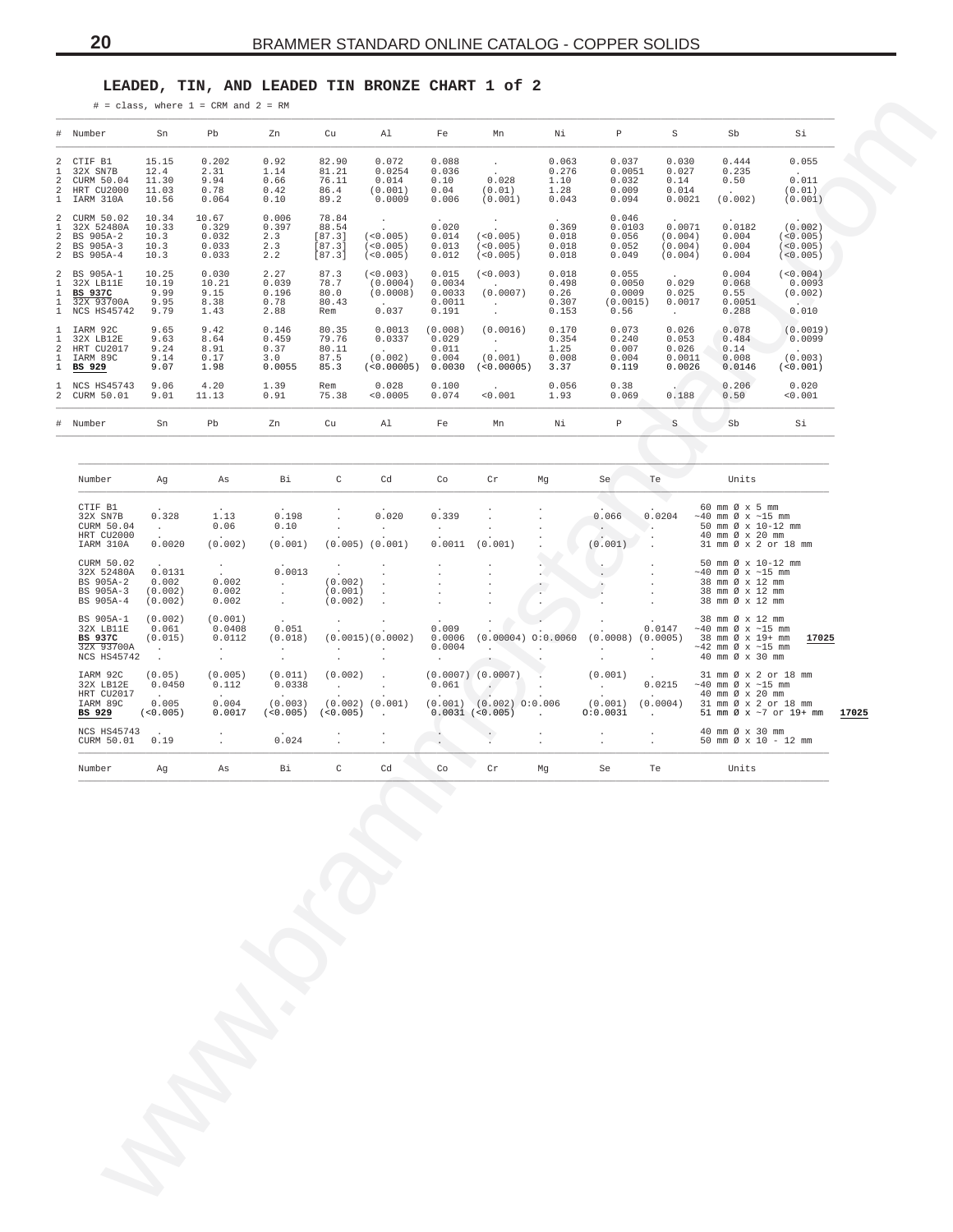## **LEADED, TIN, AND LEADED TIN BRONZE CHART 2 of 2**

<span id="page-20-0"></span>

|                                                                                      |                                                                           | $\#$ = class, where $1$ = CRM and $2$ = RM                |                                                                          |                                                                       |                                                                             | * Provisional Analysis                             |                                                                                                             |                                           |                                                             |                                                |                                                                                                                                                               |                                                                                                                                                                                                                                                                              |                         |
|--------------------------------------------------------------------------------------|---------------------------------------------------------------------------|-----------------------------------------------------------|--------------------------------------------------------------------------|-----------------------------------------------------------------------|-----------------------------------------------------------------------------|----------------------------------------------------|-------------------------------------------------------------------------------------------------------------|-------------------------------------------|-------------------------------------------------------------|------------------------------------------------|---------------------------------------------------------------------------------------------------------------------------------------------------------------|------------------------------------------------------------------------------------------------------------------------------------------------------------------------------------------------------------------------------------------------------------------------------|-------------------------|
| # Number                                                                             | Sn                                                                        | Pb                                                        | Zn                                                                       | Cu                                                                    | Al                                                                          | Fe                                                 | Mn                                                                                                          | Ni                                        | P                                                           | S                                              | Sb                                                                                                                                                            | Si                                                                                                                                                                                                                                                                           |                         |
| BS 929MOD *<br><b>BS 903E</b><br><b>BS 903D</b><br>CURM 50.03<br>1 IARM Cu903-18 8.3 | 8.8<br>8.63<br>8.55<br>8.41                                               | 2.7<br>0.100<br>0.101<br>8.86<br>(0.066)                  | 0.26<br>4.11<br>4.14<br>1.72<br>4.6                                      | [84.4]<br>87.0<br>86.7<br>77.42<br>86.5                               | 0.14<br>(0.001)<br>(0.0001)<br>0.005<br>(0.0010)                            | 0.12<br>0.0072<br>0.0058<br>0.018<br>(0.012)       | 0.007<br>$\Delta \sim 10^4$<br>0.037<br>(0.0004)                                                            | 3.2<br>0.293<br>0.284<br>2.89<br>0.41     | 0.15<br>0.056<br>0.059<br>0.159<br>(0.060)                  | 0.015<br>0.0092<br>0.0090<br>0.064<br>(0.0017) | 0.03<br>0.010<br>0.0121<br>0.24<br>(0.002)                                                                                                                    | 0.006<br>(0.0018)<br>(0.0003)<br>0.005<br>(0.0040)                                                                                                                                                                                                                           |                         |
| 32X LB10G<br>BS 903B<br>NCS HS45741<br>BAM 374<br>2 BS 938-1                         | 8.29<br>7.9<br>7.77<br>7.60<br>7.16                                       | 12.60<br>0.10<br>2.92<br>0.00083<br>14.8                  | 0.110<br>4.39<br>4.04<br>0.00404<br>0.26                                 | 77.10<br>86.7<br>Rem<br>92.22<br>77.1                                 | (0.0005)<br>(0.001)<br>0.057<br>$\sim 10^{-10}$<br>(<0.002)                 | 0.0011<br>0.049<br>0.27<br>0.0040<br>(0.015)       | 0.0004<br><b>Carl Corporation</b><br>0.00043<br>(0.001)                                                     | 0.690<br>0.50<br>0.204<br>0.00327<br>0.49 | 0.0034<br>0.073<br>0.093<br>0.1697<br>(0.059)               | 0.0100<br>0.006<br>(0.0013)<br>0.009           | 0.599<br>0.003<br>0.108<br>0.033                                                                                                                              | 0.002<br>0.051<br>$(0.00063)$ $(<0.0010)$<br>(<0.004)                                                                                                                                                                                                                        |                         |
| 1 BS 936<br>1 IARM Cu932-18 6.82<br>IARM 91E<br>BS 932G<br><b>BS 932F</b>            | 6.99<br>6.69<br>6.35<br>6.30                                              | 10.7<br>7.95<br>7.59<br>7.78<br>7.32                      | 0.244<br>3.44<br>3.68<br>2.92<br>3.39                                    | 81.5<br>81.2<br>81.3<br>82.0<br>[82.1]                                | 0.0007<br>(0.0007)<br>0.0015<br>(0.002)<br>(0.0008)                         | 0.0026<br>0.070<br>0.110<br>0.028<br>0.057         | (0.0006)<br>$\sim$ $\sim$<br>0.0007<br>(0.0005)<br>(0.0002)                                                 | 0.36<br>0.454<br>0.300<br>0.39<br>0.388   | (0.053)<br>0.040<br>0.026<br>0.11<br>0.0105                 | 0.009<br>0.031<br>0.028<br>0.035<br>0.0368     | 0.102<br>0.31<br>0.168<br>0.173<br>0.199                                                                                                                      | 0.0040<br><b>Contract of the Contract of the Contract of the Contract of the Contract of the Contract of the Contract of the Contract of the Contract of the Contract of the Contract of the Contract of The Contract of The Contract of T</b><br>0.0021<br>0.0014<br>0.0011 |                         |
| <b>BS 932H</b><br>IARM 184A<br>32X LB13D<br>BAM 377<br>2 BS 922B-1                   | 6.28<br>6.0<br>5.98<br>5.92<br>5.8                                        | 7.62<br>19.0<br>7.04<br>0.00449<br>1.33                   | 2.79<br>0.37<br>0.77<br>0.01006<br>3.95                                  | 82.4<br>(74)<br>85.1<br>94.04<br>88.4                                 | 0.0020<br>0.0016<br>0.0014<br>0.00451<br>(0.001)                            | 0.019<br>(0.003)<br>0.0159<br>0.01042<br>0.010     | (0.0005)<br>(0.002)<br>0.000921<br>(0.002)                                                                  | 0.41<br>0.30<br>0.629<br>0.61             | (0.11)<br>0.008<br>0.033<br>$0.01074$ $(<0.0010)$<br>0.037  | 0.038<br>0.021<br>0.074<br>$\sim$              | 0.185<br>0.27<br>0.092<br>(0.00068) 0.00130<br>0.002                                                                                                          | (0.002)<br>(0.002)<br>0.008<br>(0.0134)<br>(0.001)                                                                                                                                                                                                                           |                         |
| BS 922B-2<br>BS 922B-4<br>BS 922B-5<br>BAM 378<br>1 32X LB16A                        | 5.8<br>5.8<br>5.8<br>5.738<br>5.55                                        | 1.33<br>1.33<br>1.33<br>(0.00042)<br>18.78                | 3.91<br>3.82<br>3.78<br>$(0.00073)$ 94.13<br>0.450                       | 88.4<br>88.4<br>88.4<br>74.42                                         | (0.001)<br>(0.001)<br>(0.001)<br>(<0.0001)<br>(0.0012)                      | 0.008<br>0.007<br>0.006<br>0.0182<br>0.0040        | (0.002)<br>(0.002)<br>(0.002)<br>(0.000074) 0.00183<br>$\sim 10^{-11}$                                      | 0.61<br>0.61<br>0.61<br>0.793             | 0.031<br>0.021<br>0.017<br>0.0602<br>(0.0018)               | (0.00091)<br>0.0011                            | 0.002<br>0.002<br>0.002<br>0.00861<br>(0.0012)                                                                                                                | (0.001)<br>(0.001)<br>(0.001)<br>(<0.0010)<br><b>Contractor</b>                                                                                                                                                                                                              |                         |
| 32X LB14H<br>IARM 267A<br><b>BS 836D</b><br><b>BS 836B</b><br><b>BS 836C</b>         | 5.16<br>4.95<br>4.82<br>4.71<br>4.7                                       | 15.04<br>0.026<br>4.9<br>4.6<br>4.72                      | 0.254<br>2.06<br>4.84<br>4.85<br>4.91                                    | 78.4<br>87.8<br>84.8<br>85.2<br>85.0                                  | 0.0008<br>0.003<br>0.0011<br>0.0015<br>(0.0015)                             | 0.041<br>0.019<br>0.026<br>0.022<br>0.017          | (0.002)<br>(0.0002)<br>(0.0007)<br>(0.0007)                                                                 | 0.300<br>5.1<br>0.370<br>0.377<br>0.370   | 0.039<br>0.037<br>0.086<br>0.096<br>0.066                   | 0.036<br>0.0014<br>0.039<br>0.036<br>0.038     | 0.103<br>< 0.03<br>0.108<br>0.102<br>0.104                                                                                                                    | 0.0012<br>0.003<br>0.0027<br>(0.0032)<br>0.0032                                                                                                                                                                                                                              |                         |
| 32X LB15F<br>BAM M397<br>BAM M397a<br>IARM 72B                                       | 4.53<br>3.99<br>3.9<br>0.029                                              | 20.15<br>0.229<br>0.227<br>1.99                           | 0.147<br>1.96<br>1.87<br>7.81                                            | 74.5<br>$\sim 100$<br>90.08                                           | 0.0009<br>$\sim$ $\sim$                                                     | 0.0039<br>$\sim 10^{-11}$<br>0.007                 | $\cdot$                                                                                                     | 0.104<br>0.336<br>0.337<br>0.004          | 0.063<br>$\mathcal{D}$<br>0.005                             | 0.021<br>0.45<br>0.45<br>0.0015                | 0.198<br>0.097<br>0.097<br>0.006                                                                                                                              | 0.0018<br>$\sim 10^{-11}$<br>(0.002)                                                                                                                                                                                                                                         |                         |
| # Number                                                                             | Sn                                                                        | Pb                                                        | Zn                                                                       | Cu                                                                    | Al                                                                          | Fe                                                 | Mn                                                                                                          | Νi                                        | Р                                                           | S                                              | Sb                                                                                                                                                            | Si                                                                                                                                                                                                                                                                           |                         |
| Number                                                                               | Ag                                                                        | Αs                                                        | Bi                                                                       | C                                                                     | Cd                                                                          | Co                                                 | Cr                                                                                                          | Mg                                        | Se                                                          | Тe                                             | Units                                                                                                                                                         |                                                                                                                                                                                                                                                                              |                         |
| BS 929MOD *<br><b>BS 903E</b><br><b>BS 903D</b><br>C50.03<br>IARM Cu903-18 0.0059    | 0.001<br><b>Contract Contract</b><br>(0.006)<br>$\sim 10^{-10}$ m $^{-1}$ | (0.002)<br>0.0014<br>0.094<br>(0.0010)                    | $\sim$<br>(0.004)<br>0.027<br>$\sim$ $\sim$                              | 0.002<br>(0.002)<br>(< 0.005)<br><b>Contract Contract</b><br>(0.0020) | $\bullet$<br>$\bullet$<br>$\sim$<br>$\sim$                                  | 0.001<br>(0.002)<br>(0.0009)<br>0.0019             | $(0.0007)$ N: $(0.0004)$ O: $(0.007)$<br>$\sim 100$<br>$\cdot$ .                                            | 0: < 0.005<br>0:0.0011<br>0:0.0013        | $(0.0006)$ $(0.001)$<br>$\sim$                              | $\cdot$                                        | 51 mm Ø x ~7 or 19+ mm<br>38 mm Ø x ~7 or 19+ mm<br>38 mm Ø x 19 mm <b>17025</b><br>50 mm Ø x 10-12 mm<br>31 mm Ø x 2 or 18 mm                                |                                                                                                                                                                                                                                                                              | 17025<br>last           |
| 32X LB10G<br>BS 903B<br>NCS HS45741<br>BAM 374<br>BS 938-1                           | 0.0686<br>$\sim 10^{-10}$<br>0.00121<br>0.0048                            | 0.169<br>0.003<br>(0.00043)<br>(0.004)                    | 0.093<br>$\sim 10^{-11}$<br>(0.00022)<br>$\sim$                          | (0.0004)<br>$\sim$<br>$\cdot$                                         | $\ddot{\phantom{a}}$<br>$\cdot$                                             | 0.084<br>$\mathcal{L}^{\mathcal{A}}$ .<br>$\cdot$  |                                                                                                             |                                           | $\sim$<br>(<0.0002)<br><b>Contractor</b>                    |                                                | $\sim$ 40 mm Ø x $\sim$ 15 mm<br>38 mm Ø x ~7 or 19+ mm<br>40 mm Ø x 30 mm<br>40 mm Ø x 30 mm<br>38 mm Ø x 12 mm                                              |                                                                                                                                                                                                                                                                              | last                    |
| BS 936<br>IARM Cu932-18 0.019<br>IARM 91E<br>BS 932G<br>BS 932F                      | 0:0.0026<br>0.015<br><b>Contractor</b>                                    | 0.0073<br>0.008<br>0.0096<br>0.0091                       | $0.0045$ N: $(0.0001)$ $(0.0025)$ .<br>0.094<br>0.109<br>and the control | (0.0025) 0.0007<br>(0.003) 0.0011<br>(0.011)<br>(0.0053)              | na Col<br>$\sim$                                                            | $0.0024$ (0.0008)<br>0:0.0025                      | $(0.003)$ $(0.00004)$ .<br>$(0.0024)$ .<br>$0.0025$ $(0.001)$                                               | $\sim$<br>$\sim$<br>$\sim 10^{-11}$       | $(0.009)$ .<br>0.004<br>0:0.0014                            | $\sim$<br>last                                 | . Ti: $(0.00006)$ 50 mm $\emptyset$ x 19+ mm 17025<br>38 mm Ø x ~3 or 19 mm<br>31 mm Ø x 2 or 18 mm<br>38 mm Ø x ~7 or 19+ mm 17025<br>38 mm Ø x ~11 or 19 mm |                                                                                                                                                                                                                                                                              | 17025                   |
| BS 932H<br>IARM 184A<br>32X LB13D<br>BAM 377<br>BS 922B-1                            | (0.01)<br>0.0249<br>(0.001)                                               | 0.010<br>0.010<br>0.118<br>$0.00644$ $(<0.0010)$<br>0.001 | (0.03)<br>0.058<br>0.00422<br>$\cdot$                                    | (0.007)<br>(0.004)<br>$\ddot{\phantom{a}}$                            | <b>Carl Corporation</b><br>0.0006<br>$\sim$                                 | 0.0028<br>(0.001)<br>0.0044<br>$\Delta$<br>$\cdot$ | (0.001)<br>$\sim$<br>0.00669<br>$\ddot{\phantom{a}}$                                                        | 0: 0.0016<br>$\sim$                       | $\cdot$<br>0.0055<br>$\sim$                                 |                                                | 38 mm Ø x ~7 or 19+ mm<br>31 mm Ø x 2 or 18 mm<br>$\sim$ 40 mm Ø x $\sim$ 15 mm<br>40 mm Ø x 30 mm<br>41 mm Ø x 12 mm                                         |                                                                                                                                                                                                                                                                              | 17025                   |
| BS 922B-2<br>BS 922B-4<br>BS 922B-5<br>BAM 378<br>32X LB16A                          | (0.001)<br>(0.001)<br>(0.001)<br>0.00266<br>0.0016                        | 0.001<br>0.001<br>0.001<br>0.00995<br>$\sim$              | (<0.0001)<br>0.0120                                                      | ٠.                                                                    | 0.01007<br>$\sim$                                                           | $\cdot$<br>0.0089<br>$\cdot$                       | $\cdot$<br>0.0311<br>$\ddot{\phantom{0}}$                                                                   | $\blacksquare$<br>0.00287<br>$\sim$       | $\cdot$<br>(< 0.0002)<br>$\sim$                             | 0.00850<br>$\ddot{\phantom{a}}$                | 41 mm Ø x 12 mm<br>41 mm Ø x 12 mm<br>41 mm Ø x 12 mm<br>40 mm Ø x 30 mm<br>32 mm Ø x 17 mm                                                                   |                                                                                                                                                                                                                                                                              |                         |
| 32X LB14H<br>IARM 267A<br><b>BS 836D</b><br><b>BS 836B</b><br><b>BS 836C</b>         | 0.046<br>(0.002)<br>0.023<br>0.025<br>0.024                               | 0.055<br>(0.004)<br>0.0081<br>0.0081<br>0.0082            | 0.496<br>(0.005)<br>0.093<br>0.10<br>0.10                                | (0.003)<br>(0.003)<br>(0.0032)<br>(0.003)                             | 0.0005<br>$\sim 10^{-1}$<br>$\sim$<br>$\sim$ $\sim$<br>$\ddot{\phantom{a}}$ | 0.0018<br>(0.002)                                  | (0.001)<br>$0.0027$ $0:0.0012$ $(0.0004)$<br>$0.0027$ $0:0.0010$ $(0.0005)$<br>$0.0027$ $0:0.0014$ (0.0007) |                                           | (0.002)<br>Be: (0.00009)<br>Be: (0.00009)<br>Be: (0.000005) |                                                | $\sim$ 40 mm Ø x $\sim$ 15 mm<br>31 mm Ø x 2 or 18 mm<br>44 mm Ø x ~7 or 19+ mm<br>44 mm Ø x ~7 or 19+ mm<br>44 mm Ø x ~7 or 19+ mm                           |                                                                                                                                                                                                                                                                              | 17025<br>17025<br>17025 |
| 32X LB15F<br><b>BAM M397</b><br>BAM M397a<br>IARM 72B                                | 0.023<br>$\sim$<br>$\ddot{\phantom{a}}$<br>$\ddot{\phantom{a}}$           | 0.0163<br>(0.00029)<br>(0.00029)<br>(0.003)               | 0.129<br>$\sim$<br>$\cdot$                                               | $\sim$<br>0.002                                                       | 0.0006<br>$\ddot{\phantom{a}}$<br>$\cdot$<br>$\cdot$                        | 0.0004<br>$\cdot$<br>$\cdot$<br>$\cdot$            |                                                                                                             | $\blacksquare$                            | < 0.0001 < 0.0001<br>$< 0.0001$ $< 0.0001$<br>$\sim$        | $\cdot$                                        | $\sim$ 40 mm Ø x $\sim$ 15 mm<br>40 mm Ø x 30 mm<br>40 mm Ø x 30 mm<br>31 mm Ø x 2 or 18 mm                                                                   |                                                                                                                                                                                                                                                                              |                         |
| Number                                                                               | Ag                                                                        | As                                                        | Вi                                                                       | $\rm{C}$                                                              | Cd                                                                          | Co                                                 | Cr                                                                                                          | Mg                                        | Se                                                          | Te                                             | Units                                                                                                                                                         |                                                                                                                                                                                                                                                                              |                         |

| Number                                                                            | Aq                                                                        | As                                                        | Bi                                                                      | C                                                                                    | Cd                                                         | Co                                                                   | Cr                                                                                         | Mq                                                          | Se                                                                                                      | Te                                                                                       | Units                                                                                                                                                           |                         |
|-----------------------------------------------------------------------------------|---------------------------------------------------------------------------|-----------------------------------------------------------|-------------------------------------------------------------------------|--------------------------------------------------------------------------------------|------------------------------------------------------------|----------------------------------------------------------------------|--------------------------------------------------------------------------------------------|-------------------------------------------------------------|---------------------------------------------------------------------------------------------------------|------------------------------------------------------------------------------------------|-----------------------------------------------------------------------------------------------------------------------------------------------------------------|-------------------------|
| BS 929MOD *<br><b>BS 903E</b><br><b>BS 903D</b><br>C50.03<br>IARM Cu903-18 0.0059 | 0.001<br><b>Contract</b><br>(0.006)<br><b>Contractor</b>                  | $\sim$<br>(0.002)<br>0.0014<br>0.094<br>(0.0010)          | (0.004)<br>0.027<br>$\sim$                                              | 0.002<br>$(0.002)$ .<br>$(<0.005)$ .<br>$(0.0020)$ .                                 |                                                            | 0.001<br>(0.0009)<br><b>Contract Contract Contract</b><br>0.0019     |                                                                                            | 0: < 0.005<br>0:0.0011<br>0:0.0013                          | $(0.002)$ $(0.0007)$ N: $(0.0004)$ O: $(0.007)$<br>$(0.0006)$ $(0.001)$<br>i.                           | $\mathbf{r}$<br>$\mathbf{r}$                                                             | 51 mm Ø x ~7 or 19+ mm<br>38 mm Ø x ~7 or 19+ mm<br>38 mm Ø x 19 mm 17025<br>50 mm $\varnothing$ x 10-12 mm<br>31 mm Ø x 2 or 18 mm                             | 17025<br>last           |
| 32X LB10G<br><b>BS 903B</b><br>NCS HS45741<br>BAM 374<br>BS 938-1                 | 0.0686<br><b>Carl Corporation</b><br><b>Contract</b><br>0.00121<br>0.0048 | 0.169<br>0.003<br>$\sim 10^{-10}$<br>(0.00043)<br>(0.004) | 0.093<br><b>Carl Corporation</b><br>(0.00022)<br>$\sim$                 | <b>Contract Contract</b><br>$(0.0004)$ .<br>$\overline{\phantom{a}}$<br>$\mathbf{r}$ |                                                            | 0.084<br>$\ddot{\phantom{1}}$                                        |                                                                                            |                                                             | $\cdot$<br>$\ddot{\phantom{0}}$<br>(<0.0002)<br>$\sim$                                                  | $\ddot{\phantom{0}}$<br>$\ddot{\phantom{0}}$                                             | $\sim$ 40 mm Ø x $\sim$ 15 mm<br>38 mm Ø x ~7 or 19+ mm last<br>40 mm Ø x 30 mm<br>40 mm Ø x 30 mm<br>38 mm Ø x 12 mm                                           |                         |
| BS 936<br>IARM Cu932-18 0.019<br>IARM 91E<br><b>BS 932G</b><br><b>BS 932F</b>     | 0:0.0026<br>0.015<br><b>Contract</b><br><b>Service</b>                    | 0.0045<br>0.0073<br>0.008<br>0.0096<br>0.0091             | N: (0.0001)<br>0.094<br>0.109<br><b>Contract</b><br><b>Contractor</b>   | $(0.0025)$ .<br>(0.0025) 0.0007<br>(0.003) 0.0011<br>$(0.011)$ .<br>$(0.0053)$ .     |                                                            | (0.003)<br>(0.0024)<br>0.0024<br>0.0025<br>0:0.0025                  | (0.00004)<br>and the state of the state<br>(0.0008)<br>(0.001)<br><b>Contract Contract</b> | $\sim$<br>$\sim$<br>$\ddot{\phantom{a}}$                    | (0.009)<br>0.004<br>0:0.0014<br><b>Contract Contract Contract</b>                                       | <b>Contract Contract Contract</b><br>$\sim 10^{-11}$<br><b>Contract Contract</b><br>last | . Ti: $(0.00006)$ 50 mm Ø x 19+ mm 17025<br>38 mm $\varnothing$ x $\sim$ 3 or 19 mm<br>31 mm Ø x 2 or 18 mm<br>38 mm Ø x ~7 or 19+ mm<br>38 mm Ø x ~11 or 19 mm | 17025<br>17025          |
| <b>BS 932H</b><br>IARM 184A<br>32X LB13D<br>BAM 377<br>BS 922B-1                  | <b>Contract Contract</b><br>(0.01)<br>0.0249<br>0.00644<br>(0.001)        | 0.010<br>0.010<br>0.118<br>(<0.0010)<br>0.001             | <b>Contract Contract</b><br>(0.03)<br>0.058<br>0.00422<br>$\sim$ $\sim$ | $(0.007)$ .<br>$(0.004)$ .<br><b>Contract Contract Contract</b>                      | 0.0006<br>$\sim$                                           | 0.0028<br>(0.001)<br>0.0044<br>$\mathcal{L}^{\text{max}}$<br>$\cdot$ | $(0.001)$ .<br><b>Contract Contract</b><br>0.00669<br>$\ddot{\phantom{a}}$                 | 0: 0.0016<br>$\cdot$                                        | <b>Service</b><br>$\mathcal{A}^{\mathcal{A}}$ and $\mathcal{A}^{\mathcal{A}}$<br>0.0055<br>$\mathbf{r}$ | $\mathbf{r}$<br>$\sim$<br>$\blacksquare$<br>$\ddot{\phantom{0}}$<br>$\mathbf{r}$         | 38 mm Ø x ~7 or 19+ mm<br>31 mm Ø x 2 or 18 mm<br>$\sim$ 40 mm Ø x $\sim$ 15 mm<br>40 mm Ø x 30 mm<br>41 mm Ø x 12 mm                                           | 17025                   |
| BS 922B-2<br>BS 922B-4<br>BS 922B-5<br><b>BAM 378</b><br>32X LB16A                | (0.001)<br>(0.001)<br>(0.001)<br>0.00266<br>0.0016                        | 0.001<br>0.001<br>0.001<br>0.00995<br>$\sim 10^{-10}$ .   | $\mathcal{L}^{\text{max}}$<br>(<0.0001)<br>0.0120                       |                                                                                      | 0.01007<br><b>Carl Corporation</b>                         | 0.0089<br><b>Service</b>                                             | 0.0311<br><b>Carl Corporation</b>                                                          | 0.00287<br><b>Contract Contract</b>                         |                                                                                                         | the contract of the contract of the                                                      | 41 mm Ø x 12 mm<br>41 mm Ø x 12 mm<br>41 mm Ø x 12 mm<br>$(<0.0002)$ 0.00850 40 mm Ø x 30 mm<br>32 mm Ø x 17 mm                                                 |                         |
| 32X LB14H<br>IARM 267A<br><b>BS 836D</b><br><b>BS 836B</b><br><b>BS 836C</b>      | 0.046<br>(0.002)<br>0.023<br>0.025<br>0.024                               | 0.055<br>(0.004)<br>0.0081<br>0.0081<br>0.0082            | 0.496<br>(0.005)<br>0.093<br>0.10<br>0.10                               | (0.003)<br>(0.003)<br>$(0.0032)$ .<br>(0.003)                                        | 0.0005<br><b>Contract Contract</b><br>$\sim 100$<br>$\sim$ | 0.0018<br>(0.002)<br>0.0027<br>0.0027<br>0.0027                      | (0.001)                                                                                    | $0:0.0012$ (0.0004)<br>0:0.0010(0.0005)<br>0:0.0014(0.0007) | $(0.002)$ .<br>Be: (0.00009)<br>Be: (0.00009)<br>Be: (0.000005)                                         |                                                                                          | $\sim$ 40 mm Ø x $\sim$ 15 mm<br>31 mm Ø x 2 or 18 mm<br>44 mm Ø x ~7 or 19+ mm<br>44 mm Ø x ~7 or 19+ mm<br>44 mm Ø x ~7 or 19+ mm                             | 17025<br>17025<br>17025 |
| 32X LB15F<br>BAM M397<br>BAM M397a<br>IARM 72B                                    | 0.023<br><b>Contract</b><br>$\ddot{\phantom{0}}$<br>$\mathbf{r}$          | 0.0163<br>(0.00029)<br>(0.00029)<br>(0.003)               | 0.129<br><b>Allen</b><br>$\sim$                                         | $\sim$<br>$\ddot{\phantom{a}}$<br>0.002                                              | 0.0006<br>$\mathbf{r}$                                     | 0.0004<br>$\ddot{\phantom{0}}$<br>÷                                  | ÷.<br>÷.                                                                                   | $\mathbf{r}$                                                | < 0.0001 < 0.0001<br>< 0.0001 < 0.0001<br>and the control of the con-                                   |                                                                                          | $\sim$ 40 mm Ø x $\sim$ 15 mm<br>40 mm Ø x 30 mm<br>40 mm Ø x 30 mm<br>31 mm Ø x 2 or 18 mm                                                                     |                         |
| Number                                                                            | Aq                                                                        | As                                                        | Bi                                                                      | $\mathbb{C}$                                                                         | Cd                                                         | Co                                                                   | $\operatorname{Cr}$                                                                        | Mq                                                          | Se                                                                                                      | Te                                                                                       | Units                                                                                                                                                           |                         |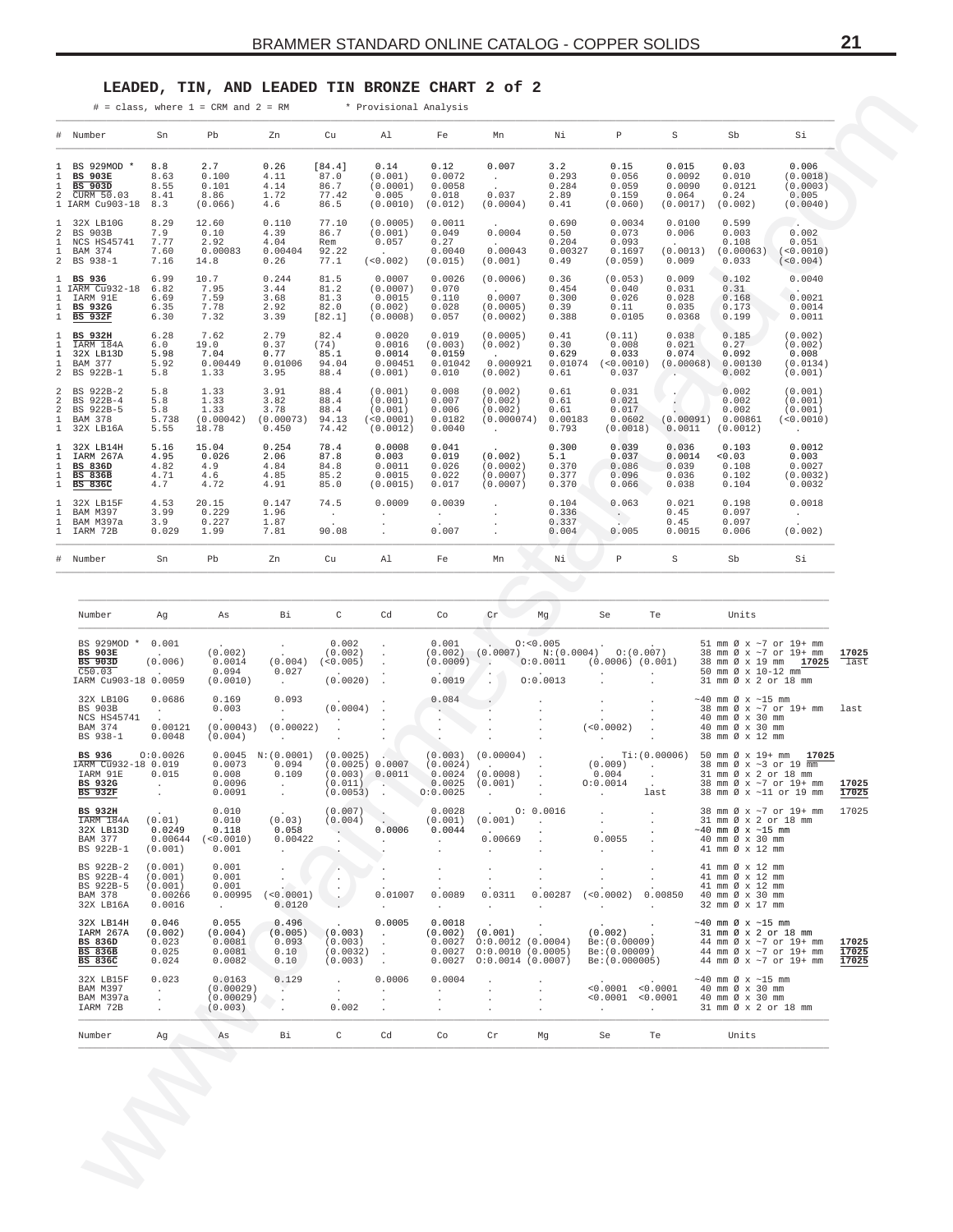## <span id="page-21-0"></span>**CRM LEADED, TIN, AND LEADED TIN BRONZE DISC AND ROD SETS**

|                                                                | available individually except IMN WL4 and WL5 are SET ONLY  |                                                        |                                                     |                                                                     |                                                                                                                                                                                                     |                                                             |                                                      |                                                              | IMN BB: 10 mm Ø x 100 mm                                                        |                                                   |                                                | IMN BL: 40 mm Ø x 27 mm                                                               |                              |                                                                                                        |                                                      | IMN BI, WL: 40 mm Ø x 25 mm                                 |                                                                                              |                                         |
|----------------------------------------------------------------|-------------------------------------------------------------|--------------------------------------------------------|-----------------------------------------------------|---------------------------------------------------------------------|-----------------------------------------------------------------------------------------------------------------------------------------------------------------------------------------------------|-------------------------------------------------------------|------------------------------------------------------|--------------------------------------------------------------|---------------------------------------------------------------------------------|---------------------------------------------------|------------------------------------------------|---------------------------------------------------------------------------------------|------------------------------|--------------------------------------------------------------------------------------------------------|------------------------------------------------------|-------------------------------------------------------------|----------------------------------------------------------------------------------------------|-----------------------------------------|
| Number                                                         | Al                                                          | As                                                     | Bi                                                  | $\mathbb{C}$                                                        | Cd                                                                                                                                                                                                  | Co                                                          | Cu                                                   | Fe                                                           | Mg                                                                              | Mn                                                | Νi                                             | $\mathbb{P}$                                                                          | Pb                           | S                                                                                                      | Sb                                                   | Si                                                          | Sn                                                                                           | Zn                                      |
| IMN BL1<br>IMN BL2<br>IMN BL3<br>IMN BL4<br>IMN BL5            | 0.11<br>0.15<br>0.019<br>$\sim 10^{-11}$<br>0.00052         | 0.058<br>0.039<br>0.025<br>0.0089<br>0.00057 0.0015    | 0.024<br>0.014<br>0.0099<br>0.0058                  | $\cdot$<br>$\cdot$<br>$\sim$<br>$\sim$<br>$\sim$                    | 0.060<br>0.040<br>0.022<br>0.0092<br>0.0015                                                                                                                                                         | $\cdot$<br>$\cdot$<br>$\cdot$<br>$\sim$<br>$\sim$           | Rem<br>Rem                                           | 0.38<br>0.21<br>Rem 0.10<br>Rem 0.014<br>Rem  0.0061  0.0030 | 0.051<br>0.11<br>$\sim$ $-$<br>$\cdot$                                          | 0.062<br>0.055<br>0.026<br>0.0092<br>0.0011       | 0.25<br>0.37<br>0.13<br>0.015                  | 0.49<br>0.29<br>0.084<br>0.010<br>$0.0074$ 0.0042 0.0069 0.031                        | 0.25<br>0.14<br>0.065        | $(0.0081)$ 0.053<br>(0.0063) 0.039<br>$\sim$<br>$0.013$ $(0.022)$                                      | 0.021<br>$0.0095$ $0.011$                            | 0.059<br>0.031<br>0.015<br>$0.0039$ $(0.0038)$ 11.05        | 2.58<br>4.04<br>6.12<br>8.38                                                                 | 0.68<br>0.40<br>0.15<br>0.017<br>0.0078 |
| IMN BB1<br>IMN BB2<br>IMN BB3<br>IMN BB4<br>IMN BB5<br>IMN BB6 | 0.019<br>0.032<br>0.0021<br>0.0062<br>0.015<br>0.040        | 0.086<br>0.12<br>0.0079<br>0.029<br>0.051<br>0.16      | 0.032<br>0.024<br>0.0021<br>0.011<br>0.018<br>0.041 | $\sim$<br>$\sim$<br>$\sim 100$<br>$\sim$ $\sim$<br>$\sim$<br>$\sim$ | $\sim$<br>$\sim$<br>$\sim$<br>$\sim$<br>$\sim$<br>$\sim$                                                                                                                                            | $\sim$<br>$\sim$<br>$\cdot$<br>$\cdot$<br>$\cdot$<br>$\sim$ | 84.82 0.33<br>84.09 0.28<br>82.25 0.14<br>83.54 0.31 | 80.88 0.037<br>81.32 0.086                                   | $\sim$<br>$\sim$ $-$<br>$\sim$<br>$\sim$<br>$\sim$<br>$\sim$                    | 0.081<br>0.12<br>0.0012<br>0.020<br>0.054<br>0.15 | 0.061<br>0.097<br>2.42<br>1.20<br>0.49<br>0.23 | 0.055<br>0.085<br>(0.014) 6.73<br>$0.030$ $6.14$<br>0.037<br>0.12                     | 1.55<br>2.64<br>5.18<br>3.52 | $\sim 100$<br>$\sim 10^{-1}$<br>$\sim$ $-$<br>$\sim 100$ km s $^{-1}$<br>$\sim 10^{-11}$<br>$\sim 100$ | 0.60<br>0.49<br>0.21<br>0.31<br>0.62                 | 0.037<br>0.055<br>$0.052$ 0.0044<br>0.018<br>0.028<br>0.083 | 8.10<br>7.11 4.70<br>$3.36$ 6.23<br>$2.58$ $8.11$<br>4.11 7.21<br>5.47 5.40                  | 3.90                                    |
| IMN BI1<br>IMN BI2<br>IMN BI3<br>IMN BI4                       | 0.15<br>0.077<br>0.034<br>0.0020                            | 0.14<br>0.11<br>0.052<br>0.010                         | 0.12<br>0.070<br>0.028<br>0.0030                    | $\sim$<br>$\sim 10^{-1}$<br>$\sim$<br>$\overline{a}$                | $\sim$<br>$\sim$<br>$\sim$<br>$\cdot$                                                                                                                                                               | $\sim$<br>$\cdot$<br>$\cdot$<br>$\cdot$                     |                                                      | Rem 0.42<br>Rem 0.31<br>Rem 0.17<br>Rem 0.083                | $\sim 10^{-1}$<br>$\sim 10^{-1}$<br>$\sim$<br>$\sim$ $\sim$                     | 0.26<br>0.15<br>0.082<br>0.025                    | 2.41<br>1.46<br>0.29<br>0.088                  | 0.70<br>0.59<br>0.32<br>0.029                                                         | 6.97<br>5.39<br>4.52<br>3.82 | (0.011) 0.58<br>$(0.0055)$ 0.43<br>(0.003)<br>$(0.002)$ 0.075 0.014                                    | $0.24$ 0.075                                         | 0.23<br>0.13                                                | 3.19 3.55<br>4.18 5.73<br>5.01 7.16<br>7.69 10.22                                            |                                         |
| IMN WL1<br>IMN WL2<br>IMN WL3<br>IMN WL4<br>IMN WL5<br>IMN WL6 | 0.082<br>0.057<br>0.0034<br><b>Carlos</b><br>0.0014<br>0.10 | 0.0010<br>0.0078<br>0.020<br>0.0034<br>0.0011<br>0.024 | $0.0050$ $0.010$<br>$0.0011$ .                      |                                                                     | 0.0093 0.0050 0.0017 0.0010 95.54 0.072<br>$0.0073$ $0.0082$ $0.0023$ $0.0065$ $97.49$ $0.13$<br>0.010<br>$0.0026$ $0.0032$ $0.0068$ $0.013$<br>$0.0038$ $0.019$<br>$0.012$ $0.016$ $0.025$ $0.019$ | $0.0096$ $96.51$ $0.20$                                     | 96.41 0.012<br>95.76 0.31                            | 97.62 0.0025                                                 | 0.00036 0.0041<br>0.00097 0.0038<br>$0.0016$ $0.38$<br>$\frac{1}{2}$ .<br>0.015 | <b>Contract</b><br>$0.00073$ $0.0014$ .<br>0.14   | 0.44<br>0.32<br>0.22<br>0.019                  | 0.012<br>0.016<br>0.021<br>$\sim 100$ km s $^{-1}$<br>$0.091$ $0.032$ $0.016$ $0.017$ | 0.013<br>0.011               | 0.020<br>0.0070<br>0.0083 0.0088<br>0.0066 0.0050<br>$0.0030$ $0.0019$ $0.0006$ $0.0009$               | 0.0050 0.046<br>$\Delta \sim 10^4$<br>$0.011$ $0.13$ | 0.057<br>0.0085 0.0037<br>0.0019                            | $0.22$ 3.52<br>$0.32 \quad 1.56$<br>$0.37$ $2.21$<br>$0.55$ 2.97<br>$0.73$ 1.61<br>0.80 2.48 |                                         |
|                                                                |                                                             |                                                        |                                                     |                                                                     |                                                                                                                                                                                                     |                                                             |                                                      |                                                              |                                                                                 |                                                   |                                                |                                                                                       |                              |                                                                                                        |                                                      |                                                             |                                                                                              |                                         |
|                                                                |                                                             |                                                        |                                                     |                                                                     |                                                                                                                                                                                                     |                                                             |                                                      |                                                              |                                                                                 |                                                   |                                                |                                                                                       |                              |                                                                                                        |                                                      |                                                             |                                                                                              |                                         |
|                                                                |                                                             |                                                        |                                                     |                                                                     |                                                                                                                                                                                                     |                                                             |                                                      |                                                              |                                                                                 |                                                   |                                                |                                                                                       |                              |                                                                                                        |                                                      |                                                             |                                                                                              |                                         |
|                                                                |                                                             |                                                        |                                                     |                                                                     |                                                                                                                                                                                                     |                                                             |                                                      |                                                              |                                                                                 |                                                   |                                                |                                                                                       |                              |                                                                                                        |                                                      |                                                             |                                                                                              |                                         |
|                                                                |                                                             |                                                        |                                                     |                                                                     |                                                                                                                                                                                                     |                                                             |                                                      |                                                              |                                                                                 |                                                   |                                                |                                                                                       |                              |                                                                                                        |                                                      |                                                             |                                                                                              |                                         |
|                                                                |                                                             |                                                        |                                                     |                                                                     |                                                                                                                                                                                                     |                                                             |                                                      |                                                              |                                                                                 |                                                   |                                                |                                                                                       |                              |                                                                                                        |                                                      |                                                             |                                                                                              |                                         |
|                                                                |                                                             |                                                        |                                                     |                                                                     |                                                                                                                                                                                                     |                                                             |                                                      |                                                              |                                                                                 |                                                   |                                                |                                                                                       |                              |                                                                                                        |                                                      |                                                             |                                                                                              |                                         |
|                                                                |                                                             |                                                        |                                                     |                                                                     |                                                                                                                                                                                                     |                                                             |                                                      |                                                              |                                                                                 |                                                   |                                                |                                                                                       |                              |                                                                                                        |                                                      |                                                             |                                                                                              |                                         |
|                                                                |                                                             |                                                        |                                                     |                                                                     |                                                                                                                                                                                                     |                                                             |                                                      |                                                              |                                                                                 |                                                   |                                                |                                                                                       |                              |                                                                                                        |                                                      |                                                             |                                                                                              |                                         |
|                                                                |                                                             |                                                        |                                                     |                                                                     |                                                                                                                                                                                                     |                                                             |                                                      |                                                              |                                                                                 |                                                   |                                                |                                                                                       |                              |                                                                                                        |                                                      |                                                             |                                                                                              |                                         |
|                                                                |                                                             |                                                        |                                                     |                                                                     |                                                                                                                                                                                                     |                                                             |                                                      |                                                              |                                                                                 |                                                   |                                                |                                                                                       |                              |                                                                                                        |                                                      |                                                             |                                                                                              |                                         |
|                                                                |                                                             |                                                        |                                                     |                                                                     |                                                                                                                                                                                                     |                                                             |                                                      |                                                              |                                                                                 |                                                   |                                                |                                                                                       |                              |                                                                                                        |                                                      |                                                             |                                                                                              |                                         |
|                                                                |                                                             |                                                        |                                                     |                                                                     |                                                                                                                                                                                                     |                                                             |                                                      |                                                              |                                                                                 |                                                   |                                                |                                                                                       |                              |                                                                                                        |                                                      |                                                             |                                                                                              |                                         |
|                                                                |                                                             |                                                        |                                                     |                                                                     |                                                                                                                                                                                                     |                                                             |                                                      |                                                              |                                                                                 |                                                   |                                                |                                                                                       |                              |                                                                                                        |                                                      |                                                             |                                                                                              |                                         |
|                                                                |                                                             |                                                        |                                                     |                                                                     |                                                                                                                                                                                                     |                                                             |                                                      |                                                              |                                                                                 |                                                   |                                                |                                                                                       |                              |                                                                                                        |                                                      |                                                             |                                                                                              |                                         |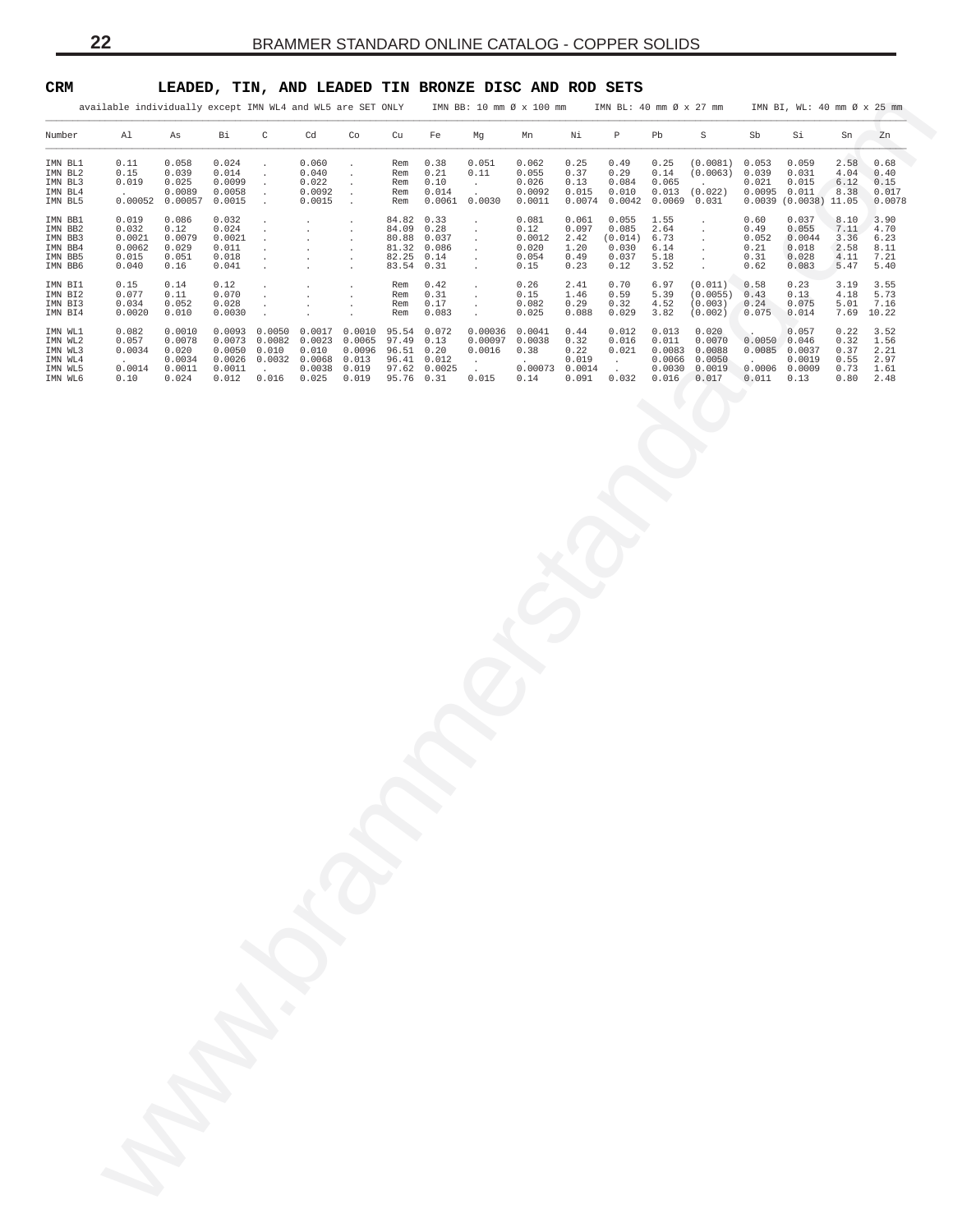<span id="page-22-0"></span>

|               |                                                |                           |                          | Te: 0.53                 |             |                |            |            |            |            |            |                |            |                  |             |            |                |                |          |             |                          |               |            |              |                        |  |
|---------------|------------------------------------------------|---------------------------|--------------------------|--------------------------|-------------|----------------|------------|------------|------------|------------|------------|----------------|------------|------------------|-------------|------------|----------------|----------------|----------|-------------|--------------------------|---------------|------------|--------------|------------------------|--|
|               |                                                |                           | 0.0363<br>$\ddot{\circ}$ | 0.0007<br>$\ddot{\circ}$ | 0.0032<br>ä |                |            |            |            |            |            |                |            |                  |             |            |                |                |          | Ag: (0.001) | 0.0031<br>$\ddot{\circ}$ | 0.0048<br>Ag: |            | 0.014<br>Ag: |                        |  |
|               |                                                | 8                         | $<1$ ppm                 |                          | 0.206       |                |            |            |            |            |            |                |            |                  |             |            |                |                |          |             | 0.0031                   |               |            |              | $_{\rm C}^{\rm O}$     |  |
|               |                                                | Å                         | $\leq 1$ ppm             | $($ <1ppm) $($ <1ppm)    | 1.89        |                |            |            |            |            |            |                |            |                  |             |            |                |                |          |             |                          |               |            |              | Å<br>ſ                 |  |
|               |                                                | GS                        | 0.0005                   | (0.001)                  |             | 0.008          | (0.001)    | 0.0012     | (0.003)    | 0.040      | 0.002      | 0.001          | (0.002)    | 0.002            | 0.0011      | 0.0006     | (0.003)        | 0.003          | 0.003    | 0.002       | 0.0146                   | 0.033         | 0.001      | (0.002)      | $_{\rm{Sb}}$           |  |
|               |                                                | S                         | 0.00030                  | 0.0033                   | (500.0002)  | (0.0003)       | 0.001      | 0.002      | 0.008      | 0.038      | 1000005    | (0.001)        | 0.001      | (0.0003)         | (0.0005)    | 0.012      | 0.001          | 0.0005         | 0.006    |             | 0.0026                   | 0.009         | 0.0001     |              | $\omega$               |  |
|               |                                                | $\mathbf{\Omega}$         | 0.0006                   | 0.0075                   | 0.003       | 0.001          | 0.012      | 0.003      | 0.11       | 0.021      | 0.002      | 0.01           | 0.001      | (0.004)          | 0.010       | 0.006      | 0.006          | (0.007)        | 0.073    | 0.037       | 0.119                    | 0.059         | 0.012      | 0.012        | $\mathbf{a}$           |  |
|               |                                                | $\circ$                   | 0.0007                   | 0.0005                   | (0.001)     | (0.0032)       | 0.0006     | (0.0015)   | (0.0006)   | 0.003      | (0.002)    | 0.005          | 0.001      | (0.0006)         | (0.0007)    | 0.004      | 0.03           | 0.003          | (0.0004) |             | (0.005)                  |               | 0.004      |              | $\circ$                |  |
|               | 17025                                          | $\mathbb{A}^{\mathbb{S}}$ | 0.0001                   | < 0.0005                 | (0.001)     | 0.002          | 0.002      | 0.002      | 0.0008     | 0.011      | (0.006)    | 0.002          | 0.002      | 0.002            | 0.003       | 0.0005     | (0.0014)       | 0.010          | 0.003    | 0.001       | 0.0017                   | (0.004)       | (0.006)    | $< 0.002$ )  | $\mathbb{A}\mathbb{S}$ |  |
|               |                                                | $_{\rm Zn}$               | 0.0003                   | 0.004                    | 0.0070      | 35.63          | 38.73      | 38.8       | 0.21       | 3.42       | 0.008      | $0\,.$ 17      | 0.011      | 0.02             | 39.1        | 0.13       | 0.10           | 24.8           | 4.39     |             | 0.0055                   | 0.26          | 0.30       | 0.15         | Σn                     |  |
|               |                                                | සි                        | 0.0002                   | 0.0002                   | 0.033       | 0.13           | 0.62       | 0.65       | 4.6        | 4.42       | 0.0002     | 0.019          | 0.018      | 0.07             | 0.80        | 0.011      | 0.008          | 0.013          | 7.9      | 5.8         | 9.07                     | 7.16          | 0.033      | 0.003        | සි                     |  |
|               | $\sim$ 7 mm thick discs (BS 938-1 $\sim$ 12mm) | 5                         |                          | (0.002)                  | 0.055       | 0.005          | 0.01       | (0.002)    | 0.003      | 0.002      | 0.014      | 0.037          | 1.80       | 3.14             | (0.005)     | 0.005      | 0.10           | 0.034          | 0.002    | (0.001)     | 0.001                    | 0.004         | 0.029      | 0.025        | $_{\rm S1}^{\rm I}$    |  |
|               |                                                | Ъp                        | 0.00052 < 0.0004         | 0.0008                   | (0.002)     | 2.51           | 0.056      | 0.50       | 0.016      | 4.16       | 0.001      | 0.0069         | 0.001      | 0.008            | 0.074       | 0.008      | (0.007)        | 0.022          | $0.10$   | 1.33        | 1.98                     | 14.8          | 0.016      | 0.003        | £                      |  |
|               |                                                | E,                        | 0.0002                   |                          | 0.039       | 0.058          | 0.004      | (0.007)    | 0.020      | 0.16       | 0.146      | 4.81           | 0.025      | 0.008            | 0.019       | 10.18      | 30.22          | 0.29           | 0.50     | 0.61        | 3.37                     | 0.49          | 0.20       | 4.31         | Ë                      |  |
| <b>SET</b>    | AVAILABLE INDIVIDUALLY                         | ΕŊ                        | 0.0001                   | 0.00004                  | 0.0010      | 0.0007         | 0.0002     | 0.002      | 0.002      | 0.002      | 0.273      | $0.11$         | 0.005      | 0.91             | 0.32        | 0.66       | 0.82           | 3.00           | 0.0004   | (0.002)     |                          | (0.001)       | 0.10       | $0.06$       | ξ                      |  |
| XRF           |                                                | Fe                        | 0.0005                   | 0.0041                   | 0.052       | 0.151          | 0.013      | 0.020      | 0.005      | 0.092      | 2.19       | 3.73           | $0\,.17$   | 0.075            | $1\ldots12$ | 1.30       | 0.61           | 2.41           | 0.049    | 0.010       | 0.0030                   | 0.015         | 3.50       | 4.04         | $\mathbb{E}^0$         |  |
| <b>ALLOY</b>  |                                                | A1                        | 0.0002                   | (0.0006)                 | (0.02)      | 0.001          | (0.001)    | (0.003)    | $< 0.002$  | (0.0005)   | 9.12       | 10.05          | 6.70       | (0.002)          | 0.002       | (0.002)    | (0.01)         | 5.21           | (0.001)  | (0.001)     | (0.00005)                | (0.002)       | 10.17      | 10.68        | $\rm \Xi$              |  |
| <b>COPPER</b> |                                                | $\vec{c}$                 | 99.94                    | 99.4                     | 97.68       | 61.42          | 60.6       | $60.0$     | 96.10      | 88.4       | 88.13      | 81.0           | 91.0       | 95.74            | 58.5        | 87.60      | 69.0           | 64.1           | 86.7     | 88.4        | 85.3                     | 77.1          | 85.64      | 80.6         | ರೆ                     |  |
|               | $BS$ $CU-22$<br>Part Number:                   | Number                    | <b>BS 110B</b>           | <b>BS 14500</b>          | BS 172Be-1  | <b>BS 360A</b> | 464A<br>BS | 482A<br>ΒS | 510A<br>BS | 544A<br>ΒS | 623A<br>BS | <b>BS 630A</b> | 642A<br>BS | 655A<br>SQ<br>BQ | 675A<br>BS  | 706A<br>ΒS | <b>BS 715A</b> | <b>BS 863A</b> | BS 903B  | BS 922B-    | BS 929                   | BS 938-1      | 954A<br>ΒS | 955C<br>BS   | Number                 |  |
|               |                                                | CDA                       | 110                      | 145                      | 172         | 360            | 464        | 482        | 510        | 544        | 623        | 630            | 642        | 655              | 675         | 706        | $715$          | 863            | 903      | 922         | 929                      | 938           | 954        | 955          | CDA                    |  |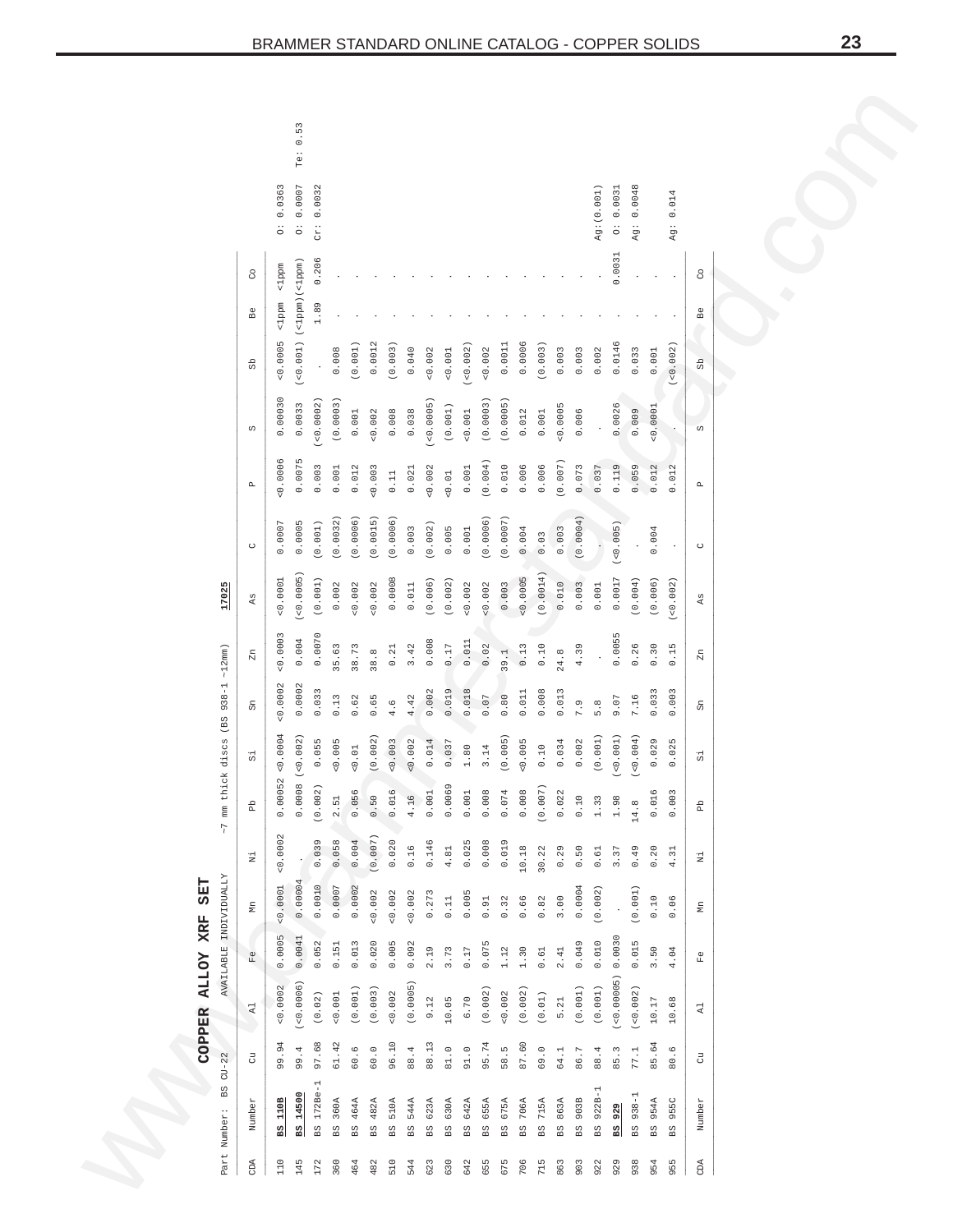<span id="page-23-0"></span>

| <b>ALLOY</b>     | ISO?           | <b>NUMBER</b>                    | <b>ALLOY</b>      | ISO?  | <b>NUMBER</b>                | <b>ALLOY</b>                      | ISO?          | <b>NUMBER</b>               |
|------------------|----------------|----------------------------------|-------------------|-------|------------------------------|-----------------------------------|---------------|-----------------------------|
| 110              | 17025          | <b>BS 110B</b>                   | 642               | 17025 | BS 642B                      | 922                               |               | BS 922B-5                   |
| 110              | 17025          | BS 110C                          | 642               | 17025 | BS 642C                      | 927.1                             |               | 32X SN1                     |
| 110              |                | IARM 70C                         | 642               | 17025 | BS 642D                      | 929                               | 17025         | BS 929                      |
| 122.2            |                | CURM 09.03                       | 642               |       | IARM 81B                     | 929 MOD                           |               | BS 929MOD                   |
| 125              |                | CURM 09.02                       | 642               |       | IARM Cu648-18                | 931 MOD                           |               | C71.34                      |
| 145              | 17025          | BS 14500                         | 647               |       | IARM Cu647-18                | 932                               | 17025         | BS 932F                     |
| 145              | 17025          | BS 14500A                        | 655               |       | 37X 65500                    | 932                               | 17025         | BS 932G                     |
| 145<br>172       |                | IARM 278A<br>BS 172Be-1          | 655<br>655        | 17025 | BS 655A<br>BS 655B           | 932<br>932                        | 17025         | BS 932H<br>IARM 91E         |
| 172              | 17025          | BS 172Be-2                       | 655               | 17025 | BS 655C                      | 932                               |               | IARM Cu932-18               |
| 172              |                | CTIF 4872                        | 655               |       | IARM 82B                     | 932 MOD                           |               | CTIF B23                    |
| 172              |                | IARM Cu172-18                    | 655               |       | IARM Cu655-18                | 936                               | 17025         | BS 936                      |
| 172              |                | IARM Cu172-19                    | 673               |       | 31X HT37                     | 936                               |               | CTIF B31                    |
| 173              |                | 36X CBC4                         | 675               |       | BS 675                       | 937                               |               | 32X 93700                   |
| 175              | 17025          | BS 17500                         | 675               |       | <b>BS 675A</b>               | 937                               | 17025         | <b>BS 937C</b>              |
| 175.1            |                | 36x CBC5                         | 675               | 17025 | BS 675B                      | 937                               |               | CURM 50.02                  |
| 175.1            | 17025          | BS 17510                         | 675               |       | IARM 83B                     | 937                               |               | IARM 92C                    |
| 180              |                | 36X 274                          | 687<br>693        |       | <b>BAM 368</b><br>ERM-EB393A | 938                               |               | BS 938-1                    |
| 181.50<br>181.50 | 17025<br>17025 | BS 18150<br>BS 18150A            | 693               |       | IARM 313A                    | 941<br>941                        |               | 32x LB16<br>IARM 184A       |
| 181.55           |                | 36X CCR1                         | 702.6             |       | 37X 218                      | 945 MOD                           |               | CTIF B32                    |
| 182              |                | IARM 279A                        | 706               |       | 36X 70600A                   | 947                               |               | IARM 267A                   |
| 240              |                | C30.07                           | 706               |       | BS 706                       | 952.2                             |               | CTIF 2152-S                 |
| 260              |                | C48.06                           | 706               |       | <b>BS 706A</b>               | 953                               |               | CTIF CA3                    |
| 260              |                | CURM 48.04                       | 706               |       | BS 706B                      | 954                               |               | <b>BS 954A</b>              |
| 261.3            |                | C48.03                           | 706               | 17025 | <b>BS 706C</b>               | 954                               |               | BS 954B                     |
| 274              |                | C38.06                           | 706               |       | CTIF CuNi 10                 | 954                               |               | <b>BS 954C</b>              |
| 274              |                | $C38.06 - 1$                     | 706               |       | IARM 84C<br>HRT CU2014       | 954                               |               | BS CC954                    |
| 280<br>280       |                | C30.03<br>C30.12                 | 706<br>713        |       | <b>BAM 389</b>               | 954<br>954 MOD                    |               | IARM Cu954-18<br>IARM 204A  |
| 314              |                | IARM 72B                         | 715               |       | 36X 71500                    | 955                               |               | <b>BS 955B</b>              |
| 316              |                | 31X 7835-7                       | 715               |       | BS 715A                      | 955                               |               | <b>BS 955C</b>              |
| 360              | 17025          | BS 360B                          | 715               | 17025 | BS 715B                      | 955                               |               | IARM 94B                    |
| 360              | 17025          | BS 360C                          | 715               | 17025 | BS 715C                      | 955                               |               | IARM Cu955-18               |
| 360              | 17025          | <b>BS 360D</b>                   | 715               |       | IARM 85C                     | 955 MOD                           |               | CTIF CA10                   |
| 360              |                | IARM Cu360-18                    | 715               |       | IARM Cu715-18                | 955.1                             |               | IARM 334A                   |
| 360<br>370       |                | SRM 1124<br>31X B18              | 715<br>715        |       | IARM Cu715-20<br>SRM 1276a   | 955.1<br>955.1 MOD                |               | IARM 334B<br>CTIF CA22      |
| 371              |                | C30.22                           | 767               |       | C65.28                       | 956                               |               | 32X CA12                    |
| 464              |                | BS 464A                          | 798.3             |       | 34X 79830                    | 964                               |               | IARM 236A                   |
| 464              | 17025          | <b>BS 464B</b>                   | 815               |       | IARM 158B                    | 976                               |               | IARM 298A                   |
| 482              |                | BS 482A                          | 815               |       | IARM 158C                    | Coinage Alloy                     |               | 36X CN21                    |
| 482              |                | IARM 75B                         | 836               | 17025 | BS 836B                      | Coinage Alloy                     |               | 36X CN23                    |
| 482              |                | IARM 75C                         | 836               | 17025 | BS 836C                      | Cu IX                             |               | SRM C1252a                  |
| 485              |                | BS 485a                          | 836               | 17025 | <b>BS 836D</b>               | Cu VIII                           |               | SRM C1251a                  |
| 485<br>485       |                | IARM 76D<br>IARM Cu485-18        | 836<br>$836 + A1$ |       | IARM Cu836-18<br>IMN BR1     | Cu X<br>Envirobrass 2-1           |               | SRM C1253a<br>IARM 226A     |
| 486              |                | IARM Cu486-18                    | 838               |       | 33X GM8                      | Envirobrass 2-2                   |               | IARM 227A                   |
| 510              |                | 32X 51000                        | 844               |       | IARM Cu844-18                | Envirobrass 2-3                   |               | IARM 228A                   |
| 510              |                | <b>BS 510A</b>                   | 855               |       | 31X B2N                      | Federalloy I-836                  |               | IARM 265A                   |
| 510              | 17025          | BS 510B                          | 855               |       | 31X TB3                      | Federalloy I-844                  |               | IARM 264A                   |
| 510              | 17025          | <b>BS 510C</b>                   | 855               |       | C38.01                       | Federalloy I-848A                 |               | IARM 263A                   |
| 510              |                | IARM 77B                         | 855               |       | C38.02                       | Federalloy III-932<br>Hiduron 130 |               | IARM 266A<br>IARM CuH130-18 |
| 510<br>512       |                | IARM Cu510-18<br>32X 92100       | 855<br>855        |       | C38.03<br>C38.04             | Hiduron 191                       |               | IARM CuH191-18              |
| 521              |                | 32X 52100                        | 855               |       | C38.05                       | NARloy-A                          |               | IARM 159A                   |
| 521              |                | HRT CU2016                       | 857               |       | BS 857B-1                    | NARloy-Z                          |               | IARM 160A                   |
| 524              |                | C11.04                           | 857               |       | BS 857B-2                    | Spinodal Alloy                    |               | 36X SP1                     |
| 544              |                | 33X 54400                        | 857               |       | BS 857B-3                    | Spinodal Alloy                    |               | 36X SP2                     |
| 544              | 17025          | <b>BS 544B</b>                   | 857               |       | BS 857B-4                    |                                   |               |                             |
| 544              |                | <b>BS 544C</b>                   | 862               |       | CTIF LH7                     |                                   |               |                             |
| 544              |                | IARM 78B                         | 863               | 17025 | BS 863B                      |                                   |               |                             |
| 544<br>544 MOD   | 17025          | IARM Cu544-18<br>BS 544c         | 863<br>873        |       | IARM 88C<br>31X WSB6         |                                   |               |                             |
| 610 MOD          |                | 31X B17                          | 893.2, Magnolia B |       | IARM CuMB1-18                |                                   |               |                             |
| 614              |                | 32X 61400                        | 902               |       | <b>BAM 377</b>               |                                   |               |                             |
| 615.5            |                | 36X CN22                         | 903               |       | BS 903B                      | <b>Please use the Adobe</b>       |               |                             |
| 622              |                | CTIF 2154-V                      | 903               | 17025 | BS 903D                      |                                   |               |                             |
| 623              |                | 32X CA7                          | 903               | 17025 | <b>BS 903E</b>               | <b>Acrobat "search" function</b>  |               |                             |
| 623              |                | BS 623                           | 903               |       | IARM 89C                     | to find the complete              |               |                             |
| 623              |                | <b>BS 623A</b>                   | 905               |       | BS 905A-1                    |                                   |               |                             |
| 623<br>623       |                | IARM 79B<br>IARM 79C             | 903<br>905        |       | IARM Cu903-18<br>BS 905A-2   | chemistry of these                |               |                             |
| 624              |                | 32X ALB3                         | 905               |       | BS 905A-3                    | samples listed within             |               |                             |
| 624              | 17025          | BS 624                           | 905               |       | BS 905A-4                    |                                   |               |                             |
| 624              |                | C52.51                           | 907               |       | IARM 310A                    |                                   | this catalog. |                             |
| 624              |                | CTIF 3011-G                      | 908               |       | 32X PB10                     |                                   |               |                             |
| 624              |                | CTIF CA21                        | 908               |       | HRT CU2000                   |                                   |               |                             |
| 630              |                | <b>BS 630A</b>                   | 910 MOD           |       | CTIF B1                      |                                   |               |                             |
| 630<br>630       | 17025<br>17025 | <b>BS 630B</b><br><b>BS 630C</b> | 922<br>922        |       | BS 922B-1<br>BS 922B-2       |                                   |               |                             |
| 630              |                | IARM 80D                         | 922               |       | BS 922B-4                    |                                   |               |                             |
|                  |                |                                  |                   |       |                              |                                   |               |                             |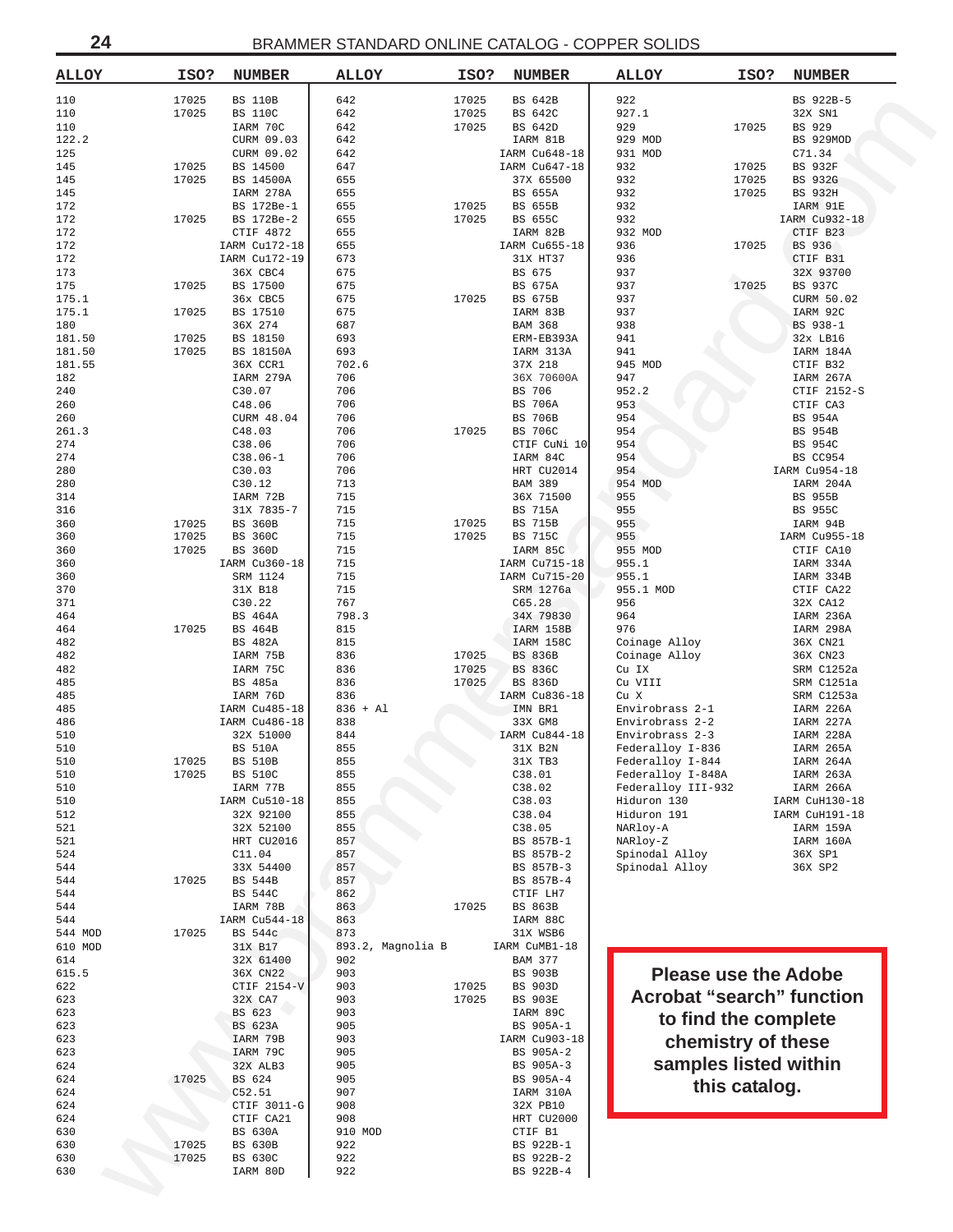<span id="page-24-0"></span>

|              |                                                                                                                                                                                                                                                                                                                                                              |                                                                                                                                                                                                                                                                                                                                                                                                                                                                                                 |                                                                                                                                                                                                                                                                                                                                                                                                 |                                                                                                                                                                                                                                                                                                                                                                                                                                                                                                                                                                                                    |                                                                                                                                                                                                                                                                                                                |                                                                                                                      |                                                                                                                                                                                                                                                                                                                                                                                          |       |                                                                                                                                                                                                                                                                                                                                                                                                                                                         |                                                                                                                        |                                                                                                                                                                                                                                                                                                                                                                                         |                                       |                                                                                                                                                                                                                                                                                                                                                                                                                                    | $\begin{array}{c} 0.10\text{--}0.20 \\ 0.05\text{--}0.15 \\ 0.015\text{--}0.03 \end{array}$ |                                                                                                                                                                                                                                                                                                                                                                                                                                                                                 |
|--------------|--------------------------------------------------------------------------------------------------------------------------------------------------------------------------------------------------------------------------------------------------------------------------------------------------------------------------------------------------------------|-------------------------------------------------------------------------------------------------------------------------------------------------------------------------------------------------------------------------------------------------------------------------------------------------------------------------------------------------------------------------------------------------------------------------------------------------------------------------------------------------|-------------------------------------------------------------------------------------------------------------------------------------------------------------------------------------------------------------------------------------------------------------------------------------------------------------------------------------------------------------------------------------------------|----------------------------------------------------------------------------------------------------------------------------------------------------------------------------------------------------------------------------------------------------------------------------------------------------------------------------------------------------------------------------------------------------------------------------------------------------------------------------------------------------------------------------------------------------------------------------------------------------|----------------------------------------------------------------------------------------------------------------------------------------------------------------------------------------------------------------------------------------------------------------------------------------------------------------|----------------------------------------------------------------------------------------------------------------------|------------------------------------------------------------------------------------------------------------------------------------------------------------------------------------------------------------------------------------------------------------------------------------------------------------------------------------------------------------------------------------------|-------|---------------------------------------------------------------------------------------------------------------------------------------------------------------------------------------------------------------------------------------------------------------------------------------------------------------------------------------------------------------------------------------------------------------------------------------------------------|------------------------------------------------------------------------------------------------------------------------|-----------------------------------------------------------------------------------------------------------------------------------------------------------------------------------------------------------------------------------------------------------------------------------------------------------------------------------------------------------------------------------------|---------------------------------------|------------------------------------------------------------------------------------------------------------------------------------------------------------------------------------------------------------------------------------------------------------------------------------------------------------------------------------------------------------------------------------------------------------------------------------|---------------------------------------------------------------------------------------------|---------------------------------------------------------------------------------------------------------------------------------------------------------------------------------------------------------------------------------------------------------------------------------------------------------------------------------------------------------------------------------------------------------------------------------------------------------------------------------|
| 검            |                                                                                                                                                                                                                                                                                                                                                              |                                                                                                                                                                                                                                                                                                                                                                                                                                                                                                 |                                                                                                                                                                                                                                                                                                                                                                                                 |                                                                                                                                                                                                                                                                                                                                                                                                                                                                                                                                                                                                    |                                                                                                                                                                                                                                                                                                                |                                                                                                                      |                                                                                                                                                                                                                                                                                                                                                                                          |       |                                                                                                                                                                                                                                                                                                                                                                                                                                                         |                                                                                                                        |                                                                                                                                                                                                                                                                                                                                                                                         |                                       |                                                                                                                                                                                                                                                                                                                                                                                                                                    |                                                                                             | Е                                                                                                                                                                                                                                                                                                                                                                                                                                                                               |
| 丹            |                                                                                                                                                                                                                                                                                                                                                              |                                                                                                                                                                                                                                                                                                                                                                                                                                                                                                 |                                                                                                                                                                                                                                                                                                                                                                                                 |                                                                                                                                                                                                                                                                                                                                                                                                                                                                                                                                                                                                    |                                                                                                                                                                                                                                                                                                                |                                                                                                                      |                                                                                                                                                                                                                                                                                                                                                                                          |       |                                                                                                                                                                                                                                                                                                                                                                                                                                                         |                                                                                                                        |                                                                                                                                                                                                                                                                                                                                                                                         |                                       |                                                                                                                                                                                                                                                                                                                                                                                                                                    | $0.08 - 0.13$<br>< $0.02$                                                                   | 울                                                                                                                                                                                                                                                                                                                                                                                                                                                                               |
| එ            |                                                                                                                                                                                                                                                                                                                                                              |                                                                                                                                                                                                                                                                                                                                                                                                                                                                                                 |                                                                                                                                                                                                                                                                                                                                                                                                 |                                                                                                                                                                                                                                                                                                                                                                                                                                                                                                                                                                                                    |                                                                                                                                                                                                                                                                                                                |                                                                                                                      |                                                                                                                                                                                                                                                                                                                                                                                          |       |                                                                                                                                                                                                                                                                                                                                                                                                                                                         |                                                                                                                        |                                                                                                                                                                                                                                                                                                                                                                                         |                                       |                                                                                                                                                                                                                                                                                                                                                                                                                                    |                                                                                             |                                                                                                                                                                                                                                                                                                                                                                                                                                                                                 |
| 8            |                                                                                                                                                                                                                                                                                                                                                              |                                                                                                                                                                                                                                                                                                                                                                                                                                                                                                 |                                                                                                                                                                                                                                                                                                                                                                                                 |                                                                                                                                                                                                                                                                                                                                                                                                                                                                                                                                                                                                    |                                                                                                                                                                                                                                                                                                                |                                                                                                                      |                                                                                                                                                                                                                                                                                                                                                                                          |       |                                                                                                                                                                                                                                                                                                                                                                                                                                                         |                                                                                                                        |                                                                                                                                                                                                                                                                                                                                                                                         |                                       |                                                                                                                                                                                                                                                                                                                                                                                                                                    | 0.30<br>$0.20 -$                                                                            |                                                                                                                                                                                                                                                                                                                                                                                                                                                                                 |
| 岡            | 0.0001                                                                                                                                                                                                                                                                                                                                                       |                                                                                                                                                                                                                                                                                                                                                                                                                                                                                                 |                                                                                                                                                                                                                                                                                                                                                                                                 | $-0.00010$                                                                                                                                                                                                                                                                                                                                                                                                                                                                                                                                                                                         |                                                                                                                                                                                                                                                                                                                |                                                                                                                      | $\frac{388}{9000}$                                                                                                                                                                                                                                                                                                                                                                       | 定     | $\begin{array}{l} 0.003 \\ 0.003 \\ 0.003 \end{array}$                                                                                                                                                                                                                                                                                                                                                                                                  |                                                                                                                        |                                                                                                                                                                                                                                                                                                                                                                                         |                                       |                                                                                                                                                                                                                                                                                                                                                                                                                                    |                                                                                             |                                                                                                                                                                                                                                                                                                                                                                                                                                                                                 |
| ቆ            |                                                                                                                                                                                                                                                                                                                                                              |                                                                                                                                                                                                                                                                                                                                                                                                                                                                                                 |                                                                                                                                                                                                                                                                                                                                                                                                 |                                                                                                                                                                                                                                                                                                                                                                                                                                                                                                                                                                                                    |                                                                                                                                                                                                                                                                                                                |                                                                                                                      |                                                                                                                                                                                                                                                                                                                                                                                          |       |                                                                                                                                                                                                                                                                                                                                                                                                                                                         |                                                                                                                        |                                                                                                                                                                                                                                                                                                                                                                                         |                                       |                                                                                                                                                                                                                                                                                                                                                                                                                                    |                                                                                             |                                                                                                                                                                                                                                                                                                                                                                                                                                                                                 |
| æ            | .0005<br>ଚ                                                                                                                                                                                                                                                                                                                                                   |                                                                                                                                                                                                                                                                                                                                                                                                                                                                                                 |                                                                                                                                                                                                                                                                                                                                                                                                 | 0.0005                                                                                                                                                                                                                                                                                                                                                                                                                                                                                                                                                                                             |                                                                                                                                                                                                                                                                                                                |                                                                                                                      | 0.012<br>$-0.012$                                                                                                                                                                                                                                                                                                                                                                        | æ     | $0.15 - 0.50$<br>$\begin{array}{c} 0.012 \\ 0.012 \\ 0.012 \end{array}$                                                                                                                                                                                                                                                                                                                                                                                 | $0.15 - 0.50$<br>$0.30 - 0.50$                                                                                         |                                                                                                                                                                                                                                                                                                                                                                                         |                                       |                                                                                                                                                                                                                                                                                                                                                                                                                                    |                                                                                             |                                                                                                                                                                                                                                                                                                                                                                                                                                                                                 |
| Ŗ            | 0.0001                                                                                                                                                                                                                                                                                                                                                       |                                                                                                                                                                                                                                                                                                                                                                                                                                                                                                 |                                                                                                                                                                                                                                                                                                                                                                                                 |                                                                                                                                                                                                                                                                                                                                                                                                                                                                                                                                                                                                    |                                                                                                                                                                                                                                                                                                                |                                                                                                                      | $-0.080$                                                                                                                                                                                                                                                                                                                                                                                 | Ķ     |                                                                                                                                                                                                                                                                                                                                                                                                                                                         | $-0.002$                                                                                                               | 0.05                                                                                                                                                                                                                                                                                                                                                                                    |                                       |                                                                                                                                                                                                                                                                                                                                                                                                                                    |                                                                                             |                                                                                                                                                                                                                                                                                                                                                                                                                                                                                 |
| ä            | 0.0002                                                                                                                                                                                                                                                                                                                                                       |                                                                                                                                                                                                                                                                                                                                                                                                                                                                                                 |                                                                                                                                                                                                                                                                                                                                                                                                 | 0.0005                                                                                                                                                                                                                                                                                                                                                                                                                                                                                                                                                                                             |                                                                                                                                                                                                                                                                                                                |                                                                                                                      | $-0.05$                                                                                                                                                                                                                                                                                                                                                                                  | ď     |                                                                                                                                                                                                                                                                                                                                                                                                                                                         |                                                                                                                        | $\begin{array}{c} 0.10{\text{ - }}\t0.20 \\ 0.10{\text{ - }}\t0.20 \\ 0.10{\text{ - }}\t0.15 \\ 0.05{\text{ - }}\t0.15 \end{array}$                                                                                                                                                                                                                                                     | $0.25 - 0.35$<br>$0.005 - 0.010$      | $0.003 - 0.22$                                                                                                                                                                                                                                                                                                                                                                                                                     |                                                                                             |                                                                                                                                                                                                                                                                                                                                                                                                                                                                                 |
| Ъ            |                                                                                                                                                                                                                                                                                                                                                              |                                                                                                                                                                                                                                                                                                                                                                                                                                                                                                 |                                                                                                                                                                                                                                                                                                                                                                                                 |                                                                                                                                                                                                                                                                                                                                                                                                                                                                                                                                                                                                    |                                                                                                                                                                                                                                                                                                                |                                                                                                                      |                                                                                                                                                                                                                                                                                                                                                                                          |       |                                                                                                                                                                                                                                                                                                                                                                                                                                                         |                                                                                                                        |                                                                                                                                                                                                                                                                                                                                                                                         |                                       |                                                                                                                                                                                                                                                                                                                                                                                                                                    |                                                                                             |                                                                                                                                                                                                                                                                                                                                                                                                                                                                                 |
| ਯੋ           | 0.0004                                                                                                                                                                                                                                                                                                                                                       |                                                                                                                                                                                                                                                                                                                                                                                                                                                                                                 |                                                                                                                                                                                                                                                                                                                                                                                                 | 0.0004                                                                                                                                                                                                                                                                                                                                                                                                                                                                                                                                                                                             |                                                                                                                                                                                                                                                                                                                |                                                                                                                      | $\begin{array}{l} 0.003 \\ 0.003 \\ \hline 0.003 \\ \end{array}$                                                                                                                                                                                                                                                                                                                         | ਲੰ    | $\frac{0.003}{0.003}$                                                                                                                                                                                                                                                                                                                                                                                                                                   |                                                                                                                        | 500.003                                                                                                                                                                                                                                                                                                                                                                                 |                                       |                                                                                                                                                                                                                                                                                                                                                                                                                                    |                                                                                             |                                                                                                                                                                                                                                                                                                                                                                                                                                                                                 |
| ω            | œ<br>$\overline{5}$<br>ଟ୍                                                                                                                                                                                                                                                                                                                                    |                                                                                                                                                                                                                                                                                                                                                                                                                                                                                                 |                                                                                                                                                                                                                                                                                                                                                                                                 | 0015<br>Ĝ.                                                                                                                                                                                                                                                                                                                                                                                                                                                                                                                                                                                         |                                                                                                                                                                                                                                                                                                                |                                                                                                                      |                                                                                                                                                                                                                                                                                                                                                                                          |       |                                                                                                                                                                                                                                                                                                                                                                                                                                                         |                                                                                                                        |                                                                                                                                                                                                                                                                                                                                                                                         |                                       | ន្តអន្ត<br>ទុទុទុ<br>និន្ទន៍<br>ខ្ញុំខ្ញុំ                                                                                                                                                                                                                                                                                                                                                                                         |                                                                                             |                                                                                                                                                                                                                                                                                                                                                                                                                                                                                 |
| 칰            | 0.0005                                                                                                                                                                                                                                                                                                                                                       |                                                                                                                                                                                                                                                                                                                                                                                                                                                                                                 |                                                                                                                                                                                                                                                                                                                                                                                                 | 50005                                                                                                                                                                                                                                                                                                                                                                                                                                                                                                                                                                                              |                                                                                                                                                                                                                                                                                                                |                                                                                                                      | $\begin{array}{l} 0.004 \\ 0.004 \\ 0.004 \end{array}$                                                                                                                                                                                                                                                                                                                                   |       | 0.004<br>0.004<br>0.004                                                                                                                                                                                                                                                                                                                                                                                                                                 | $-0.02$                                                                                                                |                                                                                                                                                                                                                                                                                                                                                                                         |                                       |                                                                                                                                                                                                                                                                                                                                                                                                                                    |                                                                                             | 的<br>ਰੋੜਕੋੜ<br>ਬੰਬੇਬੋਬੋ                                                                                                                                                                                                                                                                                                                                                                                                                                                         |
|              | $0.001 - 0.005$<br>$-0.0003$                                                                                                                                                                                                                                                                                                                                 | $0.005 - 0.012$                                                                                                                                                                                                                                                                                                                                                                                                                                                                                 |                                                                                                                                                                                                                                                                                                                                                                                                 |                                                                                                                                                                                                                                                                                                                                                                                                                                                                                                                                                                                                    | ਣ                                                                                                                                                                                                                                                                                                              | $\begin{array}{c} 0.004\text{--}0.012\\ 0.005\text{--}0.012\\ 0.015\text{--}0.040\\ 0.015\text{--}0.025 \end{array}$ | $0.040 - 0.065$<br>$0.015 - 0.040$<br>50.03                                                                                                                                                                                                                                                                                                                                              |       |                                                                                                                                                                                                                                                                                                                                                                                                                                                         | $\begin{array}{c} <\!\!\! 0.075\\ \!<\!\! 0.002\\ \!\!\! 0.015\!\!-\!\!0.040\\ \!\!\! 0.013\!\!-\!\!0.050 \end{array}$ | $\begin{array}{c} 0.013\text{--}0.025 \\ 0.005\text{--}0.020 \end{array}$                                                                                                                                                                                                                                                                                                               | CD<br>030<br>8<br>$-80 - 6 - 6$       | $\begin{array}{c} 0.001\text{--}0.005 \\ 0.002\text{--}0.005 \\ 0.010\text{--}0.030 \\ 0.10\text{--}0.03 \end{array}$                                                                                                                                                                                                                                                                                                              | $0.040 - 0.080$<br>$0.06 - 0.09$                                                            |                                                                                                                                                                                                                                                                                                                                                                                                                                                                                 |
|              |                                                                                                                                                                                                                                                                                                                                                              |                                                                                                                                                                                                                                                                                                                                                                                                                                                                                                 |                                                                                                                                                                                                                                                                                                                                                                                                 |                                                                                                                                                                                                                                                                                                                                                                                                                                                                                                                                                                                                    |                                                                                                                                                                                                                                                                                                                |                                                                                                                      | 888<br>ଟି ଚି ଚି                                                                                                                                                                                                                                                                                                                                                                          | 罢     | 888<br>ଟ୍ ଟ୍                                                                                                                                                                                                                                                                                                                                                                                                                                            |                                                                                                                        |                                                                                                                                                                                                                                                                                                                                                                                         |                                       |                                                                                                                                                                                                                                                                                                                                                                                                                                    |                                                                                             |                                                                                                                                                                                                                                                                                                                                                                                                                                                                                 |
| £            | $-0.0005$                                                                                                                                                                                                                                                                                                                                                    |                                                                                                                                                                                                                                                                                                                                                                                                                                                                                                 |                                                                                                                                                                                                                                                                                                                                                                                                 |                                                                                                                                                                                                                                                                                                                                                                                                                                                                                                                                                                                                    |                                                                                                                                                                                                                                                                                                                |                                                                                                                      |                                                                                                                                                                                                                                                                                                                                                                                          | €     |                                                                                                                                                                                                                                                                                                                                                                                                                                                         |                                                                                                                        |                                                                                                                                                                                                                                                                                                                                                                                         |                                       |                                                                                                                                                                                                                                                                                                                                                                                                                                    |                                                                                             |                                                                                                                                                                                                                                                                                                                                                                                                                                                                                 |
| Рe           | 0.0010                                                                                                                                                                                                                                                                                                                                                       |                                                                                                                                                                                                                                                                                                                                                                                                                                                                                                 |                                                                                                                                                                                                                                                                                                                                                                                                 | $-0.0010$                                                                                                                                                                                                                                                                                                                                                                                                                                                                                                                                                                                          |                                                                                                                                                                                                                                                                                                                |                                                                                                                      | $-0.05$<br>$\cdot$                                                                                                                                                                                                                                                                                                                                                                       | ピ     |                                                                                                                                                                                                                                                                                                                                                                                                                                                         |                                                                                                                        | $\frac{8}{9}$ . 05<br>$\bullet$                                                                                                                                                                                                                                                                                                                                                         |                                       |                                                                                                                                                                                                                                                                                                                                                                                                                                    |                                                                                             | 88888<br>ਬੰਬੇਬੰਬ <b>ਜ਼</b>                                                                                                                                                                                                                                                                                                                                                                                                                                                      |
| է            |                                                                                                                                                                                                                                                                                                                                                              |                                                                                                                                                                                                                                                                                                                                                                                                                                                                                                 |                                                                                                                                                                                                                                                                                                                                                                                                 |                                                                                                                                                                                                                                                                                                                                                                                                                                                                                                                                                                                                    |                                                                                                                                                                                                                                                                                                                |                                                                                                                      |                                                                                                                                                                                                                                                                                                                                                                                          | 굯     | $\cdot$<br>$\cdot$<br>$\blacksquare$                                                                                                                                                                                                                                                                                                                                                                                                                    | $-0.01$<br>$\epsilon$                                                                                                  |                                                                                                                                                                                                                                                                                                                                                                                         |                                       |                                                                                                                                                                                                                                                                                                                                                                                                                                    |                                                                                             | $\begin{array}{l} 0.08-0.12\\0.13-0.17\\0.13-0.27\\0.18-0.22\\0.23-0.27 \end{array}$<br>է                                                                                                                                                                                                                                                                                                                                                                                       |
| 외            | $-0.0025$<br>$-20.027$<br>$-20.034$<br>$\cdot$                                                                                                                                                                                                                                                                                                               | 580,085<br>$-0.044$<br>$\sim$                                                                                                                                                                                                                                                                                                                                                                                                                                                                   | 50.085<br>$\ddot{\phantom{a}}$<br>$\cdot$                                                                                                                                                                                                                                                                                                                                                       | $-0.0025$<br>$-20.027$<br>$-20.034$<br>$-20.054$                                                                                                                                                                                                                                                                                                                                                                                                                                                                                                                                                   | $-85$<br>$-3.027$<br>$9.034$<br>$9.054$                                                                                                                                                                                                                                                                        | 580.085<br>50.014<br>$\sim$ $\sim$                                                                                   | 50.027<br>$\cdot$                                                                                                                                                                                                                                                                                                                                                                        | ይ     | $70.034$<br>$79.085$                                                                                                                                                                                                                                                                                                                                                                                                                                    |                                                                                                                        |                                                                                                                                                                                                                                                                                                                                                                                         |                                       |                                                                                                                                                                                                                                                                                                                                                                                                                                    | $0.027 - 0.10$                                                                              | Ŗ                                                                                                                                                                                                                                                                                                                                                                                                                                                                               |
| 5            | ត្ត<br>ទី ទី ទី ទី ទី<br>ទី ទី ទី ទី                                                                                                                                                                                                                                                                                                                         | 59538<br>598888<br>59888                                                                                                                                                                                                                                                                                                                                                                                                                                                                        | <u>ଚ୍</u> ଚ୍ଚ୍ଚ୍ଚ୍ଚ୍ଚ୍<br>ବ୍ନିବ୍ନ<br>ବ୍ନିବ୍ନ                                                                                                                                                                                                                                                                                                                                                    | <u>ଚ୍ଚ୍ଚ୍ଚ୍ଚ୍ଚ୍</u><br>ବ୍ନିବ୍ନି<br>ବ୍ନିବ୍ନିବ୍ନି                                                                                                                                                                                                                                                                                                                                                                                                                                                                                                                                                    | ត្តន្តន្តន្ត<br>ត្តន្តន្ត្ត                                                                                                                                                                                                                                                                                    |                                                                                                                      | ត្តន្តន្តន្ត<br>ទូទូទូទូទូ<br>ទូទូទូទូទូ                                                                                                                                                                                                                                                                                                                                                 | 5     | ន្ទ្រី នី<br>ខេត្ត នី ខេត្ត<br>ខេត្ត ខេត្ត                                                                                                                                                                                                                                                                                                                                                                                                              | <u>କ୍</u> ଟ୍ରେମ୍ବର<br>ବ୍ନିବ୍ନିବ୍ନି                                                                                     | ត្តន្តន្តន្ត<br>ត្តន្តន្ត្ត                                                                                                                                                                                                                                                                                                                                                             | ត្ត និង<br>ខ្លួន ខ្លួន<br>ខ្លួន ខ្លួន | 53858<br>53888                                                                                                                                                                                                                                                                                                                                                                                                                     | នននុក្ខ<br>ទូទូទូទូទូ                                                                       | 7<br>98888<br>98889<br>පි                                                                                                                                                                                                                                                                                                                                                                                                                                                       |
| <b>Notes</b> | $\begin{array}{l} \mbox{Imparity limits}\\ \mbox{Cu} = \mbox{Agrdu, Oc1,0010}\\ \mbox{Cu} = \mbox{Agrdu, Oc1,0010}\\ \mbox{Cu} = \mbox{Agrdu, Oc1,0010}\\ \mbox{Cu} = \mbox{Agrdu, Oc1,0010}\\ \mbox{Cu} = \mbox{Agrdu, Oc0,0010}\\ \mbox{Cu} = \mbox{Agrdu, Oc0,0010}\\ \mbox{Cu} = \mbox{Agrdu, Oc1,0010}\\ \mbox{Cu} = \mbox{Agrdu, Oc1,0010}\\ \mbox{Cu$ | 0<0.0010<br>$\begin{array}{l} \Delta u = \mathsf{A}\mathsf{g}\mathsf{r}\Delta u, \ \mathsf{O}\mathsf{d}.\mathsf{0}\mathsf{1}\mathsf{0} \\ \Delta u = \mathsf{A}\mathsf{g}\mathsf{r}\Delta u \mathsf{p} \\ \Delta u = \mathsf{A}\mathsf{g}\mathsf{r}\Delta u, \ \mathsf{O}\mathsf{c}\mathsf{0}.\mathsf{0}\mathsf{0}\mathsf{5} \\ \Delta u = \mathsf{A}\mathsf{g}\mathsf{r}\Delta u, \ \mathsf{O}\mathsf{c}\mathsf{0}.\mathsf{0}\mathsf{2} \\ \Delta u = \mathsf{A}\mathsf{g}\mathsf{r}\Delta u,$ | 0<0.02<br>$\begin{array}{l} \bar{A}_1^1 \\ \bar{B}_2^2 \\ \bar{C}_3^3 \\ \bar{C}_4^4 \\ \bar{C}_5^5 \\ \bar{C}_6^6 \\ \bar{C}_7^6 \\ \bar{C}_8^7 \\ \bar{C}_7^6 \\ \bar{C}_8^7 \\ \bar{C}_9^7 \\ \bar{C}_9^7 \\ \bar{C}_9^7 \\ \bar{C}_9^7 \\ \bar{C}_9^7 \\ \bar{C}_9^7 \\ \bar{C}_9^7 \\ \bar{C}_9^7 \\ \bar{C}_9^7 \\ \bar{C}_9^7 \\ \bar{C}_9^7 \\ \bar{C}_9^7 \\ \bar{C}_9^7 \\ \bar{C}_9$ | $0.010 - 0.065$<br>$\circ$<br>$\begin{array}{l} \displaystyle\lim_{\alpha\to 0} \displaystyle\lim_{\alpha\to 0} \displaystyle\lim_{\alpha\to 0} \displaystyle\lim_{\alpha\to 0} \displaystyle\lim_{\alpha\to 0} \displaystyle\lim_{\alpha\to 0} \displaystyle\lim_{\alpha\to 0} \displaystyle\lim_{\alpha\to 0} \displaystyle\lim_{\alpha\to 0} \displaystyle\lim_{\alpha\to 0} \displaystyle\lim_{\alpha\to 0} \displaystyle\lim_{\alpha\to 0} \displaystyle\lim_{\alpha\to 0} \displaystyle\lim_{\alpha\to 0} \displaystyle\lim_{\alpha\to 0} \displaystyle\lim_{\alpha\to 0} \displaystyle\lim$ | $0.004 - 0.020$<br>$\mathbf{m}$<br>$\begin{array}{c} {\rm d} u = \frac{3}{2} \sigma \sigma \Omega \\ {\rm d} u = \frac{3}{2} \sigma \sigma \Omega \\ {\rm d} u = \frac{3}{2} \sigma \sigma \Omega \\ {\rm d} u = \frac{3}{2} \sigma \sigma \Omega \\ {\rm d} u = \frac{3}{2} \sigma \sigma \Omega \end{array}$ | ಕ್ಷಿತ್ವ ಕ್ಷ<br>ಕ್ಷಿತ್ವ ಕ್ಷಿತ್ವ<br>ಕ್ಷಿತ್ವ ಕ್ಷಿತ್ವ<br>ಕ್ಷಿತ್ವ ಕ್ಷಿತ್ವ                                                 | $\begin{array}{l} 0.025 \\ 0.025 \\ 0.025 \end{array}$<br>8 8 8<br># # #<br># # #<br>$\begin{array}{l} {\rm du} = \frac{{\rm A}\pi {\rm du}}{2} \\ {\rm du} = \frac{{\rm A}\pi {\rm du}}{2} \\ {\rm du} = \frac{{\rm A}\pi {\rm du}}{2} \\ {\rm du} = \frac{{\rm A}\pi {\rm du}}{2} \\ {\rm du} = \frac{{\rm A}\pi {\rm du}}{2} \\ {\rm du} = \frac{{\rm A}\pi {\rm du}}{2} \end{array}$ | Notes | $-0.025$<br>$-0.025$<br>$-0.025$<br>8 원 원<br>프 프 프<br>프 프<br>$\begin{array}{ll} \mbox{1--} & \mbox{1--} \\ \mbox{2--} & \mbox{2--} \\ \mbox{3--} & \mbox{4--} \\ \mbox{4--} & \mbox{4--} \\ \mbox{5--} & \mbox{5--} \\ \mbox{6--} & \mbox{6--} \\ \mbox{7--} & \mbox{8--} \\ \mbox{8--} & \mbox{8--} \\ \mbox{9--} & \mbox{1--} \\ \mbox{1--} & \mbox{1--} \\ \mbox{1--} & \mbox{1--} \\ \mbox{1--} & \mbox{1--} \\ \mbox{2--} & \mbox{1--} \\ \mbox{3$ | 0.1 Agr0.1<br>0.1=Agr0.1, C<0.005, 0360.002<br>0.1 = Agr0.1<br>0.1 = Agr0.1+3, 03 0.05-0.1.5                           | $0.02 - 0.05$<br>$0.10 - 0.30$<br>exercition<br>Te+Se<br>Te+Se<br>$\Xi$<br>$\begin{array}{ll} \mbox{Cu} = \mbox{Agr} \mbox{Cu} + \mbox{Ca} + \mbox{Ca} \,, \\ \mbox{Cu} = \mbox{Agr} \mbox{Cu} + \mbox{Sn} \,, \\ \mbox{Cu} = \mbox{Agr} \mbox{Cu} + \mbox{Sn} \,, \\ \mbox{Cu} = \mbox{Agr} \mbox{Cu} + \mbox{Sn} \,, \\ \mbox{Cu} = \mbox{Agr} \mbox{Cu} + \mbox{Sn} \,, \end{array}$ |                                       | $\begin{array}{lll} \Delta u = \mathsf{A}\mathsf{p}\mathsf{p}\Delta u, \;\mathbf{Te} = 0.003\text{--}0.022\\ \Delta u = \mathsf{A}\mathsf{p}\mathsf{p}\Delta u \mathsf{p}\mathsf{p}\mathsf{r}\mathsf{S}\\ \Delta u = \mathsf{A}\mathsf{p}\mathsf{p}\Delta u \mathsf{p}\mathsf{p}\mathsf{p}\mathsf{p}\mathsf{S}\\ \Delta u = \mathsf{A}\mathsf{p}\mathsf{p}\Delta u \mathsf{p}\mathsf{p}\mathsf{p}\mathsf{p}\mathsf{S} \end{array}$ |                                                                                             | $-0.19$<br>$\begin{array}{l} \Delta \mathrm{u} = R_{\overline{2}} \mathrm{Pd} \Delta \mathrm{u}, \ 0 \ 0 \ 0 \ 0 \ 1.2-0.15 \\ \Delta \mathrm{u} = R_{\overline{2}} \mathrm{Pd} \Delta \mathrm{u}, \ 0 \ 0 \ 1.2-0.19 \\ \Delta \mathrm{u} = R_{\overline{2}} \mathrm{Pd} \Delta \mathrm{u}, \ 0 \ 1.4-1.8, \ 0 < \Delta \mathrm{u} = R_{\overline{2}} \mathrm{Pd} \Delta \mathrm{u}, \ 0 \ 0 \ 1.5-0.24 \\ \Delta \mathrm{u} = R_{\overline{2}} \mathrm{Pd} \$<br><b>Notes</b> |
| Alloy        | 33339                                                                                                                                                                                                                                                                                                                                                        | $\begin{array}{c} 1000 \\ 1000 \\ 1000 \\ 100 \\ 100 \\ 100 \\ \end{array}$                                                                                                                                                                                                                                                                                                                                                                                                                     | $\overline{a}$<br>$\begin{array}{c} 11.3 \\ 11.3 \\ 11.3 \\ 11.3 \\ \end{array}$<br>109.                                                                                                                                                                                                                                                                                                        | 110.4<br><b>EEEE</b>                                                                                                                                                                                                                                                                                                                                                                                                                                                                                                                                                                               | 116<br>117,04<br>119.06<br>119.06                                                                                                                                                                                                                                                                              | ដង<br>មាង<br>មាង មូ                                                                                                  | 223851<br>23951                                                                                                                                                                                                                                                                                                                                                                          | Alloy | 33357                                                                                                                                                                                                                                                                                                                                                                                                                                                   | 보다 35<br>국내 35<br>국내 35                                                                                                | 144<br>144.15<br>144.2<br>144.2<br>143.1                                                                                                                                                                                                                                                                                                                                                | 244<br>2445.7<br>2445.7               | 145112<br>145112<br>145112                                                                                                                                                                                                                                                                                                                                                                                                         | ន្ទ<br>ន្ទីផ្ទាំងន                                                                          | 57.1<br>157.15<br>157.2<br>157.25<br>Alloy                                                                                                                                                                                                                                                                                                                                                                                                                                      |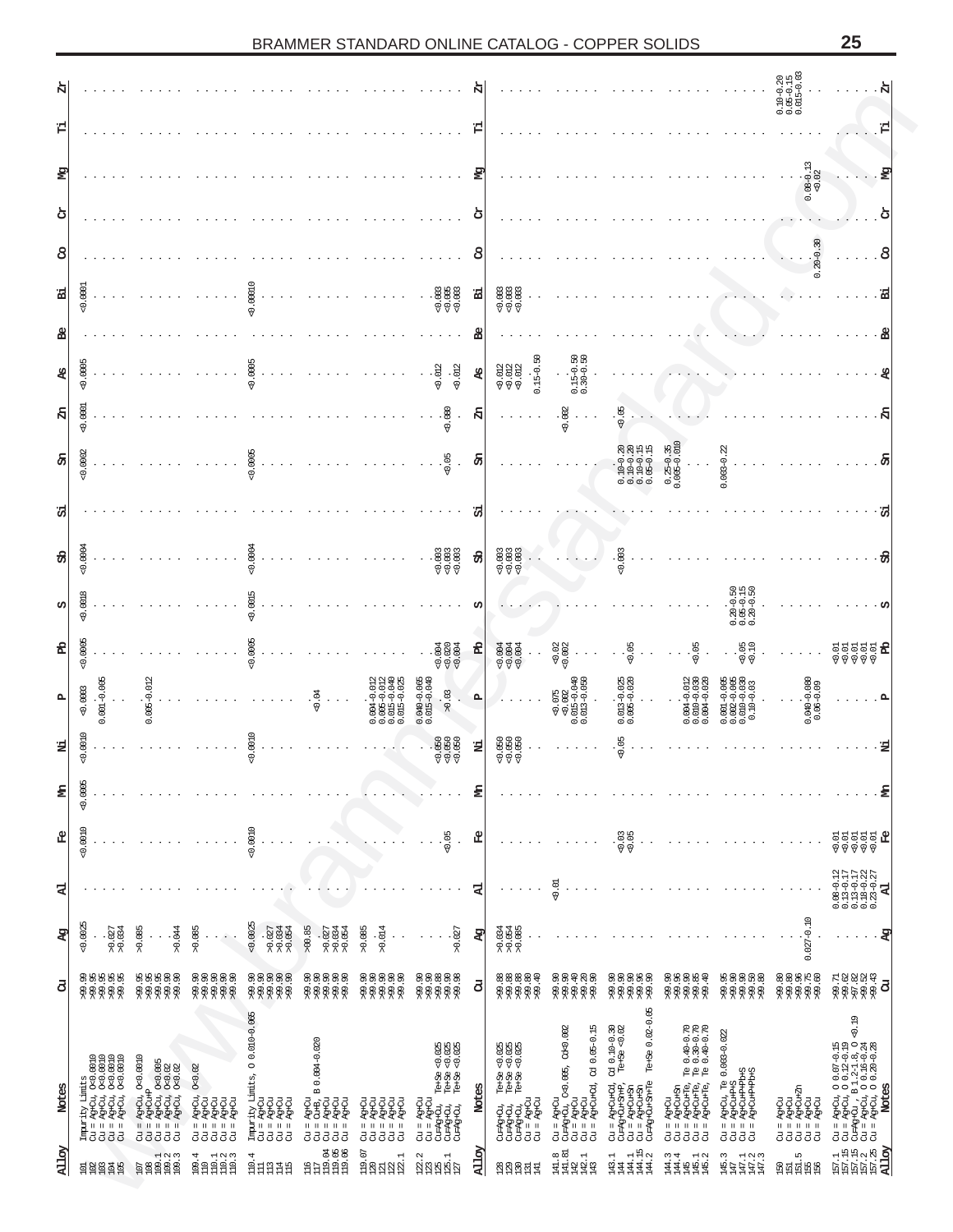| 4                                                                                                                                       |                                                        | 99.24<br>98.77<br>1 Effi 68<br>1 S9.80                    |
|-----------------------------------------------------------------------------------------------------------------------------------------|--------------------------------------------------------|-----------------------------------------------------------|
| व व<br>इंडे<br>इंडे<br>$-0.02$                                                                                                          | $0.33 - 0.37$<br>$0.58 - 0.62$                         |                                                           |
| $-0.20$<br>0.02                                                                                                                         | ବ୍ୟବ୍ୟ<br>ବଟ୍ଟ                                         |                                                           |
| ୡୡୡୡୡ<br>ଟଟେଟ                                                                                                                           | ୡୡୡୡୡ<br>ଟଟେଟ                                          |                                                           |
| e<br>1999<br>199<br>$0$ .20                                                                                                             | $\cdot \frac{30}{5}$<br>$-0.20$<br>$\cdot \frac{6}{9}$ |                                                           |
| $\begin{array}{c} 13.7 \\ 13.6 \\ 0.9 \\ 0.9 \\ \end{array}$                                                                            | $8.30$<br>$-0.30$<br>$\cdot$                           | $0.90 - 1.10$<br>$\mathcal{L}_{\mathcal{A}}$<br>$\bullet$ |
| $0.02 - 0.20$<br>$\cdot$<br>$\cdot$                                                                                                     |                                                        | $0.01 - 0.30$<br>$\cdot$                                  |
|                                                                                                                                         |                                                        | $\cdot$<br>$\cdot$                                        |
| ደ                                                                                                                                       | 굯                                                      | ጄ                                                         |
| $-200$<br>$-200$                                                                                                                        |                                                        | $0.08 - 0.12$                                             |
| $0.25 - 0.80$<br>$-0.10$<br>$\blacksquare$                                                                                              |                                                        |                                                           |
| $0.10 - 0.30$<br><0.50<br>$-0.10$<br>$\sim$ $\sim$<br>$\cdot$                                                                           | $-0.01$                                                |                                                           |
| $-338$<br>$-338$                                                                                                                        |                                                        |                                                           |
| $\begin{array}{c} 0.05 \\ 0.8-1.2 \\ 0.05-0.15 \\ 0.05-0.15 \\ 0.05-0.20 \end{array}$                                                   |                                                        |                                                           |
| $\begin{array}{c} 0.10{\mbox{-}}0.30 \\ 0.05{\mbox{-}}0.40 \\ 0.40{\mbox{-}}0.80 \\ 0.50{\mbox{-}}1.50 \\ 2.1{\mbox{-}}2.6 \end{array}$ |                                                        |                                                           |
| $\begin{array}{l} 1.8\text{--}2.3 \\ 1.5\text{--}3.0 \\ 1.0\text{--}2.0 \\ 0.50\text{--}1.5 \\ 0.9\text{--}1.2 \end{array}$             | $-0.02$                                                |                                                           |
| ピ                                                                                                                                       | 덗<br>$\sim$ $\sim$                                     | æ                                                         |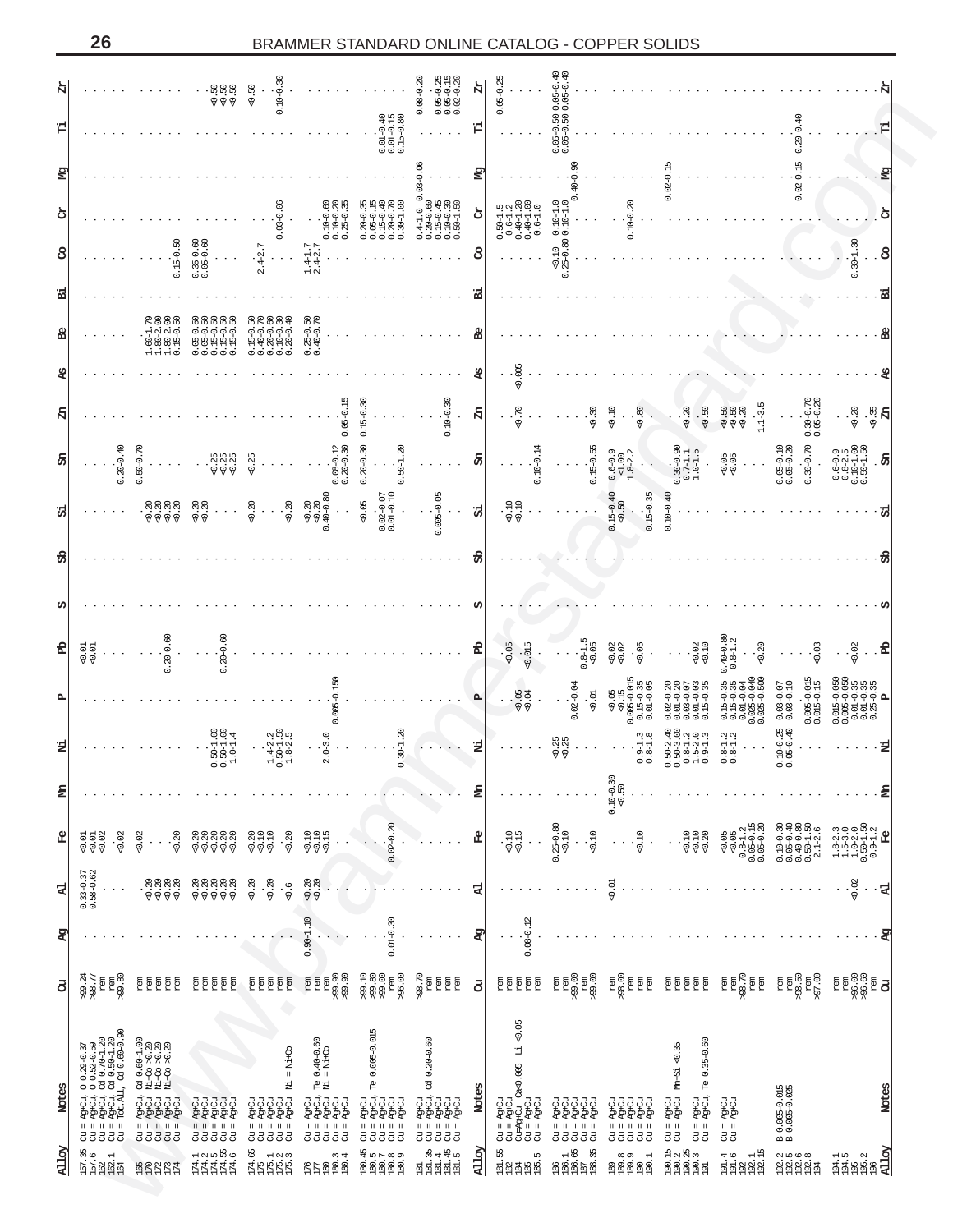| ౺            |                                                                                                                                                      |                                                                 |                                                                                                                       |                                                                                              |                                                                                              |                                                                                                      |                                                                                                                           |       |                                                                                                                            |                                                                                                                       |                                                                                                                                  |                                                                              |                                                                                                      |                                                                                                      |                                                                                                                       | N            |
|--------------|------------------------------------------------------------------------------------------------------------------------------------------------------|-----------------------------------------------------------------|-----------------------------------------------------------------------------------------------------------------------|----------------------------------------------------------------------------------------------|----------------------------------------------------------------------------------------------|------------------------------------------------------------------------------------------------------|---------------------------------------------------------------------------------------------------------------------------|-------|----------------------------------------------------------------------------------------------------------------------------|-----------------------------------------------------------------------------------------------------------------------|----------------------------------------------------------------------------------------------------------------------------------|------------------------------------------------------------------------------|------------------------------------------------------------------------------------------------------|------------------------------------------------------------------------------------------------------|-----------------------------------------------------------------------------------------------------------------------|--------------|
| 겁            |                                                                                                                                                      | $2.9 - 3.4$                                                     |                                                                                                                       |                                                                                              |                                                                                              |                                                                                                      |                                                                                                                           | Р     |                                                                                                                            |                                                                                                                       |                                                                                                                                  |                                                                              |                                                                                                      |                                                                                                      |                                                                                                                       | 검            |
| Eй           | $\begin{array}{l} 0.01\hbox{-}0.20 \\ 0.03\hbox{-}0.06 \\ 0.06\hbox{-}0.20 \\ 0.01\hbox{-}0.20 \\ 0.01\hbox{-}0.30 \\ 0.10\hbox{-}1.00 \end{array}$  | 0.10                                                            |                                                                                                                       |                                                                                              |                                                                                              |                                                                                                      |                                                                                                                           |       |                                                                                                                            |                                                                                                                       |                                                                                                                                  |                                                                              |                                                                                                      |                                                                                                      |                                                                                                                       | 점            |
| එ            |                                                                                                                                                      | 0.10<br>$\cdot$ .                                               |                                                                                                                       |                                                                                              |                                                                                              |                                                                                                      |                                                                                                                           | ð     |                                                                                                                            |                                                                                                                       |                                                                                                                                  |                                                                              |                                                                                                      |                                                                                                      |                                                                                                                       | ტ            |
| $\theta$     | $\cdot$ 85<br>$-0.05$<br>$\cdot$                                                                                                                     |                                                                 |                                                                                                                       |                                                                                              |                                                                                              |                                                                                                      |                                                                                                                           |       |                                                                                                                            |                                                                                                                       |                                                                                                                                  |                                                                              |                                                                                                      |                                                                                                      |                                                                                                                       | 8            |
| 定            |                                                                                                                                                      |                                                                 |                                                                                                                       |                                                                                              |                                                                                              |                                                                                                      |                                                                                                                           |       |                                                                                                                            |                                                                                                                       |                                                                                                                                  |                                                                              |                                                                                                      |                                                                                                      |                                                                                                                       | ュ            |
| ዳ            |                                                                                                                                                      |                                                                 |                                                                                                                       |                                                                                              |                                                                                              |                                                                                                      |                                                                                                                           |       |                                                                                                                            |                                                                                                                       |                                                                                                                                  |                                                                              |                                                                                                      |                                                                                                      |                                                                                                                       |              |
| æ            |                                                                                                                                                      |                                                                 |                                                                                                                       |                                                                                              | $0.02 - 0.08$                                                                                |                                                                                                      |                                                                                                                           |       | $-0.02 - 0.06$<br>$\circ$                                                                                                  | $0.02 - 0.06$                                                                                                         |                                                                                                                                  | $.02 - 0.25$<br>$\circ$                                                      | $.02 - 0.06$<br>$\circ$                                                                              |                                                                                                      |                                                                                                                       | æ            |
| Я            | 88885<br>88885<br>8888<br>$\dot{\circ}$                                                                                                              | $1.0 - 5.0$<br>夏夏                                               | mex<br>E<br>nen<br>E<br>Ē                                                                                             | ren<br>Ē<br>Ē<br>员                                                                           | 卮                                                                                            | 員<br>员<br>5                                                                                          | rem<br>ត្តត្ត<br>틊                                                                                                        | N     | Ē<br>ត្តី ត្តី<br>長                                                                                                        | 卮<br>卮<br>€<br>5                                                                                                      | E<br>Ē<br>卮<br>5<br>5                                                                                                            | 卮<br>卮<br>卮                                                                  | 5<br>Ē<br>卮<br>5                                                                                     | 5<br>员<br>5                                                                                          | E<br>E<br>E<br>rem<br>rem<br>Ē                                                                                        | Я            |
| සි           | $\circ$                                                                                                                                              |                                                                 |                                                                                                                       |                                                                                              |                                                                                              | 0.05                                                                                                 |                                                                                                                           | ä     |                                                                                                                            |                                                                                                                       |                                                                                                                                  |                                                                              | $-0.25$                                                                                              | - ଅ<br>୧<br>୧<br>୧                                                                                   | $\frac{30}{30}$<br>$\sim$                                                                                             | සි           |
| 모            |                                                                                                                                                      |                                                                 | a,<br>$0.20 - 0.$                                                                                                     |                                                                                              |                                                                                              |                                                                                                      |                                                                                                                           | U     |                                                                                                                            |                                                                                                                       |                                                                                                                                  |                                                                              |                                                                                                      |                                                                                                      |                                                                                                                       |              |
| 쉱            |                                                                                                                                                      |                                                                 |                                                                                                                       |                                                                                              |                                                                                              |                                                                                                      |                                                                                                                           | ਲੋ    | <b>Allen</b>                                                                                                               |                                                                                                                       |                                                                                                                                  |                                                                              |                                                                                                      | $0.02 - 0.10$                                                                                        |                                                                                                                       | ₩            |
|              |                                                                                                                                                      |                                                                 |                                                                                                                       |                                                                                              |                                                                                              |                                                                                                      |                                                                                                                           |       |                                                                                                                            |                                                                                                                       |                                                                                                                                  |                                                                              |                                                                                                      |                                                                                                      |                                                                                                                       |              |
| 용            | e<br>Sése<br>S                                                                                                                                       | aas<br>Vee                                                      | 88888<br>88888                                                                                                        | 88868<br>88868                                                                               | e<br>Sestis<br>Reser                                                                         | e<br>Savas<br>Para                                                                                   | $\begin{array}{c} 0.50 \\ 0.30 - 0.70 \\ 0.7 - 1.2 \\ 1.3 - 2.5 \\ 1.3 - 2.5 \end{array}$                                 | 윰     | $\begin{array}{c} 1.5\text{--}2.2\\ 2.5\text{--}3.0\\ 0.30\text{--}0.70\\ 0.25\text{--}0.70\\ 0.8\text{--}1.5 \end{array}$ | $\begin{array}{c} 1.5-2.5 \\ 0.25-0.70 \\ 0.30-0.80 \\ 0.30-1.5 \\ 1.5-2.5 \end{array}$                               | $\begin{array}{c} 0.50\text{--}1.00 \\ 1.5\text{--}2.5 \\ 1.0\text{--}1.8 \\ 0.40\text{--}0.80 \\ 0.10\text{--}0.50 \end{array}$ | $\begin{array}{c} 0.8-2.5 \\ 1.5-2.5 \\ 1.5-3.5 \\ 1.5-2.5 \end{array}$      | $\begin{array}{l} 2.0 - 3.0 \\ 2.5 - 3.7 \\ 2.5 - 4.5 \\ 0.25 - 0.70 \\ 0.25 - 0.70 \end{array}$     | $\begin{array}{c} 0.24 - 0.70 \\ 0.25 - 0.70 \\ 0.8 - 1.5 \\ 0.6 - 1.2 \\ 1.5 - 2.5 \end{array}$     | $\begin{array}{cccc} 1.0 & -2.5 & 5 \\ 1.5 & -2.3 & 5 \\ 1.1 & -3.3 & -3.5 \\ 2.5 & -3.5 & -3.5 \end{array}$          | 的            |
| д            | $\begin{array}{l} 0.10\text{--}0.49\\ 0.07\text{--}0.15\\ 0.05\text{--}0.49\\ 0.10\text{--}0.49\\ 0.10\text{--}0.10\\ 0.01\text{--}0.10 \end{array}$ | $-0.10$                                                         |                                                                                                                       | $0.02 - 0.05$                                                                                |                                                                                              | $0.12 - 0.22$                                                                                        | $0.04 - 0.10$                                                                                                             | д     |                                                                                                                            |                                                                                                                       |                                                                                                                                  |                                                                              |                                                                                                      | $\Xi$<br>0.02                                                                                        |                                                                                                                       |              |
| Ĕ,           | e<br>Sada<br>Re                                                                                                                                      |                                                                 |                                                                                                                       |                                                                                              |                                                                                              |                                                                                                      | $\frac{6.25}{6.7}$<br>0.7-1.2                                                                                             | 뀸     | $-35$                                                                                                                      |                                                                                                                       |                                                                                                                                  |                                                                              |                                                                                                      |                                                                                                      |                                                                                                                       |              |
| £            | e<br>Rese<br>Rese                                                                                                                                    |                                                                 |                                                                                                                       |                                                                                              |                                                                                              |                                                                                                      |                                                                                                                           |       |                                                                                                                            |                                                                                                                       |                                                                                                                                  |                                                                              |                                                                                                      |                                                                                                      |                                                                                                                       | £            |
| ደ            | $\begin{array}{l} 0.30\text{--}1.20\\ 0.05\text{--}0.50\\ 0.05\text{--}0.50\\ 0.35\text{--}1.20\\ 0.02\text{--}0.50 \end{array}$                     | $1.5 - 3.0$<br>$.888$<br>$.888$                                 | 88888<br>88888                                                                                                        | ុងសង់<br>ខែមុខខំ                                                                             | 88.88<br>88.88                                                                               |                                                                                                      | e<br>Sisisis<br>Sisisis                                                                                                   | 입     | $6.10$<br>$-0.10$<br>$-0.06$                                                                                               | e<br>edann<br>espec                                                                                                   | e<br>Sasas<br>Sasa                                                                                                               | $0.10 - 0.30$<br>$-0.15$                                                     | 688888                                                                                               | 68888                                                                                                | e e e e e<br>Yeriye                                                                                                   | ዴ            |
| 굯            |                                                                                                                                                      |                                                                 |                                                                                                                       | $-0.10$<br>$\cdot$ $\cdot$<br>$\sim$                                                         | $-0.10$<br>$\sim$ $\sim$                                                                     | $-0.105$<br>$\epsilon$ , $\epsilon$                                                                  | $-0.10$<br>$\cdot$<br>$\sim$ $\sim$<br>$\cdot$                                                                            | 굯     |                                                                                                                            |                                                                                                                       |                                                                                                                                  |                                                                              |                                                                                                      |                                                                                                      | $-0.50$<br>$0.10 - 0.60$<br>$\circ$                                                                                   | 굯            |
| æ            |                                                                                                                                                      |                                                                 |                                                                                                                       |                                                                                              |                                                                                              |                                                                                                      |                                                                                                                           |       |                                                                                                                            |                                                                                                                       |                                                                                                                                  |                                                                              |                                                                                                      |                                                                                                      |                                                                                                                       | ъĀ           |
| შ            | EEEEE                                                                                                                                                | $99.50$<br>$99.50$<br>$97.0-98.0$<br>$94.0-96.0$<br>$94.0-96.0$ | $\begin{array}{r} 86.0 - 89.0 \\ 84.0 - 86.0 \\ 83.5 - 85.5 \\ 81.0 - 84.0 \\ 81.0 - 84.0 \\ 78.5 - 81.5 \end{array}$ | $\begin{array}{c} 78.0-82.0 \\ 74.0-76.0 \\ 71.0-73.0 \\ 68.5-71.5 \\ 68.5-71.5 \end{array}$ | $\begin{array}{r} 68.5-71.5 \\ 67.0-70.0 \\ 68.0-72.0 \\ 64.0-68.5 \\ 64.0-68.5 \end{array}$ | $\begin{array}{r} 62.0-65.0\\ 61.0-64.0\\ 59.0-63.0\\ 58.0-61.0\\ 58.0-52.0\\ 49.0-52.0 \end{array}$ | $\begin{array}{c} 49.0 - 52.0 \\ 89.0 - 91.0 \\ 87.5 - 90.5 \\ 87 - 5 - 90.5 \\ 87 - 5 - 90.5 \\ 87.5 - 90.5 \end{array}$ | පි    | $\begin{array}{r} 83.5 - 86.5 \\ 72.0 - 74.5 \\ 69.0 - 72.0 \\ 65.0 - 68.0 \\ 65.0 - 68.0 \end{array}$                     | $\begin{array}{r} 65.0 - 68.0 \\ 62.0 - 66.5 \\ 62.5 - 66.5 \\ 62.0 - 65.0 \\ 62.0 - 65.0 \\ 62.0 - 65.0 \end{array}$ | $\begin{array}{r} 62.0 - 66.0 \\ 62.0 - 64.5 \\ 62.5 - 64.5 \\ 61.5 - 64.5 \\ 61.0 - 64.0 \end{array}$                           | $\begin{array}{c} 60.0-63.0\\ 60.0-63.0\\ 60.5-64.0\\ 60.5-64.0 \end{array}$ | $\begin{array}{l} 60.0-63.0\\ 60.0-63.0\\ 60.0-63.0\\ 60.0-61.0\\ 58.0-61.0\\ 58.0-61.0 \end{array}$ | $\begin{array}{l} 58.0-61.0\\ 58.0-61.0\\ 59.0-62.0\\ 59.0-62.0\\ 58.0-61.0\\ 58.0-61.0 \end{array}$ | $\begin{array}{l} 56.5 - 60.0 \\ 56.0 - 59.0 \\ 55.0 - 60.0 \\ 55.0 - 60.0 \\ 55.0 - 59.0 \\ 55.0 - 59.0 \end{array}$ | კ            |
|              |                                                                                                                                                      |                                                                 |                                                                                                                       |                                                                                              |                                                                                              |                                                                                                      |                                                                                                                           |       |                                                                                                                            |                                                                                                                       |                                                                                                                                  |                                                                              |                                                                                                      |                                                                                                      |                                                                                                                       |              |
| <b>Notes</b> | $-0.10$<br>$-0.5$                                                                                                                                    |                                                                 |                                                                                                                       |                                                                                              |                                                                                              |                                                                                                      |                                                                                                                           | Notes |                                                                                                                            |                                                                                                                       |                                                                                                                                  |                                                                              |                                                                                                      |                                                                                                      |                                                                                                                       | <b>Notes</b> |
|              | 전<br>연구<br>제10                                                                                                                                       |                                                                 |                                                                                                                       |                                                                                              |                                                                                              |                                                                                                      |                                                                                                                           |       |                                                                                                                            |                                                                                                                       |                                                                                                                                  |                                                                              |                                                                                                      |                                                                                                      |                                                                                                                       |              |
| Alloy        | 5513<br>5555.58<br>5555                                                                                                                              | ា<br>ខ្លួនដូន<br>ក្នុង                                          | និង<br>មានមិន                                                                                                         | ី<br>ឧិន្ទ្រីន្តដឹ                                                                           | <br>ផ្លូង និ<br>និង និង ខ្លួ                                                                 | ន<br>ភិក្ខុនន្ទន្ទ<br>ភិក្ខុន្ទន្ទ្រ                                                                 | <b>882348</b>                                                                                                             | Alloy | និងអង្គុង<br>ខ្លួងម៉ូនដ                                                                                                    | និងមន្ត្<br>និងមន្ត្រី                                                                                                | #####                                                                                                                            | ន្ត<br>និង<br>មាន មិន                                                        | <b>ដូ</b> ន្តិ ដូង្គូ<br>ដូន្តិ ដូង                                                                  | <b>222228</b>                                                                                        | 377.1<br>3888.1<br>3888.8                                                                                             | Alloy        |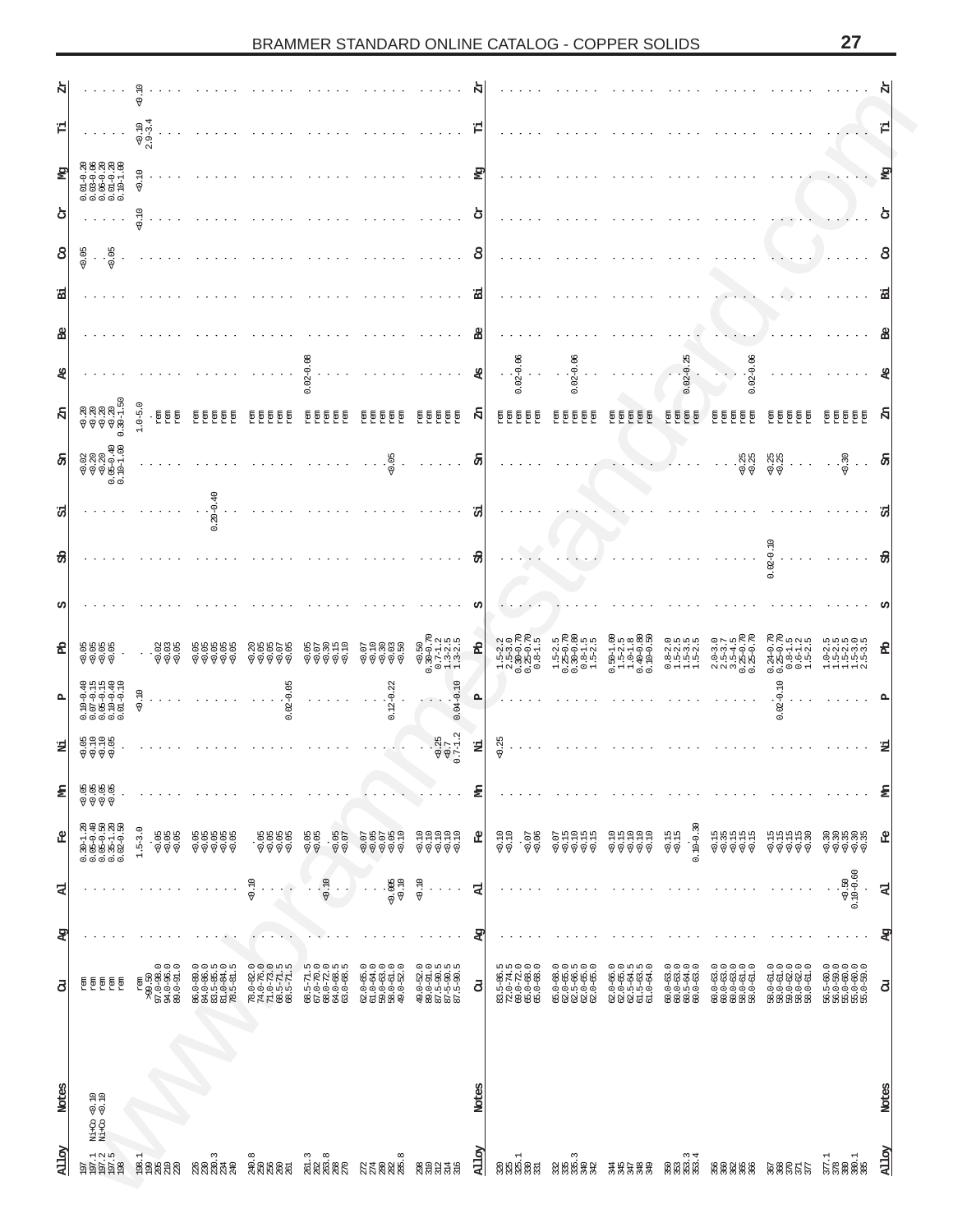| 白            |                                                                                                    |                                                                                                                                                                   |                                                                                                                                  |                                                                                                                                                                                                                                                                |                                                                                                                                               |                                                                                                                                  |                                                                                                                                                   |       |                                                                                                                                 |                                                                                                                                  |                                                                                                                                |                                                                                                                              |                                                                                                                        |                                                                                                                           | Ŕ                                                                                                                                                    |
|--------------|----------------------------------------------------------------------------------------------------|-------------------------------------------------------------------------------------------------------------------------------------------------------------------|----------------------------------------------------------------------------------------------------------------------------------|----------------------------------------------------------------------------------------------------------------------------------------------------------------------------------------------------------------------------------------------------------------|-----------------------------------------------------------------------------------------------------------------------------------------------|----------------------------------------------------------------------------------------------------------------------------------|---------------------------------------------------------------------------------------------------------------------------------------------------|-------|---------------------------------------------------------------------------------------------------------------------------------|----------------------------------------------------------------------------------------------------------------------------------|--------------------------------------------------------------------------------------------------------------------------------|------------------------------------------------------------------------------------------------------------------------------|------------------------------------------------------------------------------------------------------------------------|---------------------------------------------------------------------------------------------------------------------------|------------------------------------------------------------------------------------------------------------------------------------------------------|
| 검            |                                                                                                    |                                                                                                                                                                   |                                                                                                                                  |                                                                                                                                                                                                                                                                |                                                                                                                                               |                                                                                                                                  |                                                                                                                                                   | д     |                                                                                                                                 |                                                                                                                                  |                                                                                                                                |                                                                                                                              |                                                                                                                        |                                                                                                                           | 검                                                                                                                                                    |
| P            |                                                                                                    |                                                                                                                                                                   |                                                                                                                                  |                                                                                                                                                                                                                                                                |                                                                                                                                               |                                                                                                                                  |                                                                                                                                                   |       |                                                                                                                                 |                                                                                                                                  |                                                                                                                                |                                                                                                                              |                                                                                                                        |                                                                                                                           | ŊД                                                                                                                                                   |
| එ            |                                                                                                    |                                                                                                                                                                   |                                                                                                                                  |                                                                                                                                                                                                                                                                |                                                                                                                                               |                                                                                                                                  |                                                                                                                                                   | შ     |                                                                                                                                 |                                                                                                                                  |                                                                                                                                |                                                                                                                              |                                                                                                                        |                                                                                                                           | ტ                                                                                                                                                    |
| 8            |                                                                                                    |                                                                                                                                                                   |                                                                                                                                  |                                                                                                                                                                                                                                                                |                                                                                                                                               |                                                                                                                                  |                                                                                                                                                   | 8     |                                                                                                                                 |                                                                                                                                  |                                                                                                                                |                                                                                                                              |                                                                                                                        |                                                                                                                           | $\frac{15}{9}$ 8                                                                                                                                     |
| ュ            |                                                                                                    |                                                                                                                                                                   |                                                                                                                                  |                                                                                                                                                                                                                                                                |                                                                                                                                               |                                                                                                                                  |                                                                                                                                                   |       |                                                                                                                                 |                                                                                                                                  |                                                                                                                                |                                                                                                                              |                                                                                                                        |                                                                                                                           | 눱                                                                                                                                                    |
| ቆ            |                                                                                                    |                                                                                                                                                                   |                                                                                                                                  |                                                                                                                                                                                                                                                                |                                                                                                                                               |                                                                                                                                  | ತಿ                                                                                                                                                |       | 8                                                                                                                               |                                                                                                                                  |                                                                                                                                |                                                                                                                              |                                                                                                                        |                                                                                                                           |                                                                                                                                                      |
| æ            |                                                                                                    | ္တ                                                                                                                                                                |                                                                                                                                  |                                                                                                                                                                                                                                                                |                                                                                                                                               |                                                                                                                                  | $02 - 0$ .<br>$\sim$ $\sim$ $\sim$<br>$\circ$                                                                                                     | æ     | $0.02 - 0.$                                                                                                                     |                                                                                                                                  | $\begin{array}{c} 0.02 - 0.25 \\ 0.02 - 0.25 \end{array}$                                                                      |                                                                                                                              |                                                                                                                        |                                                                                                                           |                                                                                                                                                      |
| Ŕ            | $\begin{array}{c}\n\text{rem} \\ 0-3.0 \\ \text{rem}\n\end{array}$<br>mex<br>mex<br>$\overline{N}$ | $\begin{array}{c} \mathbb{R}^{\mathfrak{m}} \\ \mathbb{R}^{\mathfrak{m}} \\ 0.20 \text{ m} \\ \mathbb{R}^{\mathfrak{m}} \\ \mathbb{R}^{\mathfrak{m}} \end{array}$ | mex<br>nen<br>E<br>ē                                                                                                             | mex<br>Ę<br>tem<br>tem<br>巨                                                                                                                                                                                                                                    | ã<br>員<br>ă<br>ត្តី ត្តី                                                                                                                      | mex<br>튡<br>E<br>同<br>ē                                                                                                          | Fem<br>mex<br>mex<br>nen<br>1                                                                                                                     | K     | rem<br>rem<br>rem<br>ren<br>I                                                                                                   | mex<br>ē<br>同                                                                                                                    | neu<br>Tem<br>Ē<br>ren<br>ē                                                                                                    | $\frac{60.30}{0.10-0.25}$<br>ren                                                                                             | $-0.30$<br>$-6.50$                                                                                                     | $-5 - 3.0$<br>50.30<br>$\div$                                                                                             | ମ୍ବର<br>କ୍ରାମ୍ବ<br>ុ អ៊                                                                                                                              |
| Я            | $0.35 - 0.70$<br>0.7-1.3<br>்                                                                      | $\begin{array}{c} 1.8-2.2\\ 1.6-2.5\\ 1.0-2.5\\ 2.6-4.0\\ 1.7-2.3 \end{array}$                                                                                    | $\begin{array}{c} 0.50\hbox{--}0.80 \\ 2.0\hbox{--}2.8 \\ 0.30\hbox{--}0.70 \\ 0.30\hbox{--}0.70 \\ 0.7\hbox{--}1.3 \end{array}$ | $\begin{array}{c} 1.5 - 2.2 \\ 4.8 - 5.3 \\ 1.5 - 2.3 \\ 2.2 - 3.4 \\ 0.8 - 1.4 \end{array}$                                                                                                                                                                   | $0.7 - 1.4$<br>$1.5 - 3.0$<br>$1.5 - 4.0$<br>$2.5 - 4.0$<br>$1.7 - 2.7$                                                                       | $\begin{array}{c} 0.40\hbox{--}0.60 \\ 0.40\hbox{--}1.00 \\ 0.6\hbox{--}1.2 \\ 0.20\hbox{--}0.50 \\ 1.0\hbox{--}1.5 \end{array}$ | $\begin{array}{c} 0.50\text{--}1.50 \\ 0.8\text{--}1.2 \\ 0.8\text{--}1.2 \\ 0.8\text{--}1.2 \\ 0.8\text{--}1.2 \\ 0.10\text{--}0.30 \end{array}$ | ą     | $\begin{array}{c} 0.50\text{--}1.00 \\ \text{C}1.00 \\ 0.50\text{--}1.00 \\ 1.0\text{--}1.4 \\ 0.50\text{--}1.0 \\ \end{array}$ | $\begin{array}{c} 0.50\text{--}1.00 \\ 0.50\text{--}1.00 \\ 0.25\text{--}1.00 \\ 3.0\text{--}4.0 \\ 1.8\text{--}2.2 \end{array}$ | $\begin{array}{c} 1.2\text{--}2.0 \\ 0.50\text{--}1.00 \\ 0.50\text{--}1.00 \\ 0.7\text{--}1.5 \\ 0.8\text{--}1.5 \end{array}$ | $\begin{array}{c} 3.0\text{--}4.0 \\ 0.50\text{--}0.80 \\ 1.0\text{--}1.5 \\ 1.0\text{--}1.7 \\ 1.0\text{--}1.5 \end{array}$ | $\begin{array}{c} 1.0-1.7\\ 0.5-1.5\\ 1.5-2.0\\ 1.15-2.0\\ 1.7-2.3 \end{array}$                                        | 3.0.0.4.8                                                                                                                 | $4.3 - 4.3$<br>$4.3 - 4.3$<br>$4.4 - 4.3$<br>$3.5 - 4.5$<br>$3.0 - 6.5$<br><b>Sh</b>                                                                 |
| ď            |                                                                                                    |                                                                                                                                                                   |                                                                                                                                  |                                                                                                                                                                                                                                                                |                                                                                                                                               |                                                                                                                                  |                                                                                                                                                   | 55    | 50.50                                                                                                                           |                                                                                                                                  |                                                                                                                                |                                                                                                                              |                                                                                                                        |                                                                                                                           |                                                                                                                                                      |
| ਲੰ           | 0.02                                                                                               |                                                                                                                                                                   |                                                                                                                                  |                                                                                                                                                                                                                                                                |                                                                                                                                               |                                                                                                                                  | $0.02 - 0.10$<br>$\cdot$ $\cdot$                                                                                                                  | ਲੰ    |                                                                                                                                 | $0.02 - 0.10$                                                                                                                    |                                                                                                                                |                                                                                                                              |                                                                                                                        |                                                                                                                           |                                                                                                                                                      |
|              |                                                                                                    |                                                                                                                                                                   |                                                                                                                                  |                                                                                                                                                                                                                                                                |                                                                                                                                               |                                                                                                                                  |                                                                                                                                                   |       |                                                                                                                                 |                                                                                                                                  |                                                                                                                                |                                                                                                                              |                                                                                                                        |                                                                                                                           |                                                                                                                                                      |
| 윰            | n u u<br>$-0.05$<br>$2.5 - 4.5$                                                                    | ត់ត់ន់ត់ត់<br>ଟ ତ<br>ଚ<br>ଚ<br>ଟ                                                                                                                                  | e<br>Séda<br>Bar                                                                                                                 | $-0.10$<br>e e<br>ଚ<br>ଚ                                                                                                                                                                                                                                       | ត់ត់ត់ត់ដ<br>ଚ<br>ଚ<br>ଟ<br>ଟ<br>ଟ                                                                                                            | ត់ត់ដត់ត<br>ଚ<br>ଚ<br>ę<br>ଟ<br>ę                                                                                                | 9999<br>999<br>ଚ                                                                                                                                  | 윤     | ବ୍ୟବ୍ୟ<br>ବିଚିତ୍ରି                                                                                                              | 888822<br>888822<br>$\overline{ }$                                                                                               | $\begin{array}{c} 1.0\text{--}2.0 \\ 0.40\text{--}1.00 \\ 1.3\text{--}2.5 \\ 1.0\text{--}2.5 \\ 1.0\text{--}2.5 \end{array}$   | ន្ទ្រន់ន<br>9 A<br>ę<br>ę                                                                                                    | 8888<br>ę<br>ę<br>ę<br>ଚ                                                                                               | $888888$<br>$88888$                                                                                                       | ននន់នន <b>មូ</b><br>ę<br>999<br>ଟ                                                                                                                    |
| д            |                                                                                                    | $0.028 - 0.040$<br>$0.02 - 0.04$<br>$0.02 - 0.04$<br>$0.02 - 0.04$                                                                                                | 9<br>$0.02 - 0.$                                                                                                                 | $-\frac{8}{9}$ $-\frac{8}{9}$ $-\frac{8}{9}$ $-\frac{8}{9}$ $-\frac{8}{9}$ $-\frac{8}{9}$ $-\frac{8}{9}$ $-\frac{8}{9}$ $-\frac{8}{9}$ $-\frac{8}{9}$ $-\frac{8}{9}$ $-\frac{8}{9}$ $-\frac{8}{9}$ $-\frac{8}{9}$ $-\frac{8}{9}$ $-\frac{8}{9}$ $-\frac{8}{9}$ | $\begin{array}{c} 0.02 - 0.05 \\ -0.35 \\ 0.02 - 0.04 \\ 0.02 - 0.05 \end{array}$                                                             | 55<br>୍ଚ                                                                                                                         | $0.02 - 0.10$<br>$0.10 - 0.30$<br>$\sim 10$                                                                                                       | д     |                                                                                                                                 | $0.02 - 0.10$<br>$0.03 - 0.07$                                                                                                   |                                                                                                                                | $\begin{array}{c} 0.01\text{--}0.05 \\ \text{<}0.04 \\ 0.03\text{--}0.35 \\ 0.02\text{--}0.07 \end{array}$                   | $\begin{array}{l} 0.02\text{--}0.10 \\ 0.02\text{--}0.15 \\ 0.30 \\ 0.4\text{--}0.15 \\ 0.04\text{--}0.15 \end{array}$ | $\begin{array}{c} 0.025 - 0.040 \\ 0.02 - 0.06 \\ 0.02 - 0.106 \\ 0.02 - 0.100 \\ 0.01 - 0.07 \\ 0.03 - 0.30 \end{array}$ | <b>พอพอลู</b><br>$\frac{1}{2}$ $\frac{1}{2}$ $\frac{1}{2}$ $\frac{1}{2}$ $\frac{1}{2}$ $\frac{1}{2}$<br>388888                                       |
| Σ            |                                                                                                    | 8888<br><u>ဝှ ဝှ ဝှ ဝှ</u><br>부부유유<br>0000                                                                                                                        | $\approx$<br>$\dot{\mathsf{P}}$<br>కి<br>$\circ$                                                                                 |                                                                                                                                                                                                                                                                | 99<br>$\circ$                                                                                                                                 |                                                                                                                                  |                                                                                                                                                   | Ō,    |                                                                                                                                 |                                                                                                                                  | 50<br>¢<br>$\circ$                                                                                                             | $15 - 0.40$<br>$\circ$                                                                                                       | g<br>$\theta$<br>$05 - 0.$<br>$-0.10 - 0.$<br>$\circ$<br>$\circ$                                                       | $\approx$<br>ှ<br>ట<br>$\circ$                                                                                            | $.05 - 0.20$<br>8<br>$\frac{1}{1}$<br>一层<br>$\circ$<br>$\circ$                                                                                       |
| £            |                                                                                                    |                                                                                                                                                                   |                                                                                                                                  | $0.15 - 0.35$                                                                                                                                                                                                                                                  |                                                                                                                                               |                                                                                                                                  |                                                                                                                                                   | ₹     |                                                                                                                                 | $0.05 - 0.15$                                                                                                                    |                                                                                                                                |                                                                                                                              |                                                                                                                        |                                                                                                                           | €                                                                                                                                                    |
| ደ            | $-0.05$<br>$-0.35$                                                                                 | $-0.05$<br>$0.08 - 0.12$<br>$0.05 - 0.20$<br>$0.01 - 0.05$                                                                                                        | $\begin{array}{c} 0.05 \\ 0.05 \\ 0.05 \\ 0.05 \\ 0.05 \\ \end{array}$                                                           | $\cdot \frac{8}{9}$<br>$\frac{8}{9}$<br>$-0.05$                                                                                                                                                                                                                | $\begin{array}{l} 0.05\text{--}0.20 \\ \text{--}0.05 \\ 0.05\text{--}0.20 \\ 0.05\text{--}0.30 \\ \text{--}0.05 \\ \text{--}0.05 \end{array}$ | $6.6.6.6.6$<br>$6.6.6.6.6$                                                                                                       | ବ୍ୟା<br>ବ୍ୟାଚ୍ଚିତ୍ର<br>ବ୍ୟାଚ୍ଚିତ୍ର                                                                                                                | ደ     | $-0.10$<br>$-383$<br>$-383$<br>$-383$                                                                                           | $-300$<br>$-300$<br>6.10                                                                                                         | $\begin{array}{c} 0.10\text{--}1.00 \\ \text{<0.10} \\ \text{<0.10} \end{array}$<br>$\sim$                                     | $-899$<br>$-899$                                                                                                             | $\begin{array}{c} 0.05\text{--}0.20 \\ 0.05\text{--}0.40 \\ \text{0.10\text{--}0.40 \\ 0.10\text{--}0.40 \end{array}$  | $\begin{array}{l} 0.05-0.15\\ 0.05-0.20\\ 0.05-0.20\\ 0.05-0.20\\ 0.05-0.10\\ \end{array}$                                | $\begin{array}{r} \texttt{<}0.10 \\ \texttt{0.05-0.20} \\ \texttt{0.05-0.20} \\ \texttt{0.05-0.15} \\ \texttt{0.05-0.15} \\ \textbf{Fe} \end{array}$ |
| է            |                                                                                                    |                                                                                                                                                                   |                                                                                                                                  |                                                                                                                                                                                                                                                                |                                                                                                                                               |                                                                                                                                  | $0.20 - 0.40$                                                                                                                                     | է     | $-0.03$<br>$\sim$                                                                                                               | $-0.01$                                                                                                                          |                                                                                                                                | $-0.10$                                                                                                                      |                                                                                                                        |                                                                                                                           | 더                                                                                                                                                    |
| Ŗ            |                                                                                                    |                                                                                                                                                                   |                                                                                                                                  |                                                                                                                                                                                                                                                                |                                                                                                                                               |                                                                                                                                  |                                                                                                                                                   | ዌ     |                                                                                                                                 |                                                                                                                                  |                                                                                                                                |                                                                                                                              |                                                                                                                        |                                                                                                                           |                                                                                                                                                      |
| 5            | 56.0-60.0<br>56.5-60.0<br>56.0-59.0<br>24.0-96.0<br>94.0-96.0                                      | 94.0–96.0<br>94.5–96.5<br>94.5–96.5<br>94.0–96.0<br>94.0–96.0                                                                                                     | $92.0 - 94.0$<br>$91.0 - 93.0$<br>$89.0 - 92.0$<br>$89.0 - 92.0$<br>$89.0 - 93.0$                                                | $\begin{array}{r} 89.0 - 93.0 \\ 89.0 - 92.0 \\ 88.0 - 91.0 \\ 87.5 - 89.0 \\ 87.5 - 89.0 \\ 86.0 - 89.0 \end{array}$                                                                                                                                          | $\begin{array}{r} 88.0 - 91.0 \\ 87.0 - 90.0 \\ 88.0 - 91.0 \\ 88.0 - 90.0 \\ 87.0 - 90.0 \\ 87.0 - 87.0 \\ 84.0 - 87.0 \end{array}$          | $\begin{array}{l} 85.0-88.0\\ 84.0-87.0\\ 79.0-83.0\\ 80.0-83.0\\ 79.0-82.0 \end{array}$                                         | $\begin{array}{l} 73.0-76.0 \\ 70.0-73.0 \\ 70.0-73.0 \\ 70.0-73.0 \\ 65.0-66.0 \end{array}$                                                      | 5     | $\begin{array}{l} 62.0-65.0\\ 61.0-64.0\\ 59.0-62.0\\ 61.0-63.5\\ 61.0-62.0\\ 59.0-62.0 \end{array}$                            | $\begin{array}{r} 59.0-62.0\\ 59.0-62.0\\ 57.0-61.0\\ 49.0-52.0\\ 86.0-88.0 \end{array}$                                         | $\begin{array}{r} 63.0 - 66.0 \\ 63.0 - 62.0 \\ 59.0 - 62.0 \\ 59.0 - 62.0 \\ 59.0 - 62.0 \\ \end{array}$                      | $49.0 - 52.0$<br>$x$ em<br>$x$ em<br>$x$ em<br>$x$ em                                                                        | $\begin{array}{c} 1400 \\ 297.00 \\ 1400 \\ 296.50 \\ 1400 \\ \end{array}$                                             | <b>E</b><br>94.00<br>25 EE EE EE                                                                                          | ren<br><b>Eggg 3</b>                                                                                                                                 |
|              |                                                                                                    |                                                                                                                                                                   |                                                                                                                                  |                                                                                                                                                                                                                                                                |                                                                                                                                               |                                                                                                                                  |                                                                                                                                                   |       |                                                                                                                                 |                                                                                                                                  |                                                                                                                                |                                                                                                                              |                                                                                                                        |                                                                                                                           |                                                                                                                                                      |
| Notes        |                                                                                                    |                                                                                                                                                                   |                                                                                                                                  |                                                                                                                                                                                                                                                                | $-8 + 20$                                                                                                                                     |                                                                                                                                  |                                                                                                                                                   | Notes |                                                                                                                                 |                                                                                                                                  | $= \text{Ni} + \text{Co}$                                                                                                      |                                                                                                                              |                                                                                                                        |                                                                                                                           | Notes                                                                                                                                                |
| <b>Alloy</b> | . - . - .<br>요요 .<br>요요 요즘 음                                                                       | 981398.6<br>989898<br>98989                                                                                                                                       | 용함<br>1<br>영화 : 3                                                                                                                | <b>침침</b> 참 참                                                                                                                                                                                                                                                  | Ĕ<br>្ម<br>ជួន ដូច<br>ឯងងន្ទ                                                                                                                  | 34999                                                                                                                            | न से से से से से<br>से से से से से<br>मे से से से से                                                                                              | Alloy | មិន ។<br>កំពុង ។<br>កំពុង កំពុ                                                                                                  | \$\$\$\$\$                                                                                                                       | Ë<br>4<br>52<br>5355<br>5358                                                                                                   | ន<br>ទី៩៩នី<br>ទី១៩នី                                                                                                        | នុង<br>ទី១០ - ១១<br>ទី១០ - ១០                                                                                          | អ្នក<br>ទី១: ១:<br>មិនិនិនិនិ                                                                                             | asana<br>Baadaa                                                                                                                                      |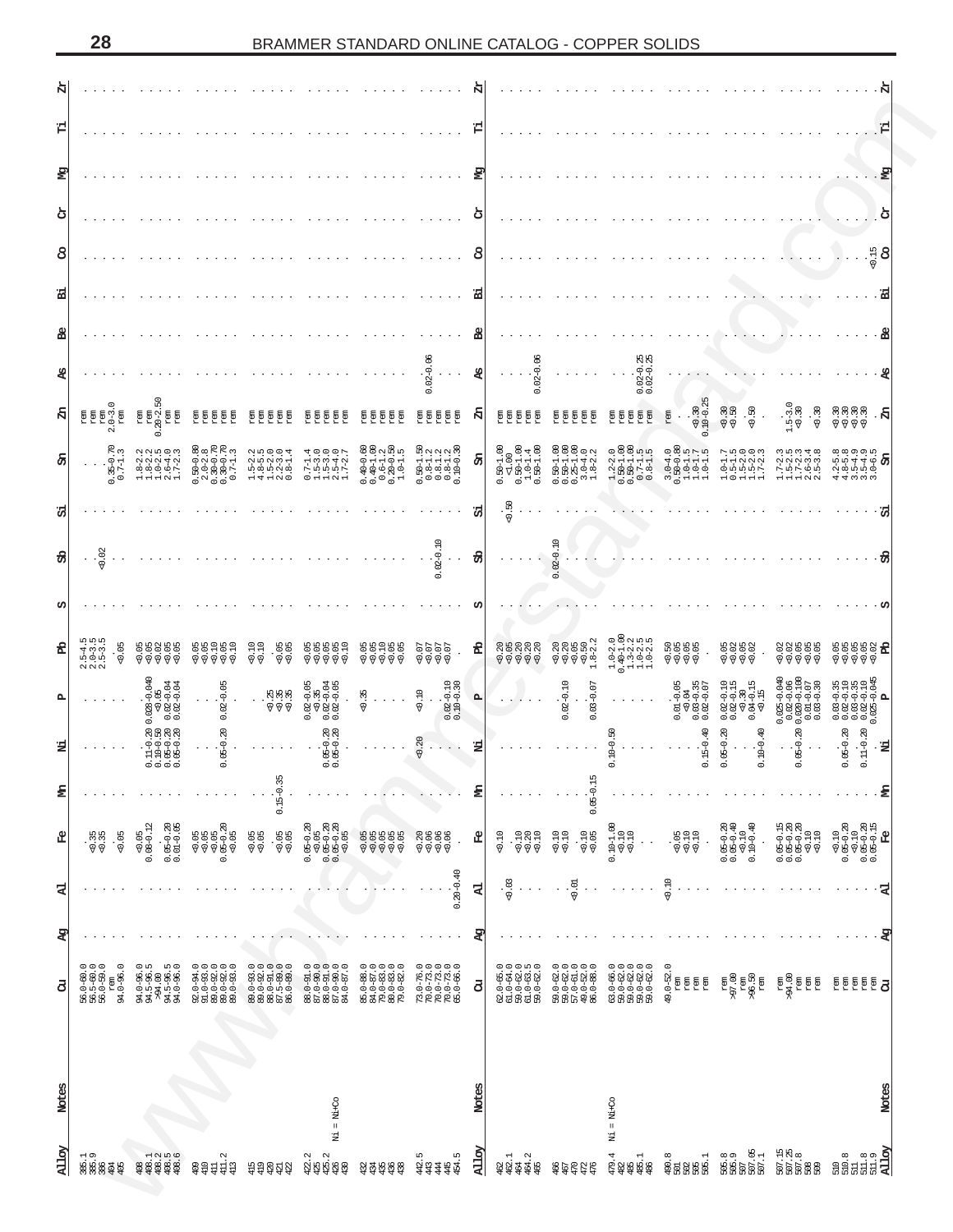|                       |                                                                                              |                                                                                              |                                                                                                                                                   |                                                                                                                                                     |                                                                                        |                                                                                                               |                                                                                                                                                                                                                                                                                                                                                                                                                                                                  |                |                                                                                                                                      |                                                                                                                                                                                     |                                                                                                         |                                                                                 |                                                                                                                                  | $-30.10$<br>$\sim$                                                                                                                   | ౺<br>-ଡ. ୦୦.<br>୧                                                                                                           |
|-----------------------|----------------------------------------------------------------------------------------------|----------------------------------------------------------------------------------------------|---------------------------------------------------------------------------------------------------------------------------------------------------|-----------------------------------------------------------------------------------------------------------------------------------------------------|----------------------------------------------------------------------------------------|---------------------------------------------------------------------------------------------------------------|------------------------------------------------------------------------------------------------------------------------------------------------------------------------------------------------------------------------------------------------------------------------------------------------------------------------------------------------------------------------------------------------------------------------------------------------------------------|----------------|--------------------------------------------------------------------------------------------------------------------------------------|-------------------------------------------------------------------------------------------------------------------------------------------------------------------------------------|---------------------------------------------------------------------------------------------------------|---------------------------------------------------------------------------------|----------------------------------------------------------------------------------------------------------------------------------|--------------------------------------------------------------------------------------------------------------------------------------|-----------------------------------------------------------------------------------------------------------------------------|
| 검                     |                                                                                              |                                                                                              |                                                                                                                                                   |                                                                                                                                                     |                                                                                        |                                                                                                               |                                                                                                                                                                                                                                                                                                                                                                                                                                                                  | Р              |                                                                                                                                      |                                                                                                                                                                                     |                                                                                                         |                                                                                 |                                                                                                                                  |                                                                                                                                      | $\sim$ $\sim$ $\sigma$<br>0.01                                                                                              |
| ቋ                     |                                                                                              |                                                                                              |                                                                                                                                                   |                                                                                                                                                     |                                                                                        |                                                                                                               |                                                                                                                                                                                                                                                                                                                                                                                                                                                                  | 뫙              |                                                                                                                                      | ă,<br>ë                                                                                                                                                                             |                                                                                                         |                                                                                 | $0.01 - 0.03$                                                                                                                    | $\begin{array}{c} 20 \\ 30 \\ 0.05 \end{array}$                                                                                      | 윰<br>0.01<br>$\sim$                                                                                                         |
| එ                     |                                                                                              |                                                                                              |                                                                                                                                                   |                                                                                                                                                     |                                                                                        |                                                                                                               |                                                                                                                                                                                                                                                                                                                                                                                                                                                                  | ð              |                                                                                                                                      | 0.05                                                                                                                                                                                |                                                                                                         |                                                                                 |                                                                                                                                  | នុ<br>$\sim$<br>$\cdots$                                                                                                             | $.01 - 0.12$<br>ტ<br>0.01<br>$\circ$                                                                                        |
| 8                     |                                                                                              |                                                                                              |                                                                                                                                                   |                                                                                                                                                     |                                                                                        |                                                                                                               |                                                                                                                                                                                                                                                                                                                                                                                                                                                                  | 8              |                                                                                                                                      | $-0.20$                                                                                                                                                                             |                                                                                                         | ှ<br>$0.25 -$                                                                   |                                                                                                                                  |                                                                                                                                      | 8                                                                                                                           |
| 运                     |                                                                                              |                                                                                              |                                                                                                                                                   |                                                                                                                                                     |                                                                                        |                                                                                                               |                                                                                                                                                                                                                                                                                                                                                                                                                                                                  |                |                                                                                                                                      |                                                                                                                                                                                     |                                                                                                         |                                                                                 |                                                                                                                                  |                                                                                                                                      | 寓                                                                                                                           |
| В                     |                                                                                              |                                                                                              |                                                                                                                                                   |                                                                                                                                                     |                                                                                        |                                                                                                               |                                                                                                                                                                                                                                                                                                                                                                                                                                                                  |                |                                                                                                                                      |                                                                                                                                                                                     |                                                                                                         |                                                                                 |                                                                                                                                  |                                                                                                                                      |                                                                                                                             |
|                       |                                                                                              |                                                                                              |                                                                                                                                                   |                                                                                                                                                     |                                                                                        | $-20 - 0$<br>$\circ$                                                                                          |                                                                                                                                                                                                                                                                                                                                                                                                                                                                  | æ              |                                                                                                                                      |                                                                                                                                                                                     | $-0.15$                                                                                                 | $rac{10}{100}$ .<br>$5 - 15$                                                    |                                                                                                                                  |                                                                                                                                      |                                                                                                                             |
| R                     | କ୍ଷ୍ଣ୍ଣ<br>ଚଟ୍ଟି                                                                             | ୡଌୡୡୡ<br>ଚଟିଚିଚିଚି                                                                           | $7.5 - 4.5$<br>1.5-4.5<br>40.30                                                                                                                   |                                                                                                                                                     | $30 - 34$                                                                              | ଷ୍ଥ୍ୟ<br>ଟ଼ଟ଼                                                                                                 | ୫.<br>୫.୫୫.୫<br>ଜନ୍ମ                                                                                                                                                                                                                                                                                                                                                                                                                                             | Я              | aaa<br>999                                                                                                                           | କ୍ଷ୍ଣ୍ଣ<br>ବିଚିତ୍ତ                                                                                                                                                                  | $-0.15$<br>$-0.50$                                                                                      | $-0.50$<br>នន<br>ଟି କି                                                          | $\begin{array}{c} 20 \\ 0 \\ 0 \\ 0 \\ -10 \\ 0 \\ -10 \\ 0 \\ -10 \\ 0 \\ \end{array}$<br>$\circ$                               | $\begin{array}{c} 0.50\text{--}1.50 \\ 0.20\text{--}0.50 \\ 0.20\text{--}1.00 \\ 0.40\text{--}2.50 \\ 0.20\text{--}2.50 \end{array}$ | P.<br>$30 - 2.5$<br>$-2.85$<br>ុ <sup>ូ</sup> នី <b>អ៊</b><br>$\dot{\circ}$                                                 |
| සි                    | $\begin{array}{l} 4.0 - 6.0 \\ 5.0 - 7.0 \\ 5.5 - 7.0 \\ 7.0 - 9.0 \\ 7.0 - 9.0 \end{array}$ | $\begin{array}{l} 9.0-11.0 \\ 9.0-11.0 \\ 2.2-3.3 \\ 7.0-9.5 \\ 4.0-5.5 \end{array}$         | $\ddot{p}$ $\ddot{q}$ $\ddot{q}$ $\ddot{q}$ $\ddot{q}$ $\ddot{q}$<br>$\ddot{q}$ $\ddot{q}$ $\ddot{q}$ $\ddot{q}$ $\ddot{q}$<br>$m \, m \, m \, d$ |                                                                                                                                                     | $1.7 - 2.0$                                                                            | $20-0.50$<br>$\ddotsc$<br>்                                                                                   | $838$<br>$999$<br>$\cdot \frac{6}{9}$                                                                                                                                                                                                                                                                                                                                                                                                                            | a              | $-0.20$                                                                                                                              | ទី១៩៩<br>ដូនទង់                                                                                                                                                                     | $-30.20$                                                                                                | 0.20<br>$888$<br>$88$<br>$\sim$ $\sim$                                          | 0.10                                                                                                                             | $\begin{array}{c} 0.20\text{--}0.80 \\ 1.0\text{--}1.5 \\ 1.5\text{--}2.5 \\ 0.05\text{--}0.80 \\ \text{<0.30} \end{array}$          | $10 - 2.00$<br>$1.2 - 1.6$<br>o.<br>සි<br>$-2-1$<br>$\circ$                                                                 |
| ₩                     |                                                                                              |                                                                                              |                                                                                                                                                   |                                                                                                                                                     |                                                                                        | $\frac{10}{30}$                                                                                               | $-\frac{5}{9}$                                                                                                                                                                                                                                                                                                                                                                                                                                                   | 모              | ष्ठुष्ठु<br>इङ्<br>k)<br>ę.                                                                                                          | $-0.10$<br>$-0.15$                                                                                                                                                                  | $\dot{\circ}$                                                                                           | $0.7 - 1.3$<br>1.5-2.1<br>$1.5 - 2.2$<br>$1.5 - 2.0$                            | $\begin{array}{c} 1.5\text{--}3.0 \\ 0.8\text{--}1.3 \\ 0.40\text{--}0.80 \\ 0.50\text{--}0.90 \\ 0.55\text{--}0.60 \end{array}$ | $\begin{array}{l} 0.20\hbox{--}0.80 \\ 0.50\hbox{--}0.50 \\ 0.05\hbox{--}0.50 \\ 0.10\hbox{--}0.70 \\ 0.10\hbox{--}0.60 \end{array}$ | 0.20-0.30<br>0.8-2.0<br>0.8-2.54<br>2.7-3.4<br>2.7-3.4                                                                      |
| ₩                     |                                                                                              |                                                                                              |                                                                                                                                                   |                                                                                                                                                     |                                                                                        |                                                                                                               |                                                                                                                                                                                                                                                                                                                                                                                                                                                                  |                |                                                                                                                                      |                                                                                                                                                                                     |                                                                                                         |                                                                                 |                                                                                                                                  |                                                                                                                                      |                                                                                                                             |
|                       |                                                                                              |                                                                                              |                                                                                                                                                   |                                                                                                                                                     |                                                                                        |                                                                                                               |                                                                                                                                                                                                                                                                                                                                                                                                                                                                  |                |                                                                                                                                      |                                                                                                                                                                                     |                                                                                                         |                                                                                 |                                                                                                                                  |                                                                                                                                      |                                                                                                                             |
| £                     | 88888<br>88888                                                                               | $\alpha$                                                                                     | $0 \nmid m \nmid q$                                                                                                                               |                                                                                                                                                     | $-0.01$                                                                                | ੩੪੩੩<br>੨ਃ੩੩<br>੨                                                                                             | និន្ន<br>តិន្ទន់<br>តិន្ទន់                                                                                                                                                                                                                                                                                                                                                                                                                                      | 渴              |                                                                                                                                      | $-0.05$<br>$0.03$<br>$0.02$                                                                                                                                                         |                                                                                                         |                                                                                 | $-0.10$                                                                                                                          | $\frac{3}{5}$<br>$-0.01$<br>$-6.01$                                                                                                  | នុងឧង្ស<br>និងទំនង <b>ម្</b>                                                                                                |
| д                     | おおさおさ                                                                                        | $\begin{array}{l} 0.03-0.35 \\ 0.02-0.10 \\ 0.03-0.35 \\ 0.03-0.35 \\ 0.03-0.35 \end{array}$ | $\begin{array}{c} 0.03 - 0.35 \\ 0.01 - 0.50 \\ -0.50 \\ 0.03 - 0.35 \\ 4.8 - 5.2 \end{array}$                                                    | $\begin{array}{l} 7.0-7.5 \\ 6.8-7.2 \\ 5.8-6.2 \\ 6.5-7.0 \\ 7.0-7.5 \end{array}$                                                                  | $\frac{1}{8}$ $\frac{1}{9}$<br>4.0                                                     | $-8.015$<br>$-8.015$                                                                                          |                                                                                                                                                                                                                                                                                                                                                                                                                                                                  |                |                                                                                                                                      |                                                                                                                                                                                     |                                                                                                         |                                                                                 |                                                                                                                                  |                                                                                                                                      |                                                                                                                             |
| Σ                     | ୡ<br>୍ସ<br>$-9.7$<br>. q<br>ė,<br>○                                                          | ୡ<br>. ငှ                                                                                    |                                                                                                                                                   |                                                                                                                                                     |                                                                                        | $1.8 - 2.2$<br>$-0.15$                                                                                        | $1.5 - 2.5$<br>$\cdots$ <sup>o</sup><br>$\triangledown$                                                                                                                                                                                                                                                                                                                                                                                                          |                |                                                                                                                                      | 0.0000<br>$\begin{array}{cccccccccc} \phi & \phi & \phi & \phi & \phi & \phi \\ \phi & \phi & \phi & \phi & \phi \\ \phi & \phi & \phi & \phi & \phi \end{array}$<br>यं यं यं यं यं | $1.0 - 5.5$<br>$1.0 - 2.3$<br>$-1.5 - 3.15$<br>$\Rightarrow$ $\Rightarrow$ $\Rightarrow$ $\Rightarrow$  | $-0.30$<br>$-8.38$                                                              | $\circ$ $\circ$<br>$-0.77$<br>$4 - 9 - 4$                                                                                        | $\begin{array}{l} 1.3-2.7 \\ 2.9-3.5 \\ 1.0-2.0 \\ 1.0-3.0 \\ 0.40-2.50 \end{array}$                                                 | LO<br>$1.0 - 3.5$<br><0.10<br>뀸                                                                                             |
| £                     |                                                                                              | $1.0 - 2.0$<br>$1.0 - 2.0$<br>$\cdot$                                                        |                                                                                                                                                   |                                                                                                                                                     |                                                                                        | $-\frac{8}{9}$                                                                                                | $\frac{50}{9}$                                                                                                                                                                                                                                                                                                                                                                                                                                                   | 됨              | $-2.30$                                                                                                                              |                                                                                                                                                                                     | $\begin{array}{r} <\!3.50\\ 0.6\text{--}3.5\\ 11.0\text{--}13.0\\ 11.0\text{--}14.0 \end{array}$        | êêêê<br>G                                                                       | . $\frac{a}{\sqrt{2}}$<br>$-50$                                                                                                  | $\frac{10}{2}$<br>$\cdot$<br>$\cdot$                                                                                                 | $0.01 - 1.00$<br>$-6.70$<br>. . ≨                                                                                           |
| £                     | $\begin{array}{r} 20.10 \\ 0.05 - 0.20 \\ -0.10 \\ 0.05 - 0.20 \end{array}$                  | $\begin{array}{c} 0.10 \\ 0.05\text{--}0.20 \\ 0.10 \\ 0.10 \\ 0.10 \\ 0.10 \end{array}$     | e<br>Saaa<br>Saad                                                                                                                                 |                                                                                                                                                     | $-0.50$                                                                                | $\begin{array}{c} 40.10 \\ 40.50 \\ 2.0 - 3.0 \\ 1.5 - 3.5 \end{array}$                                       | $\begin{array}{r} 0.30 \\ 0.50 - 1.50 \\ 3.0 - 4.3 \\ 3.0 - 4.3 \\ 2.0 - 4.0 \end{array}$                                                                                                                                                                                                                                                                                                                                                                        | ደ              |                                                                                                                                      | $\begin{array}{cccc} 4.0 & -6.0 \\ 2.0 & -4.5 \\ 2.0 & -5.5 \\ 4.0 & -4.3 \\ \end{array}$                                                                                           | $\begin{array}{l} 3.0 - 5.0 \\ 3.0 - 6.0 \\ 2.0 - 4.0 \\ 2.0 - 4.1 \\ \hline 0.0 \\ 0.1 \\ \end{array}$ | $-6.58$<br>$-30.30$                                                             | esa<br>Sasi                                                                                                                      | $rac{30}{10-0.40}$<br>$-0.25$                                                                                                        | $\begin{array}{c} 188 \\ 189 \\ 699 \\ \hline \end{array}$<br>ピ                                                             |
| է                     | $-0.01$                                                                                      |                                                                                              |                                                                                                                                                   |                                                                                                                                                     | $4.0 - 7.0$<br>$2.3 - 2.9$                                                             | $\begin{array}{l} 5.0 - 6.5 \\ - 6.5 \\ - 6.0 - 7.5 \\ - 6.0 - 8.3 \\ - 0.0 - 8.3 \\ - 7.7 - 8.3 \end{array}$ | $\begin{array}{l} 5.5\text{--}6.5\\ 8.5\text{--}11.0\\ 8.5\text{--}10.0\\ 11.0\text{--}12.0\\ 8.5\text{--}10.0 \end{array}$                                                                                                                                                                                                                                                                                                                                      | 더              | $\begin{array}{l} 10.0\text{--}11.5 \\ 12.5\text{--}13.5 \\ 12.0\text{--}13.0 \\ 13.0\text{--}14.0 \\ 14.0\text{--}15.0 \end{array}$ | $\begin{array}{l} 8.5\text{-}11.0 \\ 9.0\text{-}11.0 \\ 9.7\text{-}10.9 \\ 10.5\text{-}11.5 \\ 10.5\text{-}11.5 \\ 8.7\text{-}9.5 \end{array}$                                      | $\begin{array}{l} 6.5 - 9.5 \\ 8.5 - 9.7 \\ 8.5 - 0.5 \\ 7.0 - 8.3 \\ 7.0 - 3.2 \\ \end{array}$         | $\begin{array}{c} 3.0-4.0\\ 2.5-3.1\\ 8.0-11.0\\ 6.3-7.6\\ 6.3-7.0 \end{array}$ | $5.5 - 7.5$<br>3.5-4.5                                                                                                           |                                                                                                                                      | $-0.10$<br>. न्नू                                                                                                           |
| Ŗ                     |                                                                                              |                                                                                              |                                                                                                                                                   | $\begin{array}{l} 1.80\text{--}\,2.20 \\ 4.80\text{--}\,5.20 \\ 4.80\text{--}\,5.20 \\ 5.80\text{--}\,6.20 \end{array}$                             | $\begin{array}{c} 14.5\text{--}15.5 \\ 17.2\text{--}18.0 \\ 29\text{--}31 \end{array}$ |                                                                                                               |                                                                                                                                                                                                                                                                                                                                                                                                                                                                  |                |                                                                                                                                      |                                                                                                                                                                                     |                                                                                                         |                                                                                 |                                                                                                                                  |                                                                                                                                      | ዌ                                                                                                                           |
| 5                     | Ë<br>Ë<br>Ē<br>Ĕ                                                                             | ₫<br>Ĕ<br>Ë<br>π<br>n<br>B                                                                   | Ę<br>Ĕ<br>ŗ                                                                                                                                       | 同<br>Ę<br>ξ                                                                                                                                         | ren<br>ថ្ម<br>អូ<br>អូ<br>ren<br>n<br>B                                                | ត្ត<br>ក្នុ<br>E<br>Ē<br>Ē                                                                                    | Fen<br>Ę<br>ren<br>ren<br>ren                                                                                                                                                                                                                                                                                                                                                                                                                                    | ð              | <b>ត្ត គួ</b><br>ren<br>后                                                                                                            | $\frac{178}{578.50}$<br>50.87<br>$\frac{17}{124}$<br>ren                                                                                                                            | $75.9 - 84.5$<br>គ្គ<br>ខ្ពុ គ្គ<br>ŗ                                                                   | ថ្មី <b>ថ្មី</b><br><b>គ្គី គ្គី</b>                                            | rem<br>rem<br>rem<br>95.00<br>rem                                                                                                | 95.50<br>93.50<br>95.50<br>93.59                                                                                                     | $-90.00$<br><b>គ្គី គ្គី</b><br>පි                                                                                          |
| <b>Notes</b><br>Alloy | ឌីឌីឌីឌី<br>ដឹងដី                                                                            | Cu+Mn+P+Sn >99.5<br>្ត<br>ជីង ម៉ូន<br>ជីង ជីង ជី                                             | n w<br>Cu+ P+Bb+Sn+Zn >99.5<br>Cu+ P+Bb+Sn+Zn >99.5<br>Cu+ P >99.85<br>e<br>En Bartis<br>En Bartis                                                | 56<br>59.<br>$\mathbf{\Delta}$<br>$\stackrel{\scriptscriptstyle +}{\scriptscriptstyle \infty}$<br>ន.<br>ជ.ន. ន.ន. ន.ន<br>ឆ្លង ន.ន.ន.<br>ឆ្លង ន.ន.ន. | ងនូ<br>ជំងឺនៃ<br>ដឹងនីទីទី                                                             | <b>Rg+CL</b><br>$\mathbf{H}$<br>ð<br>82335                                                                    | $\begin{array}{l} \mathbf{1}_{\mathbf{1}}\oplus\mathbf{2}_{\mathbf{2}}\oplus\mathbf{3}_{\mathbf{3}}\oplus\mathbf{4}_{\mathbf{4}}\oplus\mathbf{5}_{\mathbf{5}}\oplus\mathbf{6}_{\mathbf{6}}\oplus\mathbf{5}_{\mathbf{7}}\oplus\mathbf{6}_{\mathbf{8}}\oplus\mathbf{6}_{\mathbf{8}}\oplus\mathbf{6}_{\mathbf{9}}\oplus\mathbf{7}_{\mathbf{1}}\oplus\mathbf{8}_{\mathbf{1}}\oplus\mathbf{8}_{\mathbf{1}}\oplus\mathbf{8}_{\mathbf{1}}\oplus\mathbf$<br>s.<br>Täädää | Notes<br>Alloy | ម្លាំង<br>ម្លាំង ម្លាំង<br>ម្លាំង ម្លាំង<br>ម្លាំង ម្លាំង<br>ម្លាំង ម្លាំង<br>និង<br>ខេត្តខ្លួន<br>ខេត្តខ្លួន                        | មិនមិនមិន<br>គឺមិនមិន<br>គឺមិនមិន<br>គឺមិនមិន<br>ះ<br>ទី១១ - ។<br>ទី១ - ១ - ១                                                                                                       | មិមីមីមី<br>ឆ្នាំងូង<br>= = = = =<br>= = = = =<br>= = = = =<br>3<br>233333<br>88888                     | មិមីមីមី<br>ភ្នំងឺឆ្នាំ<br>= = = = =<br>= = = = =<br><b>88733</b><br>88733      | មិមីមីមី<br>គូធំ គូធំ<br>គូធំ គូធំ<br>= = = = =<br>83455.12<br>83555                                                             | 0.01<br>0.01<br>්<br>්<br>88888<br>647.35<br>647.3<br>647.45,6<br>647.45                                                             | <b>Notes</b><br>មិមិមិមិមិ<br>ទីមិមិមិមិ<br>ទីមិមិនិ<br>$0\leq 0\leq 0\leq 0\leq 0$<br>88888<br>Alloy<br>នុ<br>ទទួក<br>ទទួក |
|                       |                                                                                              |                                                                                              |                                                                                                                                                   |                                                                                                                                                     |                                                                                        |                                                                                                               |                                                                                                                                                                                                                                                                                                                                                                                                                                                                  |                |                                                                                                                                      |                                                                                                                                                                                     |                                                                                                         |                                                                                 |                                                                                                                                  |                                                                                                                                      |                                                                                                                             |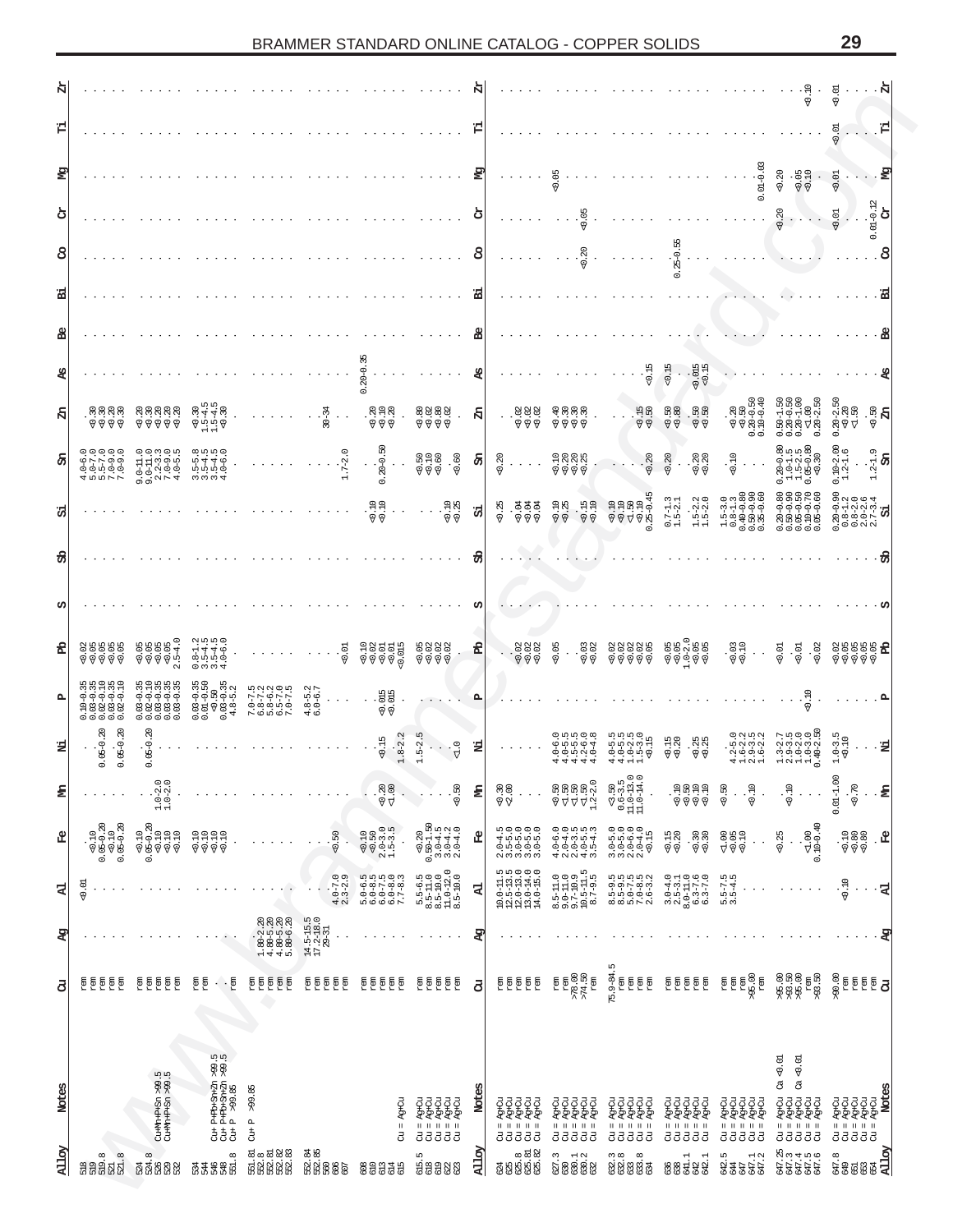| A     |                                                                                                                                                                                                                                        |                                                                                                                         |                                                                                                                                                                                                                                                                                                               |                                                                                                                               |                                                                                                                                                                                                                                                                                                                                                                                                                                                                                                             |                                                                                                                                    | $0.01 - 0.20$                                                                                                         |       |                                                                                                      |                                                                                                                                    |                                                                                                  |                                                                                                                                                                 |                                                                                                                              |                                                                                                                                                                                                                                                                                                                                       |                                                                                                                                        |
|-------|----------------------------------------------------------------------------------------------------------------------------------------------------------------------------------------------------------------------------------------|-------------------------------------------------------------------------------------------------------------------------|---------------------------------------------------------------------------------------------------------------------------------------------------------------------------------------------------------------------------------------------------------------------------------------------------------------|-------------------------------------------------------------------------------------------------------------------------------|-------------------------------------------------------------------------------------------------------------------------------------------------------------------------------------------------------------------------------------------------------------------------------------------------------------------------------------------------------------------------------------------------------------------------------------------------------------------------------------------------------------|------------------------------------------------------------------------------------------------------------------------------------|-----------------------------------------------------------------------------------------------------------------------|-------|------------------------------------------------------------------------------------------------------|------------------------------------------------------------------------------------------------------------------------------------|--------------------------------------------------------------------------------------------------|-----------------------------------------------------------------------------------------------------------------------------------------------------------------|------------------------------------------------------------------------------------------------------------------------------|---------------------------------------------------------------------------------------------------------------------------------------------------------------------------------------------------------------------------------------------------------------------------------------------------------------------------------------|----------------------------------------------------------------------------------------------------------------------------------------|
| 검     |                                                                                                                                                                                                                                        |                                                                                                                         |                                                                                                                                                                                                                                                                                                               |                                                                                                                               |                                                                                                                                                                                                                                                                                                                                                                                                                                                                                                             |                                                                                                                                    |                                                                                                                       |       |                                                                                                      |                                                                                                                                    |                                                                                                  |                                                                                                                                                                 |                                                                                                                              | $-0.001$                                                                                                                                                                                                                                                                                                                              |                                                                                                                                        |
| ቋ     |                                                                                                                                                                                                                                        |                                                                                                                         |                                                                                                                                                                                                                                                                                                               |                                                                                                                               |                                                                                                                                                                                                                                                                                                                                                                                                                                                                                                             |                                                                                                                                    |                                                                                                                       |       |                                                                                                      |                                                                                                                                    |                                                                                                  | 20<br>$\overline{\phantom{0}}$                                                                                                                                  |                                                                                                                              |                                                                                                                                                                                                                                                                                                                                       | ्ष्ट्र                                                                                                                                 |
| එ     |                                                                                                                                                                                                                                        |                                                                                                                         |                                                                                                                                                                                                                                                                                                               |                                                                                                                               |                                                                                                                                                                                                                                                                                                                                                                                                                                                                                                             |                                                                                                                                    |                                                                                                                       |       |                                                                                                      |                                                                                                                                    |                                                                                                  | 0.05                                                                                                                                                            | S.<br>$\dot{\varphi}$                                                                                                        |                                                                                                                                                                                                                                                                                                                                       | შ                                                                                                                                      |
| 8     |                                                                                                                                                                                                                                        | $-0.30 - 0.70$                                                                                                          |                                                                                                                                                                                                                                                                                                               |                                                                                                                               |                                                                                                                                                                                                                                                                                                                                                                                                                                                                                                             |                                                                                                                                    | 55<br>ှ<br>$\ddot{\phantom{1}}$<br>0.25                                                                               | 8     |                                                                                                      |                                                                                                                                    | $-20$                                                                                            |                                                                                                                                                                 |                                                                                                                              | 0.02                                                                                                                                                                                                                                                                                                                                  | 8                                                                                                                                      |
|       |                                                                                                                                                                                                                                        |                                                                                                                         |                                                                                                                                                                                                                                                                                                               |                                                                                                                               |                                                                                                                                                                                                                                                                                                                                                                                                                                                                                                             |                                                                                                                                    |                                                                                                                       |       |                                                                                                      |                                                                                                                                    |                                                                                                  |                                                                                                                                                                 |                                                                                                                              | 0.001                                                                                                                                                                                                                                                                                                                                 | 叾                                                                                                                                      |
|       |                                                                                                                                                                                                                                        |                                                                                                                         |                                                                                                                                                                                                                                                                                                               |                                                                                                                               |                                                                                                                                                                                                                                                                                                                                                                                                                                                                                                             |                                                                                                                                    |                                                                                                                       |       |                                                                                                      |                                                                                                                                    |                                                                                                  |                                                                                                                                                                 |                                                                                                                              |                                                                                                                                                                                                                                                                                                                                       |                                                                                                                                        |
| æ     |                                                                                                                                                                                                                                        | 0.05                                                                                                                    |                                                                                                                                                                                                                                                                                                               |                                                                                                                               | ∝<br>$.04 - 0.$<br>$\circ$                                                                                                                                                                                                                                                                                                                                                                                                                                                                                  |                                                                                                                                    | $.02 - 0.06$<br>$\cdot$ $\cdot$<br>$\circ$                                                                            | æ     | $.03 - 0.06$                                                                                         | $.03 - 0.06$<br>$\cdot$                                                                                                            | $-0.01$                                                                                          |                                                                                                                                                                 |                                                                                                                              | ē.<br>ę                                                                                                                                                                                                                                                                                                                               | æ                                                                                                                                      |
| Ŗ     | $380$<br>$740$<br>$740$<br>$-1.50$                                                                                                                                                                                                     | $\circ \circ \circ$<br>$\begin{array}{c} 11.0\text{--}12.1\\ 11.0\text{--}12.1\\ 12.7\text{--}17.\\ \end{array}$<br>mex | $\circ$<br>rem<br>0-15.<br>f<br>គ្រូ<br>ក្នុ<br>14.                                                                                                                                                                                                                                                           | €<br>Ę                                                                                                                        |                                                                                                                                                                                                                                                                                                                                                                                                                                                                                                             | ren<br>mex<br>ē<br>đ                                                                                                               | rem<br>3-24<br>ren<br>mex<br>E<br><b>Z</b>                                                                            |       |                                                                                                      | ren                                                                                                                                | $-0.14$<br>3.0-5.0<br>$-0.25$                                                                    | $50 - 2.00$<br>$-1.00$<br>$\frac{3}{30}$                                                                                                                        | $3.8$<br>$4.8$<br>$-0.30$                                                                                                    | $-0.50$                                                                                                                                                                                                                                                                                                                               | 8988<br>8888                                                                                                                           |
| සි    | $-1.50$                                                                                                                                                                                                                                | $\begin{array}{c} 0.20\text{--}0.70 \\ 1.5\text{--}3.0 \\ \text{<0.05} \\ \text{<0.05} \end{array}$                     | $-0.30$<br>$-50$                                                                                                                                                                                                                                                                                              | $\begin{array}{l} 0.50\hbox{-}1.50 \\ \hline 0.30 \\ \hline 0.30 \\ \hline 0.50 \\ \hline 0.30 \\ \hline \end{array}$         | $.50 - 1.50$<br>$05 - 1.50$<br>0.20                                                                                                                                                                                                                                                                                                                                                                                                                                                                         | $\begin{array}{c} <\!0.50\\ 0.30\text{--}1.00\\ 0.75\text{--}1.10\\ 0.75\text{--}1.10 \end{array}$                                 | $20 - 1.00$                                                                                                           | Я     | $-0.10$                                                                                              |                                                                                                                                    |                                                                                                  | $\dot{\circ}$<br>$0.10 - 1.00$<br>$1.0 - 1.5$<br>$0.10 - 0.50$                                                                                                  | $2.1 - 2.7$<br>$-0.10$<br>$\sim$ $\sim$                                                                                      | $-0.001$                                                                                                                                                                                                                                                                                                                              | සි                                                                                                                                     |
| 就     | $\begin{array}{cccc}\n & 2 & 3 & 3 & 3 & 5 \\  & 2 & 4 & 4 & 3 & 5 & 5 \\  & 2 & 3 & 4 & 3 & 3 & 5 \\  & 2 & 3 & 3 & 3 & 3 & 5\n\end{array}$                                                                                           | $\cdot \frac{98}{99}$                                                                                                   | $0.50 - 1.50$                                                                                                                                                                                                                                                                                                 | $\begin{array}{c} 0.50\text{--}1.50 \\ 0.50\text{--}1.50 \\ 0.7\text{--}1.3 \\ 0.25\text{--}0.70 \end{array}$                 | ் ்                                                                                                                                                                                                                                                                                                                                                                                                                                                                                                         | $0.04 - 0.15$ $0.04 - 0.15$ $0.07 - 0.15$<br>$-0.60$                                                                               | ்<br>$0.10 - 0.60$                                                                                                    | ₩     |                                                                                                      |                                                                                                                                    |                                                                                                  | $\dot{\circ}$<br>$\begin{array}{l} 0.40\hbox{-}0.80\\ 0.25\hbox{-}1.20\\ 0.20\hbox{-}1.00\\ 0.20\hbox{-}1.00\\ 0.20\hbox{-}1.00\\ 0.21\hbox{-}0.30 \end{array}$ | $0.22 - 0.30$<br>$0.20 - 1.20$<br>45<br>$35 - 0.$                                                                            | S<br>ę                                                                                                                                                                                                                                                                                                                                | ಜ                                                                                                                                      |
| ₩     |                                                                                                                                                                                                                                        |                                                                                                                         |                                                                                                                                                                                                                                                                                                               |                                                                                                                               |                                                                                                                                                                                                                                                                                                                                                                                                                                                                                                             |                                                                                                                                    |                                                                                                                       |       | 0.0.0.0.0<br>$\overline{\phantom{a}}$                                                                | <b>NNNNO</b>                                                                                                                       |                                                                                                  |                                                                                                                                                                 | ்                                                                                                                            |                                                                                                                                                                                                                                                                                                                                       | සි                                                                                                                                     |
|       |                                                                                                                                                                                                                                        |                                                                                                                         |                                                                                                                                                                                                                                                                                                               |                                                                                                                               |                                                                                                                                                                                                                                                                                                                                                                                                                                                                                                             |                                                                                                                                    |                                                                                                                       |       | $0.03 - 0.06$                                                                                        | $0.03 - 0.06$                                                                                                                      |                                                                                                  |                                                                                                                                                                 |                                                                                                                              | 50.001                                                                                                                                                                                                                                                                                                                                |                                                                                                                                        |
|       |                                                                                                                                                                                                                                        |                                                                                                                         |                                                                                                                                                                                                                                                                                                               |                                                                                                                               |                                                                                                                                                                                                                                                                                                                                                                                                                                                                                                             |                                                                                                                                    |                                                                                                                       |       |                                                                                                      |                                                                                                                                    |                                                                                                  |                                                                                                                                                                 | $-0.05$                                                                                                                      |                                                                                                                                                                                                                                                                                                                                       | . ອຶ ທ<br>ë                                                                                                                            |
| 용     | $-0.05$<br>$-0.30$<br>$\frac{6}{9}$ . $\frac{6}{9}$<br>்                                                                                                                                                                               | $\begin{array}{c} 8.8 \\ 8.9 \\ 8.9 \\ 9.9 \\ 9.9 \\ \end{array}$                                                       | ទំនុងទំនុ<br>ខ្លួនទំនុ                                                                                                                                                                                                                                                                                        | $\begin{array}{c} 0.50\text{--}1.50 \\ 0.40\text{--}3.00 \\ \leqslant 0.50 \\ \leqslant 0.8 \\ 0.25\text{--}0.80 \end{array}$ | $\begin{array}{c} <\!\!\! 0.20\\ \!\!\! 0.50\text{-}1.00\\ \!\!\! 0.50\text{-}1.50\\ \!\!\! 0.50\text{-}1.00\\ \!\!\! 0.50\text{-}1.00\\ \!\!\! 0.50\text{-}30 \end{array}$                                                                                                                                                                                                                                                                                                                                 | $-288$<br>$-388$                                                                                                                   | 8<br>0.50-1.5<br>0.60<br>0.05<br>0.025                                                                                |       | ន្ទ្រីន្ទ្រីន្ទ្រី<br>ខេត្តទីន្ទ្                                                                    | $\begin{array}{l} 0.50\text{--}1.50\\ 0.50\text{--}1.50\\ 0.50\text{--}1.50\\ 0.50\text{--}1.50\\ 0.50\text{--}1.50\\ \end{array}$ | . ප<br>$\frac{8}{9}$ or<br>ę                                                                     | $-0.05$<br>$\frac{88}{99}$                                                                                                                                      | 0.02<br>9<br>9<br>9<br>9                                                                                                     | esasa<br>89388<br>8988                                                                                                                                                                                                                                                                                                                | ୍ର ୧୦୦୦<br>ଜଣ୍ଡ                                                                                                                        |
| д     | $\frac{10}{9}$                                                                                                                                                                                                                         | 0.05-0.20<br><0.35<br><0.35<br><0.02                                                                                    |                                                                                                                                                                                                                                                                                                               |                                                                                                                               |                                                                                                                                                                                                                                                                                                                                                                                                                                                                                                             |                                                                                                                                    |                                                                                                                       |       | $.03 - 0.06$<br>$\circ$                                                                              | $0.03 - 0.06$<br>$\cdot$ .                                                                                                         |                                                                                                  | $0.020 - 0.040$<br>$-0.01$                                                                                                                                      | $0.020 - 0.040$                                                                                                              | $-0.02$<br>$-0.001$                                                                                                                                                                                                                                                                                                                   | $\mathbf{p}$                                                                                                                           |
| ž,    | $-0.6$<br>$-0.6$<br>$\cdot$ .<br>$\cdot$                                                                                                                                                                                               | $.30 - 1.00$<br>$\frac{8}{9}$                                                                                           | $-0.25$                                                                                                                                                                                                                                                                                                       | 56<br>-1.58<br>-5.69<br>-5.69                                                                                                 | $\dot{\gamma}$<br>بما                                                                                                                                                                                                                                                                                                                                                                                                                                                                                       | $20 - 0.80$<br>$4.5$                                                                                                               | $50 - 0.80$<br>$50 - 1.50$                                                                                            | 뷤     | 4<br>$0.8 - 1.$                                                                                      | $-0.50$                                                                                                                            | $\begin{array}{r} 8.5\text{--}10.5 \\ 3.0\text{--}4.0 \\ 2.0\text{--}3.0 \end{array}$<br>$-0.10$ | $\begin{array}{c} 2.2 - 3.2 \\ 2.2 - 4.2 \\ 1.0 - 3.0 \\ 1.10 - 3.1 \\ 1.3 - 1.7 \end{array}$                                                                   | $77000$<br>$770000$                                                                                                          | $\begin{array}{l} 5.8-7.8\\ 9.0-11.0\\ 10.0-11.0\\ 9.0-11.0\\ 9.0-11.0\\ \end{array}$                                                                                                                                                                                                                                                 | $\begin{array}{l} 9.5\text{--}10.5 \\ 10.5\text{--}12.5 \\ 13.5\text{--}16.3 \\ 19.0\text{--}23.0 \\ 22.0\text{--}24.0 \\ \end{array}$ |
| £     | $\begin{array}{c} 0.50\text{--}1.30 \\ \text{--}4.50 \\ \text{--}4.00 \\ 0.50\text{--}1.30 \\ \text{--}4.50 \\ \end{array}$                                                                                                            |                                                                                                                         | $\begin{array}{c} 0.8-1.5\\ 2.0-3.5\\ 11.5-12.5\\ 14.0-15.0\\ 2.5-5.0 \end{array}$                                                                                                                                                                                                                            | $0.50 - 1.50$<br>$2.0 - 3.5$<br>$2.0 - 3.5$<br>$1.0 - 2.5$<br>$1.5 - 2.5$                                                     | $\begin{array}{l} 0.05\text{--}0.50\\ 0.05\text{--}0.50\\ 1.0\text{--}2.0\\ 0.05\text{--}0.30\\ 0.20\text{--}0.60 \end{array}$                                                                                                                                                                                                                                                                                                                                                                              | $\begin{array}{l} 0.40\text{--}1.80 \\ 0.30\text{--}2.00 \\ 0.01\text{--}0.50 \\ 0.01\text{--}0.50 \\ 0.6\text{--}1.0 \end{array}$ | $\circ$<br>$0.30 - 2.00$<br>$\alpha$ , $\alpha$ , $\alpha$ , $\alpha$                                                 | £     | $-0.40$<br>$-0.10$<br>$\sim$                                                                         | 유유유<br>오<br><del>이</del>                                                                                                           | $\begin{array}{l} 40.0-48.0\\ 28.0-32.0\\ 36.0-40.0\\ -0.50\\ 0.0\\ -0.50\\ \end{array}$         | $-0.10$<br>$-5$<br>$\cdot$                                                                                                                                      | $-4$ $-4$ $-4$<br>$0.30 - 0.80$<br>$0.50 - 1.50$<br>$\sim$ 50                                                                | $\begin{array}{c} 0.15 \\ 0.50 \\ 0.50 \\ 0.30 \\ \hline 0.00 \\ \end{array}$                                                                                                                                                                                                                                                         | AAAAA<br>87687                                                                                                                         |
| ፎ     |                                                                                                                                                                                                                                        |                                                                                                                         |                                                                                                                                                                                                                                                                                                               |                                                                                                                               |                                                                                                                                                                                                                                                                                                                                                                                                                                                                                                             |                                                                                                                                    |                                                                                                                       | ዴ     |                                                                                                      |                                                                                                                                    |                                                                                                  |                                                                                                                                                                 |                                                                                                                              |                                                                                                                                                                                                                                                                                                                                       |                                                                                                                                        |
|       | $\begin{array}{l} 89 \\ 99 \\ 99 \\ 199 \\ 199 \\ 199 \\ 199 \\ \end{array}$                                                                                                                                                           | $\begin{array}{c} 1.3\text{--}1.7 \\ 1.8\text{--}2.3 \\ 0.50\text{--}1.50 \end{array}$<br>$-0.05$                       | $\begin{array}{l} 1980 \\ 1980 \\ 1990 \\ 1990 \\ 1990 \\ 1990 \\ 1990 \\ 1990 \\ 1990 \\ 1990 \\ 1990 \\ 1990 \\ 1990 \\ 1990 \\ 1990 \\ 1990 \\ 1990 \\ 1990 \\ 1990 \\ 1990 \\ 1990 \\ 1990 \\ 1990 \\ 1990 \\ 1990 \\ 1990 \\ 1990 \\ 1990 \\ 1990 \\ 1990 \\ 1990 \\ 1990 \\ 1990 \\ 1990 \\ 1990 \\ 19$ | $\begin{array}{c} 0.50 \\ 0.35 \\ 0.15 \\ 0.15 \end{array}$                                                                   | $\begin{array}{c} 0.8-2.0 \\ 0.40-1.30 \\ 0.50-1.20 \\ 0.7-1.5 \\ 0.7-1.5 \end{array}$                                                                                                                                                                                                                                                                                                                                                                                                                      | $\begin{array}{c} 4.00 \\ 0.50\text{--}1.25 \\ 0.25\text{--}1.25 \\ 0.25\text{--}1.25 \\ 0.6\text{--}1.0 \end{array}$              | $\begin{array}{l} 0.50\hbox{--}1.20 \\ \hline 0.06 \\ \hline 0.20 \\ \hline 0.20 \\ \end{array}$                      |       | ଣ୍ଣ୍ଣ୍ଣ୍ଣ୍ଣ<br>ଟ୍ଟଟ୍ଟ                                                                                | ୡୡୡୡ<br>୧୧୧୧୧                                                                                                                      | $\substack{<0.10\\-1.0-1.4}$<br>$\frac{8}{9}$                                                    | $-6.20$<br>0.28-1.00<br>$-6.015$                                                                                                                                | $1.3 - 1.7$<br>$1.0 - 1.8$<br>$rac{0.015}{0.05}$                                                                             | $\begin{array}{l} 0.10 \\ 1.0-1.8 \\ 1.0-2.0 \\ 1.0-1.8 \\ 0.005 \end{array}$                                                                                                                                                                                                                                                         | adasa¶<br>Rassa¶                                                                                                                       |
| է     | $-0.01$                                                                                                                                                                                                                                | $-0.05$<br>$\cdot$                                                                                                      | $1.0 - 1.5$<br>$3.0 - 6.0$<br>$-3.25$                                                                                                                                                                                                                                                                         | $\begin{array}{c} 0.10\text{--}1.00 \\ \times 0.25 \\ 0.50\text{--}2.00 \\ 1.3\text{--}2.3 \\ 1.0\text{--}2.0 \end{array}$    | $0.50 - 1.50$<br>$\cdot$<br>$<0.25$                                                                                                                                                                                                                                                                                                                                                                                                                                                                         | $0.40 - 1.60$<br>$0.30 - 1.30$<br>$0.01$<br>$0.01$                                                                                 | $0.30 - 1.50$<br>$1.8 - 2.5$<br>$3.0 - 3.8$<br>$3.0 - 3.8$<br>$3.0 - 4.0$                                             | 더     | $0.7 - 1.2$                                                                                          |                                                                                                                                    | $1.4 - 2.3$<br>$0.25 - 0.80$                                                                     |                                                                                                                                                                 | $0.20 - 1.20$                                                                                                                | 0.002                                                                                                                                                                                                                                                                                                                                 | 덧                                                                                                                                      |
| PЯ    |                                                                                                                                                                                                                                        |                                                                                                                         |                                                                                                                                                                                                                                                                                                               |                                                                                                                               | $\label{eq:reduced} \begin{array}{ll} \mathbf{r} & \mathbf{r} & \mathbf{r} \times \mathbf{r} \times \mathbf{r} \times \mathbf{r} \times \mathbf{r} \times \mathbf{r} \times \mathbf{r} \times \mathbf{r} \times \mathbf{r} \times \mathbf{r} \times \mathbf{r} \times \mathbf{r} \times \mathbf{r} \times \mathbf{r} \times \mathbf{r} \times \mathbf{r} \times \mathbf{r} \times \mathbf{r} \times \mathbf{r} \times \mathbf{r} \times \mathbf{r} \times \mathbf{r} \times \mathbf{r} \times \mathbf{r} \$ |                                                                                                                                    | $\sim$ $\sim$ $\sim$                                                                                                  | Ŗ     |                                                                                                      |                                                                                                                                    | $-0.05$                                                                                          |                                                                                                                                                                 |                                                                                                                              |                                                                                                                                                                                                                                                                                                                                       | ዴ                                                                                                                                      |
| 5     | $\begin{array}{l} 100 \\ 200 \\ 200 \\ 200 \\ 200 \\ 200 \\ 200 \\ \end{array}$                                                                                                                                                        | 86.6-91.0<br>84.5-87.5<br>xem<br>ren<br>ren                                                                             | $\begin{array}{c}\n 1.68 \\  -68\n \end{array}$<br>$\begin{array}{c} 68.5-71.5 \\ 60.0-63.0 \\ 62.5-64.5 \end{array}$                                                                                                                                                                                         | $\begin{array}{l} 56.0 - 59.0 \\ 58.0 - 63.0 \\ 57.0 - 60.0 \\ 55.5 - 59.0 \\ 55.5 - 59.5 \\ 57.0 - 58.5 \end{array}$         | $\begin{array}{l} 57.0-60.0\\ 57.0-60.0\\ 55.0-57.0\\ 55.5-58.0\\ 56.0-59.0 \end{array}$                                                                                                                                                                                                                                                                                                                                                                                                                    | $\begin{array}{l} 56.5 - 59.5 \\ 56.5 - 59.0 \\ 56.0 - 60.0 \\ 56.0 - 60.0 \\ 56.0 - 60.0 \\ 58.0 - 60.0 \end{array}$              | $\frac{56.0 - 60.0}{76.0 - 79.0}$<br>76.0-79.0<br>72.0-74.6<br>70.0-75.0                                              | ්     | $\begin{array}{l} 81.0-84.0\\ 80.0-83.0\\ 80.0-83.0\\ 80.0-83.0\\ 80.0-83.0\\ 80.0-83.0 \end{array}$ | $\begin{array}{l} 75.0-80.0\\ 75.0-80.0\\ 75.0-80.0\\ 75.0-80.0\\ 75.0-80.0\\ 66.0-70.0 \end{array}$                               | $\frac{r}{r}$ em<br>51.0-54.0<br>51.0-54.0<br>rem                                                | ត្តិត្តត្ត                                                                                                                                                      | $\begin{array}{l} \mathbb{F}_{90}^{(5)} \mathbb{F}_{100}^{(6)} \\ \mathbb{F}_{100}^{(6)} \mathbb{F}_{100}^{(6)} \end{array}$ |                                                                                                                                                                                                                                                                                                                                       | E E E E E 3                                                                                                                            |
| Notes |                                                                                                                                                                                                                                        | $1.4 - 2.4$<br>$1.8 - 2.3$<br>Feeds<br>Feeds                                                                            |                                                                                                                                                                                                                                                                                                               |                                                                                                                               |                                                                                                                                                                                                                                                                                                                                                                                                                                                                                                             |                                                                                                                                    | $25.1 - 27.1$<br>$Al+Zn$                                                                                              | Notes |                                                                                                      |                                                                                                                                    | $-0.05$<br>$\Xi$<br>U                                                                            | 0.10<br>Ag+B                                                                                                                                                    | <b>FetVintN1</b><br>C < 0.05                                                                                                 | $\begin{array}{l} \Delta a = \text{Agr}\Delta \text{ } \\ \Delta a = \text{Agr}\Delta \text{ } \\ \Delta a = \text{Agr}\Delta \text{ } \\ \Delta a = \text{Agr}\Delta \text{ } \\ \Delta a = \text{Agr}\Delta \text{ } \\ \Delta c0.05 \\ \Delta a = \text{Agr}\Delta \text{ } \\ \Delta c= \text{Agr}\Delta \text{ } \\ \end{array}$ | Notes                                                                                                                                  |
|       | 다 동산 - 이 동산 - 이 동산 - 이 동산 - 이 동산 - 이 동산 - 이 동산 - 이 동산 - 이 동산 - 이 동산 - 이 동산 - 이 동산 - 이 동산 - 이 동산 - 이 동산 - 이 동산 - 이 동산 - 이 동산 - 이 동산 - 이 동산 - 이 동산 - 이 동산 - 이 동산 - 이 동산 - 이 동산 - 이 동산 - 이 동산 - 이 동산 - 이 동산 - 이 동산 - 이 동산 - 이 동산<br>88888 | 10 45 = 1<br>የአትዳዊ = 1<br>የአትዳር = 1<br>የአትዳር<br>33333                                                                   | 88888                                                                                                                                                                                                                                                                                                         | 다 다 아이들<br>이 아이들은 아이들<br>다 아이들은 아이들<br>아이들은 아이들은 아이들<br>88888                                                                 | 다 다 아이들<br>이 아이들은 아이들<br>다 아이들은 아이들<br>아이들은 아이들은 아이들<br>33333                                                                                                                                                                                                                                                                                                                                                                                                                                               | 1204년<br>1204년 -<br>1204년 -<br>1204년<br>33333                                                                                      | មិមិមិមិ<br>ទី១១មិមិ<br>ទី១១ខ្មែ<br>$\mathbf{0}$ , $\mathbf{0}$ , $\mathbf{0}$ , $\mathbf{0}$ , $\mathbf{0}$<br>33333 |       | 55년<br>5월 동화동<br>5월 동화동<br>88888                                                                     | មិនី<br>ភូមិ ឆ្នាំ<br>ភូមិ ឆ្នាំ<br>ភូមិ មិនី<br>ភូមិ មិនី                                                                         | 01=49+04;<br>01 = 49+04<br>01 = 49+04<br>01 = 49+04<br>01 = 49+04                                | 모모모<br>모모모모<br>모모모모<br>모모모모<br>모모모모<br>모모모모<br>33333                                                                                                            | 33333                                                                                                                        |                                                                                                                                                                                                                                                                                                                                       | មិមិមិមិមិ<br>ទីមិមិមិន<br>ទី២១<br>$\mathbf{H}=\mathbf{H}=\mathbf{H}=\mathbf{H}=\mathbf{H}$<br>33333                                   |
| Alloy | Ņ<br><b>56666</b>                                                                                                                                                                                                                      | 88883.<br>88888                                                                                                         | a.<br>1988<br>1999                                                                                                                                                                                                                                                                                            | $57.3$<br>$574.1$<br>$574.2$                                                                                                  |                                                                                                                                                                                                                                                                                                                                                                                                                                                                                                             | ះ<br>ទី<br>កូនី នី នី នី                                                                                                           | ្ទ<br>ខេត្តខ្លួន<br>ខេត្តខ្លួន                                                                                        | Alloy | a a a a a<br>53 a a a a<br>53 3 3 3                                                                  | $657.1$<br>$657.3$<br>$68688$<br>$688$                                                                                             | 88352<br>88852                                                                                   | pangka<br>Sangka<br>Sangka                                                                                                                                      | 2012<br>2012<br>2013<br>2014                                                                                                 | e<br>Egge<br>Egge                                                                                                                                                                                                                                                                                                                     | <b><i>Rounda</i></b><br>Seena<br>Seena                                                                                                 |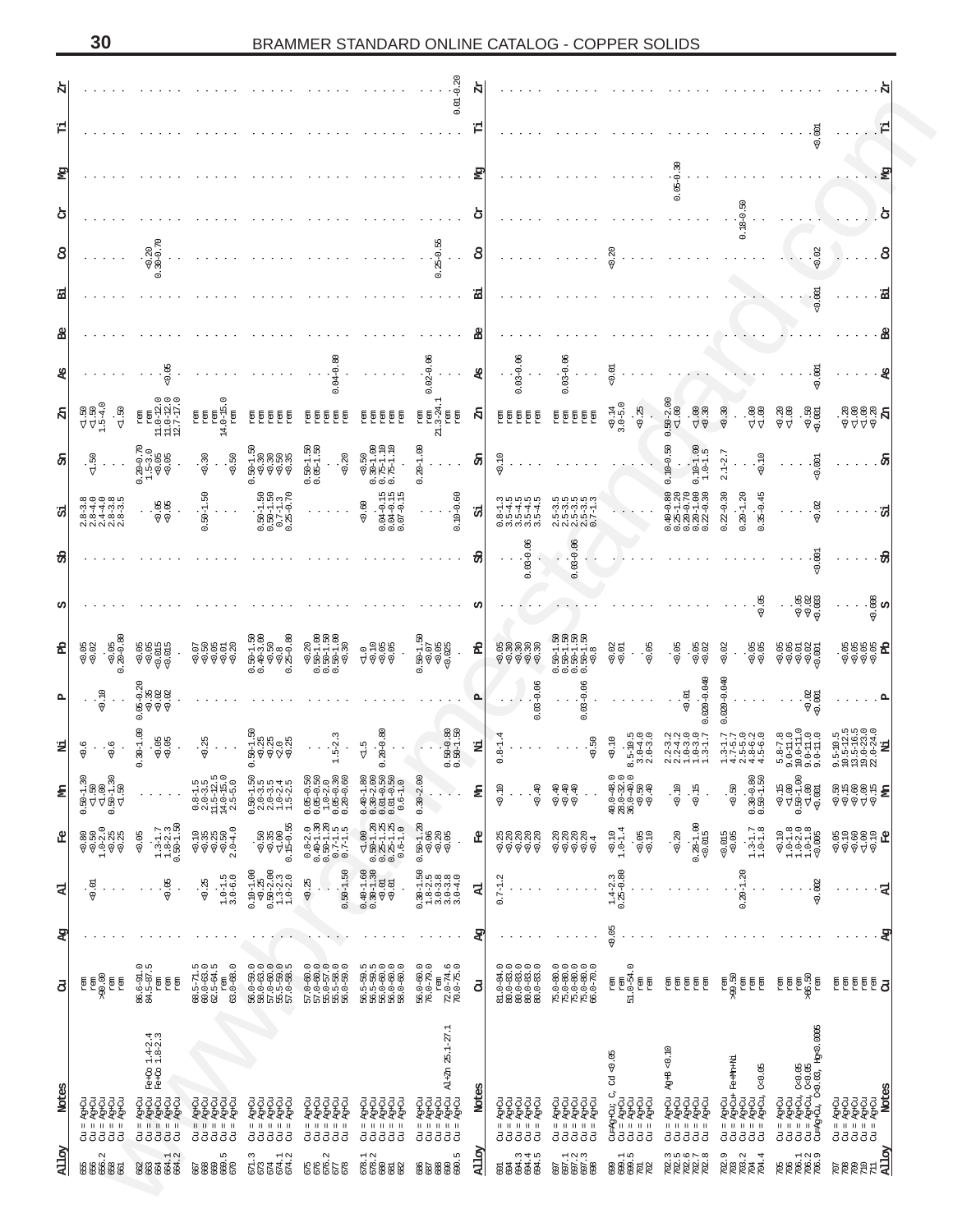| Ë     | $-0.05$                                                                                                                              | $0.20 - 0.50$<br><0.001                                                                                                                                                                                                             | $0.01 - 0.20$<br>$-0.03$                                                                                                                                                                                                                                                                                                                                                                                                                                             | 50.01                                                                                                                                                                                                                                                                                                        |                                                                                                                                                                                                                                                                                                                                                                                                                                                  |                                                                                                         |                                                                                                                                  |              |                                                                                                                                                                                                                                                                                                                                                                                                                                                                                                                                                                                                                                                                                                                                                   |                                                                                                                                                                                |                                                                                                                                                                                                                                                                                                                                                                                                                                                                                                          |                                                                                                                                                        |                                                                                                                                                                                                                                                                                                                                                                                                                                                                                                                                                                                                                                            |                                                                                                                                                                                                                                                                                                                                                                                                                                                                                                                                                                                            |                                                 |  |
|-------|--------------------------------------------------------------------------------------------------------------------------------------|-------------------------------------------------------------------------------------------------------------------------------------------------------------------------------------------------------------------------------------|----------------------------------------------------------------------------------------------------------------------------------------------------------------------------------------------------------------------------------------------------------------------------------------------------------------------------------------------------------------------------------------------------------------------------------------------------------------------|--------------------------------------------------------------------------------------------------------------------------------------------------------------------------------------------------------------------------------------------------------------------------------------------------------------|--------------------------------------------------------------------------------------------------------------------------------------------------------------------------------------------------------------------------------------------------------------------------------------------------------------------------------------------------------------------------------------------------------------------------------------------------|---------------------------------------------------------------------------------------------------------|----------------------------------------------------------------------------------------------------------------------------------|--------------|---------------------------------------------------------------------------------------------------------------------------------------------------------------------------------------------------------------------------------------------------------------------------------------------------------------------------------------------------------------------------------------------------------------------------------------------------------------------------------------------------------------------------------------------------------------------------------------------------------------------------------------------------------------------------------------------------------------------------------------------------|--------------------------------------------------------------------------------------------------------------------------------------------------------------------------------|----------------------------------------------------------------------------------------------------------------------------------------------------------------------------------------------------------------------------------------------------------------------------------------------------------------------------------------------------------------------------------------------------------------------------------------------------------------------------------------------------------|--------------------------------------------------------------------------------------------------------------------------------------------------------|--------------------------------------------------------------------------------------------------------------------------------------------------------------------------------------------------------------------------------------------------------------------------------------------------------------------------------------------------------------------------------------------------------------------------------------------------------------------------------------------------------------------------------------------------------------------------------------------------------------------------------------------|--------------------------------------------------------------------------------------------------------------------------------------------------------------------------------------------------------------------------------------------------------------------------------------------------------------------------------------------------------------------------------------------------------------------------------------------------------------------------------------------------------------------------------------------------------------------------------------------|-------------------------------------------------|--|
| 웈     |                                                                                                                                      | $-0.10$                                                                                                                                                                                                                             | $0.05 - 0.40$<br><0.05                                                                                                                                                                                                                                                                                                                                                                                                                                               | $\frac{15}{0.005-0.15}$                                                                                                                                                                                                                                                                                      | $5 - 15$                                                                                                                                                                                                                                                                                                                                                                                                                                         |                                                                                                         |                                                                                                                                  |              |                                                                                                                                                                                                                                                                                                                                                                                                                                                                                                                                                                                                                                                                                                                                                   |                                                                                                                                                                                |                                                                                                                                                                                                                                                                                                                                                                                                                                                                                                          |                                                                                                                                                        |                                                                                                                                                                                                                                                                                                                                                                                                                                                                                                                                                                                                                                            |                                                                                                                                                                                                                                                                                                                                                                                                                                                                                                                                                                                            |                                                 |  |
| đ     |                                                                                                                                      |                                                                                                                                                                                                                                     | $0.30 - 0.70$<br>$2.2 - 3.0$<br>$-0.50$                                                                                                                                                                                                                                                                                                                                                                                                                              |                                                                                                                                                                                                                                                                                                              |                                                                                                                                                                                                                                                                                                                                                                                                                                                  |                                                                                                         |                                                                                                                                  | ď            |                                                                                                                                                                                                                                                                                                                                                                                                                                                                                                                                                                                                                                                                                                                                                   |                                                                                                                                                                                |                                                                                                                                                                                                                                                                                                                                                                                                                                                                                                          |                                                                                                                                                        |                                                                                                                                                                                                                                                                                                                                                                                                                                                                                                                                                                                                                                            |                                                                                                                                                                                                                                                                                                                                                                                                                                                                                                                                                                                            | ď                                               |  |
| 8     |                                                                                                                                      | $-0.05$                                                                                                                                                                                                                             |                                                                                                                                                                                                                                                                                                                                                                                                                                                                      |                                                                                                                                                                                                                                                                                                              |                                                                                                                                                                                                                                                                                                                                                                                                                                                  |                                                                                                         |                                                                                                                                  |              |                                                                                                                                                                                                                                                                                                                                                                                                                                                                                                                                                                                                                                                                                                                                                   |                                                                                                                                                                                |                                                                                                                                                                                                                                                                                                                                                                                                                                                                                                          |                                                                                                                                                        |                                                                                                                                                                                                                                                                                                                                                                                                                                                                                                                                                                                                                                            |                                                                                                                                                                                                                                                                                                                                                                                                                                                                                                                                                                                            | $0.6 - 1.0$<br>0.6–1.0<br>0.6–1.0               |  |
| ュ     |                                                                                                                                      | 0.001                                                                                                                                                                                                                               |                                                                                                                                                                                                                                                                                                                                                                                                                                                                      | 0.001                                                                                                                                                                                                                                                                                                        |                                                                                                                                                                                                                                                                                                                                                                                                                                                  |                                                                                                         |                                                                                                                                  |              |                                                                                                                                                                                                                                                                                                                                                                                                                                                                                                                                                                                                                                                                                                                                                   |                                                                                                                                                                                |                                                                                                                                                                                                                                                                                                                                                                                                                                                                                                          |                                                                                                                                                        |                                                                                                                                                                                                                                                                                                                                                                                                                                                                                                                                                                                                                                            |                                                                                                                                                                                                                                                                                                                                                                                                                                                                                                                                                                                            |                                                 |  |
|       |                                                                                                                                      | $0.30 - 0.70$                                                                                                                                                                                                                       |                                                                                                                                                                                                                                                                                                                                                                                                                                                                      |                                                                                                                                                                                                                                                                                                              |                                                                                                                                                                                                                                                                                                                                                                                                                                                  |                                                                                                         |                                                                                                                                  |              |                                                                                                                                                                                                                                                                                                                                                                                                                                                                                                                                                                                                                                                                                                                                                   |                                                                                                                                                                                |                                                                                                                                                                                                                                                                                                                                                                                                                                                                                                          |                                                                                                                                                        |                                                                                                                                                                                                                                                                                                                                                                                                                                                                                                                                                                                                                                            |                                                                                                                                                                                                                                                                                                                                                                                                                                                                                                                                                                                            | $0.02 - 0.10$<br>0.02-0.10<br><b>Be</b>         |  |
| æ     |                                                                                                                                      | $-0.001$                                                                                                                                                                                                                            |                                                                                                                                                                                                                                                                                                                                                                                                                                                                      |                                                                                                                                                                                                                                                                                                              |                                                                                                                                                                                                                                                                                                                                                                                                                                                  |                                                                                                         |                                                                                                                                  |              |                                                                                                                                                                                                                                                                                                                                                                                                                                                                                                                                                                                                                                                                                                                                                   |                                                                                                                                                                                |                                                                                                                                                                                                                                                                                                                                                                                                                                                                                                          |                                                                                                                                                        |                                                                                                                                                                                                                                                                                                                                                                                                                                                                                                                                                                                                                                            |                                                                                                                                                                                                                                                                                                                                                                                                                                                                                                                                                                                            |                                                 |  |
| Я     | sses<br>Rige                                                                                                                         | 0.001                                                                                                                                                                                                                               | s<br>Rassa<br>Rassa                                                                                                                                                                                                                                                                                                                                                                                                                                                  | ssass<br>Seest                                                                                                                                                                                                                                                                                               | $-0.50$<br>Fem                                                                                                                                                                                                                                                                                                                                                                                                                                   | ren<br>គ្គី គ្គី<br>mex                                                                                 | <b>ត្តត្តត្ត</b>                                                                                                                 | Ņ            | E E<br>mex<br>ē                                                                                                                                                                                                                                                                                                                                                                                                                                                                                                                                                                                                                                                                                                                                   | fen<br>卮                                                                                                                                                                       | ត្ត ត្ត<br>ren<br>Ę                                                                                                                                                                                                                                                                                                                                                                                                                                                                                      | 同<br>Ē<br>卮<br>卮                                                                                                                                       | គ្នី គ្ន<br>卮<br>昴                                                                                                                                                                                                                                                                                                                                                                                                                                                                                                                                                                                                                         |                                                                                                                                                                                                                                                                                                                                                                                                                                                                                                                                                                                            |                                                 |  |
| සි    |                                                                                                                                      | 0.001                                                                                                                                                                                                                               | $-0.10$                                                                                                                                                                                                                                                                                                                                                                                                                                                              | $\begin{array}{cccccc} 1.8-2.5 \\ -1.5-4.5 \\ -1.5-5.5 \\ -1.5-8.5 \\ -1.5-8.5 \\ -1.5-8.5 \\ \end{array}$                                                                                                                                                                                                   | $7.5-8.5$<br>$4.5-5.7$<br>$9.0-15.0$<br>$3.0-6.0$                                                                                                                                                                                                                                                                                                                                                                                                |                                                                                                         |                                                                                                                                  |              | $0.40 - 0.60$                                                                                                                                                                                                                                                                                                                                                                                                                                                                                                                                                                                                                                                                                                                                     |                                                                                                                                                                                | $-0.15$                                                                                                                                                                                                                                                                                                                                                                                                                                                                                                  |                                                                                                                                                        |                                                                                                                                                                                                                                                                                                                                                                                                                                                                                                                                                                                                                                            |                                                                                                                                                                                                                                                                                                                                                                                                                                                                                                                                                                                            |                                                 |  |
| £,    | $-0.15$                                                                                                                              | $-0.25$                                                                                                                                                                                                                             | ଞ୍ଜ<br>ଟ଼ଟ଼<br>ଅ<br>$-0.15$                                                                                                                                                                                                                                                                                                                                                                                                                                          | $-0.05$                                                                                                                                                                                                                                                                                                      |                                                                                                                                                                                                                                                                                                                                                                                                                                                  |                                                                                                         |                                                                                                                                  |              |                                                                                                                                                                                                                                                                                                                                                                                                                                                                                                                                                                                                                                                                                                                                                   |                                                                                                                                                                                | $0.04 - 0.25$<br>$0.04 - 0.25$                                                                                                                                                                                                                                                                                                                                                                                                                                                                           |                                                                                                                                                        |                                                                                                                                                                                                                                                                                                                                                                                                                                                                                                                                                                                                                                            |                                                                                                                                                                                                                                                                                                                                                                                                                                                                                                                                                                                            |                                                 |  |
| ਲੰ    |                                                                                                                                      | $-0.001$                                                                                                                                                                                                                            |                                                                                                                                                                                                                                                                                                                                                                                                                                                                      | 50.02                                                                                                                                                                                                                                                                                                        |                                                                                                                                                                                                                                                                                                                                                                                                                                                  |                                                                                                         |                                                                                                                                  |              |                                                                                                                                                                                                                                                                                                                                                                                                                                                                                                                                                                                                                                                                                                                                                   |                                                                                                                                                                                |                                                                                                                                                                                                                                                                                                                                                                                                                                                                                                          |                                                                                                                                                        |                                                                                                                                                                                                                                                                                                                                                                                                                                                                                                                                                                                                                                            |                                                                                                                                                                                                                                                                                                                                                                                                                                                                                                                                                                                            |                                                 |  |
| ω     | $-0.024$                                                                                                                             | $\frac{1}{2}$<br>$\frac{1}{2}$<br>$\frac{1}{2}$<br>$\frac{1}{2}$<br>$\frac{1}{2}$<br>$\frac{1}{2}$<br>$\frac{1}{2}$<br>$\frac{1}{2}$<br>$\frac{1}{2}$<br>$\frac{1}{2}$<br>$\frac{1}{2}$<br>$\frac{1}{2}$<br>$\cdot$                 | 0.015<br>$\cdot \frac{15}{9}$                                                                                                                                                                                                                                                                                                                                                                                                                                        | $-0.0025$                                                                                                                                                                                                                                                                                                    |                                                                                                                                                                                                                                                                                                                                                                                                                                                  |                                                                                                         |                                                                                                                                  |              |                                                                                                                                                                                                                                                                                                                                                                                                                                                                                                                                                                                                                                                                                                                                                   |                                                                                                                                                                                |                                                                                                                                                                                                                                                                                                                                                                                                                                                                                                          |                                                                                                                                                        |                                                                                                                                                                                                                                                                                                                                                                                                                                                                                                                                                                                                                                            |                                                                                                                                                                                                                                                                                                                                                                                                                                                                                                                                                                                            |                                                 |  |
| ዺ     | ន់<br>និងនិន្ត<br>ដូកនិង                                                                                                             | २<br>१८८२<br>१८<br>$\cdot$                                                                                                                                                                                                          | e<br>Sessa<br>Bassa                                                                                                                                                                                                                                                                                                                                                                                                                                                  | e<br>a<br>aaaaa<br>a                                                                                                                                                                                                                                                                                         | a<br>Sasa<br>Sasa                                                                                                                                                                                                                                                                                                                                                                                                                                | e<br>Rija<br>Rija                                                                                       | edesa<br>Referè                                                                                                                  | ଣ୍ଟ          | $\begin{array}{c} 0.10 \\ 0.10 \\ 0.50\text{--}2.00 \\ 0.50\text{--}2.00 \\ 0.8\text{--}1.1 \end{array}$                                                                                                                                                                                                                                                                                                                                                                                                                                                                                                                                                                                                                                          | $-0.10$<br>$rac{6}{9}$                                                                                                                                                         |                                                                                                                                                                                                                                                                                                                                                                                                                                                                                                          | $\begin{array}{l} 1.5-2.0 \\ 1.5-2.2 \\ 0.8-1.4 \\ 0.50-2.00 \\ 0.8-1.2 \end{array}$                                                                   | $0.50-2.00$<br>$1.5-2.5$<br>$2.0-3.5$<br>$2.0-2.5$<br>$1.0-2.5$                                                                                                                                                                                                                                                                                                                                                                                                                                                                                                                                                                            | $1.0 - 1.$                                                                                                                                                                                                                                                                                                                                                                                                                                                                                                                                                                                 |                                                 |  |
| д     |                                                                                                                                      | $\frac{188}{99}$ $\frac{88}{99}$ $\ldots$                                                                                                                                                                                           | $\begin{array}{ccc}\n\ddot{\circ} & \ddots & \ddots & \ddots & \ddots \\ \vdots & \ddots & \ddots & \ddots & \ddots \\ \vdots & \ddots & \ddots & \ddots & \ddots \\ \vdots & \ddots & \ddots & \ddots & \ddots\n\end{array}$                                                                                                                                                                                                                                        |                                                                                                                                                                                                                                                                                                              |                                                                                                                                                                                                                                                                                                                                                                                                                                                  |                                                                                                         |                                                                                                                                  |              |                                                                                                                                                                                                                                                                                                                                                                                                                                                                                                                                                                                                                                                                                                                                                   |                                                                                                                                                                                | $-0.25$                                                                                                                                                                                                                                                                                                                                                                                                                                                                                                  |                                                                                                                                                        |                                                                                                                                                                                                                                                                                                                                                                                                                                                                                                                                                                                                                                            |                                                                                                                                                                                                                                                                                                                                                                                                                                                                                                                                                                                            | $0.040 - 0.065$<br>$\ldots$ A                   |  |
|       | $\begin{array}{l} 21.5\text{--}23.5 \\ 23.5\text{--}26.0 \\ 29.0\text{--}33.0 \\ 29.0\text{--}33.0 \\ 29.0\text{--}33.0 \end{array}$ | $\begin{array}{l} 29.0\text{--}32.0 \\ 29.0\text{--}31.0 \\ 29.0\text{--}32.0 \\ 30.0\text{--}32.0 \\ 29.0\text{--}33.0 \end{array}$                                                                                                | $\begin{array}{l} 28.0\text{--}33.0 \\ 43.0\text{--}46.0 \\ 15.0\text{--}18.0 \\ 11.0\text{--}15.0 \\ 13.5\text{--}16.5 \end{array}$                                                                                                                                                                                                                                                                                                                                 | $\begin{array}{c} 8.5-10.5 \\ 3.5-4.5 \\ 7.0-8.0 \\ 8.5-9.50 \\ 9.5-10.5 \end{array}$                                                                                                                                                                                                                        | $\begin{array}{l} 14.5\text{--}15.5\\ 20.0\text{--}22.0\\ 4.0\text{--}7.0\\ 19.0\text{--}23.0\\ 19.5\text{--}19.5 \end{array}$                                                                                                                                                                                                                                                                                                                   | $\begin{array}{c} 11.0\text{--}13.0 \\ 9.0\text{--}11.0 \\ 7.0\text{--}9.0 \end{array}$<br>$9.0 - 11.0$ | $\begin{array}{l} 16.5\text{--}19.5\\ 14.0\text{--}15.0\\ 11.0\text{--}13.0\\ 11.0\text{--}13.0\\ 17.0\text{--}19.0 \end{array}$ | Σ            | $\begin{array}{l} 7.0-9.0 \\ 7.0-9.0 \\ 11.0-13.5 \\ 17.0-19.0 \\ 17.0-26.0 \\ 23.0-26.0 \end{array}$                                                                                                                                                                                                                                                                                                                                                                                                                                                                                                                                                                                                                                             | $\begin{array}{l} 16.5\text{--}19.5\\ 11.0\text{--}13.5\\ 14.0\text{--}16.0\\ 16.5\text{--}19.5\\ 17.0\text{--}19.0 \end{array}$                                               | $\begin{array}{l} 9.0-11.0 \\ 9.0-11.0 \\ 9.0-11.0 \\ 12.0-14.0 \\ 7.0-9.0 \end{array}$                                                                                                                                                                                                                                                                                                                                                                                                                  | $\begin{array}{l} 9.0\text{-}11.0\\ 11.0\text{-}13.0\\ 11.0\text{-}13.0\\ 11.0\text{-}13.0\\ 11.0\text{-}13.0\\ 9.0\text{-}11.0 \end{array}$           | $\begin{array}{l} 8.0-11.0\\ 0.011.0\\ 0.011.0\\ 0.011.0\\ 0.011.0\\ 0.010.5\\ \end{array}$                                                                                                                                                                                                                                                                                                                                                                                                                                                                                                                                                |                                                                                                                                                                                                                                                                                                                                                                                                                                                                                                                                                                                            |                                                 |  |
| £     | s 4446<br>Webse                                                                                                                      | <u>ი</u> სე<br>$\begin{array}{c} 0.00 \\ 0.50 \\ 0.50 - 1.5 \\ 1.5 - 2.5 \end{array}$<br>$\cdot$                                                                                                                                    | $\begin{array}{c} 0.20\text{--}1.00 \\ \text{<0.05} \\ \text{<0.00} \\ \text{<0.00} \\ 3.5\text{--}5.5 \end{array}$                                                                                                                                                                                                                                                                                                                                                  | $\begin{array}{c} 20 \\ 0.20 \\ -0.30 \\ 0.05 \\ -0.30 \\ 0.05 \\ -0.30 \\ \end{array}$                                                                                                                                                                                                                      | នុឲ្នខ្នួន<br>ទទទទទួ                                                                                                                                                                                                                                                                                                                                                                                                                             | ន្តន្តន្ត<br>ទទទ<br>$-0.50$                                                                             | 20<br>ลิติดีว่า<br>จิติดีว่า<br>ลิติดีว่า                                                                                        | £            | និន្ទនិន្ទ<br>មុន្ទនិន្ទ                                                                                                                                                                                                                                                                                                                                                                                                                                                                                                                                                                                                                                                                                                                          | ลิติดิต<br>จิริยา<br>ดิริยา<br>ดิ                                                                                                                                              | $-0.50$<br>$-\frac{8}{9}$                                                                                                                                                                                                                                                                                                                                                                                                                                                                                | និន្ទនី<br>មិន្ទនីង<br>មិន្ទនី                                                                                                                         | $\begin{array}{r} 0.50 \\ 1.5-2.5 \\ 0.50 \\ 0.30 \\ 0.15-0.55 \end{array}$                                                                                                                                                                                                                                                                                                                                                                                                                                                                                                                                                                | 50.50                                                                                                                                                                                                                                                                                                                                                                                                                                                                                                                                                                                      | 됨                                               |  |
| ደ     | $\begin{array}{r} 0.20 \\ 0.40 - 1.00 \\ 0.40 - 1.00 \\ 0.40 - 1.00 \end{array}$                                                     | $\begin{array}{c} 0.40\hbox{-}0.70 \\ \times 0.15 \\ \times 0.40\hbox{-}1.00 \\ 1.7\hbox{-}2.3 \\ 1.7\hbox{-}2.3 \\ \end{array}$                                                                                                    | $\begin{array}{l} 50 \\ 0.5 \\ -1.0 \\ 0.5 \\ -1.2 \\ 0.7 \\ -1.2 \end{array}$                                                                                                                                                                                                                                                                                                                                                                                       | ននុក្ខនុន្ទ<br>ទទុទ្                                                                                                                                                                                                                                                                                         | sensa<br>Seri                                                                                                                                                                                                                                                                                                                                                                                                                                    | នុងដូនដ<br>ដូងដូនដូ                                                                                     | និងន់ន់ន់<br>ដំនងនិង                                                                                                             | ደ            | ទទទទទ<br>មិនមិនមិ                                                                                                                                                                                                                                                                                                                                                                                                                                                                                                                                                                                                                                                                                                                                 | $-0.25$<br>$-30$<br>$-30$                                                                                                                                                      | $50 - 30$<br>$-0.35$<br>$\bullet$                                                                                                                                                                                                                                                                                                                                                                                                                                                                        | ទី១៦១<br>មានមាន                                                                                                                                        | $-0.25$<br>$\cdot \frac{45}{9}$                                                                                                                                                                                                                                                                                                                                                                                                                                                                                                                                                                                                            | $-25$                                                                                                                                                                                                                                                                                                                                                                                                                                                                                                                                                                                      | 묍                                               |  |
| է     | $-0.05$                                                                                                                              | $-0.002$                                                                                                                                                                                                                            | $1.5 - 2.5$<br>$1.0 - 2.0$                                                                                                                                                                                                                                                                                                                                                                                                                                           | $\cdots$ $\frac{5}{9}$                                                                                                                                                                                                                                                                                       | $\cdots$                                                                                                                                                                                                                                                                                                                                                                                                                                         |                                                                                                         |                                                                                                                                  | 굯            |                                                                                                                                                                                                                                                                                                                                                                                                                                                                                                                                                                                                                                                                                                                                                   |                                                                                                                                                                                | व डा<br>२०<br>१                                                                                                                                                                                                                                                                                                                                                                                                                                                                                          |                                                                                                                                                        |                                                                                                                                                                                                                                                                                                                                                                                                                                                                                                                                                                                                                                            |                                                                                                                                                                                                                                                                                                                                                                                                                                                                                                                                                                                            | 굯                                               |  |
| æ     |                                                                                                                                      |                                                                                                                                                                                                                                     |                                                                                                                                                                                                                                                                                                                                                                                                                                                                      |                                                                                                                                                                                                                                                                                                              |                                                                                                                                                                                                                                                                                                                                                                                                                                                  |                                                                                                         |                                                                                                                                  | R            |                                                                                                                                                                                                                                                                                                                                                                                                                                                                                                                                                                                                                                                                                                                                                   |                                                                                                                                                                                |                                                                                                                                                                                                                                                                                                                                                                                                                                                                                                          |                                                                                                                                                        |                                                                                                                                                                                                                                                                                                                                                                                                                                                                                                                                                                                                                                            | $-0.034$<br>$-0.034$                                                                                                                                                                                                                                                                                                                                                                                                                                                                                                                                                                       | $-0.034$<br>ዌ<br>$\alpha$ , $\alpha$ , $\alpha$ |  |
| 5     | $\begin{array}{l} \text{eff} \\ \text{eff} \\ \text{eff} \\ \text{gg} \\ \text{cm} \end{array}$                                      | Ę<br>គ្គី គ្គី<br>ŗ                                                                                                                                                                                                                 | គ្គី គ្គី<br>ren<br>ren                                                                                                                                                                                                                                                                                                                                                                                                                                              | rem<br>91.0-93.0<br>គ្គ<br>អ្នក                                                                                                                                                                                                                                                                              | $\frac{rem}{70.5 - 73.5}$<br>ថ្មី <b>គ្មី</b><br>Ę                                                                                                                                                                                                                                                                                                                                                                                               | $\begin{array}{r} 68.5-71.5\\ 69.0-73.5\\ 63.0-66.0\\ 62.0-66.0\\ 62.5-66.5 \end{array}$                | $\begin{array}{r} 63.5 - 66.5 \\ 63.5 - 66.5 \\ 63.5 - 66.5 \\ 60.0 - 65.0 \\ 60.0 - 65.0 \end{array}$                           | ්            | $\begin{array}{l} 60.0-63.0\\ 59.0-63.0\\ 51.0-64.0\\ 60.0-64.0\\ 60.0-63.0\\ 59.0-63.0 \end{array}$                                                                                                                                                                                                                                                                                                                                                                                                                                                                                                                                                                                                                                              | $\begin{array}{l} 58.5 - 61.5 \\ 58.0 - 58.0 \\ 55.0 - 58.0 \\ 55.1 - 56.0 \\ 53.5 - 56.0 \\ 54.0 - 56.0 \end{array}$                                                          | $\begin{array}{l} 46.0 - 50.0 \\ 46.0 - 56.0 \\ 43.0 - 47.0 \\ 42.0 - 45.0 \\ 63.0 - 67.0 \end{array}$                                                                                                                                                                                                                                                                                                                                                                                                   | $\begin{array}{r} 63.0\text{--}67.0 \\ 63.0\text{--}67.0 \\ 59.5\text{--}66.5 \\ 55.0\text{--}59.00 \\ 43.5\text{--}46.5 \end{array}$                  | $\begin{array}{l} 46.0 - 48.0 \\ 45.5 - 48.5 \\ 46.0 - 48.0 \\ 46.0 - 48.0 \\ 46.0 - 48.0 \\ 45.5 - 47.0 \end{array}$                                                                                                                                                                                                                                                                                                                                                                                                                                                                                                                      | $47.5 - 50.5$<br>$>99.95$<br>$>99.95$<br>$>99.35$<br>$>99.75$<br>$>99.75$                                                                                                                                                                                                                                                                                                                                                                                                                                                                                                                  | คลลุล<br>รัฐสุริส                               |  |
|       |                                                                                                                                      | Hg<0.0005                                                                                                                                                                                                                           |                                                                                                                                                                                                                                                                                                                                                                                                                                                                      | $-0.001$<br>$\frac{1}{2}$                                                                                                                                                                                                                                                                                    |                                                                                                                                                                                                                                                                                                                                                                                                                                                  |                                                                                                         |                                                                                                                                  |              |                                                                                                                                                                                                                                                                                                                                                                                                                                                                                                                                                                                                                                                                                                                                                   |                                                                                                                                                                                |                                                                                                                                                                                                                                                                                                                                                                                                                                                                                                          |                                                                                                                                                        |                                                                                                                                                                                                                                                                                                                                                                                                                                                                                                                                                                                                                                            | 50.02                                                                                                                                                                                                                                                                                                                                                                                                                                                                                                                                                                                      |                                                 |  |
| Notes | $-0.70$<br>U<br>88888                                                                                                                | c<0.02,<br>c<0.05<br>c<0.05<br>$\begin{array}{l} {\rm du} = \frac{2\alpha+1}{2\alpha+1},\\ {\rm du} = \frac{2\alpha+1}{2\alpha+1},\\ {\rm du} = \frac{2\alpha+1}{2\alpha+1},\\ {\rm du} = \frac{2\alpha+1}{2\alpha+1}. \end{array}$ | $C0.10C0.10C0.03$<br>C < 0.05<br>$\begin{array}{l} {\rm Qu} = \frac{{\rm A}\alpha + {\rm Q}_{\rm L}}{2\alpha + {\rm Q}_{\rm L}}\hskip -12pt {\rm d} \alpha = \frac{{\rm A}\alpha + {\rm Q}_{\rm L}}{2\alpha + {\rm Q}_{\rm L}}\hskip -12pt {\rm d} \alpha = \frac{{\rm A}\alpha + {\rm Q}_{\rm L}}{2\alpha + {\rm Q}_{\rm L}}\hskip -12pt {\rm d} \alpha = \frac{{\rm A}\alpha + {\rm Q}_{\rm L}}{2\alpha + {\rm Q}_{\rm L}}\hskip -12pt {\rm d} \alpha \end{array}$ | $\begin{array}{l} \alpha_1 = \frac{2\alpha + \alpha_1}{2} \\ \alpha_2 = \frac{2\alpha + \alpha_1}{2\alpha + \alpha_1} \\ \alpha_3 = \frac{2\alpha + \alpha_2}{2\alpha + \alpha_2} \text{ nb} \cdot 0.10 \\ \alpha_4 = \frac{2\alpha + \alpha_1}{2\alpha + \alpha_2} \text{ nb} \cdot 0.1 - 0.3, \end{array}$ | $\begin{array}{l} \mathbf{1}_{\mathbf{1}}\oplus\mathbf{2}_{\mathbf{2}}\oplus\mathbf{3}_{\mathbf{3}}\oplus\mathbf{4}_{\mathbf{4}}\oplus\mathbf{5}_{\mathbf{5}}\oplus\mathbf{6}_{\mathbf{6}}\oplus\mathbf{5}_{\mathbf{7}}\oplus\mathbf{6}_{\mathbf{8}}\oplus\mathbf{6}_{\mathbf{8}}\oplus\mathbf{6}_{\mathbf{9}}\oplus\mathbf{6}_{\mathbf{9}}\oplus\mathbf{6}_{\mathbf{9}}\oplus\mathbf{6}_{\mathbf{9}}\oplus\mathbf{6}_{\mathbf{9}}\oplus\mathbf$ | ಕ್ಷಿತ್ವ ಕ್ಷ<br>ಕ್ಷಿತ್ವ ಕ್ಷಿತ್ವ<br>ಕ್ಷಿತ್ವ ಕ್ಷಿತ್ವ<br>ಕ್ಷಿತ್ವ ಕ್ಷಿತ್ವ                                    | Ni+Co<br>$\mathbf{H}$<br>Ë<br>단단단<br>국화학생<br>- 국화학생<br>- 국화학생<br>- 국화학생                                                          | <b>Notes</b> | $\begin{array}{r} 1.16 & 0.01 \\ 0.01 & 0.01 \\ 0.01 & 0.01 \\ 0.01 & 0.01 \\ 0.01 & 0.01 \\ 0.01 & 0.01 \\ 0.01 & 0.01 \\ 0.01 & 0.01 \\ 0.01 & 0.01 \\ 0.01 & 0.01 \\ 0.01 & 0.01 \\ 0.01 & 0.01 \\ 0.01 & 0.01 \\ 0.01 & 0.01 \\ 0.01 & 0.01 \\ 0.01 & 0.01 \\ 0.01 & 0.01 \\ 0.01 & 0.$<br>22222<br>$\begin{array}{l} \mathbf{1} & \mathbf{1} & \mathbf{1} \\ \mathbf{2} & \mathbf{1} & \mathbf{1} \\ \mathbf{3} & \mathbf{1} & \mathbf{1} \\ \mathbf{4} & \mathbf{1} & \mathbf{1} \\ \mathbf{5} & \mathbf{1} & \mathbf{1} \\ \mathbf{6} & \mathbf{1} & \mathbf{1} \\ \mathbf{7} & \mathbf{1} & \mathbf{1} \\ \mathbf{8} & \mathbf{1} & \mathbf{1} \\ \mathbf{9} & \mathbf{1} & \mathbf{1} \\ \mathbf{10} & \mathbf{1} & \mathbf{1} \\ \math$ | ਬਬਬਬਬ<br>ਉਉਉਉਉ<br>$\mathbf{H} = \mathbf{H} - \mathbf{H} - \mathbf{H} = \mathbf{H}$<br>22222<br>ಕ್ಕಿ ಹಿಕ್ಕಿ<br>ಹಿಕ್ಕಿ ಹಿಕ್ಕಿ<br>ಕಿಕ್ಕಿ ಹಿಕ್ಕಿ<br>ಕಿಕ್ಕಿ ಹಿಕ್ಕಿ<br>ಕಿಕ್ಕಿ ಹಿಕ್ಕಿ | ਬਬਬਬ<br>ਉਰ੍ਹੇ ਉਰ੍ਹੇ<br>$0\leq 0\leq 0\leq 0\leq 0$<br>22222<br>$\begin{array}{l} \mathbf{1} & \mathbf{1} & \mathbf{1} \\ \mathbf{2} & \mathbf{1} & \mathbf{1} \\ \mathbf{3} & \mathbf{1} & \mathbf{1} \\ \mathbf{4} & \mathbf{1} & \mathbf{1} \\ \mathbf{5} & \mathbf{1} & \mathbf{1} \\ \mathbf{6} & \mathbf{1} & \mathbf{1} \\ \mathbf{7} & \mathbf{1} & \mathbf{1} \\ \mathbf{8} & \mathbf{1} & \mathbf{1} \\ \mathbf{9} & \mathbf{1} & \mathbf{1} \\ \mathbf{10} & \mathbf{1} & \mathbf{1} \\ \math$ | ਬੋਬੋਬੋਬੋ<br>ਉਰ੍ਹੇ ਉਰ੍ਹੇ<br>$\mathbf{0}=\mathbf{0}=\mathbf{0}=\mathbf{0}=\mathbf{0}$<br>22222<br>한 호텔<br>- 호텔 호텔<br>- 호텔 - 호텔<br>- 호텔 - 호텔<br>- 호텔 - 호텔 | $\begin{array}{c}\n\stackrel{\circ}{\mathbf{5}} & \stackrel{\circ}{\mathbf{6}} & \stackrel{\circ}{\mathbf{6}} \\ \stackrel{\circ}{\mathbf{6}} & \stackrel{\circ}{\mathbf{6}} & \stackrel{\circ}{\mathbf{6}} \\ \stackrel{\circ}{\mathbf{6}} & \stackrel{\circ}{\mathbf{6}} & \stackrel{\circ}{\mathbf{6}} \\ \stackrel{\circ}{\mathbf{6}} & \stackrel{\circ}{\mathbf{6}} & \stackrel{\circ}{\mathbf{6}}\n\end{array}$<br>$= \overline{M} + C$<br>$\mathbf{0} \cdot \mathbf{0} \cdot \mathbf{0}$<br>岩岩岩<br>Ĕ,<br>មិមិមិមិ<br>មិមិមិមិ<br>មិមិមិមិ<br>$\mathbf{0} \cdot \mathbf{0} \cdot \mathbf{0}$<br>$\mathbf{H} \in \mathbf{H}$<br>55555 | $\begin{array}{l} \alpha \text{ in } \mathbb{N} = \mathbb{N} + \alpha \\ \alpha \text{ in } \mathbb{N} = \mathbb{N} + \alpha \\ \alpha \text{ in } \mathbb{N} = \mathbb{N} + \alpha \\ \alpha \text{ in } \mathbb{N} = \mathbb{N} + \alpha \\ \alpha \text{ in } \mathbb{N} = \mathbb{N} + \alpha \\ \beta \text{ in } \mathbb{N} \end{array}$<br>$\begin{array}{l} {\rm d} u = \frac{1}{2} g + {\rm d} u \\ {\rm d} u = \frac{1}{2} g + {\rm d} u \\ {\rm d} u = \frac{1}{2} g + {\rm d} u \\ {\rm d} u = \frac{1}{2} g + {\rm d} u \\ {\rm d} u = \frac{1}{2} g + {\rm d} u \end{array}$ | Notes<br>0.02<br>$\omega$                       |  |
| Alloy | H1<br>H2<br>H5<br>H5<br>H5<br>H5<br>H5                                                                                               | 715.9<br>715.9<br>712.4<br>717                                                                                                                                                                                                      | 72.5<br>72234.3<br>724.3                                                                                                                                                                                                                                                                                                                                                                                                                                             | ក្តុម<br>ក្តុម<br>ក្តុម ក្តុ                                                                                                                                                                                                                                                                                 | 729.5<br>721.5<br>721.5                                                                                                                                                                                                                                                                                                                                                                                                                          | 882345<br>882345                                                                                        | គ្គ<br>ស្ថាន :<br>ស្ថាន :                                                                                                        | Alloy        | e.<br>Saasaa                                                                                                                                                                                                                                                                                                                                                                                                                                                                                                                                                                                                                                                                                                                                      | r<br>Sager<br>Sager                                                                                                                                                            | <b>FFFFFE</b><br>FFFFF                                                                                                                                                                                                                                                                                                                                                                                                                                                                                   | egga<br>Regga                                                                                                                                          | 798.13<br>798.13<br>798.798                                                                                                                                                                                                                                                                                                                                                                                                                                                                                                                                                                                                                | 82332<br>82332                                                                                                                                                                                                                                                                                                                                                                                                                                                                                                                                                                             | Alloy<br><b>SSHEE</b>                           |  |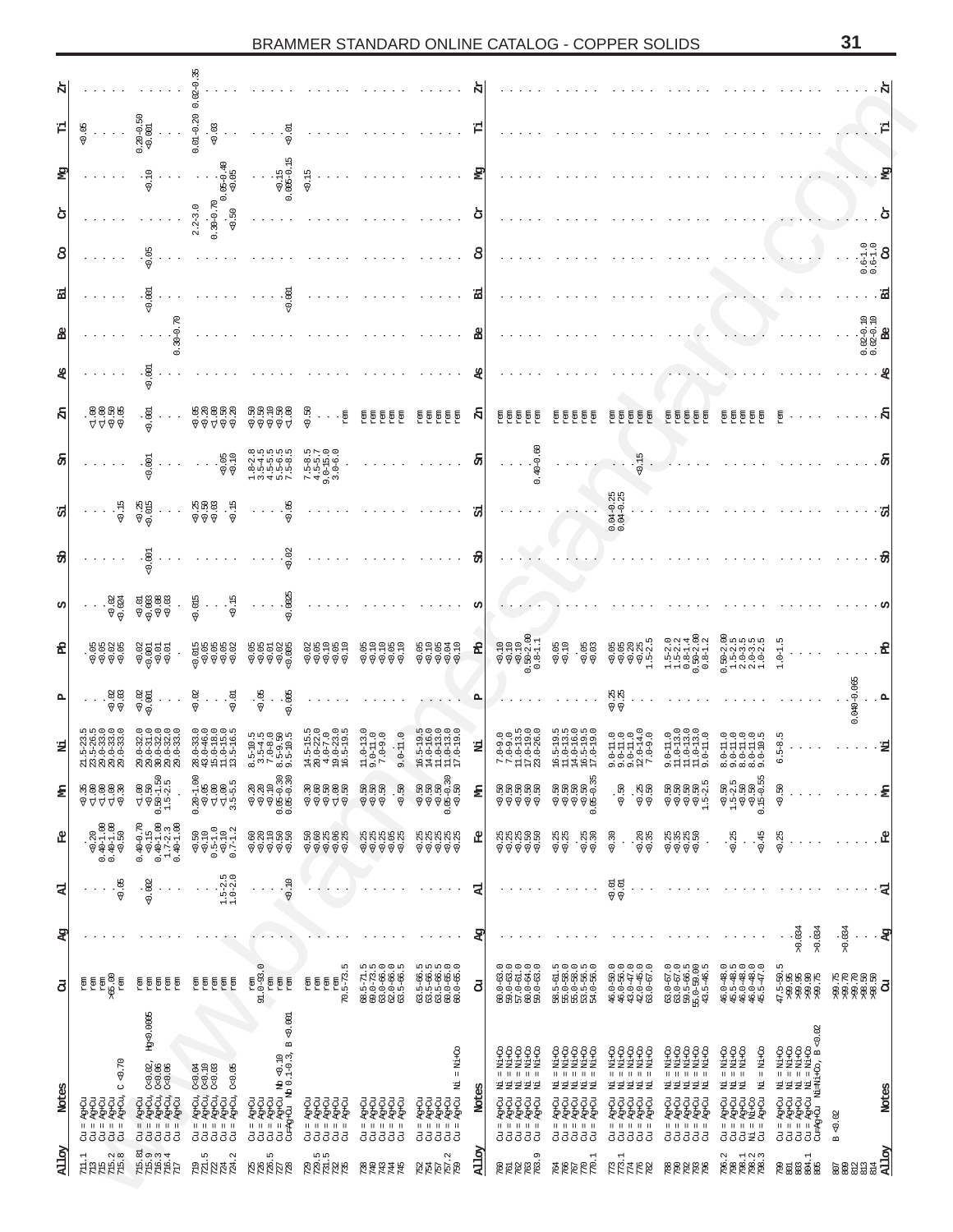| 编            |                                                                                    |                                                                                                                                      |                                                                                        |                                                                                                                                                                                                                                                                                                                                                    |                                                                                                              |                                                                                                                                    |                                                                                                                                                                                                                                                                                                                                                                                                                                                                                               |       |                                                                                                                                        |                                                                                                                                    |                                                                                                                                                                                                                                                                                                                                                                                                                                                                                                                                                                                                                                                                                                                 |                                                                                                                                                                                                                                                                                                        |                                                                                                                                  |                                                                                                                                                   |                                                                                                                                                                                                                                                                      |
|--------------|------------------------------------------------------------------------------------|--------------------------------------------------------------------------------------------------------------------------------------|----------------------------------------------------------------------------------------|----------------------------------------------------------------------------------------------------------------------------------------------------------------------------------------------------------------------------------------------------------------------------------------------------------------------------------------------------|--------------------------------------------------------------------------------------------------------------|------------------------------------------------------------------------------------------------------------------------------------|-----------------------------------------------------------------------------------------------------------------------------------------------------------------------------------------------------------------------------------------------------------------------------------------------------------------------------------------------------------------------------------------------------------------------------------------------------------------------------------------------|-------|----------------------------------------------------------------------------------------------------------------------------------------|------------------------------------------------------------------------------------------------------------------------------------|-----------------------------------------------------------------------------------------------------------------------------------------------------------------------------------------------------------------------------------------------------------------------------------------------------------------------------------------------------------------------------------------------------------------------------------------------------------------------------------------------------------------------------------------------------------------------------------------------------------------------------------------------------------------------------------------------------------------|--------------------------------------------------------------------------------------------------------------------------------------------------------------------------------------------------------------------------------------------------------------------------------------------------------|----------------------------------------------------------------------------------------------------------------------------------|---------------------------------------------------------------------------------------------------------------------------------------------------|----------------------------------------------------------------------------------------------------------------------------------------------------------------------------------------------------------------------------------------------------------------------|
| 겁            |                                                                                    |                                                                                                                                      |                                                                                        |                                                                                                                                                                                                                                                                                                                                                    |                                                                                                              |                                                                                                                                    |                                                                                                                                                                                                                                                                                                                                                                                                                                                                                               |       |                                                                                                                                        |                                                                                                                                    |                                                                                                                                                                                                                                                                                                                                                                                                                                                                                                                                                                                                                                                                                                                 |                                                                                                                                                                                                                                                                                                        |                                                                                                                                  |                                                                                                                                                   | Е                                                                                                                                                                                                                                                                    |
| Æд           |                                                                                    |                                                                                                                                      |                                                                                        |                                                                                                                                                                                                                                                                                                                                                    |                                                                                                              |                                                                                                                                    |                                                                                                                                                                                                                                                                                                                                                                                                                                                                                               |       |                                                                                                                                        |                                                                                                                                    |                                                                                                                                                                                                                                                                                                                                                                                                                                                                                                                                                                                                                                                                                                                 |                                                                                                                                                                                                                                                                                                        | $-0.01$                                                                                                                          |                                                                                                                                                   | ्र सु                                                                                                                                                                                                                                                                |
| ტ            | $.40 - 1.50$<br>$.40 - 0.60$<br>$-0.10$                                            |                                                                                                                                      | $\begin{array}{l} 10 \\ 0 \\ 10 \\ 0 \\ 0 \\ 0 \\ \end{array}$                         |                                                                                                                                                                                                                                                                                                                                                    |                                                                                                              |                                                                                                                                    |                                                                                                                                                                                                                                                                                                                                                                                                                                                                                               | შ     |                                                                                                                                        |                                                                                                                                    |                                                                                                                                                                                                                                                                                                                                                                                                                                                                                                                                                                                                                                                                                                                 |                                                                                                                                                                                                                                                                                                        |                                                                                                                                  |                                                                                                                                                   | ტ                                                                                                                                                                                                                                                                    |
| 8            | $\circ$<br>$\begin{matrix} 0 \\ 0 \\ 0 \\ 1.4 \\ -1.7 \\ 2.4 \\ -2.7 \end{matrix}$ | $0.20 - 0.40$<br>$0.35 - 0.70$<br>$1.0 - 2.0$<br>$0.25 - 1.50$                                                                       | $0.35 - 0.70$<br>$-0.70$<br>0.35                                                       |                                                                                                                                                                                                                                                                                                                                                    |                                                                                                              |                                                                                                                                    |                                                                                                                                                                                                                                                                                                                                                                                                                                                                                               |       |                                                                                                                                        |                                                                                                                                    |                                                                                                                                                                                                                                                                                                                                                                                                                                                                                                                                                                                                                                                                                                                 |                                                                                                                                                                                                                                                                                                        |                                                                                                                                  |                                                                                                                                                   |                                                                                                                                                                                                                                                                      |
| ᆆ            |                                                                                    |                                                                                                                                      |                                                                                        |                                                                                                                                                                                                                                                                                                                                                    | $-0.10$<br>$\sim$                                                                                            | $\cdot$ 8<br>$\bullet$ .<br><br>$\bullet$ .                                                                                        |                                                                                                                                                                                                                                                                                                                                                                                                                                                                                               |       |                                                                                                                                        |                                                                                                                                    |                                                                                                                                                                                                                                                                                                                                                                                                                                                                                                                                                                                                                                                                                                                 |                                                                                                                                                                                                                                                                                                        |                                                                                                                                  | $0 - 6.7$<br>$7 - 3.5$<br>$6 - 2.2$<br>$6 - 2.2$<br>$\frac{1}{4}$ $\frac{1}{4}$ $\frac{1}{4}$                                                     | $\begin{array}{l} 6 \\ -1.3 \\ -2.3 \\ -1.2 \\ -1.2 \\ -1.3 \\ \end{array}$<br>O N H O                                                                                                                                                                               |
| ቆ            | $\begin{array}{c} 0.30 - 0.55 \\ 0.30 - 0.55 \\ 0.45 - 0.80 \end{array}$           | $\begin{array}{c} 0.35\text{--}0.80 \\ 0.35\text{--}0.80 \\ 1.65\text{--}1.75 \\ 1.90\text{--}2.15 \\ 1.90\text{--}2.15 \end{array}$ | $-2.45$<br>$-2.75$<br>2.350-<br>2.350-                                                 |                                                                                                                                                                                                                                                                                                                                                    |                                                                                                              |                                                                                                                                    |                                                                                                                                                                                                                                                                                                                                                                                                                                                                                               |       |                                                                                                                                        |                                                                                                                                    |                                                                                                                                                                                                                                                                                                                                                                                                                                                                                                                                                                                                                                                                                                                 |                                                                                                                                                                                                                                                                                                        |                                                                                                                                  |                                                                                                                                                   |                                                                                                                                                                                                                                                                      |
| As           |                                                                                    |                                                                                                                                      |                                                                                        |                                                                                                                                                                                                                                                                                                                                                    | $.05 - 0.20$<br>0.50<br>$\dot{\circ}$                                                                        |                                                                                                                                    | $.02 - 0.06$<br>$0.0 - 0.06$<br>$\sim$<br>$\circ$<br>$\circ$                                                                                                                                                                                                                                                                                                                                                                                                                                  | æ     | 0.05<br>$\sim$ $\sim$ $\sim$                                                                                                           |                                                                                                                                    |                                                                                                                                                                                                                                                                                                                                                                                                                                                                                                                                                                                                                                                                                                                 | $.03 - 0.06$<br>$6.03 - 0.06$<br>$\circ$<br>$\circ$                                                                                                                                                                                                                                                    | $\cdots$ <sup>5</sup>                                                                                                            | 0.05                                                                                                                                              |                                                                                                                                                                                                                                                                      |
| 염            | $-0.10$<br>$-0.10$                                                                 | $2330$<br>$233$                                                                                                                      | $\begin{array}{c} 0.10 \\ 0.10 \\ 0.01 \\ 0.0-6.0 \\ 2.0-12.0 \\ 8.0-12.0 \end{array}$ | rem<br>5.5-7.5<br>1.5-4.0<br>1.5-4.0<br>ren                                                                                                                                                                                                                                                                                                        | $4.0-6.0$<br>$\begin{array}{c}\n 4.0-6.0 \\  \text{rem} \\  5.0-8.0 \\  7.5-9.5 \\  10.0-16.0\n \end{array}$ | $\begin{array}{l} 7.0\hbox{--}10.0 \\ 7.0\hbox{--}11.0 \\ 10.0\hbox{--}14.0 \\ 13.0\hbox{--}17.0 \\ 20.0\hbox{--}27.0 \end{array}$ | $\circ$<br>$\begin{tabular}{c} {\bf 1} & {\bf 2} & {\bf 3} \\ {\bf 1} & {\bf 1} & {\bf 2} \\ {\bf 2} & {\bf 3} & {\bf 1} \\ {\bf 2} & {\bf 3} & {\bf 1} \\ {\bf 1} & {\bf 2} & {\bf 3} \\ {\bf 2} & {\bf 1} & {\bf 3} \\ {\bf 2} & {\bf 1} & {\bf 3} \\ {\bf 1} & {\bf 2} & {\bf 3} \\ \end{tabular}$                                                                                                                                                                                         | Я     | $\begin{array}{l} {\rm rem} \\ 32.0\!\!-\!\!40.0 \\ {\rm rem} \\ 31.0\!\!-\!\!41.0 \\ {\rm rem} \\ {\rm rem} \\ {\rm rem} \end{array}$ | $\begin{array}{l} 22.0\text{--}28.0 \\ 22.0\text{--}28.0 \\ 34.0\text{--}42.0 \\ 36.0\text{--}42.0 \\ \mathrm{rem} \\ \end{array}$ | $\begin{array}{r} 30.0-38.0 \\ \text{rem} \\ -5.00 \\ -0.25 \\ 12.0-16.0 \end{array}$                                                                                                                                                                                                                                                                                                                                                                                                                                                                                                                                                                                                                           | $\begin{array}{l} 12.0\hbox{-}16.0\\ 12.0\hbox{-}16.0\\ 12.0\hbox{-}16.0\\ 12.0\hbox{-}16.0\\ 12.0\hbox{-}16.0\\ 12.0\hbox{-}16.0 \end{array}$                                                                                                                                                         | $\begin{array}{l} 12.0\hbox{--}16.0 \\ 12.0\hbox{--}16.0 \\ 4.0\hbox{--}7.0 \\ 3.0\hbox{--}5.0 \\ 12.0\hbox{--}16.0 \end{array}$ | $\begin{array}{r} 30.0-36.0 \\ {\bf 4.0-6.0} \\ {\bf 4.0-6.0} \\ {\bf 4.0-6.0} \\ {\bf 4.0-6.0} \end{array}$                                      | $\begin{array}{r} 32.0-40.0\\ 2.0-4.0\\ 2.0-4.0\\ 2.0-4.0\\ 6.0-10.0\\ \end{array}$                                                                                                                                                                                  |
| 8            | $-0.10$<br>$-0.10$                                                                 | $\begin{array}{c} 13 \\ 23 \\ 36 \\ 58 \end{array}$                                                                                  |                                                                                        | $\begin{array}{c} 1.0-2.0 \\ 0.25-0.70 \\ 2.0-3.5 \\ 5.5-4.5 \\ \end{array}$                                                                                                                                                                                                                                                                       | $1.0 - 6.0$<br>$-1.3$<br>$-3.3$<br>$-3.3$<br>$-3.5$<br>$-6.0$<br>$-1.0$<br>4<br>$M$ $N$ $4$                  | $\begin{array}{r} 2.3-3.5 \\ 2.0-4.5 \\ 2.0-4.0 \\ 2.0-3.0 \\ 0.7-2.0 \end{array}$                                                 | $\begin{array}{r} 1.0\text{-}3.0 \\ \text{-}0.50 \\ \text{-}1.50 \\ \text{-}50\text{-}1.50 \\ \text{-}0.20 \end{array}$<br>$\dot{\circ}$                                                                                                                                                                                                                                                                                                                                                      | සි    | $\dot{\circ}$                                                                                                                          | ลล<br>สลี่<br>สลี่ยื่อย<br>สลี่ยัง<br>்                                                                                            | នខេ<br>ក្នុង                                                                                                                                                                                                                                                                                                                                                                                                                                                                                                                                                                                                                                                                                                    |                                                                                                                                                                                                                                                                                                        | $-0.25$                                                                                                                          | $5.0-7.0$<br>$9.0-11.0$<br>$4.0-6.0$<br>$5.0-6.0$                                                                                                 | $\begin{array}{c} 0.50\text{--}1.50 \\ 2.7\text{--}3.7 \\ 4.0\text{--}6.0 \\ 6.0\text{--}7.5 \\ 3.0\text{--}4.0 \\ \text{S} \textbf{m} \end{array}$                                                                                                                  |
| ď            | 8<br>$-0.15$<br>$-0.15$<br>$+0.8$<br>ö                                             | $0.20 - 0.35$<br>$0.20 - 0.35$                                                                                                       | $\begin{array}{c} 0.20\text{--}0.35 \\ \text{<0.15} \\ 0.20\text{--}0.35 \end{array}$  | 0.005<br>$-0.005$                                                                                                                                                                                                                                                                                                                                  |                                                                                                              | $\begin{array}{l} 0.0000\\ 0.0000\\ 0.0000\\ 0.0000\\ 0.0000\\ \end{array}$                                                        | $\cdot \cdot \frac{8}{9}$<br>0.005<br>$\cdot$                                                                                                                                                                                                                                                                                                                                                                                                                                                 | 껷     | sas<br>Rai                                                                                                                             | $-1.00$                                                                                                                            | $1.0 - 5.0$<br>$3.5 - 4.5$<br>$2.5 - 4.0$                                                                                                                                                                                                                                                                                                                                                                                                                                                                                                                                                                                                                                                                       | $\begin{array}{l} 2.5 - 4.0 \\ 2.5 - 4.0 \\ 2.4 - 5.0 \\ 3.0 - 5.0 \\ 3.0 - 5.0 \\ 3.0 - 5.0 \\ 4.0 - 5.0 \\ 5.0 - 5.0 \\ 7.0 - 5.0 \\ 8.0 - 7.0 \\ 9.0 - 7.0 \\ 1.0 - 7.0 \\ 1.0 - 7.0 \\ 1.0 - 7.0 \\ 1.0 - 7.0 \\ 1.0 - 7.0 \\ 1.0 - 7.0 \\ 1.0 - 7.0 \\ 1.0 - 7.0 \\ 1.0 - 7.0 \\ 1.0 - 7.0 \\ 1.$ |                                                                                                                                  | $-3.2$<br>$-3.05$<br>$-3.05$<br>$-3.05$<br>$-3.05$<br>$-3.05$<br>$-3.05$                                                                          | 88888.<br>88888.                                                                                                                                                                                                                                                     |
| ₩            |                                                                                    |                                                                                                                                      |                                                                                        | sas<br>Rasa<br>Rasa                                                                                                                                                                                                                                                                                                                                | 55<br>୍ୟ ଜ୍ୟୁ<br>.<br>ଟି ଟି ଟି<br>ਂ                                                                          | ୍ୟୁ<br>କୁମ୍ବ<br>ବଟ୍<br>$-0.25$                                                                                                     |                                                                                                                                                                                                                                                                                                                                                                                                                                                                                               | ਲੰ    | 0.05<br>$\cdot$                                                                                                                        |                                                                                                                                    |                                                                                                                                                                                                                                                                                                                                                                                                                                                                                                                                                                                                                                                                                                                 | $0.03 - 0.06$<br>$\sim$ 100 $\sim$ 100 $\sim$                                                                                                                                                                                                                                                          | $.03 - 0.06$<br>පි<br>ė                                                                                                          | s<br>Ragna<br>Ragna                                                                                                                               | ខុត៌ខុង<br>ដូច្នេះ <b>ខួ</b>                                                                                                                                                                                                                                         |
| Ω            |                                                                                    |                                                                                                                                      |                                                                                        | 용용<br>V V                                                                                                                                                                                                                                                                                                                                          | $-0.08$<br>$\cdot \frac{8}{9}$<br>$\cdot \frac{8}{9}$                                                        | 88.<br>999<br>999<br>$\frac{8}{90}$                                                                                                |                                                                                                                                                                                                                                                                                                                                                                                                                                                                                               | w     | $-0.05$<br>$\cdot$                                                                                                                     |                                                                                                                                    |                                                                                                                                                                                                                                                                                                                                                                                                                                                                                                                                                                                                                                                                                                                 |                                                                                                                                                                                                                                                                                                        | $-0.05$                                                                                                                          | $\begin{array}{l} 6.86668\\ 6.86668\\ 6.86668\\ \end{array}$                                                                                      | େ<br>ବ୍ରବ୍ରକ୍ଷ<br>ଅ                                                                                                                                                                                                                                                  |
| 윰            | 0.02<br>$\frac{8}{9}$ . $\frac{8}{9}$                                              | ਼ੂ<br>ਬੁਲ<br>ਬੁਲ                                                                                                                     |                                                                                        | $-1 \nmid \mathcal{N}$                                                                                                                                                                                                                                                                                                                             | $-0.50$<br>$-0.500$<br>$-0.500$<br>$-0.500$<br>$-0.500$<br>$\mathbf{d}$<br>$104$ $\alpha$                    | 0.001                                                                                                                              | $\begin{array}{r} 2.0 - 5.0 \\ - 5.0 \\ - 5.0 \\ 2.0 - 3.8 \\ 1.5 - 3.8 \\ - 0.20 \end{array}$                                                                                                                                                                                                                                                                                                                                                                                                | 윤     | ru ru<br>$30.8 - 3.5$<br>$3 - 2.5$<br>$3 - 3.5$<br>$3 - 3.5$<br>$O -$                                                                  | 50<br>ลล":่จะ<br>จริงวัน<br>்                                                                                                      | -18889<br>-18889<br>-18989<br>$\circ$                                                                                                                                                                                                                                                                                                                                                                                                                                                                                                                                                                                                                                                                           | AAA&&<br>Göörge                                                                                                                                                                                                                                                                                        | នុន្ទនុង<br><u>ଚ୍ଚ୍ଚ୍</u><br>ę<br>ę                                                                                              | ង់ទង់ដង់<br>ę<br>9999                                                                                                                             | न्नन्नन्न <b>स्</b><br>नन्ननन् <b>न</b>                                                                                                                                                                                                                              |
|              |                                                                                    |                                                                                                                                      |                                                                                        | $\cdot \frac{33}{99}$ .                                                                                                                                                                                                                                                                                                                            | $-0.05$<br>$\cdot$ .03<br>$\frac{3}{9}$                                                                      | . ୱଞ<br>ଚଟଟ<br>$-30$                                                                                                               |                                                                                                                                                                                                                                                                                                                                                                                                                                                                                               |       | $-0.01$<br>$\cdots$ .                                                                                                                  |                                                                                                                                    |                                                                                                                                                                                                                                                                                                                                                                                                                                                                                                                                                                                                                                                                                                                 | $.03 - 0.06$<br>$\circ$                                                                                                                                                                                                                                                                                | $03 - 0.06$<br>$\sim 0.01$<br>$\circ$                                                                                            | 88888<br>Sasa                                                                                                                                     | a<br>aaaaa<br>a                                                                                                                                                                                                                                                      |
| Ę,           | $2.0 - 3.0$<br>0.25–1.50<br><0.20                                                  | 5<br>1.0-2.0<br>1.0-5.0<br>2008                                                                                                      | $\begin{array}{c} 0.20 \\ -1.0 - 1.5 \\ -0.20 \end{array}$                             | $-3.8 - 2.0$<br>$-3.00$<br>$-1.00$<br>$-0.05$<br>$\circ$                                                                                                                                                                                                                                                                                           | 46446<br>6                                                                                                   | $\begin{array}{cc} \Delta \, \Delta \, \Delta \, \Delta \, \Delta \\ \Delta \, \Delta \, \Delta \, \Delta \, \Delta \end{array}$   | ୍ର ଏ - ୧<br>. ୧ ୦ ଖି<br>$\overline{d}$ .0                                                                                                                                                                                                                                                                                                                                                                                                                                                     | 뷤     | 8448<br>8                                                                                                                              |                                                                                                                                    | $\frac{4.0}{2.5-4.0}$<br>$\sim$                                                                                                                                                                                                                                                                                                                                                                                                                                                                                                                                                                                                                                                                                 |                                                                                                                                                                                                                                                                                                        | $-0.20$                                                                                                                          | AAAA<br>geeee                                                                                                                                     | 44444<br>승승승승승 <b>독</b>                                                                                                                                                                                                                                              |
| £            |                                                                                    |                                                                                                                                      |                                                                                        |                                                                                                                                                                                                                                                                                                                                                    |                                                                                                              |                                                                                                                                    | 0.20                                                                                                                                                                                                                                                                                                                                                                                                                                                                                          | £     | $-0.50$<br>$-0.25$<br>$-5.0$<br>$-3.5-5.0$<br>0.20                                                                                     | $\begin{array}{c} 2.5-5.0 \\ 2.5-5.0 \\ 0.10-1.0 \\ 1.0-1.5 \\ 0.10-3.00 \end{array}$                                              | $\begin{array}{c} 1.0\text{--}3.5 \\ 2.5\text{--}4.0 \\ \text{--}4.50 \\ 0.8\text{--}1.5 \end{array}$                                                                                                                                                                                                                                                                                                                                                                                                                                                                                                                                                                                                           |                                                                                                                                                                                                                                                                                                        | e<br>1885<br>188                                                                                                                 | $-0.15$<br>$\cdots$<br>$\cdots$                                                                                                                   | £                                                                                                                                                                                                                                                                    |
| 입            | $-0.10$<br>$rac{10}{80.15}$<br>$\cdot$                                             | ବ୍ୟୁ<br>ବ୍ୟୁ<br>ବି                                                                                                                   | ६,<br>१९९<br>१९                                                                        | sassis<br>Rassis                                                                                                                                                                                                                                                                                                                                   | e<br>Sesse<br>S                                                                                              | $-0.40$<br>୍କ କ୍ଷ<br>ଚତ୍ର                                                                                                          | $-0.80$<br>ଞ୍ଚମ୍ପ<br>ଟ୍ଟ୍                                                                                                                                                                                                                                                                                                                                                                                                                                                                     | ደ     | $\begin{array}{l} 20 \\ 70 \\ 80 \\ 70 \\ 80 \\ 10 \\ 2.0 \\ 4.0 \\ \end{array}$                                                       | $\begin{array}{c} 2.0-4.0\\ 2.0-4.0\\ 0.40-2.00\\ 0.40-2.00\\ 0.7-2.0 \end{array}$                                                 | $\begin{array}{l} 1.0\hbox{-}3.0 \\ 1.0\hbox{-}2.5 \\ 2.50 \\ \hline 0.30 \end{array}$                                                                                                                                                                                                                                                                                                                                                                                                                                                                                                                                                                                                                          |                                                                                                                                                                                                                                                                                                        | a<br>1985<br>198                                                                                                                 | agaaga<br>Saasa                                                                                                                                   | ଜ୍ଞ୍ଞ୍ଞ୍ଞ୍ <b>ଞ</b><br>ଟଟଟଟଟ                                                                                                                                                                                                                                         |
| 덗            | $-0.10$<br>$-0.10$                                                                 | e<br>1999<br>199                                                                                                                     | $\begin{array}{c} 4.7 \\ 4.3 \\ 4.3 \\ 4.4 \end{array}$                                | $-0.005$<br>$-8.008$                                                                                                                                                                                                                                                                                                                               |                                                                                                              | $-0.005$                                                                                                                           | 0.005<br>$-\frac{6}{9}$ or $-\frac{6}{9}$<br>$\cdot$                                                                                                                                                                                                                                                                                                                                                                                                                                          | 굯     | $\begin{array}{c} 20.8 \\ 0.20 - 0.80 \\ 4.5 - 5.5 \end{array}$                                                                        | $\begin{array}{r} 3.0 - 4.9 \\ 5.0 - 7.5 \\ 0.50 - 1.50 \\ 0.50 - 1.50 \\ 0.50 - 2.50 \end{array}$                                 | $\circ$<br>$\frac{1}{2}$ $\frac{1}{2}$ $\frac{1}{2}$ $\frac{1}{2}$ $\frac{1}{2}$ $\frac{1}{2}$ $\frac{1}{2}$ $\frac{1}{2}$ $\frac{1}{2}$ $\frac{1}{2}$                                                                                                                                                                                                                                                                                                                                                                                                                                                                                                                                                          | ၜၜၜၟၜၯၯ<br>ၜၟႜၟၜၟႜၟႜၟ                                                                                                                                                                                                                                                                                  | $\begin{array}{c} 56 \\ 64 \\ 64 \end{array}$<br>$-0.15$                                                                         | $\begin{array}{c} 488888 \\ 488888 \\ 29888 \\ 29888 \\ \end{array}$                                                                              | 8                                                                                                                                                                                                                                                                    |
| ጄ            | នុនុ<br>$0.80 - 1.$<br>$0.80 - 1.$                                                 |                                                                                                                                      |                                                                                        |                                                                                                                                                                                                                                                                                                                                                    |                                                                                                              |                                                                                                                                    |                                                                                                                                                                                                                                                                                                                                                                                                                                                                                               | ጄ     |                                                                                                                                        |                                                                                                                                    |                                                                                                                                                                                                                                                                                                                                                                                                                                                                                                                                                                                                                                                                                                                 |                                                                                                                                                                                                                                                                                                        |                                                                                                                                  |                                                                                                                                                   | ጄ                                                                                                                                                                                                                                                                    |
| ච්           | ខុន្ម<br>ទី អូន ទី<br>ទី ទី ទី ទី                                                  | ត្ត<br>ឆ្លូន ទី<br>ម្លូន ម៉ូន ម៉ូ                                                                                                    | $395.20$<br>$394.80$<br>$394.80$<br>$92.0 - 94.0$<br>$88.0 - 92.0$                     | $\begin{array}{r} 88.0 - 91.0 \\ 88.0 - 92.0 \\ 87.0 - 89.0 \\ 86.0 - 88.0 \\ \text{se.0 - 88.0} \\ \text{rem} \end{array}$                                                                                                                                                                                                                        | $\begin{array}{c} 84.0 - 86.0 \\ 83.0 - 88.0 \\ 82.0 - 83.8 \end{array}$<br>$78.0 - 82.0$                    | $78.0 - 82.0$<br>$\begin{array}{c} 1200 \\ 77.0 - 79.0 \\ 75.0 - 77.0 \\ 70.0 - 74.0 \end{array}$                                  | $\begin{array}{l} 70.0-75.0 \\ 68.0-72.0 \\ 68.0-73.0 \\ 65.0-70.0 \\ 65.0-70.0 \\ 59.0-63.0 \end{array}$                                                                                                                                                                                                                                                                                                                                                                                     | 5     | $\begin{array}{r} 59.0-63.0\\ 58.0-64.0\\ 58.0-63.0\\ 59.7\ 00\\ 66.0-68.0 \end{array}$                                                | $\begin{array}{l} 60.0-66.0\\ 60.0-66.0\\ 56.0-62.0\\ 55.0-60.0\\ 55.0\\ -57.00 \end{array}$                                       | $53.0 - 60.0$<br>$53.5 - 57.0$<br>$>89.00$<br>$>94.00$<br>$>94.00$                                                                                                                                                                                                                                                                                                                                                                                                                                                                                                                                                                                                                                              | នុខខុន្ទ<br>ភូមិ ខេត្ត<br>ភូមិ ខេត្ត                                                                                                                                                                                                                                                                   | ី<br>ខេត្តខ្លួន<br>ខេត្តខ្លួ                                                                                                     | $\begin{array}{r} > & 63 & 00 \\ 87 & 0 & -91 & 0 \\ 84 & 0 & -88 & 0 \\ 86 & 0 & -88 & 0 \\ 86 & 0 & -87 & 0 \\ 85 & 0 & -87 & 0 \\ \end{array}$ | $\begin{array}{l} 58.0 - 54.0 \\ 87.0 - 91.0 \\ 87.0 - 89.0 \\ 85.0 - 88.0 \\ 84.0 - 88.0 \\ \end{array}$                                                                                                                                                            |
| <b>Notes</b> |                                                                                    |                                                                                                                                      |                                                                                        |                                                                                                                                                                                                                                                                                                                                                    |                                                                                                              |                                                                                                                                    | $\begin{array}{c} \n\frac{\sqrt{3}}{2} \\ \frac{\sqrt{3}}{2} \\ \frac{\sqrt{3}}{2} \\ \frac{\sqrt{3}}{2} \\ \frac{\sqrt{3}}{2} \\ \frac{\sqrt{3}}{2} \\ \frac{\sqrt{3}}{2} \\ \frac{\sqrt{3}}{2} \\ \frac{\sqrt{3}}{2} \\ \frac{\sqrt{3}}{2} \\ \frac{\sqrt{3}}{2} \\ \frac{\sqrt{3}}{2} \\ \frac{\sqrt{3}}{2} \\ \frac{\sqrt{3}}{2} \\ \frac{\sqrt{3}}{2} \\ \frac{\sqrt{3}}{2} \\ \frac{\sqrt{3}}{2} \\ \frac{\sqrt{3}}{2} \\ \frac{\sqrt{3}}{2} \\ \frac$<br>$\mathbf{H}=\mathbf{H}$<br>88 | Notes | 결정<br>경우<br>경우 경우<br>경우 경우<br>$0\leq 0\leq 0\leq 0\leq 0$<br>88888                                                                     | ERER<br>BERTHE<br>$\mathbf{H}=\mathbf{H}=\mathbf{H}=\mathbf{H}=\mathbf{H}$<br>33333                                                | $\begin{array}{c}\n\stackrel{\text{d}}{\rightarrow} \\ \stackrel{\text{d}}{\rightarrow} \\ \stackrel{\text{d}}{\rightarrow} \\ \stackrel{\text{d}}{\rightarrow} \\ \stackrel{\text{d}}{\rightarrow} \\ \stackrel{\text{d}}{\rightarrow} \\ \stackrel{\text{d}}{\rightarrow} \\ \stackrel{\text{d}}{\rightarrow} \\ \stackrel{\text{d}}{\rightarrow} \\ \stackrel{\text{d}}{\rightarrow} \\ \stackrel{\text{d}}{\rightarrow} \\ \stackrel{\text{d}}{\rightarrow} \\ \stackrel{\text{d}}{\rightarrow} \\ \stackrel{\text{d}}{\rightarrow} \\ \stackrel{\text{d}}{\rightarrow} \\ \stackrel{\text{d}}{\rightarrow} \\ \stackrel{\text{d}}{\rightarrow} \\ \stackrel{\text{d}}$<br>$\mathbf{H}=\mathbf{H}$<br>ಕೆ ಕೆ |                                                                                                                                                                                                                                                                                                        |                                                                                                                                  | $\circ$<br>$0.10 - 1.$<br>Misch metal 0<br>Se $0.35 - 0.75$<br>Se $0.80 - 1.10$                                                                   | $\begin{array}{ll} 10-1.0 \\ 10-1.0 \\ 10-1.0 \\ 10-1.0 \\ \hline \end{array}$<br>$\begin{tabular}{l} \bf 8e 0.01-0.10 \\ \bf Misch metal 0.1 \\ \bf Misch metal 0.1 \\ \bf Misch metal 0.1 \\ \bf Misch metal 0.1 \\ \bf Misch metal 0.1 \\ \end{tabular}$<br>Notes |
| <b>Alloy</b> | 4<br><b>BEZES</b>                                                                  | ឌន្លងនន្ទី<br>ខ្លួនន្ទី                                                                                                              | 85833                                                                                  | $\begin{array}{cc} -1.7 & -1.7 \\ -1.7 & -1.7 \\ -1.7 & -1.7 \\ -1.7 & -1.7 \\ -1.7 & -1.7 \\ -1.7 & -1.7 \\ -1.7 & -1.7 \\ -1.7 & -1.7 \\ -1.7 & -1.7 \\ -1.7 & -1.7 \\ -1.7 & -1.7 \\ -1.7 & -1.7 \\ -1.7 & -1.7 \\ -1.7 & -1.7 \\ -1.7 & -1.7 \\ -1.7 & -1.7 \\ -1.7 & -1.7 \\ -1.7 & -1.7 \\ -1.7 & -1.7 \\ -1.7 & -1.7 \\ -1.7 & -1.7 \\ -1.$ | និង<br>ខ្លួន ខ្លួន 3<br>ខ្លួន ខ្លួន                                                                          | a 1<br>33338<br>3358                                                                                                               | នេះ :<br>នេះ : :<br>នេង និង និ                                                                                                                                                                                                                                                                                                                                                                                                                                                                | Alloy | និង<br>ខេត្តនិង<br>ខេត្តនិង                                                                                                            | ច<br>ចំនិងខ្លួន<br>ទំនងខ្លួន                                                                                                       | <b>88234</b><br>8825                                                                                                                                                                                                                                                                                                                                                                                                                                                                                                                                                                                                                                                                                            | 874.1<br>874.13<br>874.13<br>875.1                                                                                                                                                                                                                                                                     | $87.3$<br>$87.3$<br>$87.3$<br>$87.3$<br>$87.3$<br>$87.3$                                                                         | 833.35<br>833.35<br>83888                                                                                                                         | 85.33<br>888.335<br>888.357<br><b>ALQY</b>                                                                                                                                                                                                                           |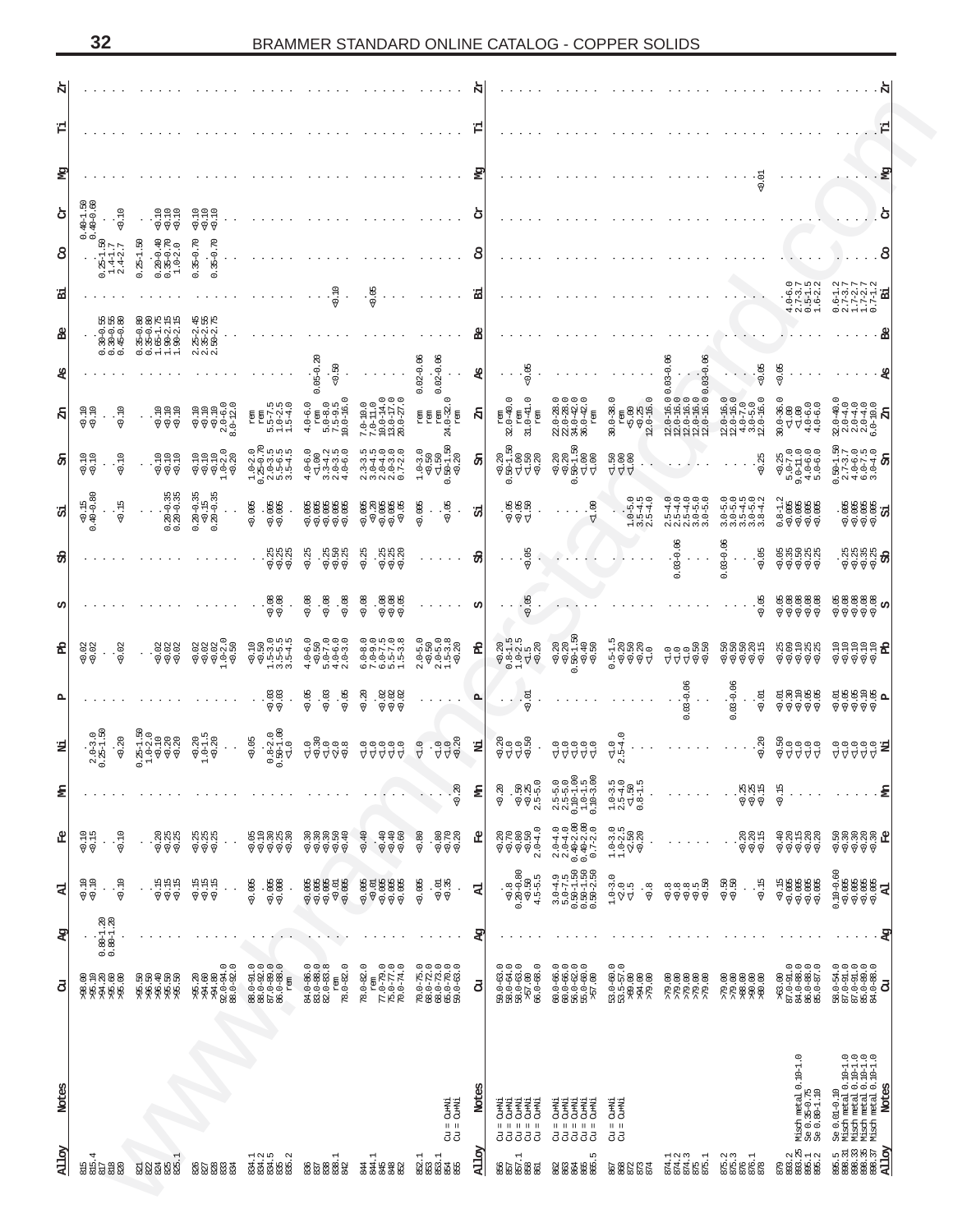| Ñ     |                                                                                                                                                                                                                                                                                                                          |                                                                                                                                                                                           |                                                                                                      |                                                                                                                         |                                                                                                                                                                                                                                                                                                                                                                  |                                                                                                                                  |                                                                                                                                                                                                 |              |                                                                                                                                     |                                                                                                                                 |                                                                                                                                                       |                                                                                      |                                                                                                                                    |                                                                                                                            |                                                                                                             |       |
|-------|--------------------------------------------------------------------------------------------------------------------------------------------------------------------------------------------------------------------------------------------------------------------------------------------------------------------------|-------------------------------------------------------------------------------------------------------------------------------------------------------------------------------------------|------------------------------------------------------------------------------------------------------|-------------------------------------------------------------------------------------------------------------------------|------------------------------------------------------------------------------------------------------------------------------------------------------------------------------------------------------------------------------------------------------------------------------------------------------------------------------------------------------------------|----------------------------------------------------------------------------------------------------------------------------------|-------------------------------------------------------------------------------------------------------------------------------------------------------------------------------------------------|--------------|-------------------------------------------------------------------------------------------------------------------------------------|---------------------------------------------------------------------------------------------------------------------------------|-------------------------------------------------------------------------------------------------------------------------------------------------------|--------------------------------------------------------------------------------------|------------------------------------------------------------------------------------------------------------------------------------|----------------------------------------------------------------------------------------------------------------------------|-------------------------------------------------------------------------------------------------------------|-------|
|       |                                                                                                                                                                                                                                                                                                                          |                                                                                                                                                                                           |                                                                                                      |                                                                                                                         |                                                                                                                                                                                                                                                                                                                                                                  |                                                                                                                                  |                                                                                                                                                                                                 |              |                                                                                                                                     |                                                                                                                                 |                                                                                                                                                       |                                                                                      |                                                                                                                                    |                                                                                                                            |                                                                                                             | 땁     |
| ቋ     |                                                                                                                                                                                                                                                                                                                          |                                                                                                                                                                                           |                                                                                                      |                                                                                                                         |                                                                                                                                                                                                                                                                                                                                                                  |                                                                                                                                  |                                                                                                                                                                                                 |              |                                                                                                                                     |                                                                                                                                 |                                                                                                                                                       | $-0.05$                                                                              |                                                                                                                                    |                                                                                                                            | $-0.05$                                                                                                     | P.    |
| ტ     |                                                                                                                                                                                                                                                                                                                          |                                                                                                                                                                                           |                                                                                                      |                                                                                                                         |                                                                                                                                                                                                                                                                                                                                                                  |                                                                                                                                  |                                                                                                                                                                                                 | ტ            |                                                                                                                                     |                                                                                                                                 |                                                                                                                                                       |                                                                                      |                                                                                                                                    | $rac{50}{2}$ .<br>$\sim$ $\sim$                                                                                            | 20.20                                                                                                       | đ     |
| 8     |                                                                                                                                                                                                                                                                                                                          |                                                                                                                                                                                           |                                                                                                      |                                                                                                                         |                                                                                                                                                                                                                                                                                                                                                                  |                                                                                                                                  |                                                                                                                                                                                                 | 8            |                                                                                                                                     |                                                                                                                                 |                                                                                                                                                       |                                                                                      |                                                                                                                                    | $\cdot \cdot \frac{8}{9}$<br>$\sim$                                                                                        |                                                                                                             | 8     |
| ᆆ     | o w<br>$0 - 4$<br>$\sim$ 4                                                                                                                                                                                                                                                                                               |                                                                                                                                                                                           |                                                                                                      |                                                                                                                         | $\cdot \frac{3}{9} \cdot \frac{8}{9}$<br>$\epsilon$                                                                                                                                                                                                                                                                                                              | $\cdot \frac{3}{9}$<br>$\alpha = \alpha = 1$                                                                                     |                                                                                                                                                                                                 | 寓            |                                                                                                                                     |                                                                                                                                 |                                                                                                                                                       |                                                                                      |                                                                                                                                    |                                                                                                                            |                                                                                                             | 굽     |
|       |                                                                                                                                                                                                                                                                                                                          |                                                                                                                                                                                           |                                                                                                      |                                                                                                                         |                                                                                                                                                                                                                                                                                                                                                                  |                                                                                                                                  |                                                                                                                                                                                                 |              |                                                                                                                                     |                                                                                                                                 |                                                                                                                                                       |                                                                                      |                                                                                                                                    |                                                                                                                            |                                                                                                             |       |
|       |                                                                                                                                                                                                                                                                                                                          |                                                                                                                                                                                           |                                                                                                      |                                                                                                                         |                                                                                                                                                                                                                                                                                                                                                                  |                                                                                                                                  |                                                                                                                                                                                                 |              |                                                                                                                                     |                                                                                                                                 |                                                                                                                                                       |                                                                                      |                                                                                                                                    |                                                                                                                            |                                                                                                             |       |
| 염     | $\begin{array}{r} 7.0-10.0 \\ 3.0-5.0 \\ -0.50 \\ \times 0.50 \\ -5.0 \\ 3.0-5.0 \end{array}$                                                                                                                                                                                                                            | ្មី<br>ភូមិទំនួន<br>ភូមិទំនួ                                                                                                                                                              | ងូ ន<br>$-\frac{8}{9}$ $\frac{8}{9}$<br>ੳ ↑                                                          | $\begin{array}{c} 25 \\ 0.25 \\ -0.25 \\ -0.415 \\ -0.55 \\ -0.55 \\ \end{array}$                                       | $\begin{array}{c} 2.5 - 5.0 \\ 3.5 - 4.5 \\ 1.5 - 3.0 \\ 1.5 - 3.0 \\ \hline \end{array}$                                                                                                                                                                                                                                                                        | $\begin{array}{l} 1.3\hbox{-} 2.5 \\ 1.7\hbox{-} 2.8 \\ 1.7\hbox{-} 2.8 \\ \hline 9.000 \\ \end{array}$                          | ត្ត ដូន<br>ទី ដូន ី<br>ខី ខ័ ខ្ញុំ ខ្ញុំ ខ្ញុំ                                                                                                                                                  | Я            | ssassa<br>Viviti                                                                                                                    | asses<br>Raises                                                                                                                 | $3888$<br>$797$<br>$-0.50$                                                                                                                            | n in o<br>B<br>$1.0 - 2.1$<br>$4.0 - 6.1$<br>$\frac{1}{\sqrt{2}}$                    |                                                                                                                                    | ୍ସ ଅ<br>'ଟିଟି · ·                                                                                                          | $\cdot \frac{5}{9} \cdot \frac{5}{9}$                                                                       | Я     |
| සි    | $\begin{array}{r} 3.0-5.0 \\ 3.0-5.0 \\ 6.0-11.0 \\ 9.0-11.0 \\ 7.5-9.0 \end{array}$                                                                                                                                                                                                                                     | $\begin{array}{l} 9.0-11.0 \\ 10.0-12.0 \\ 10.0-12.0 \\ 10.0-13.0 \\ 11.0-13.0 \\ 11.0-13.0 \end{array}$                                                                                  | $\begin{array}{c} 12.0\text{--}14.0 \\ 14.0\text{--}16.0 \end{array}$<br>$15.0 - 17.0$ $18.0 - 20.0$ | $9.7-10.8$<br>11.3-12.5<br>5.5-6.5<br>4.5-5.5<br>5.0-6.0                                                                | $\begin{array}{r} 7.5-9.0 \\ 7.5-8.5 \\ 9.0-11.0 \\ 6.0-8.0 \\ 10.0-12.0 \end{array}$                                                                                                                                                                                                                                                                            | $\begin{array}{l} 9.3\text{--}10.5 \\ 9.5\text{--}10.5 \\ 9.0\text{--}11.0 \\ 9.0\text{--}11.0 \\ 15.0\text{--}17.0 \end{array}$ | $\begin{array}{l} 12.0\hbox{--}14.0 \\ 9.0\hbox{--}11.0 \\ 6.5\hbox{--}8.5 \\ 6.3\hbox{--}7.5 \\ 7.0\hbox{--}9.0 \end{array}$                                                                   | Я            | $\begin{array}{r} 4.3-6.0 \\ 6.0-8.0 \\ 9.0-11.0 \\ 3.5-4.5 \\ 6.3-7.5 \end{array}$                                                 | $\begin{array}{l} 5.0-7.0 \\ 12.0-14.0 \\ 4.5-6.5 \\ 3.0-4.0 \\ 4.5-6.0 \end{array}$                                            | $n \rightarrow 0$<br>$n \rightarrow 4$<br>$n \rightarrow 0$<br>$n \rightarrow 0$<br>$n \rightarrow 0$<br>$n \rightarrow 0$<br>$H$ $\Delta$ $\sim$ $D$ | $\circ \circ \circ$<br>$\frac{1}{9}$<br>ဖွဲ့ဖွဲ့ဖွဲ့<br>ဖွဲ့ဖွဲ့စွဲ<br>444           |                                                                                                                                    | $\frac{28}{90}$<br>$\sim$ $\sim$                                                                                           | $\frac{1}{\sqrt{2}}$                                                                                        | a     |
| £,    | $8.9888$<br>$8.9888$<br>$8.9888$<br>$8.988$                                                                                                                                                                                                                                                                              |                                                                                                                                                                                           | $-0.005$<br>$-0.005$                                                                                 | 88888<br>00089                                                                                                          |                                                                                                                                                                                                                                                                                                                                                                  | 888888<br>0008999                                                                                                                |                                                                                                                                                                                                 | 凉            | $\frac{0.005}{0.005}$<br>$-0.005$                                                                                                   | $\frac{0.005}{0.005}$<br>$-0.005$                                                                                               | $-0.005$                                                                                                                                              |                                                                                      |                                                                                                                                    | $94,90$<br>$94,90$                                                                                                         | e<br>Raaaa<br>Haaaa                                                                                         | 넚     |
| ਲੰ    | ยายยน<br>หารัก                                                                                                                                                                                                                                                                                                           | ର୍ଥ<br>⊽଼ି<br>ିଟ୍ର<br>- ବିଶ୍                                                                                                                                                              | ୍ସ ଅ<br>ଚଟ୍<br>ର୍<br>ବିପ୍ର                                                                           | ଛ୍ଛ୍ୟ<br>ଟିଟିଟିଟି                                                                                                       | $-0.25$<br>୍ୟ ଖ୍ୟୁ<br>. ଚିତି ଚି                                                                                                                                                                                                                                                                                                                                  | $-0.25$<br>58 58 59<br>ି <del>ଡ଼</del> ଡ଼ି ଡ଼ି                                                                                   | ଞ୍ଜ୍ଞ୍ଜନ<br>ବଟ୍ଟି                                                                                                                                                                               | ਲੰ           | នុងឧន្តន<br>ទី១៩១៩                                                                                                                  | ଜନ୍ଞନ୍ତ<br>ଚିଚ୍ଚଚ୍ଚ                                                                                                             | $-0.50$<br>ି ଜଞ୍ଚ<br>. କୁ କୁ କୁ                                                                                                                       | e<br>198<br>198                                                                      |                                                                                                                                    |                                                                                                                            |                                                                                                             |       |
| ω     | s<br>88888<br>8988                                                                                                                                                                                                                                                                                                       | - ୦.୦<br>୧୦<br>୧୦<br>$\frac{8}{9}$                                                                                                                                                        | $\frac{88}{99}$<br>$-0.5$                                                                            | e<br>8888<br>888                                                                                                        | 0.05<br>ි.<br>ඉ<br>$\cdot$ 85                                                                                                                                                                                                                                                                                                                                    | 0.05<br>ុខខេត្ត<br>ខេត្ត                                                                                                         | e<br>Refese<br>Refese                                                                                                                                                                           | Ω            | 8888<br>222<br>$-8.08$                                                                                                              | 0.08<br>$888$<br>$888$<br>$88$                                                                                                  | $\cdots \frac{88}{99}$                                                                                                                                | ses<br>Ses                                                                           |                                                                                                                                    |                                                                                                                            |                                                                                                             |       |
| 윤     | e e e e e<br>Visión                                                                                                                                                                                                                                                                                                      | ននៅអូង<br><u>२२२२२</u>                                                                                                                                                                    | $8.36$<br>$-0.36$<br>$-0.25$                                                                         | $\begin{array}{l} 0.25 \\ 0.25 \\ 1.0-2.0 \\ 1.7-2.5 \\ 1.1-2.5 \end{array}$                                            | $\begin{array}{c} 0.30\text{--}1.00 \\ 0.30\text{--}1.50 \\ 1.0\text{--}2.5 \\ 2.5\text{--}3.5 \\ 1.0\text{--}1.5 \end{array}$                                                                                                                                                                                                                                   | ៲៰ៜ៲៰៰<br>$\begin{array}{r} 0.8-1.1 \\ 0.30-1.1 \\ 1.0-2.1 \\ 4.0-6.0 \\ 4.0-6.0 \end{array}$                                    | 0.0000<br>$\begin{array}{c}\n\phi \text{ m} \text{ m} \text{ m} \text{ s} \\ 0 \text{ s} \text{ s} \text{ s} \text{ s} \\ \vdots \text{ s} \text{ s} \text{ s} \text{ s}\n\end{array}$<br>70000 | 윤            | $\begin{array}{l} \text{8.0--10.0} \\ \text{11.0--13.0} \\ \text{8.0--11.0} \\ \text{7.0--9.0} \\ \text{13.0--16.0} \\ \end{array}$ | $\begin{array}{l} 14.0\text{--}18.0\\ 14.0\text{--}16.0\\ 18.0\text{--}22.0\\ 3.0\text{--}4.0\\ 2.0\text{--}25.0\\ \end{array}$ | $\begin{array}{l} 27.0-34.0\\ 24.0-32.0\\ 24.0-25.0\\ 9.0-12.0\\ 16.0-22.0 \end{array}$                                                               | $30 - 1.00$<br>$4.0 - 6.0$<br>$4.0 - 6.0$<br>$0.05$                                  |                                                                                                                                    | $-0.03$<br>$\frac{3}{9}$                                                                                                   | e<br>aaaa<br>a                                                                                              | 용     |
| д     | $\begin{array}{l} 0.75 \\ 0.75 \\ 0.04 \\ 0.05 \\ 0.05 \\ 0.05 \\ 0.07 \\ 0.07 \\ 0.07 \\ 0.07 \\ 0.07 \\ 0.07 \\ 0.07 \\ 0.07 \\ 0.07 \\ 0.07 \\ 0.07 \\ 0.07 \\ 0.07 \\ 0.07 \\ 0.07 \\ 0.07 \\ 0.07 \\ 0.07 \\ 0.07 \\ 0.07 \\ 0.07 \\ 0.07 \\ 0.07 \\ 0.07 \\ 0.07 \\ 0.07 \\ 0.07 \\ 0.07 \\ 0.07 \\ 0.$<br>$\circ$ | $\begin{array}{c} <\!\!\! 0.05\\ \!\!\! <\!\!\! 0.30\\ \!\!\! 0.50\!\!-\!\! 1.20\\ \!\!\! 0.30\\ \!\!\! <\!\!\! 0.30\\ \!\!\! 0.30\\ \!\!\! 0.30\\ \!\!\! 0.45\!\!-\!\! 0.80 \end{array}$ | $66.88$<br>$66.88$                                                                                   | s<br>88888<br>8888                                                                                                      | $-0.05$<br>$\cdot$ 85<br>$-30$                                                                                                                                                                                                                                                                                                                                   | $\frac{839}{399}$<br>$-0.03$                                                                                                     | ន្ទ្រីន្ទអូន<br>ខេត្តមុទ្                                                                                                                                                                       | д            | eada<br>Radia                                                                                                                       | ត្ត<br>ខុទីទី<br>កុទីទី<br>$\frac{8}{9}$                                                                                        | ុម្មនី<br>ខេត្ត<br>$-0.05$                                                                                                                            | e<br>Bee<br>Bee                                                                      |                                                                                                                                    |                                                                                                                            | $-0.05$<br>$\sim$ $\sim$                                                                                    | — A⊣  |
| 뵈     |                                                                                                                                                                                                                                                                                                                          | ុធិកិច្ច<br>- តូម៉ូតូ                                                                                                                                                                     | $-0.50$<br>$-0.8$<br>$\cdot\frac{50}{90}$                                                            | $\begin{array}{l} 1.2\text{--}2.0 \\ 1.2\text{--}2.0 \\ \text{--}1.0 \\ 0.5\text{--}1.0 \\ 0.5\text{--}1.0 \end{array}$ |                                                                                                                                                                                                                                                                                                                                                                  | 64408                                                                                                                            | $\begin{array}{c}\n 0.8 \\  0.8 \\  0.9 \\  0.9 \\  0.9\n\end{array}$                                                                                                                           | 뀸            | ००६६०<br>जनसङ्ख                                                                                                                     | 8 - 1<br>8 - 1 - 1 - 1<br>8 - 1 - 1 - 1<br>$\circ$                                                                              | $.25 - 1.00$<br>$\frac{1}{2}$ , $\frac{1}{2}$ , $\frac{1}{2}$ , $\frac{1}{2}$<br>$\circ$                                                              | $\begin{array}{c} 0 & 0 & 0 \\ 0 & 0 & 0 \\ 0 & 0 & 0 \\ 0 & 0 & 0 \end{array}$      | $\sqrt{4.5}$<br>$\sqrt{4.5}$ 50<br>$\sqrt{4.5}$ 50                                                                                 | $\begin{array}{l} 3.0 - 5.5 \\ 4.5 - 6.0 \\ 4.2 - 6.25 \\ - 2.5 - 3.0 \\ - 5.3 \\ - 1.5 - 3.0 \\ \hline \end{array}$       | $\begin{array}{r} 1.5\text{--}3.0 \\ 3.0\text{--}6.0 \\ 4.0\text{--}5.0 \\ \end{array}$                     | Σ     |
| ξ     | $-6.20$<br>$-0.10$                                                                                                                                                                                                                                                                                                       |                                                                                                                                                                                           |                                                                                                      |                                                                                                                         |                                                                                                                                                                                                                                                                                                                                                                  |                                                                                                                                  |                                                                                                                                                                                                 | €            |                                                                                                                                     |                                                                                                                                 |                                                                                                                                                       | ବ୍ୟୁ<br>ଜୁନ୍ମ<br>ବିଷ୍କୃ<br>$\frac{3}{5}$                                             | និន្ទី<br>ខេត្ត<br>$-0.50$                                                                                                         | $11.0 - 14.0$                                                                                                              | $\begin{array}{c} 11.0\text{--}14.0 \\ 12.0\text{--}15.0 \\ 0.8\text{--}1.5 \\ 0.8\text{--}1.5 \end{array}$ | €     |
| ደ     | ล<br>จ.ว.ส.หล<br>จ.ว.จรจ                                                                                                                                                                                                                                                                                                 | ន្តដូម្មដ<br>ខ្លួងម្នង់ដូ                                                                                                                                                                 | $\frac{45}{9}$<br>$\frac{36}{9}$                                                                     | ลลมมุ่ม<br>สุลมุมมุ่                                                                                                    | ୍ୟୁ<br>୧ଟଟ<br>$-0.25$                                                                                                                                                                                                                                                                                                                                            | ବ୍ୟୁ<br>ବ୍ୟୁକ୍ଷ୍<br>ବିଧାର                                                                                                        | ลลมลล<br>ริงังรัง                                                                                                                                                                               | ピ            | 88888<br>88888                                                                                                                      | ទំនង់<br>ទំនង់ម៉ង់ដ                                                                                                             | ទីមុនដូច<br>មូនទំនង                                                                                                                                   |                                                                                      |                                                                                                                                    | $\begin{array}{c} 3.0 - 5.0 \\ 2.0 - 3.5 \\ 4.0 - 5.5 \end{array}$<br>$2.0 - 4.0$                                          | $2.0 - 4.5$<br>$1.5 - 4.5$<br>$3.5 - 4.5$<br>$3.5 - 4.5$                                                    | ፎ     |
| 덗     | e<br>Resea<br>Resea                                                                                                                                                                                                                                                                                                      | é é é é é<br>Randa                                                                                                                                                                        | $-0.005$<br>$-0.005$                                                                                 |                                                                                                                         | 88888<br>98888                                                                                                                                                                                                                                                                                                                                                   | 888888<br>888888                                                                                                                 | 88888<br>88888                                                                                                                                                                                  | 뎌            | $-0.005$                                                                                                                            | 9<br>9<br>9<br>9<br>9<br>9<br>9<br>$-0.005$                                                                                     | $-0.005$                                                                                                                                              |                                                                                      | $\begin{array}{l} 9.5\text{--}10.5 \\ 9.0\text{--}11.0 \\ 10.0\text{--}11.5 \\ 10.0\text{--}11.5 \\ 10.5\text{--}12.0 \end{array}$ | $\begin{array}{l} 10.0\hbox{-}11.5 \\ 9.7\hbox{-}10.9 \\ 10.5\hbox{-}11.5 \\ 6.0\hbox{-}8.0 \\ 7.0\hbox{-}8.5 \end{array}$ | $7.0 - 8.5 - 9.5$<br>$6.0 - 9.5 - 9.5$<br>$8.5 - 9.5$                                                       | 굯     |
| B     |                                                                                                                                                                                                                                                                                                                          |                                                                                                                                                                                           |                                                                                                      |                                                                                                                         |                                                                                                                                                                                                                                                                                                                                                                  |                                                                                                                                  |                                                                                                                                                                                                 | Ŗg           |                                                                                                                                     |                                                                                                                                 |                                                                                                                                                       |                                                                                      |                                                                                                                                    |                                                                                                                            |                                                                                                             | Ŗg    |
| 5     | $\begin{array}{r} 83.0-86.0\\ 64.0-68.0\\ 91.0-94.0\\ 89.0-91.0\\ 89.0-89.0\\ 86.0-89.0 \end{array}$                                                                                                                                                                                                                     | $\begin{array}{r} 86.0\text{--}89.0 \\ 88.0\text{--}90.0 \\ \text{rem} \\ 85.0\text{--}89.0 \\ \text{rem} \\ \text{rem} \end{array}$                                                      | 86.0-89.0<br>84.0-86.0<br>>99.70<br>82.0-85.0<br>79.0-82.0                                           | $\begin{array}{r} 86.0 - 89.0 \\ 84.0 - 87.0 \\ 86.0 - 90.0 \\ 86.0 - 89.0 \\ 86.0 - 89.0 \\ 86.0 - 88.0 \end{array}$   | $85.0 - 89.0$<br>$\begin{array}{c} 1000 \\ 1000 \\ -1000 \\ -1000 \\ -1000 \\ -1000 \\ -1000 \\ -1000 \\ -1000 \\ -1000 \\ -1000 \\ -1000 \\ -1000 \\ -1000 \\ -1000 \\ -1000 \\ -1000 \\ -1000 \\ -1000 \\ -1000 \\ -1000 \\ -1000 \\ -1000 \\ -1000 \\ -1000 \\ -1000 \\ -1000 \\ -1000 \\ -1000 \\ -1000 \\ -1000 \\ -1000 \\ -1000 \\ -1000 \\ -1000 \\ -10$ | $\begin{array}{r}\n 86.0 - 88.5 \\  \text{rem} \\  \text{rem}\n\end{array}$<br>$78.0 - 82.0$                                     | $78.0 - 82.0$<br>$82.0 - 86.0$<br>rem<br>81.0–85.0<br>82.0–85.0                                                                                                                                 | შ            | $\begin{array}{r} 83.0-86.0\\ 79.0-83.0\\ 78.0-82.0\\ >83.00\\ >83.00\\ 75.0-79.0 \end{array}$                                      | $\begin{array}{l} 76.5-79.5 \\ 69.0-72.0 \\ 72.0-79.0 \\ 68.5-75.5 \\ 67.0-72.0 \end{array}$                                    | $rac{r}{r}$ em<br>68.5-75.5<br>fem<br>rem                                                                                                             | $\begin{array}{l} 85.0-89.0\\ 84.0-89.0\\ 79.0-81.0\\ -86.00\\ -86.00\\ \end{array}$ | FEI 00<br>86.000 00<br>88.88.88                                                                                                    | 00 05<br>88 06<br>88 06<br>88 06<br>88 06                                                                                  | $\begin{array}{l} 00 \\ 00 \\ 00 \\ 00 \\ 00 \\ 00 \\ 0 \\ 0 \\ \end{array}$                                | კ     |
|       |                                                                                                                                                                                                                                                                                                                          |                                                                                                                                                                                           |                                                                                                      |                                                                                                                         |                                                                                                                                                                                                                                                                                                                                                                  |                                                                                                                                  |                                                                                                                                                                                                 |              |                                                                                                                                     |                                                                                                                                 |                                                                                                                                                       |                                                                                      |                                                                                                                                    |                                                                                                                            |                                                                                                             |       |
| Notes |                                                                                                                                                                                                                                                                                                                          |                                                                                                                                                                                           |                                                                                                      |                                                                                                                         |                                                                                                                                                                                                                                                                                                                                                                  |                                                                                                                                  |                                                                                                                                                                                                 | Notes        |                                                                                                                                     |                                                                                                                                 |                                                                                                                                                       |                                                                                      |                                                                                                                                    |                                                                                                                            |                                                                                                             | Notes |
| Alloy | 44<br>88923<br>888888                                                                                                                                                                                                                                                                                                    | 888888<br>88888                                                                                                                                                                           | <b>Sagaa</b>                                                                                         |                                                                                                                         | 33.1<br>2333.1<br>2333.2                                                                                                                                                                                                                                                                                                                                         | 886.1<br>886.1<br>88888                                                                                                          | ី<br>ខ្លួនដឹង<br>ក្នុង                                                                                                                                                                          | <b>Alloy</b> | n 855.3<br>2355.38<br>2358.39                                                                                                       | 33533                                                                                                                           | 그 ?<br>였다.<br>3 3 3 3 3 3                                                                                                                             |                                                                                      | 2<br>ខ្លីង 4.12<br>១៩២១១                                                                                                           | គ្គី<br>គូគូគូគូគូ<br>ទីទីនិទ្ធិ                                                                                           | 957.1<br>957.2<br>958.1                                                                                     | Alloy |
|       |                                                                                                                                                                                                                                                                                                                          |                                                                                                                                                                                           |                                                                                                      |                                                                                                                         |                                                                                                                                                                                                                                                                                                                                                                  |                                                                                                                                  |                                                                                                                                                                                                 |              |                                                                                                                                     |                                                                                                                                 |                                                                                                                                                       |                                                                                      |                                                                                                                                    |                                                                                                                            |                                                                                                             |       |